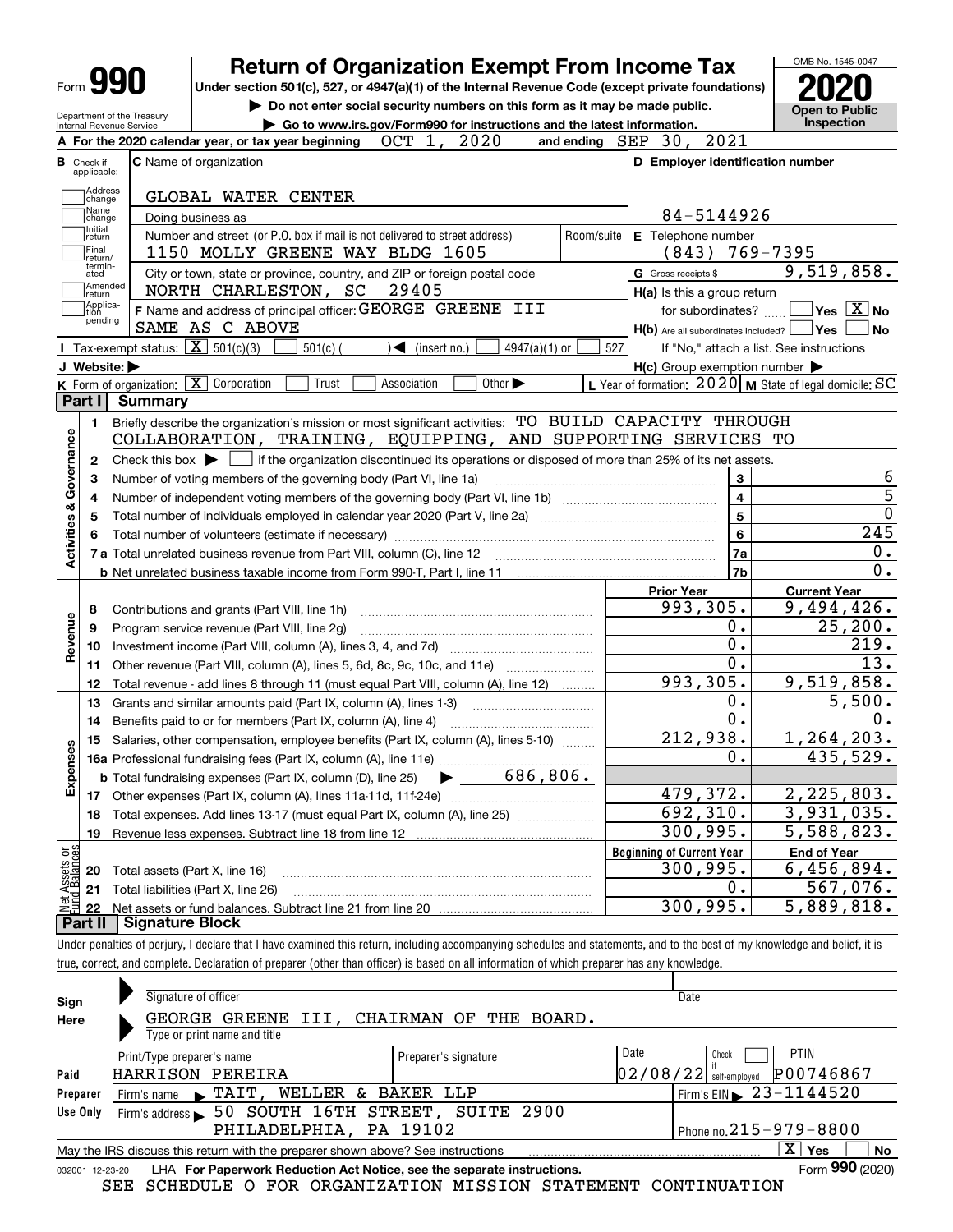|              | <b>Part III Statement of Program Service Accomplishments</b>                                                                                                                                                                                                                                                                                                                                                                                                                                                                                                                                                                                                                                                                                                                                                                                                                                       |                         |
|--------------|----------------------------------------------------------------------------------------------------------------------------------------------------------------------------------------------------------------------------------------------------------------------------------------------------------------------------------------------------------------------------------------------------------------------------------------------------------------------------------------------------------------------------------------------------------------------------------------------------------------------------------------------------------------------------------------------------------------------------------------------------------------------------------------------------------------------------------------------------------------------------------------------------|-------------------------|
|              |                                                                                                                                                                                                                                                                                                                                                                                                                                                                                                                                                                                                                                                                                                                                                                                                                                                                                                    | $\overline{\mathbf{x}}$ |
| 1.           | Briefly describe the organization's mission:<br>THE GLOBAL WATER CENTER (GWC) MISSION IS TO BUILD CAPACITY THROUGH<br>COLLABORATION, TRAINING, EQUIPPING, AND SUPPORTING SERVICES TO<br>ERADICATE THE GLOBAL WATER CRISIS WHICH CLAIMS OVER 2,300 LIVES EVERY<br>DAY. THE ORGANIZATION AIMS TO EDUCATE AND ENGAGE THE PUBLIC THROUGH                                                                                                                                                                                                                                                                                                                                                                                                                                                                                                                                                               |                         |
|              |                                                                                                                                                                                                                                                                                                                                                                                                                                                                                                                                                                                                                                                                                                                                                                                                                                                                                                    |                         |
| $\mathbf{2}$ | Did the organization undertake any significant program services during the year which were not listed on the<br>prior Form 990 or 990-EZ?<br>If "Yes," describe these new services on Schedule O.                                                                                                                                                                                                                                                                                                                                                                                                                                                                                                                                                                                                                                                                                                  | Yes $X$ No              |
| 3            | Did the organization cease conducting, or make significant changes in how it conducts, any program services?<br>If "Yes," describe these changes on Schedule O.                                                                                                                                                                                                                                                                                                                                                                                                                                                                                                                                                                                                                                                                                                                                    | $Yes \sqrt{X}$ No       |
| 4            | Describe the organization's program service accomplishments for each of its three largest program services, as measured by expenses.<br>Section 501(c)(3) and 501(c)(4) organizations are required to report the amount of grants and allocations to others, the total expenses, and<br>revenue, if any, for each program service reported.                                                                                                                                                                                                                                                                                                                                                                                                                                                                                                                                                        |                         |
| 4a           | 2,159,828.<br>including grants of \$<br>) (Revenue \$<br>(Code:<br>(Expenses \$<br>DISCOVERY CENTER. THE GLOBAL WATER CENTER DEPLOYED THEMOBILE DISCOVERY<br>CENTER TO RAISE AWARENESS AND CREATE ADVOCATES IN CITIES AROUND THE<br>UNITED STATES THROUGH IMMERSIVE, INTERACTIVE LEARNING ACTIVITIES. THE<br>TRAVELING EXHIBIT MADE 10 STOPS ACROSS THE COUNTRY, OPENING ITS DOORS<br>TO VISITORS IN EIGHT STATES WITHIN ITS FIRST SIX MONTHS. THROUGHOUT ITS<br>TRAVELS, THE MOBILE DISCOVERY CENTER ENGAGED THE PUBLIC, CHALLENGING<br>THEM TO JOIN THE MISSION TO ENSURE EVERY MAN, WOMAN, AND CHILD HAS<br>ACCESS TO SAFE WATER.                                                                                                                                                                                                                                                               |                         |
| 4b           | 5,500. ) (Revenue \$<br>$917,820$ . including grants of \$<br>(Expenses \$<br>(Code:<br>RESOURCE CENTER:<br>STANDARDS. ADHERENCE TO STANDARDS LEADS TO SUSTAINABLE, BEST-IN-CLASS<br>SAFE WATER PROJECTS THAT SAVE LIVES NOW AND FOR YEARS TO COME.<br>QUANTIFIABLE, TESTED STANDARDS EXIST AROUND DRINKING WATER SAFETY,<br>WORKER PROTECTION, STRUCTURAL INTEGRITY, CROSS-CULTURAL COMMUNITY<br>DEVELOPMENT, FINANCIAL INTEGRITY, AND MORE. THESE STANDARDS ARE<br>PRODUCED BY MULTIPLE GOVERNING AGENCIES THROUGHOUT THE WORLD BUT HAVE<br>THUS FAR NEVER BEEN UNIVERSALLY ADOPTED BY SAFE WATER PROJECT<br>IMPLEMENTERS. THE GLOBAL WATER CENTER IS IN THE PROCESS OF<br>CONSOLIDATING THESE STANDARDS FOR EXCELLENCE IN SAFE WATER PROJECTS. BY<br>CURATING UNIVERSALLY ACCEPTED STANDARDS AND PRESENTING THEM IN AN<br>ACCESSIBLE, USEABLE FORMAT, THE ORGANIZATION WILL SUPPORT GLOBAL SAFE | $\overline{25}$ , 200.  |
| 4с           |                                                                                                                                                                                                                                                                                                                                                                                                                                                                                                                                                                                                                                                                                                                                                                                                                                                                                                    |                         |
|              | 4d Other program services (Describe on Schedule O.)<br>(Expenses \$<br>) (Revenue \$<br>including grants of \$                                                                                                                                                                                                                                                                                                                                                                                                                                                                                                                                                                                                                                                                                                                                                                                     |                         |
|              | 3,077,648.<br><b>4e</b> Total program service expenses $\blacktriangleright$                                                                                                                                                                                                                                                                                                                                                                                                                                                                                                                                                                                                                                                                                                                                                                                                                       |                         |
|              |                                                                                                                                                                                                                                                                                                                                                                                                                                                                                                                                                                                                                                                                                                                                                                                                                                                                                                    | Form 990 (2020)         |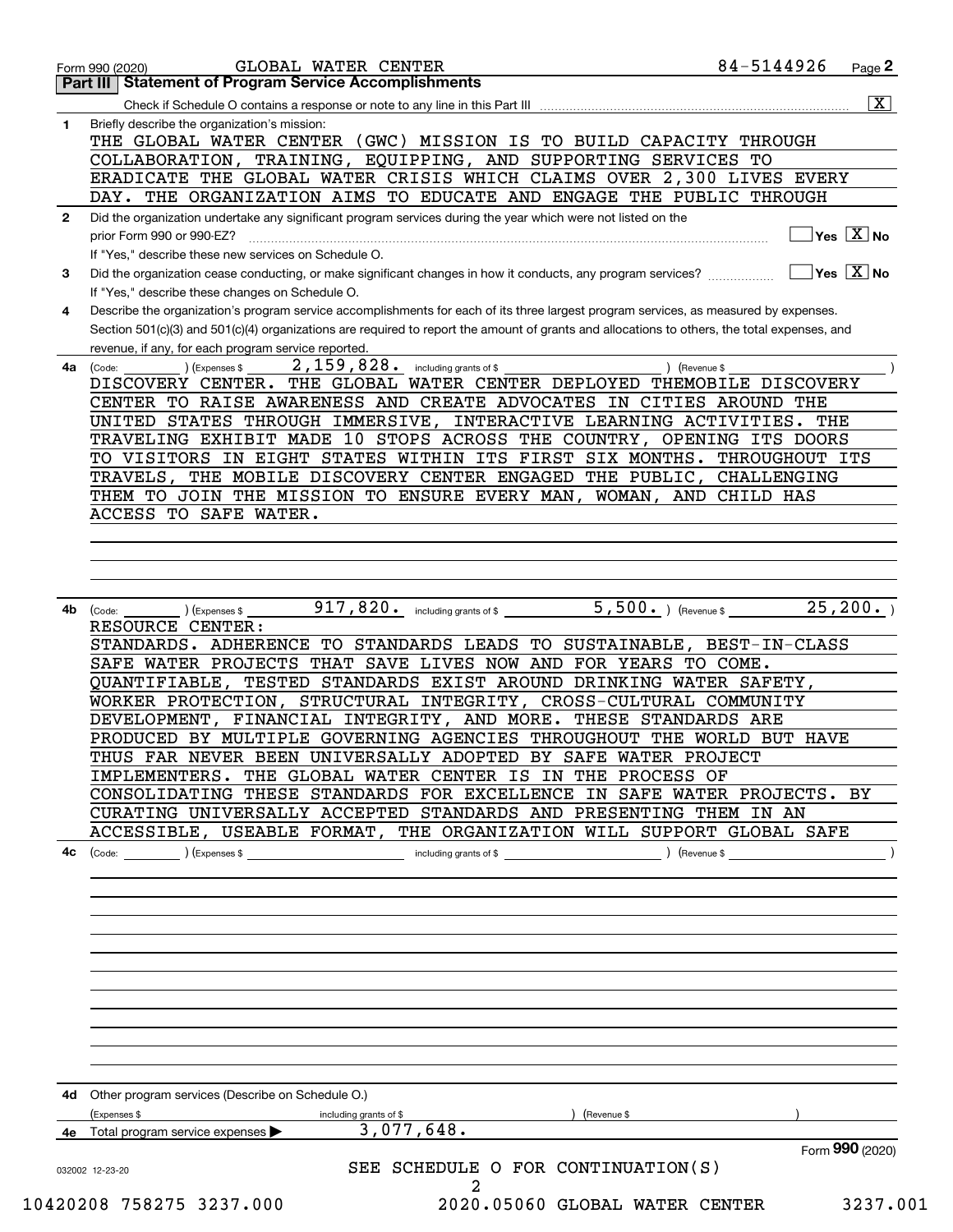|  | Form 990 (2020 |
|--|----------------|

Form 990 (2020) GLOBAL WATER CENTER 8 4~51449 26 <sub>Page</sub> 3<br>**Part IV | Checklist of Required Schedules** 

|     |                                                                                                                                       |                 |   | Yes   No        |
|-----|---------------------------------------------------------------------------------------------------------------------------------------|-----------------|---|-----------------|
| 1   | Is the organization described in section $501(c)(3)$ or $4947(a)(1)$ (other than a private foundation)?                               |                 |   |                 |
|     |                                                                                                                                       | 1.              | X |                 |
| 2   |                                                                                                                                       | $\mathbf{2}$    | X |                 |
| 3   | Did the organization engage in direct or indirect political campaign activities on behalf of or in opposition to candidates for       |                 |   |                 |
|     |                                                                                                                                       | з               |   | x               |
| 4   | Section 501(c)(3) organizations. Did the organization engage in lobbying activities, or have a section 501(h) election in effect      |                 |   |                 |
|     |                                                                                                                                       | 4               |   | x               |
| 5   | Is the organization a section 501(c)(4), 501(c)(5), or 501(c)(6) organization that receives membership dues, assessments, or          |                 |   |                 |
|     |                                                                                                                                       | 5               |   | x               |
| 6   | Did the organization maintain any donor advised funds or any similar funds or accounts for which donors have the right to             |                 |   |                 |
|     | provide advice on the distribution or investment of amounts in such funds or accounts? If "Yes," complete Schedule D, Part I          | 6               |   | x               |
| 7   | Did the organization receive or hold a conservation easement, including easements to preserve open space,                             |                 |   |                 |
|     |                                                                                                                                       | $\overline{7}$  |   | x               |
| 8   | Did the organization maintain collections of works of art, historical treasures, or other similar assets? If "Yes," complete          |                 |   |                 |
|     |                                                                                                                                       | 8               |   | x               |
| 9   | Did the organization report an amount in Part X, line 21, for escrow or custodial account liability, serve as a custodian for         |                 |   |                 |
|     | amounts not listed in Part X; or provide credit counseling, debt management, credit repair, or debt negotiation services?             |                 |   |                 |
|     |                                                                                                                                       | 9               |   | x               |
| 10  | Did the organization, directly or through a related organization, hold assets in donor-restricted endowments                          |                 |   |                 |
|     |                                                                                                                                       | 10              |   | x               |
| 11  | If the organization's answer to any of the following questions is "Yes," then complete Schedule D, Parts VI, VII, VIII, IX, or X      |                 |   |                 |
|     | as applicable.                                                                                                                        |                 |   |                 |
|     | a Did the organization report an amount for land, buildings, and equipment in Part X, line 10? If "Yes." complete Schedule D.         |                 | X |                 |
|     |                                                                                                                                       | 11a             |   |                 |
|     | <b>b</b> Did the organization report an amount for investments - other securities in Part X, line 12, that is 5% or more of its total |                 |   | x               |
|     |                                                                                                                                       | 11 <sub>b</sub> |   |                 |
|     | c Did the organization report an amount for investments - program related in Part X, line 13, that is 5% or more of its total         | 11c             |   | x               |
|     | d Did the organization report an amount for other assets in Part X, line 15, that is 5% or more of its total assets reported in       |                 |   |                 |
|     |                                                                                                                                       | <b>11d</b>      |   | X               |
|     | e Did the organization report an amount for other liabilities in Part X, line 25? If "Yes," complete Schedule D, Part X               | <b>11e</b>      |   | X               |
| f   | Did the organization's separate or consolidated financial statements for the tax year include a footnote that addresses               |                 |   |                 |
|     | the organization's liability for uncertain tax positions under FIN 48 (ASC 740)? If "Yes," complete Schedule D, Part X                | 11f             | х |                 |
|     | 12a Did the organization obtain separate, independent audited financial statements for the tax year? If "Yes," complete               |                 |   |                 |
|     |                                                                                                                                       | 12a             | х |                 |
|     | <b>b</b> Was the organization included in consolidated, independent audited financial statements for the tax year?                    |                 |   |                 |
|     | If "Yes," and if the organization answered "No" to line 12a, then completing Schedule D, Parts XI and XII is optional                 | 12 <sub>b</sub> |   | 47              |
| 13  |                                                                                                                                       | 13              |   | X               |
| 14a | Did the organization maintain an office, employees, or agents outside of the United States?                                           | 14a             | x |                 |
|     | <b>b</b> Did the organization have aggregate revenues or expenses of more than \$10,000 from grantmaking, fundraising, business,      |                 |   |                 |
|     | investment, and program service activities outside the United States, or aggregate foreign investments valued at \$100,000            |                 |   |                 |
|     |                                                                                                                                       | 14b             | x |                 |
| 15  | Did the organization report on Part IX, column (A), line 3, more than \$5,000 of grants or other assistance to or for any             |                 |   |                 |
|     |                                                                                                                                       | 15              |   | X.              |
| 16  | Did the organization report on Part IX, column (A), line 3, more than \$5,000 of aggregate grants or other assistance to              |                 |   |                 |
|     |                                                                                                                                       | 16              |   | x               |
| 17  | Did the organization report a total of more than \$15,000 of expenses for professional fundraising services on Part IX,               |                 |   |                 |
|     |                                                                                                                                       | 17              | x |                 |
| 18  | Did the organization report more than \$15,000 total of fundraising event gross income and contributions on Part VIII, lines          |                 |   |                 |
|     |                                                                                                                                       | 18              |   | X.              |
| 19  | Did the organization report more than \$15,000 of gross income from gaming activities on Part VIII, line 9a? If "Yes."                |                 |   |                 |
|     |                                                                                                                                       | 19              |   | x               |
|     |                                                                                                                                       | 20a             |   | X               |
|     | b If "Yes" to line 20a, did the organization attach a copy of its audited financial statements to this return?                        | 20 <sub>b</sub> |   |                 |
| 21  | Did the organization report more than \$5,000 of grants or other assistance to any domestic organization or                           |                 |   |                 |
|     |                                                                                                                                       | 21              |   | x               |
|     | 032003 12-23-20                                                                                                                       |                 |   | Form 990 (2020) |

032003 12-23-20

10420208 758275 3237.000 2020.05060 GLOBAL WATER CENTER 3237.001

3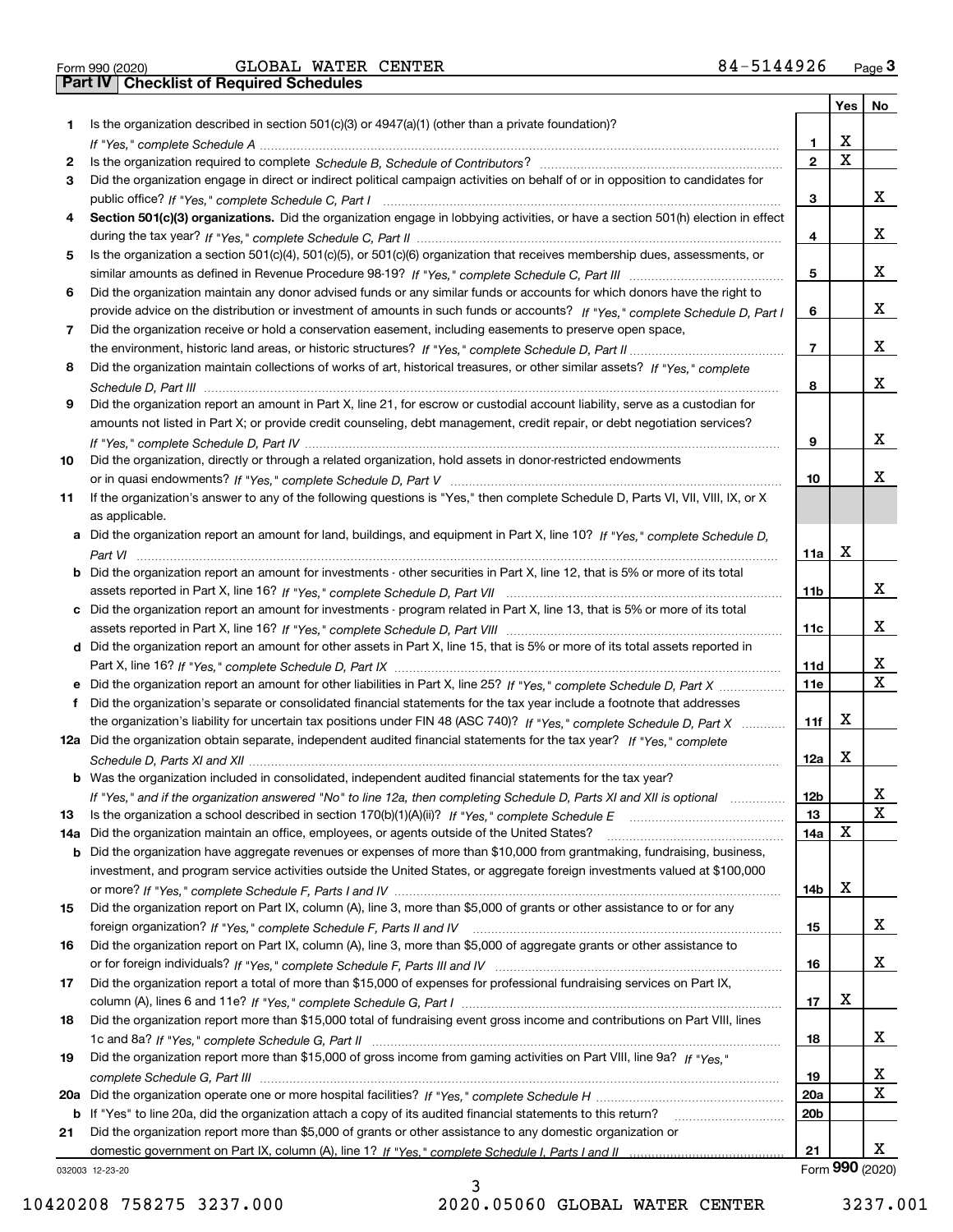|  | Form 990 (2020) |
|--|-----------------|
|  |                 |

*(continued)*

|               |                                                                                                                               |                 | Yes        | No                |
|---------------|-------------------------------------------------------------------------------------------------------------------------------|-----------------|------------|-------------------|
| 22            | Did the organization report more than \$5,000 of grants or other assistance to or for domestic individuals on                 |                 |            |                   |
|               |                                                                                                                               | 22              |            | x                 |
| 23            | Did the organization answer "Yes" to Part VII, Section A, line 3, 4, or 5 about compensation of the organization's current    |                 |            |                   |
|               | and former officers, directors, trustees, key employees, and highest compensated employees? If "Yes," complete                |                 |            |                   |
|               |                                                                                                                               | 23              | X          |                   |
|               | 24a Did the organization have a tax-exempt bond issue with an outstanding principal amount of more than \$100,000 as of the   |                 |            |                   |
|               | last day of the year, that was issued after December 31, 2002? If "Yes," answer lines 24b through 24d and complete            |                 |            |                   |
|               |                                                                                                                               | 24a             |            | x                 |
|               | b Did the organization invest any proceeds of tax-exempt bonds beyond a temporary period exception?                           | 24b             |            |                   |
|               | c Did the organization maintain an escrow account other than a refunding escrow at any time during the year to defease        |                 |            |                   |
|               | any tax-exempt bonds?                                                                                                         | 24c             |            |                   |
|               | d Did the organization act as an "on behalf of" issuer for bonds outstanding at any time during the year?                     | 24d             |            |                   |
|               | 25a Section 501(c)(3), 501(c)(4), and 501(c)(29) organizations. Did the organization engage in an excess benefit              |                 |            |                   |
|               |                                                                                                                               | 25a             |            | x                 |
|               | b Is the organization aware that it engaged in an excess benefit transaction with a disqualified person in a prior year, and  |                 |            |                   |
|               | that the transaction has not been reported on any of the organization's prior Forms 990 or 990-EZ? If "Yes," complete         |                 |            |                   |
|               |                                                                                                                               |                 |            | x                 |
|               | Schedule L, Part I                                                                                                            | 25b             |            |                   |
| 26            | Did the organization report any amount on Part X, line 5 or 22, for receivables from or payables to any current               |                 |            |                   |
|               | or former officer, director, trustee, key employee, creator or founder, substantial contributor, or 35%                       |                 |            | х                 |
|               |                                                                                                                               | 26              |            |                   |
| 27            | Did the organization provide a grant or other assistance to any current or former officer, director, trustee, key employee,   |                 |            |                   |
|               | creator or founder, substantial contributor or employee thereof, a grant selection committee member, or to a 35% controlled   |                 |            |                   |
|               | entity (including an employee thereof) or family member of any of these persons? If "Yes," complete Schedule L, Part III      | 27              |            | х                 |
| 28            | Was the organization a party to a business transaction with one of the following parties (see Schedule L, Part IV             |                 |            |                   |
|               | instructions, for applicable filing thresholds, conditions, and exceptions):                                                  |                 |            |                   |
|               | a A current or former officer, director, trustee, key employee, creator or founder, or substantial contributor? If            |                 |            |                   |
|               |                                                                                                                               | 28a             |            | x<br>$\mathbf{x}$ |
|               |                                                                                                                               | 28 <sub>b</sub> |            |                   |
|               | c A 35% controlled entity of one or more individuals and/or organizations described in lines 28a or 28b? If                   |                 |            |                   |
|               |                                                                                                                               | 28c             |            | х                 |
| 29            |                                                                                                                               | 29              | х          |                   |
| 30            | Did the organization receive contributions of art, historical treasures, or other similar assets, or qualified conservation   |                 |            |                   |
|               |                                                                                                                               | 30              |            | x                 |
| 31            | Did the organization liquidate, terminate, or dissolve and cease operations? If "Yes," complete Schedule N, Part I            | 31              |            | $\mathbf x$       |
| 32            | Did the organization sell, exchange, dispose of, or transfer more than 25% of its net assets? If "Yes," complete              |                 |            |                   |
|               | Schedule N, Part II                                                                                                           | 32              |            | х                 |
| 33            | Did the organization own 100% of an entity disregarded as separate from the organization under Regulations                    |                 |            |                   |
|               |                                                                                                                               | 33              |            | х                 |
| 34            | Was the organization related to any tax-exempt or taxable entity? If "Yes," complete Schedule R, Part II, III, or IV, and     |                 |            |                   |
|               |                                                                                                                               | 34              | X          |                   |
|               | 35a Did the organization have a controlled entity within the meaning of section 512(b)(13)?                                   | <b>35a</b>      |            | X                 |
|               | b If "Yes" to line 35a, did the organization receive any payment from or engage in any transaction with a controlled entity   |                 |            |                   |
|               |                                                                                                                               | 35b             |            |                   |
| 36            | Section 501(c)(3) organizations. Did the organization make any transfers to an exempt non-charitable related organization?    |                 |            |                   |
|               |                                                                                                                               | 36              |            | x                 |
| 37            | Did the organization conduct more than 5% of its activities through an entity that is not a related organization              |                 |            |                   |
|               | and that is treated as a partnership for federal income tax purposes? If "Yes," complete Schedule R, Part VI                  | 37              |            | x                 |
| 38            | Did the organization complete Schedule O and provide explanations in Schedule O for Part VI, lines 11b and 19?                |                 |            |                   |
|               | Note: All Form 990 filers are required to complete Schedule O                                                                 | 38              | х          |                   |
| <b>Part V</b> | <b>Statements Regarding Other IRS Filings and Tax Compliance</b>                                                              |                 |            |                   |
|               | Check if Schedule O contains a response or note to any line in this Part V                                                    |                 |            |                   |
|               |                                                                                                                               |                 | <b>Yes</b> | No                |
|               | U<br><b>1a</b> Enter the number reported in Box 3 of Form 1096. Enter -0- if not applicable <i>manumumumum</i><br>1a          |                 |            |                   |
|               | $\Omega$<br><b>b</b> Enter the number of Forms W-2G included in line 1a. Enter -0- if not applicable <i>manumumumum</i><br>1b |                 |            |                   |
|               | c Did the organization comply with backup withholding rules for reportable payments to vendors and reportable gaming          |                 |            |                   |
|               | (gambling) winnings to prize winners?                                                                                         | 1c              |            |                   |
|               | 032004 12-23-20                                                                                                               |                 |            | Form 990 (2020)   |
|               |                                                                                                                               |                 |            |                   |

10420208 758275 3237.000 2020.05060 GLOBAL WATER CENTER 3237.001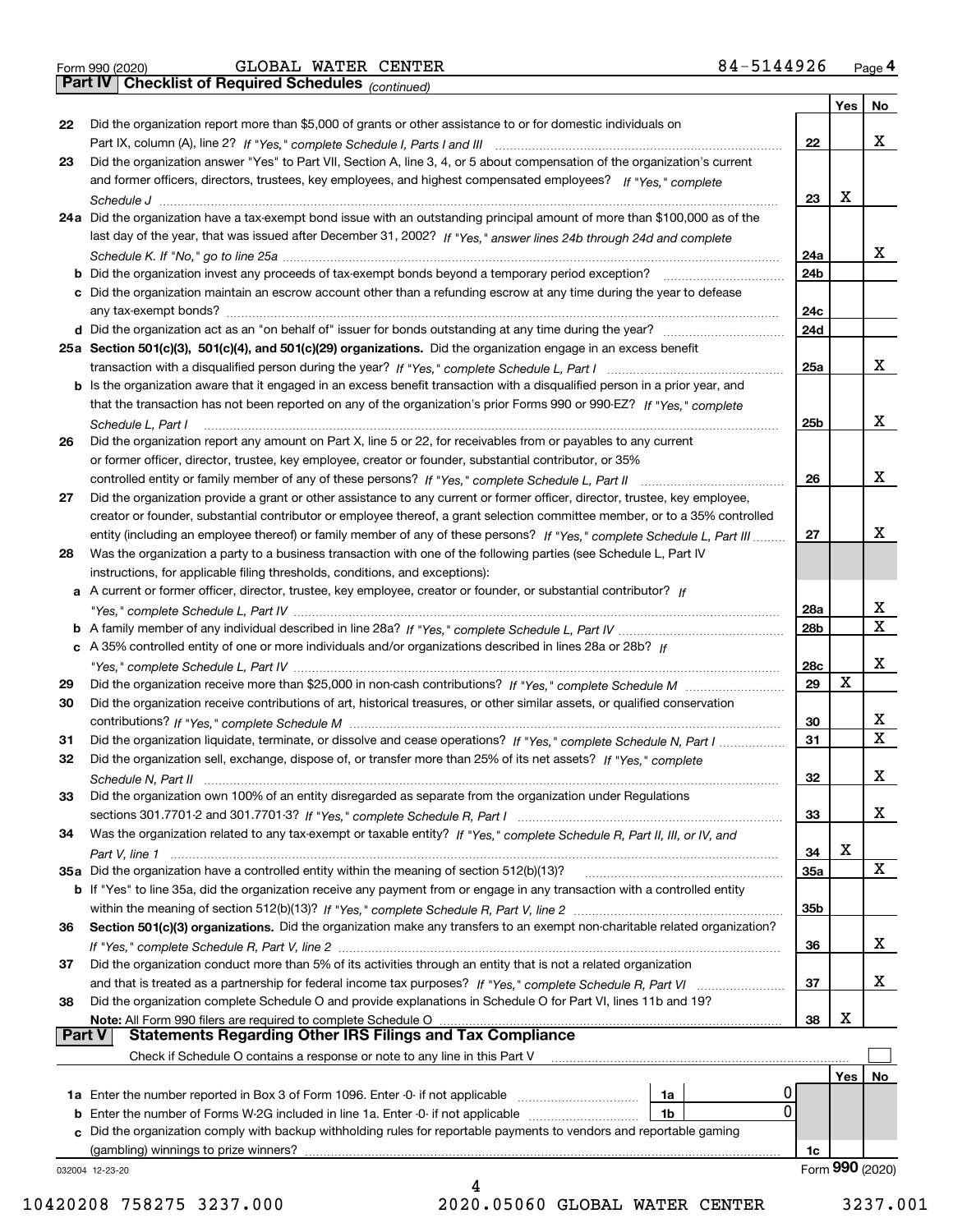|               | 84-5144926<br>GLOBAL WATER CENTER<br>Form 990 (2020)                                                                                                                                                                                 |                |     | Page 5               |
|---------------|--------------------------------------------------------------------------------------------------------------------------------------------------------------------------------------------------------------------------------------|----------------|-----|----------------------|
| <b>Part V</b> | Statements Regarding Other IRS Filings and Tax Compliance (continued)                                                                                                                                                                |                |     |                      |
|               |                                                                                                                                                                                                                                      |                | Yes | No                   |
|               | 2a Enter the number of employees reported on Form W-3, Transmittal of Wage and Tax Statements,                                                                                                                                       |                |     |                      |
|               | 0<br>filed for the calendar year ending with or within the year covered by this return <i>manumumumum</i><br>2a                                                                                                                      |                |     |                      |
|               |                                                                                                                                                                                                                                      | 2 <sub>b</sub> |     |                      |
|               |                                                                                                                                                                                                                                      |                |     |                      |
|               | 3a Did the organization have unrelated business gross income of \$1,000 or more during the year?                                                                                                                                     | 3a             |     | х                    |
|               |                                                                                                                                                                                                                                      | 3 <sub>b</sub> |     |                      |
|               | 4a At any time during the calendar year, did the organization have an interest in, or a signature or other authority over, a                                                                                                         |                |     |                      |
|               | financial account in a foreign country (such as a bank account, securities account, or other financial account)?                                                                                                                     | 4a             |     | x                    |
|               | <b>b</b> If "Yes," enter the name of the foreign country $\blacktriangleright$                                                                                                                                                       |                |     |                      |
|               | See instructions for filing requirements for FinCEN Form 114, Report of Foreign Bank and Financial Accounts (FBAR).                                                                                                                  |                |     |                      |
|               |                                                                                                                                                                                                                                      | 5a             |     | х                    |
| b             |                                                                                                                                                                                                                                      | 5 <sub>b</sub> |     | x                    |
|               |                                                                                                                                                                                                                                      | 5с             |     |                      |
|               | 6a Does the organization have annual gross receipts that are normally greater than \$100,000, and did the organization solicit                                                                                                       |                |     |                      |
|               | any contributions that were not tax deductible as charitable contributions?                                                                                                                                                          | 6a             |     | x                    |
|               | <b>b</b> If "Yes," did the organization include with every solicitation an express statement that such contributions or gifts                                                                                                        |                |     |                      |
|               | were not tax deductible?                                                                                                                                                                                                             | 6b             |     |                      |
| 7             | Organizations that may receive deductible contributions under section 170(c).                                                                                                                                                        |                |     |                      |
| a             | Did the organization receive a payment in excess of \$75 made partly as a contribution and partly for goods and services provided to the payor?                                                                                      | 7a             |     | x                    |
|               | <b>b</b> If "Yes," did the organization notify the donor of the value of the goods or services provided?                                                                                                                             | 7b             |     |                      |
|               | c Did the organization sell, exchange, or otherwise dispose of tangible personal property for which it was required                                                                                                                  |                |     |                      |
|               |                                                                                                                                                                                                                                      | 7c             |     | x                    |
|               | 7d<br>d If "Yes," indicate the number of Forms 8282 filed during the year [11] [11] The Section of Holden and The Year [11] In The Year [11] In The Year [11] In The Year [11] In The Year [11] In The Year [11] In The Year [11] In |                |     |                      |
| е             | Did the organization receive any funds, directly or indirectly, to pay premiums on a personal benefit contract?                                                                                                                      | 7e             |     | х                    |
| f             | Did the organization, during the year, pay premiums, directly or indirectly, on a personal benefit contract?                                                                                                                         | 7f             |     | х                    |
| g             | If the organization received a contribution of qualified intellectual property, did the organization file Form 8899 as required?                                                                                                     | 7g             |     |                      |
| h.            | If the organization received a contribution of cars, boats, airplanes, or other vehicles, did the organization file a Form 1098-C?                                                                                                   | 7h             |     |                      |
| 8             | Sponsoring organizations maintaining donor advised funds. Did a donor advised fund maintained by the                                                                                                                                 |                |     |                      |
|               | sponsoring organization have excess business holdings at any time during the year?                                                                                                                                                   | 8              |     |                      |
| 9             | Sponsoring organizations maintaining donor advised funds.                                                                                                                                                                            |                |     |                      |
| а             | Did the sponsoring organization make any taxable distributions under section 4966?                                                                                                                                                   | 9a             |     |                      |
|               | <b>b</b> Did the sponsoring organization make a distribution to a donor, donor advisor, or related person?                                                                                                                           | 9b             |     |                      |
| 10            | Section 501(c)(7) organizations. Enter:                                                                                                                                                                                              |                |     |                      |
|               | 10a                                                                                                                                                                                                                                  |                |     |                      |
|               | 10b <br>Gross receipts, included on Form 990, Part VIII, line 12, for public use of club facilities                                                                                                                                  |                |     |                      |
| 11            | Section 501(c)(12) organizations. Enter:                                                                                                                                                                                             |                |     |                      |
|               | <b>a</b> Gross income from members or shareholders<br>11a                                                                                                                                                                            |                |     |                      |
|               | b Gross income from other sources (Do not net amounts due or paid to other sources against                                                                                                                                           |                |     |                      |
|               | 11b                                                                                                                                                                                                                                  |                |     |                      |
|               | 12a Section 4947(a)(1) non-exempt charitable trusts. Is the organization filing Form 990 in lieu of Form 1041?                                                                                                                       | 12a            |     |                      |
|               | <b>b</b> If "Yes," enter the amount of tax-exempt interest received or accrued during the year<br>12b                                                                                                                                |                |     |                      |
| 13            | Section 501(c)(29) qualified nonprofit health insurance issuers.                                                                                                                                                                     |                |     |                      |
|               | <b>a</b> Is the organization licensed to issue qualified health plans in more than one state?                                                                                                                                        | 13а            |     |                      |
|               | Note: See the instructions for additional information the organization must report on Schedule O.                                                                                                                                    |                |     |                      |
|               | <b>b</b> Enter the amount of reserves the organization is required to maintain by the states in which the                                                                                                                            |                |     |                      |
|               | 13b                                                                                                                                                                                                                                  |                |     |                      |
|               | 13с                                                                                                                                                                                                                                  |                |     |                      |
| 14a           | Did the organization receive any payments for indoor tanning services during the tax year?                                                                                                                                           | 14a            |     | x                    |
|               | <b>b</b> If "Yes," has it filed a Form 720 to report these payments? If "No," provide an explanation on Schedule O                                                                                                                   | 14b            |     |                      |
| 15            | Is the organization subject to the section 4960 tax on payment(s) of more than \$1,000,000 in remuneration or                                                                                                                        |                |     |                      |
|               |                                                                                                                                                                                                                                      | 15             |     | x                    |
|               | If "Yes," see instructions and file Form 4720, Schedule N.                                                                                                                                                                           |                |     |                      |
| 16            | Is the organization an educational institution subject to the section 4968 excise tax on net investment income?                                                                                                                      | 16             |     | x                    |
|               | If "Yes," complete Form 4720, Schedule O.                                                                                                                                                                                            |                |     |                      |
|               |                                                                                                                                                                                                                                      |                |     | $000 \; \text{mass}$ |

Form (2020) **990**

032005 12-23-20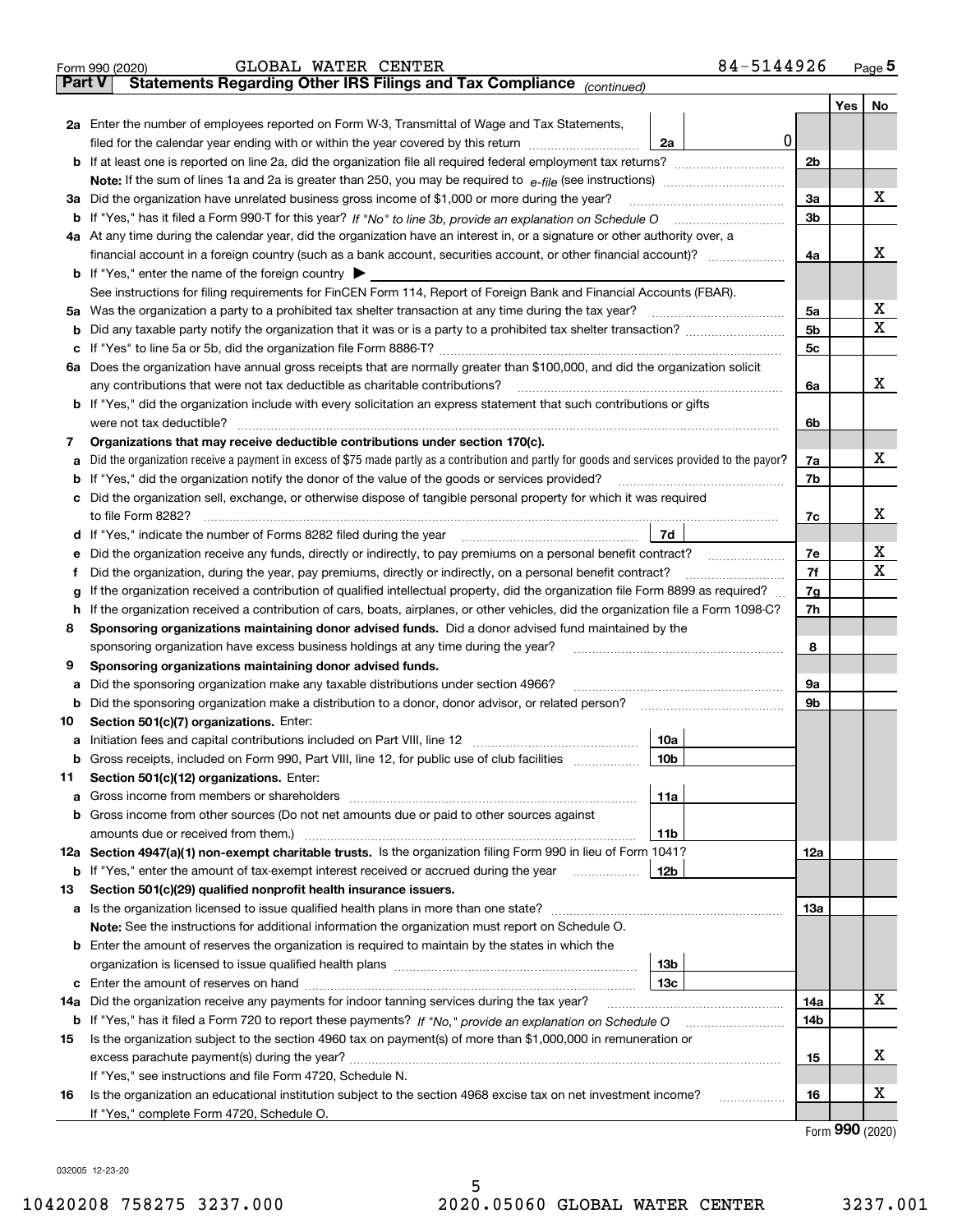|  | Form 990 (2020) |
|--|-----------------|
|  |                 |

| GLOBAL | <b>WATER</b> | CENTER |
|--------|--------------|--------|
|--------|--------------|--------|

*For each "Yes" response to lines 2 through 7b below, and for a "No" response to line 8a, 8b, or 10b below, describe the circumstances, processes, or changes on Schedule O. See instructions.* Form 990 (2020) **CLOBAL WATER CENTER**<br>**Part VI Governance, Management, and Disclosure** For each "Yes" response to lines 2 through 7b below, and for a "No" response

|     |                                                                                                                                                                                                                                |    |       |   |                 | Yes   No         |             |
|-----|--------------------------------------------------------------------------------------------------------------------------------------------------------------------------------------------------------------------------------|----|-------|---|-----------------|------------------|-------------|
|     | <b>1a</b> Enter the number of voting members of the governing body at the end of the tax year <i>manumum</i>                                                                                                                   | 1a |       | 6 |                 |                  |             |
|     | If there are material differences in voting rights among members of the governing body, or if the governing                                                                                                                    |    |       |   |                 |                  |             |
|     | body delegated broad authority to an executive committee or similar committee, explain on Schedule O.                                                                                                                          |    |       |   |                 |                  |             |
|     | Enter the number of voting members included on line 1a, above, who are independent                                                                                                                                             | 1b |       | 5 |                 |                  |             |
| 2   | Did any officer, director, trustee, or key employee have a family relationship or a business relationship with any other                                                                                                       |    |       |   |                 |                  |             |
|     | officer, director, trustee, or key employee?                                                                                                                                                                                   |    |       |   | $\overline{2}$  | X                |             |
| 3   | Did the organization delegate control over management duties customarily performed by or under the direct supervision                                                                                                          |    |       |   |                 |                  |             |
|     |                                                                                                                                                                                                                                |    |       |   | 3               |                  | х           |
| 4   | Did the organization make any significant changes to its governing documents since the prior Form 990 was filed?                                                                                                               |    |       |   | 4               |                  | $\mathbf X$ |
| 5   |                                                                                                                                                                                                                                |    |       |   | 5               |                  | X           |
| 6   | Did the organization have members or stockholders?                                                                                                                                                                             |    |       |   | 6               |                  | $\mathbf X$ |
| 7a  | Did the organization have members, stockholders, or other persons who had the power to elect or appoint one or                                                                                                                 |    |       |   |                 |                  |             |
|     |                                                                                                                                                                                                                                |    |       |   | 7a              |                  | Х           |
|     | <b>b</b> Are any governance decisions of the organization reserved to (or subject to approval by) members, stockholders, or                                                                                                    |    |       |   |                 |                  |             |
|     | persons other than the governing body?                                                                                                                                                                                         |    |       |   | 7b              |                  | х           |
| 8   | Did the organization contemporaneously document the meetings held or written actions undertaken during the year by the following:                                                                                              |    |       |   |                 |                  |             |
| a   |                                                                                                                                                                                                                                |    |       |   | 8а              | х                |             |
|     |                                                                                                                                                                                                                                |    |       |   | 8b              | $\mathbf X$      |             |
| 9   | Is there any officer, director, trustee, or key employee listed in Part VII, Section A, who cannot be reached at the                                                                                                           |    |       |   |                 |                  |             |
|     |                                                                                                                                                                                                                                |    |       |   | 9               |                  | х           |
|     | Section B. Policies (This Section B requests information about policies not required by the Internal Revenue Code.)                                                                                                            |    |       |   |                 |                  |             |
|     |                                                                                                                                                                                                                                |    |       |   |                 | Yes              | <u>No</u>   |
|     |                                                                                                                                                                                                                                |    |       |   | <b>10a</b>      |                  | X           |
|     | b If "Yes," did the organization have written policies and procedures governing the activities of such chapters, affiliates,                                                                                                   |    |       |   |                 |                  |             |
|     |                                                                                                                                                                                                                                |    |       |   | 10 <sub>b</sub> |                  |             |
|     | 11a Has the organization provided a complete copy of this Form 990 to all members of its governing body before filing the form?                                                                                                |    |       |   | 11a             | X                |             |
|     | <b>b</b> Describe in Schedule O the process, if any, used by the organization to review this Form 990.                                                                                                                         |    |       |   |                 |                  |             |
| 12a |                                                                                                                                                                                                                                |    |       |   | 12a             | х                |             |
| b   |                                                                                                                                                                                                                                |    |       |   | 12 <sub>b</sub> | $\mathbf X$      |             |
|     | c Did the organization regularly and consistently monitor and enforce compliance with the policy? If "Yes," describe                                                                                                           |    |       |   |                 |                  |             |
|     |                                                                                                                                                                                                                                |    |       |   | 12c             | х                |             |
|     | in Schedule O how this was done continuous control to the control of the state of the control of the control o                                                                                                                 |    |       |   | 13              | $\mathbf X$      |             |
| 13  | Did the organization have a written whistleblower policy?                                                                                                                                                                      |    |       |   | 14              | $\mathbf X$      |             |
| 14  | Did the organization have a written document retention and destruction policy? manufactured and the organization have a written document retention and destruction policy?                                                     |    |       |   |                 |                  |             |
| 15  | Did the process for determining compensation of the following persons include a review and approval by independent                                                                                                             |    |       |   |                 |                  |             |
|     | persons, comparability data, and contemporaneous substantiation of the deliberation and decision?                                                                                                                              |    |       |   |                 |                  |             |
|     | a The organization's CEO, Executive Director, or top management official [11] [12] The organization's CEO, Executive Director, or top management official [12] [12] [12] [12] The organization's CEO, Executive Director, or t |    |       |   | 15a             | х<br>$\mathbf X$ |             |
|     | <b>b</b> Other officers or key employees of the organization                                                                                                                                                                   |    |       |   | <b>15b</b>      |                  |             |
|     | If "Yes" to line 15a or 15b, describe the process in Schedule O (see instructions).                                                                                                                                            |    |       |   |                 |                  |             |
|     | 16a Did the organization invest in, contribute assets to, or participate in a joint venture or similar arrangement with a                                                                                                      |    |       |   |                 |                  |             |
|     | taxable entity during the year?                                                                                                                                                                                                |    |       |   | 16a             |                  | x           |
|     | b If "Yes," did the organization follow a written policy or procedure requiring the organization to evaluate its participation                                                                                                 |    |       |   |                 |                  |             |
|     | in joint venture arrangements under applicable federal tax law, and take steps to safeguard the organization's                                                                                                                 |    |       |   |                 |                  |             |
|     | exempt status with respect to such arrangements?                                                                                                                                                                               |    |       |   | <b>16b</b>      |                  |             |
|     | <b>Section C. Disclosure</b>                                                                                                                                                                                                   |    |       |   |                 |                  |             |
| 17  | List the states with which a copy of this Form 990 is required to be filed $\blacktriangleright$ SC                                                                                                                            |    |       |   |                 |                  |             |
| 18  | Section 6104 requires an organization to make its Forms 1023 (1024 or 1024-A, if applicable), 990, and 990-T (Section 501(c)(3)s only) available                                                                               |    |       |   |                 |                  |             |
|     | for public inspection. Indicate how you made these available. Check all that apply.                                                                                                                                            |    |       |   |                 |                  |             |
|     | $ X $ Own website<br>$X$ Upon request<br>Another's website<br>Other (explain on Schedule O)                                                                                                                                    |    |       |   |                 |                  |             |
| 19  | Describe on Schedule O whether (and if so, how) the organization made its governing documents, conflict of interest policy, and financial                                                                                      |    |       |   |                 |                  |             |
|     | statements available to the public during the tax year.                                                                                                                                                                        |    |       |   |                 |                  |             |
|     | State the name, address, and telephone number of the person who possesses the organization's books and records                                                                                                                 |    |       |   |                 |                  |             |
| 20  |                                                                                                                                                                                                                                |    |       |   |                 |                  |             |
|     | BERNIE DRACKWICZ, CHIEF FINANCIAL OFFICER - (843) 769-7395                                                                                                                                                                     |    |       |   |                 |                  |             |
|     | 1605, NORTH CHARLESTON, SC<br>1150 MOLLLY GREENE WAY BLDG                                                                                                                                                                      |    | 29405 |   |                 | Form 990 (2020)  |             |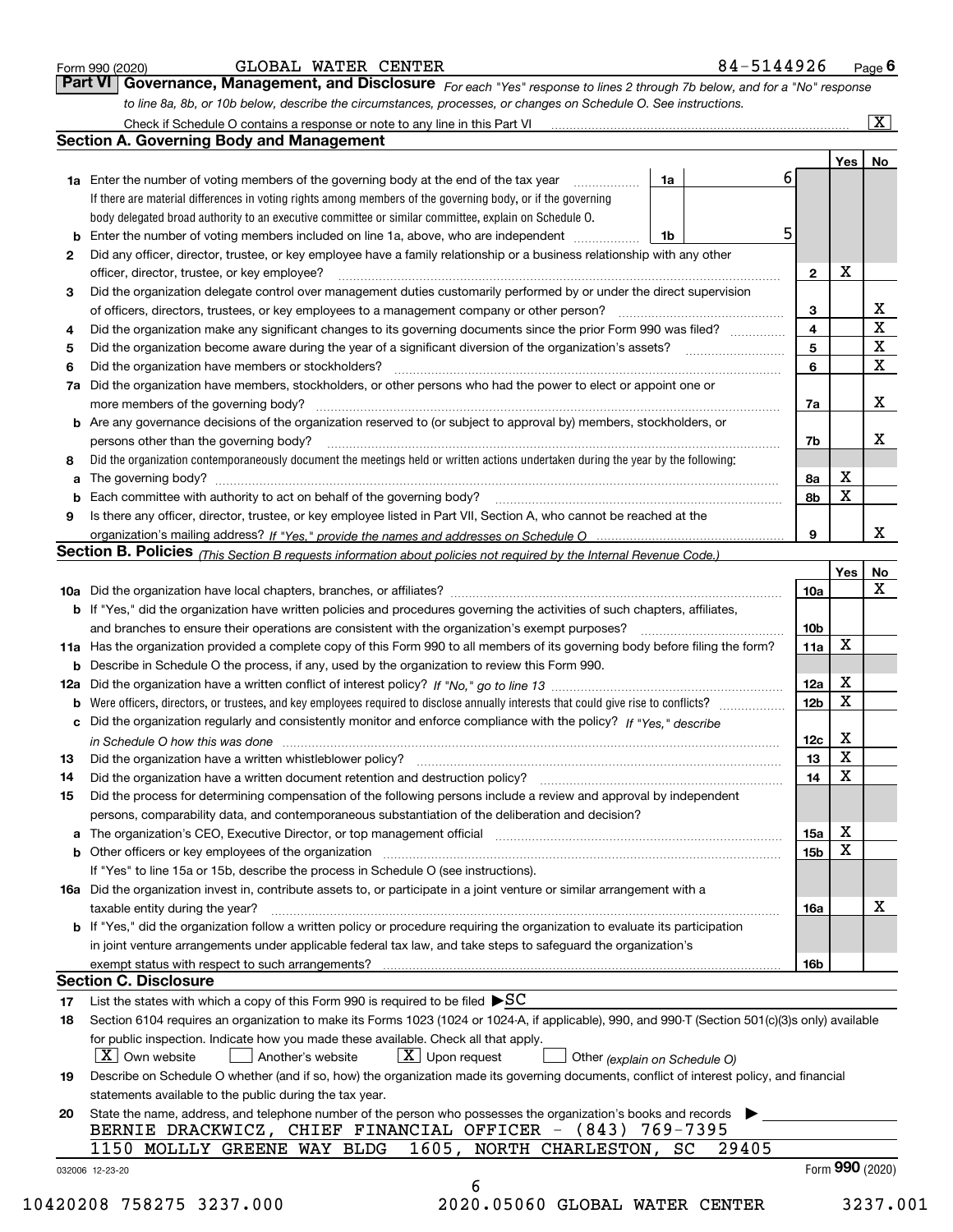| 032007 12-23-20          |                                | Form $990$ (2020) |
|--------------------------|--------------------------------|-------------------|
|                          |                                |                   |
| 10420208 758275 3237.000 | 2020.05060 GLOBAL WATER CENTER | 3237.001          |

Form (2020) **990**

| • List all of the organization's current key employees, if any. See instructions for definition of "key employee."                                    |
|-------------------------------------------------------------------------------------------------------------------------------------------------------|
| • List the organization's five current highest compensated employees (other than an officer, director, trustee, or key employee) who received report- |
| able compensation (Box 5 of Form W-2 and/or Box 7 of Form 1099-MISC) of more than \$100,000 from the organization and any related organizations.      |
|                                                                                                                                                       |

**•** List all of the organization's former officers, key employees, and highest compensated employees who received more than \$100,000 of reportable compensation from the organization and any related organizations.

**1a**  Complete this table for all persons required to be listed. Report compensation for the calendar year ending with or within the organization's tax year. **•** List all of the organization's current officers, directors, trustees (whether individuals or organizations), regardless of amount of compensation.

**former directors or trustees**  ¥ List all of the organization's that received, in the capacity as a former director or trustee of the organization, more than \$10,000 of reportable compensation from the organization and any related organizations.

See instructions for the order in which to list the persons above.

Enter -0- in columns (D), (E), and (F) if no compensation was paid.

Check this box if neither the organization nor any related organization compensated any current officer, director, or trustee.  $\mathcal{L}^{\text{max}}$ 

| (A)                        | (B)           |                                |                                                                                                             |             | (C)          |                                 |        | (D)             | (E)             | (F)                         |
|----------------------------|---------------|--------------------------------|-------------------------------------------------------------------------------------------------------------|-------------|--------------|---------------------------------|--------|-----------------|-----------------|-----------------------------|
| Name and title             | Average       |                                | Position<br>(do not check more than one<br>box, unless person is both an<br>officer and a director/trustee) |             |              |                                 |        | Reportable      | Reportable      | Estimated                   |
|                            | hours per     |                                |                                                                                                             |             |              |                                 |        | compensation    | compensation    | amount of                   |
|                            | week          |                                |                                                                                                             |             |              |                                 |        | from            | from related    | other                       |
|                            | (list any     |                                |                                                                                                             |             |              |                                 |        | the             | organizations   | compensation                |
|                            | hours for     |                                |                                                                                                             |             |              |                                 |        | organization    | (W-2/1099-MISC) | from the                    |
|                            | related       |                                |                                                                                                             |             |              |                                 |        | (W-2/1099-MISC) |                 | organization                |
|                            | organizations |                                |                                                                                                             |             |              |                                 |        |                 |                 | and related                 |
|                            | below         | Individual trustee or director | Institutional trustee                                                                                       | Officer     | Key employee | Highest compensated<br>employee | Former |                 |                 | organizations               |
|                            | line)         |                                |                                                                                                             |             |              |                                 |        |                 |                 |                             |
| (1) T. CHRISTOPHER HOLDORF | 60.00         |                                |                                                                                                             |             |              |                                 |        |                 |                 |                             |
| CEO                        |               | $\mathbf X$                    |                                                                                                             | X           |              |                                 |        | $0$ .           | 146,719.        | 19,252.                     |
| (2) BERNIE DRACKWICZ       | 40.00         |                                |                                                                                                             |             |              |                                 |        |                 |                 |                             |
| CFO                        |               |                                |                                                                                                             | $\mathbf X$ |              |                                 |        | $0$ .           | 123, 142.       | 19,655.                     |
| (3) GEORGE C. GREENE, III  | 12.00         |                                |                                                                                                             |             |              |                                 |        |                 |                 |                             |
| EXECUTIVE CHAIR            |               | $\mathbf X$                    |                                                                                                             | $\mathbf X$ |              |                                 |        | 0.              | $0$ .           | 0.                          |
| (4) GEORGE C. GREENE, IV   | 5.00          |                                |                                                                                                             |             |              |                                 |        |                 |                 |                             |
| BOARD MEMBER               |               | $\mathbf X$                    |                                                                                                             |             |              |                                 |        | 0.              | 0.              | 0.                          |
| (5) CHARLES B. YOUNG       | 4.00          |                                |                                                                                                             |             |              |                                 |        |                 |                 |                             |
| SECRETARY                  |               | X                              |                                                                                                             | X           |              |                                 |        | 0.              | 0.              | 0.                          |
| (6) BRETT HILDEBRAND       | 4.00          |                                |                                                                                                             |             |              |                                 |        |                 |                 |                             |
| <b>TREASURER</b>           |               | $\mathbf X$                    |                                                                                                             | $\mathbf X$ |              |                                 |        | 0.              | 0.              | 0.                          |
| (7) STEVE VANDERBOOM       | 4.00          |                                |                                                                                                             |             |              |                                 |        |                 |                 |                             |
| <b>BOARD MEMBER</b>        |               | $\mathbf X$                    |                                                                                                             |             |              |                                 |        | 0.              | $0$ .           | 0.                          |
|                            |               |                                |                                                                                                             |             |              |                                 |        |                 |                 |                             |
|                            |               |                                |                                                                                                             |             |              |                                 |        |                 |                 |                             |
|                            |               |                                |                                                                                                             |             |              |                                 |        |                 |                 |                             |
|                            |               |                                |                                                                                                             |             |              |                                 |        |                 |                 |                             |
|                            |               |                                |                                                                                                             |             |              |                                 |        |                 |                 |                             |
|                            |               |                                |                                                                                                             |             |              |                                 |        |                 |                 |                             |
|                            |               |                                |                                                                                                             |             |              |                                 |        |                 |                 |                             |
|                            |               |                                |                                                                                                             |             |              |                                 |        |                 |                 |                             |
|                            |               |                                |                                                                                                             |             |              |                                 |        |                 |                 |                             |
|                            |               |                                |                                                                                                             |             |              |                                 |        |                 |                 |                             |
|                            |               |                                |                                                                                                             |             |              |                                 |        |                 |                 |                             |
|                            |               |                                |                                                                                                             |             |              |                                 |        |                 |                 |                             |
|                            |               |                                |                                                                                                             |             |              |                                 |        |                 |                 |                             |
|                            |               |                                |                                                                                                             |             |              |                                 |        |                 |                 |                             |
|                            |               |                                |                                                                                                             |             |              |                                 |        |                 |                 |                             |
|                            |               |                                |                                                                                                             |             |              |                                 |        |                 |                 |                             |
|                            |               |                                |                                                                                                             |             |              |                                 |        |                 |                 |                             |
|                            |               |                                |                                                                                                             |             |              |                                 |        |                 |                 |                             |
|                            |               |                                |                                                                                                             |             |              |                                 |        |                 |                 |                             |
|                            |               |                                |                                                                                                             |             |              |                                 |        |                 |                 |                             |
|                            |               |                                |                                                                                                             |             |              |                                 |        |                 |                 |                             |
| 0.027 10.00.00             |               |                                |                                                                                                             |             |              |                                 |        |                 |                 | $F_{\text{arm}}$ 990 (2020) |

# **7Part VII Compensation of Officers, Directors, Trustees, Key Employees, Highest Compensated Employees, and Independent Contractors**

Check if Schedule O contains a response or note to any line in this Part VII

**Section A. Officers, Directors, Trustees, Key Employees, and Highest Compensated Employees**

 $\mathcal{L}^{\text{max}}$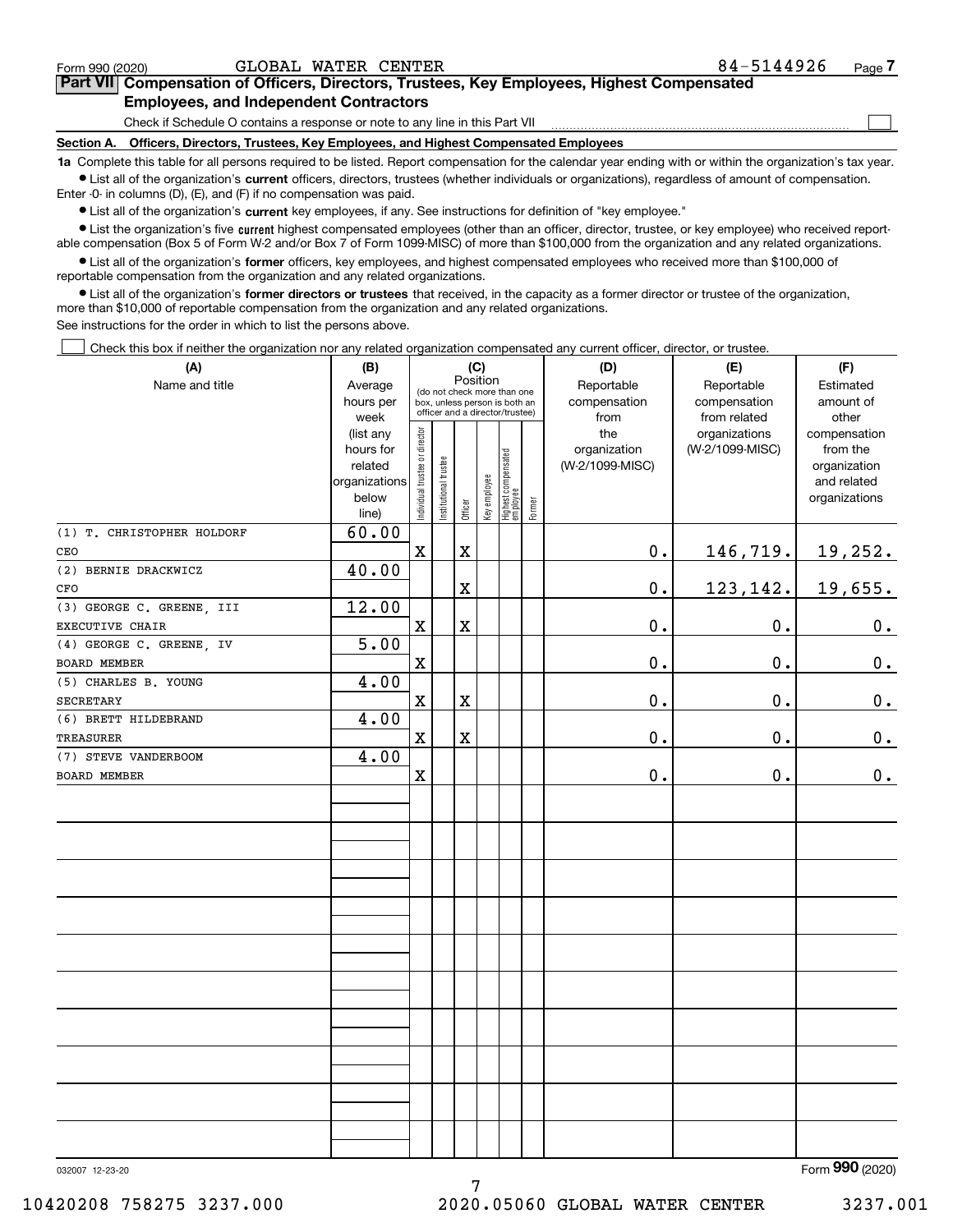|              | GLOBAL WATER CENTER<br>Form 990 (2020)                                                                                                                                                                                                                                        |                |                               |                       |          |              |                                                              |        |                         | 84-5144926      |    |                 |               | Page 8           |
|--------------|-------------------------------------------------------------------------------------------------------------------------------------------------------------------------------------------------------------------------------------------------------------------------------|----------------|-------------------------------|-----------------------|----------|--------------|--------------------------------------------------------------|--------|-------------------------|-----------------|----|-----------------|---------------|------------------|
|              | <b>Part VII</b><br>Section A. Officers, Directors, Trustees, Key Employees, and Highest Compensated Employees (continued)                                                                                                                                                     |                |                               |                       |          |              |                                                              |        |                         |                 |    |                 |               |                  |
|              | (A)                                                                                                                                                                                                                                                                           | (B)            |                               |                       | (C)      |              |                                                              |        | (D)                     | (E)             |    |                 | (F)           |                  |
|              | Name and title                                                                                                                                                                                                                                                                | Average        |                               |                       | Position |              |                                                              |        | Reportable              | Reportable      |    |                 | Estimated     |                  |
|              |                                                                                                                                                                                                                                                                               | hours per      |                               |                       |          |              | (do not check more than one<br>box, unless person is both an |        | compensation            | compensation    |    |                 | amount of     |                  |
|              |                                                                                                                                                                                                                                                                               | week           |                               |                       |          |              | officer and a director/trustee)                              |        | from                    | from related    |    |                 | other         |                  |
|              |                                                                                                                                                                                                                                                                               | (list any      |                               |                       |          |              |                                                              |        | the                     | organizations   |    |                 | compensation  |                  |
|              |                                                                                                                                                                                                                                                                               | hours for      |                               |                       |          |              |                                                              |        | organization            | (W-2/1099-MISC) |    |                 | from the      |                  |
|              |                                                                                                                                                                                                                                                                               | related        |                               |                       |          |              |                                                              |        | (W-2/1099-MISC)         |                 |    |                 | organization  |                  |
|              |                                                                                                                                                                                                                                                                               | organizations  |                               |                       |          |              |                                                              |        |                         |                 |    |                 | and related   |                  |
|              |                                                                                                                                                                                                                                                                               | below<br>line) | ndividual trustee or director | Institutional trustee | Officer  | key employee | Highest compensated<br> employee                             | Former |                         |                 |    |                 | organizations |                  |
|              |                                                                                                                                                                                                                                                                               |                |                               |                       |          |              |                                                              |        |                         |                 |    |                 |               |                  |
|              |                                                                                                                                                                                                                                                                               |                |                               |                       |          |              |                                                              |        |                         |                 |    |                 |               |                  |
|              |                                                                                                                                                                                                                                                                               |                |                               |                       |          |              |                                                              |        |                         |                 |    |                 |               |                  |
|              |                                                                                                                                                                                                                                                                               |                |                               |                       |          |              |                                                              |        |                         |                 |    |                 |               |                  |
|              |                                                                                                                                                                                                                                                                               |                |                               |                       |          |              |                                                              |        |                         |                 |    |                 |               |                  |
|              |                                                                                                                                                                                                                                                                               |                |                               |                       |          |              |                                                              |        |                         |                 |    |                 |               |                  |
|              |                                                                                                                                                                                                                                                                               |                |                               |                       |          |              |                                                              |        |                         |                 |    |                 |               |                  |
|              |                                                                                                                                                                                                                                                                               |                |                               |                       |          |              |                                                              |        |                         |                 |    |                 |               |                  |
|              |                                                                                                                                                                                                                                                                               |                |                               |                       |          |              |                                                              |        |                         |                 |    |                 |               |                  |
|              |                                                                                                                                                                                                                                                                               |                |                               |                       |          |              |                                                              |        |                         |                 |    |                 |               |                  |
|              |                                                                                                                                                                                                                                                                               |                |                               |                       |          |              |                                                              |        |                         |                 |    |                 |               |                  |
|              |                                                                                                                                                                                                                                                                               |                |                               |                       |          |              |                                                              |        |                         |                 |    |                 |               |                  |
|              |                                                                                                                                                                                                                                                                               |                |                               |                       |          |              |                                                              |        |                         |                 |    |                 |               |                  |
|              |                                                                                                                                                                                                                                                                               |                |                               |                       |          |              |                                                              |        |                         |                 |    |                 |               |                  |
|              |                                                                                                                                                                                                                                                                               |                |                               |                       |          |              |                                                              |        |                         |                 |    |                 |               |                  |
|              |                                                                                                                                                                                                                                                                               |                |                               |                       |          |              |                                                              |        |                         |                 |    |                 |               |                  |
|              |                                                                                                                                                                                                                                                                               |                |                               |                       |          |              |                                                              |        |                         |                 |    |                 |               |                  |
|              |                                                                                                                                                                                                                                                                               |                |                               |                       |          |              |                                                              |        | 0.                      | 269,861.        |    |                 | 38,907.       |                  |
|              | 1b Subtotal<br>c Total from continuation sheets to Part VII, Section A                                                                                                                                                                                                        |                |                               |                       |          |              |                                                              |        | $\mathbf 0$ .           |                 | 0. |                 |               | $\overline{0}$ . |
|              |                                                                                                                                                                                                                                                                               |                |                               |                       |          |              |                                                              |        | 0.                      | 269,861.        |    |                 | 38,907.       |                  |
| $\mathbf{2}$ | Total number of individuals (including but not limited to those listed above) who received more than \$100,000 of reportable                                                                                                                                                  |                |                               |                       |          |              |                                                              |        |                         |                 |    |                 |               |                  |
|              | compensation from the organization                                                                                                                                                                                                                                            |                |                               |                       |          |              |                                                              |        |                         |                 |    |                 |               | 0                |
|              |                                                                                                                                                                                                                                                                               |                |                               |                       |          |              |                                                              |        |                         |                 |    |                 | Yes           | No               |
| 3            | Did the organization list any former officer, director, trustee, key employee, or highest compensated employee on                                                                                                                                                             |                |                               |                       |          |              |                                                              |        |                         |                 |    |                 |               |                  |
|              |                                                                                                                                                                                                                                                                               |                |                               |                       |          |              |                                                              |        |                         |                 |    | 3               |               | х                |
|              | line 1a? If "Yes," complete Schedule J for such individual material content content to the content of the complete schedule J for such individual<br>For any individual listed on line 1a, is the sum of reportable compensation and other compensation from the organization |                |                               |                       |          |              |                                                              |        |                         |                 |    |                 |               |                  |
|              |                                                                                                                                                                                                                                                                               |                |                               |                       |          |              |                                                              |        |                         |                 |    | 4               | X             |                  |
| 5            | Did any person listed on line 1a receive or accrue compensation from any unrelated organization or individual for services                                                                                                                                                    |                |                               |                       |          |              |                                                              |        |                         |                 |    |                 |               |                  |
|              |                                                                                                                                                                                                                                                                               |                |                               |                       |          |              |                                                              |        |                         |                 |    | 5               |               | х                |
|              | <b>Section B. Independent Contractors</b>                                                                                                                                                                                                                                     |                |                               |                       |          |              |                                                              |        |                         |                 |    |                 |               |                  |
| 1            | Complete this table for your five highest compensated independent contractors that received more than \$100,000 of compensation from                                                                                                                                          |                |                               |                       |          |              |                                                              |        |                         |                 |    |                 |               |                  |
|              | the organization. Report compensation for the calendar year ending with or within the organization's tax year.                                                                                                                                                                |                |                               |                       |          |              |                                                              |        |                         |                 |    |                 |               |                  |
|              | (A)                                                                                                                                                                                                                                                                           |                |                               |                       |          |              |                                                              |        | (B)                     |                 |    | (C)             |               |                  |
|              | Name and business address                                                                                                                                                                                                                                                     |                |                               |                       |          |              |                                                              |        | Description of services |                 |    | Compensation    |               |                  |
|              | NEHEMIAH PARTNERS, LLC, 3 BETHESDA METRO                                                                                                                                                                                                                                      |                |                               |                       |          |              |                                                              |        | PROFESSIONAL            |                 |    |                 |               |                  |
|              | CENTER, STE 430, BETHESDA, MD 20814                                                                                                                                                                                                                                           |                |                               |                       |          |              |                                                              |        | FUNDRAISING             |                 |    |                 | 317,529.      |                  |
|              |                                                                                                                                                                                                                                                                               |                |                               |                       |          |              |                                                              |        |                         |                 |    |                 |               |                  |
|              |                                                                                                                                                                                                                                                                               |                |                               |                       |          |              |                                                              |        |                         |                 |    |                 |               |                  |
|              |                                                                                                                                                                                                                                                                               |                |                               |                       |          |              |                                                              |        |                         |                 |    |                 |               |                  |
|              |                                                                                                                                                                                                                                                                               |                |                               |                       |          |              |                                                              |        |                         |                 |    |                 |               |                  |
|              |                                                                                                                                                                                                                                                                               |                |                               |                       |          |              |                                                              |        |                         |                 |    |                 |               |                  |
|              |                                                                                                                                                                                                                                                                               |                |                               |                       |          |              |                                                              |        |                         |                 |    |                 |               |                  |
|              |                                                                                                                                                                                                                                                                               |                |                               |                       |          |              |                                                              |        |                         |                 |    |                 |               |                  |
| 2            | Total number of independent contractors (including but not limited to those listed above) who received more than                                                                                                                                                              |                |                               |                       |          |              |                                                              |        |                         |                 |    |                 |               |                  |
|              | \$100,000 of compensation from the organization                                                                                                                                                                                                                               |                |                               |                       |          | 1            |                                                              |        |                         |                 |    |                 |               |                  |
|              |                                                                                                                                                                                                                                                                               |                |                               |                       |          |              |                                                              |        |                         |                 |    | Form 990 (2020) |               |                  |

032008 12-23-20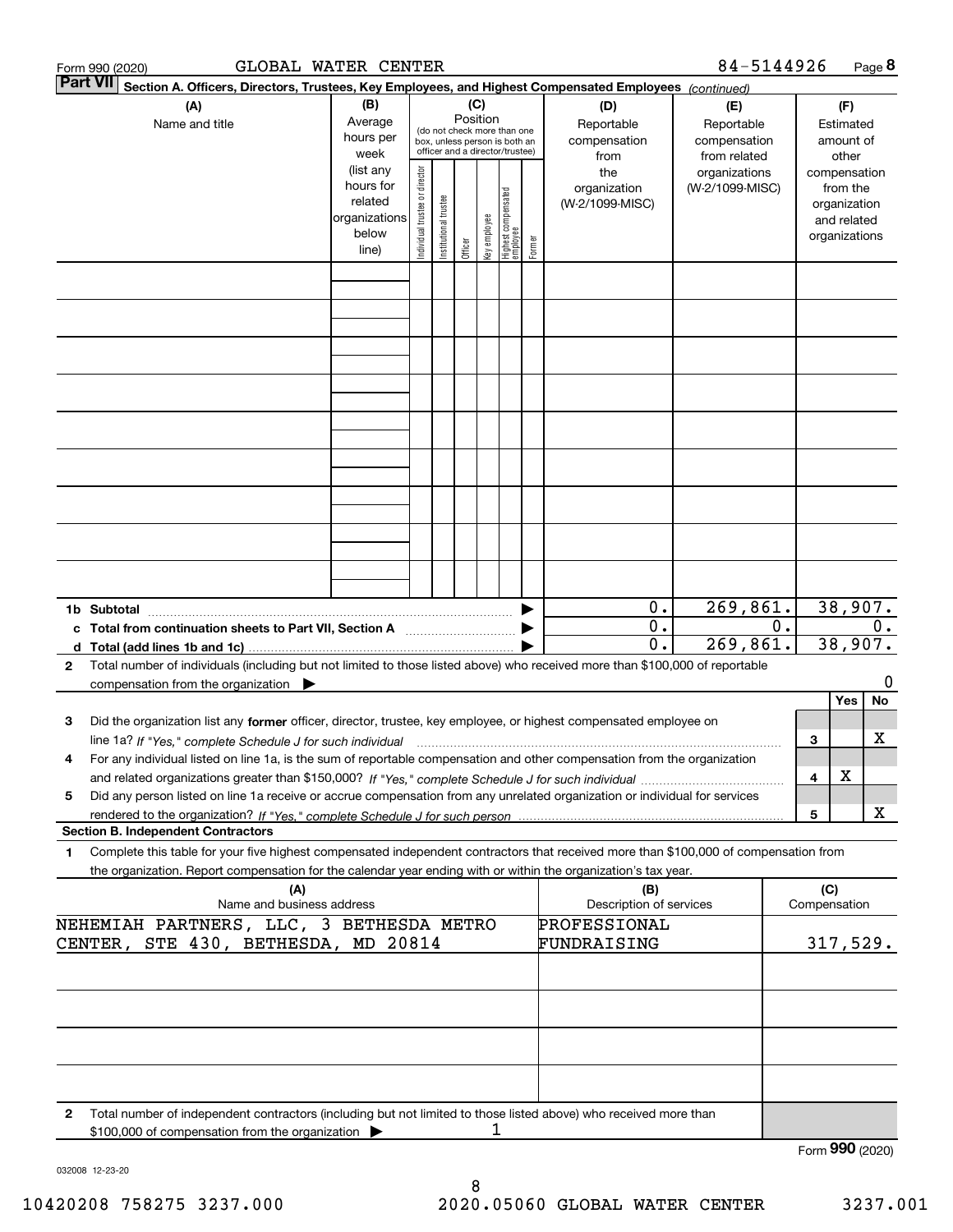|                                                           | <b>Part VIII</b> |     | <b>Statement of Revenue</b>                                                                                          |                     |                |                      |                                  |                                                           |                                                  |                                                                 |
|-----------------------------------------------------------|------------------|-----|----------------------------------------------------------------------------------------------------------------------|---------------------|----------------|----------------------|----------------------------------|-----------------------------------------------------------|--------------------------------------------------|-----------------------------------------------------------------|
|                                                           |                  |     | Check if Schedule O contains a response or note to any line in this Part VIII                                        |                     |                |                      |                                  |                                                           |                                                  |                                                                 |
|                                                           |                  |     |                                                                                                                      |                     |                |                      | (A)<br>Total revenue             | $\overline{(B)}$<br>Related or exempt<br>function revenue | $\overline{C}$<br>Unrelated<br> business revenue | (D)<br>Revenue excluded<br>from tax under<br>sections 512 - 514 |
|                                                           |                  |     | <b>1 a</b> Federated campaigns                                                                                       | 1a<br>$\cdots$      |                |                      |                                  |                                                           |                                                  |                                                                 |
| Contributions, Gifts, Grants<br>and Other Similar Amounts |                  | b   | Membership dues                                                                                                      | 1 <sub>b</sub>      |                |                      |                                  |                                                           |                                                  |                                                                 |
|                                                           |                  | с   | Fundraising events                                                                                                   | 1 <sub>c</sub>      |                |                      |                                  |                                                           |                                                  |                                                                 |
|                                                           |                  | d   | Related organizations                                                                                                | 1 <sub>d</sub><br>. |                |                      |                                  |                                                           |                                                  |                                                                 |
|                                                           |                  |     | Government grants (contributions)                                                                                    | 1e                  |                |                      |                                  |                                                           |                                                  |                                                                 |
|                                                           |                  | f   | All other contributions, gifts, grants, and                                                                          |                     |                |                      |                                  |                                                           |                                                  |                                                                 |
|                                                           |                  |     | similar amounts not included above                                                                                   | 1f                  |                | 9,494,426.           |                                  |                                                           |                                                  |                                                                 |
|                                                           |                  | a   | Noncash contributions included in lines 1a-1f                                                                        |                     |                | $1g$ \$4,407,267.    |                                  |                                                           |                                                  |                                                                 |
|                                                           |                  | h.  |                                                                                                                      |                     |                |                      | 9,494,426.                       |                                                           |                                                  |                                                                 |
|                                                           |                  |     |                                                                                                                      |                     |                | <b>Business Code</b> |                                  |                                                           |                                                  |                                                                 |
|                                                           |                  | 2a  | SERVICES TRAINING                                                                                                    |                     |                | 900099               | 25, 200.                         | 25, 200.                                                  |                                                  |                                                                 |
|                                                           |                  | b   |                                                                                                                      |                     |                |                      |                                  |                                                           |                                                  |                                                                 |
|                                                           |                  |     | <u> 1989 - Johann Barbara, marka a shekara tsa 1989 - An tsa 1989 - An tsa 1989 - An tsa 1989 - An tsa 1989 - An</u> |                     |                |                      |                                  |                                                           |                                                  |                                                                 |
|                                                           |                  | d   |                                                                                                                      |                     |                |                      |                                  |                                                           |                                                  |                                                                 |
| Program Service<br>Revenue                                |                  | f   | All other program service revenue                                                                                    |                     |                |                      |                                  |                                                           |                                                  |                                                                 |
|                                                           |                  |     |                                                                                                                      |                     |                | ь                    | 25, 200.                         |                                                           |                                                  |                                                                 |
|                                                           | 3                |     | Investment income (including dividends, interest, and                                                                |                     |                |                      |                                  |                                                           |                                                  |                                                                 |
|                                                           |                  |     |                                                                                                                      |                     |                |                      | 219.                             |                                                           |                                                  | 219.                                                            |
|                                                           | 4                |     | Income from investment of tax-exempt bond proceeds                                                                   |                     |                |                      |                                  |                                                           |                                                  |                                                                 |
|                                                           | 5                |     |                                                                                                                      |                     |                |                      |                                  |                                                           |                                                  |                                                                 |
|                                                           |                  |     |                                                                                                                      | (i) Real            |                | (ii) Personal        |                                  |                                                           |                                                  |                                                                 |
|                                                           | 6а               |     | Gross rents<br>.                                                                                                     | 6a                  |                |                      |                                  |                                                           |                                                  |                                                                 |
|                                                           |                  | b   | Less: rental expenses                                                                                                | 6b                  |                |                      |                                  |                                                           |                                                  |                                                                 |
|                                                           |                  |     | Rental income or (loss)                                                                                              | 6c                  |                |                      |                                  |                                                           |                                                  |                                                                 |
|                                                           |                  | d   | Net rental income or (loss)                                                                                          | (i) Securities      |                | (ii) Other           |                                  |                                                           |                                                  |                                                                 |
|                                                           |                  | 7 а | Gross amount from sales of                                                                                           |                     |                |                      |                                  |                                                           |                                                  |                                                                 |
|                                                           |                  |     | assets other than inventory<br><b>b</b> Less: cost or other basis                                                    | 7a                  |                |                      |                                  |                                                           |                                                  |                                                                 |
|                                                           |                  |     | and sales expenses                                                                                                   | 7b                  |                |                      |                                  |                                                           |                                                  |                                                                 |
|                                                           |                  |     | c Gain or (loss)                                                                                                     | 7c                  |                |                      |                                  |                                                           |                                                  |                                                                 |
| Revenue                                                   |                  |     |                                                                                                                      |                     |                | ▶                    |                                  |                                                           |                                                  |                                                                 |
|                                                           |                  |     | 8 a Gross income from fundraising events (not                                                                        |                     |                |                      |                                  |                                                           |                                                  |                                                                 |
| Othe                                                      |                  |     | including \$                                                                                                         | of                  |                |                      |                                  |                                                           |                                                  |                                                                 |
|                                                           |                  |     | contributions reported on line 1c). See                                                                              |                     |                |                      |                                  |                                                           |                                                  |                                                                 |
|                                                           |                  |     |                                                                                                                      |                     | 8a             |                      |                                  |                                                           |                                                  |                                                                 |
|                                                           |                  | b   |                                                                                                                      |                     | 8b             |                      |                                  |                                                           |                                                  |                                                                 |
|                                                           |                  | с   | Net income or (loss) from fundraising events                                                                         |                     |                |                      |                                  |                                                           |                                                  |                                                                 |
|                                                           |                  |     | 9 a Gross income from gaming activities. See                                                                         |                     |                |                      |                                  |                                                           |                                                  |                                                                 |
|                                                           |                  |     |                                                                                                                      |                     | 9а             |                      |                                  |                                                           |                                                  |                                                                 |
|                                                           |                  |     |                                                                                                                      |                     | 9 <sub>b</sub> |                      |                                  |                                                           |                                                  |                                                                 |
|                                                           |                  |     | c Net income or (loss) from gaming activities<br>10 a Gross sales of inventory, less returns                         |                     |                |                      |                                  |                                                           |                                                  |                                                                 |
|                                                           |                  |     |                                                                                                                      |                     | 10a            |                      |                                  |                                                           |                                                  |                                                                 |
|                                                           |                  |     | <b>b</b> Less: cost of goods sold                                                                                    |                     | 10b            |                      |                                  |                                                           |                                                  |                                                                 |
|                                                           |                  |     |                                                                                                                      |                     |                |                      |                                  |                                                           |                                                  |                                                                 |
|                                                           |                  |     |                                                                                                                      |                     |                | <b>Business Code</b> |                                  |                                                           |                                                  |                                                                 |
|                                                           | 11 a             |     | MISCELLANEOUS REVENUE                                                                                                |                     |                | 900099               | 13.                              |                                                           |                                                  | $\overline{13}$ .                                               |
| Revenue                                                   |                  | b   | <u> 1989 - Johann Barbara, martin amerikan basar dan berasal dalam basa dalam basar dalam basar dalam basar dala</u> |                     |                |                      |                                  |                                                           |                                                  |                                                                 |
|                                                           |                  | с   |                                                                                                                      |                     |                |                      |                                  |                                                           |                                                  |                                                                 |
| Miscellaneous                                             |                  |     |                                                                                                                      |                     |                |                      |                                  |                                                           |                                                  |                                                                 |
|                                                           |                  |     |                                                                                                                      |                     |                |                      | 13.                              |                                                           |                                                  |                                                                 |
|                                                           | 12               |     |                                                                                                                      |                     |                |                      | $\blacktriangleright$ 9,519,858. | 25, 200.                                                  | 0.                                               | 232.                                                            |
| 032009 12-23-20                                           |                  |     |                                                                                                                      |                     |                |                      |                                  |                                                           |                                                  | Form 990 (2020)                                                 |

<sup>9</sup>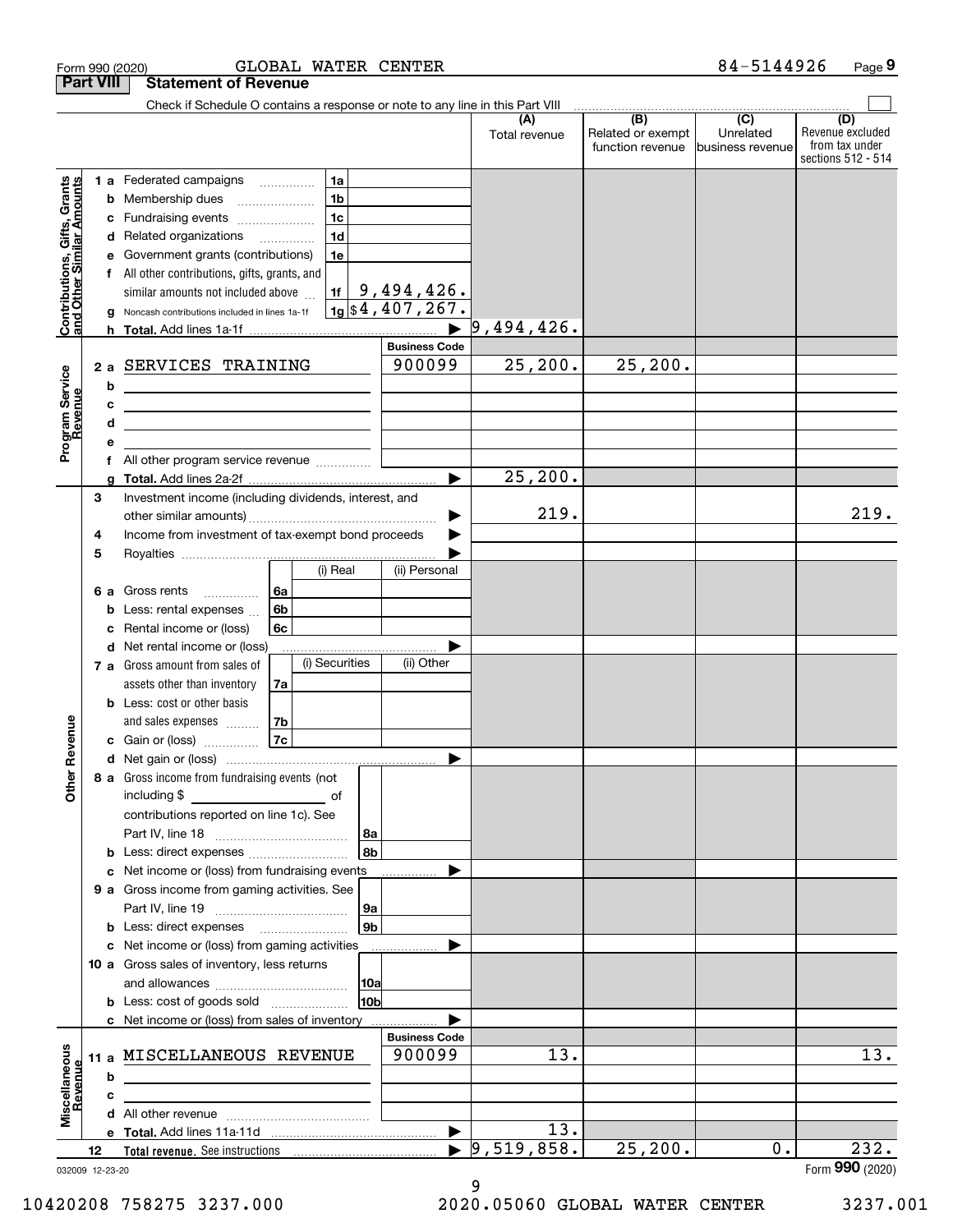|                                   | <b>Part IX   Statement of Functional Expenses</b>                                                                                                       |                       |                                    |                                           |                                |
|-----------------------------------|---------------------------------------------------------------------------------------------------------------------------------------------------------|-----------------------|------------------------------------|-------------------------------------------|--------------------------------|
|                                   | Section 501(c)(3) and 501(c)(4) organizations must complete all columns. All other organizations must complete column (A).                              |                       |                                    |                                           |                                |
|                                   | Check if Schedule O contains a response or note to any line in this Part IX                                                                             |                       |                                    |                                           |                                |
| 7b, 8b, 9b, and 10b of Part VIII. | Do not include amounts reported on lines 6b,                                                                                                            | (A)<br>Total expenses | (B)<br>Program service<br>expenses | (C)<br>Management and<br>general expenses | (D)<br>Fundraising<br>expenses |
|                                   | Grants and other assistance to domestic organizations<br>and domestic governments. See Part IV, line 21                                                 | 5,500.                | 5,500.                             |                                           |                                |
| $\mathbf{2}$                      | Grants and other assistance to domestic<br>individuals. See Part IV, line 22                                                                            |                       |                                    |                                           |                                |
| 3                                 | Grants and other assistance to foreign<br>organizations, foreign governments, and foreign<br>individuals. See Part IV, lines 15 and 16                  |                       |                                    |                                           |                                |
| 4                                 | Benefits paid to or for members                                                                                                                         |                       |                                    |                                           |                                |
| 5                                 | Compensation of current officers, directors,<br>trustees, and key employees                                                                             | 167,539.              | 131,047.                           | 22,778.                                   | 13,7                           |
| 6                                 | Compensation not included above to disqualified<br>persons (as defined under section $4958(f)(1)$ ) and<br>persons described in section $4958(c)(3)(B)$ |                       |                                    |                                           |                                |
|                                   | Other salaries and wages                                                                                                                                | 934,653.              | 808,365.                           | 23,589.                                   | 102,6                          |

 $\boxed{\text{X}}$ 

#### Check here  $\begin{array}{|c|c|c|c|c|}\hline \text{ } & \text{ if following SOP 98-2 (ASC 958-720)} \hline \end{array}$ 032010 12-23-20 **Total functional expenses.**  Add lines 1 through 24e **Joint costs.** Complete this line only if the organization **8910abcdefg12131419222324abcde2526**Pension plan accruals and contributions (include section 401(k) and 403(b) employer contributions) Professional fundraising services. See Part IV, line 17 Other. (If line 11g amount exceeds 10% of line 25, column (A) amount, list line 11g expenses on Sch O.) Other expenses. Itemize expenses not covered above (List miscellaneous expenses on line 24e. If line 24e amount exceeds 10% of line 25, column (A) amount, list line 24e expenses on Schedule O.) reported in column (B) joint costs from a combined educational campaign and fundraising solicitation. Other salaries and wages  $\ldots$  was alleged and wages and alleged and alleged and alleged and alleged and alleg Other employee benefits ~~~~~~~~~~ Payroll taxes ~~~~~~~~~~~~~~~~ Fees for services (nonemployees): Management ~~~~~~~~~~~~~~~~ Legal ~~~~~~~~~~~~~~~~~~~~ Accounting ~~~~~~~~~~~~~~~~~ Lobbying ~~~~~~~~~~~~~~~~~~ lnvestment management fees ....................... Advertising and promotion www.communication Office expenses ~~~~~~~~~~~~~~~ Information technology ~~~~~~~~~~~ Royalties ~~~~~~~~~~~~~~~~~~ Occupancy ~~~~~~~~~~~~~~~~~ Travel ……………………………………………… Payments of travel or entertainment expenses for any federal, state, or local public officials ... Conferences, conventions, and meetings Interest ……………………………………………… Payments to affiliates ~~~~~~~~~~~~ Depreciation, depletion, and amortization  $\,\,\ldots\,\,$ InsuranceAll other expenses Form (2020) **990**934,653. 21,049. 63,921. 77,041. 31,482. 15,164. 435,529. 781,854. 19,526. 58,525. 64,900. 7,000. 217,586. 405,250. 590,477. 34,039. 3,931,035. 131,047. 22,778. 13,714.  $23,589.$  102,699.  $17,912.$  838. 2,299. 54,825. 2,179. 6,917. 65,684. 3,205. 8,152. 1,785. 29,697. 9,164. 6,000. 435,529. 679,707. 67,923. 34,224. 19,526. 50,474. 5,500. 2,551. 64,900. 2,000. 5,000. 205,596. 3,773. 8,217. 405,250. 587,928. 2,549.  $32,885.$  1,099. 55. 3,077,648. 166,581. 686,806. PRODUCT AND TRANSPORT 10

**11**

**2021**

10420208 758275 3237.000 2020.05060 GLOBAL WATER CENTER 3237.001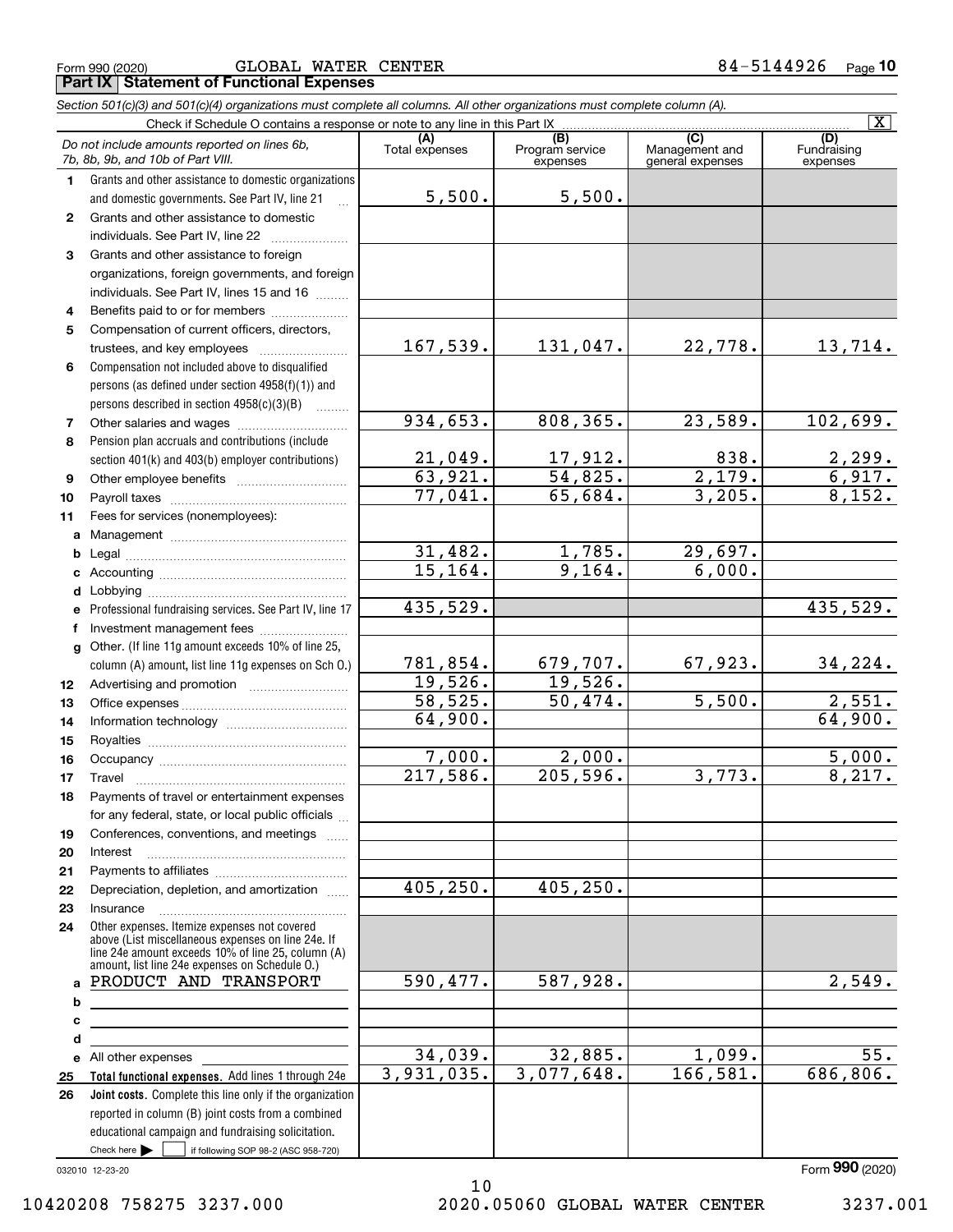|  | GLOBAL WATER CENTER |
|--|---------------------|

Form 990 (2020) Page **11** GLOBAL WATER CENTER 84-5144926

|                             |    |                                                                                                                 |                                                                                                                                                                 |                          | (A)<br>Beginning of year |                  | (B)<br>End of year     |
|-----------------------------|----|-----------------------------------------------------------------------------------------------------------------|-----------------------------------------------------------------------------------------------------------------------------------------------------------------|--------------------------|--------------------------|------------------|------------------------|
|                             | 1  |                                                                                                                 |                                                                                                                                                                 |                          | 300, 995.                | $\mathbf{1}$     | 481,828.               |
|                             | 2  |                                                                                                                 |                                                                                                                                                                 |                          |                          | $\mathbf{2}$     | 1,000,219.             |
|                             | 3  |                                                                                                                 |                                                                                                                                                                 |                          |                          | 3                | 836,052.               |
|                             | 4  |                                                                                                                 |                                                                                                                                                                 |                          | $0$ .                    | 4                | 15,674.                |
|                             | 5  | Loans and other receivables from any current or former officer, director,                                       |                                                                                                                                                                 |                          |                          |                  |                        |
|                             |    | trustee, key employee, creator or founder, substantial contributor, or 35%                                      |                                                                                                                                                                 |                          |                          |                  |                        |
|                             |    | controlled entity or family member of any of these persons                                                      |                                                                                                                                                                 |                          |                          | 5                |                        |
|                             | 6  | Loans and other receivables from other disqualified persons (as defined                                         |                                                                                                                                                                 |                          |                          |                  |                        |
|                             |    | under section $4958(f)(1)$ , and persons described in section $4958(c)(3)(B)$                                   |                                                                                                                                                                 | 6                        |                          |                  |                        |
|                             | 7  |                                                                                                                 |                                                                                                                                                                 |                          | $\overline{7}$           |                  |                        |
| Assets                      | 8  |                                                                                                                 |                                                                                                                                                                 |                          | 0.                       | 8                | 19,444.                |
|                             | 9  | Prepaid expenses and deferred charges                                                                           |                                                                                                                                                                 |                          | 0.                       | $\boldsymbol{9}$ | 101,660.               |
|                             |    | <b>10a</b> Land, buildings, and equipment: cost or other                                                        |                                                                                                                                                                 |                          |                          |                  |                        |
|                             |    |                                                                                                                 |                                                                                                                                                                 |                          | $0$ .                    |                  |                        |
|                             |    | <b>b</b> Less: accumulated depreciation                                                                         | basis. Complete Part VI of Schedule D $\begin{array}{ c c c c c }\n\hline\n10a & 4,407,267. \text{Less: accumulated depreciation} & & & \\ \hline\n\end{array}$ |                          |                          |                  | 4,002,017.             |
|                             | 11 |                                                                                                                 |                                                                                                                                                                 |                          | 11                       |                  |                        |
|                             | 12 |                                                                                                                 |                                                                                                                                                                 | 12                       |                          |                  |                        |
|                             | 13 |                                                                                                                 |                                                                                                                                                                 | 13                       |                          |                  |                        |
|                             | 14 |                                                                                                                 |                                                                                                                                                                 | 14                       |                          |                  |                        |
|                             | 15 |                                                                                                                 |                                                                                                                                                                 | 15                       |                          |                  |                        |
|                             | 16 |                                                                                                                 |                                                                                                                                                                 |                          | 300, 995.                | 16               | 6,456,894.             |
|                             | 17 |                                                                                                                 | $\overline{0}$ .                                                                                                                                                | 17                       | $\overline{567,076}$ .   |                  |                        |
|                             | 18 |                                                                                                                 |                                                                                                                                                                 |                          | 18                       |                  |                        |
|                             | 19 | Deferred revenue manual contracts and contracts are all the manual contracts and contracts are contracted and c |                                                                                                                                                                 |                          |                          | 19               |                        |
|                             | 20 |                                                                                                                 |                                                                                                                                                                 |                          |                          | 20               |                        |
|                             | 21 | Escrow or custodial account liability. Complete Part IV of Schedule D                                           |                                                                                                                                                                 | $\overline{\phantom{a}}$ |                          | 21               |                        |
|                             | 22 | Loans and other payables to any current or former officer, director,                                            |                                                                                                                                                                 |                          |                          |                  |                        |
| Liabilities                 |    | trustee, key employee, creator or founder, substantial contributor, or 35%                                      |                                                                                                                                                                 |                          |                          |                  |                        |
|                             |    | controlled entity or family member of any of these persons                                                      |                                                                                                                                                                 |                          |                          | 22               |                        |
|                             | 23 | Secured mortgages and notes payable to unrelated third parties                                                  |                                                                                                                                                                 | $\overline{\phantom{a}}$ |                          | 23               |                        |
|                             | 24 |                                                                                                                 |                                                                                                                                                                 |                          |                          | 24               |                        |
|                             | 25 | Other liabilities (including federal income tax, payables to related third                                      |                                                                                                                                                                 |                          |                          |                  |                        |
|                             |    | parties, and other liabilities not included on lines 17-24). Complete Part X                                    |                                                                                                                                                                 |                          |                          |                  |                        |
|                             | 26 | of Schedule D                                                                                                   |                                                                                                                                                                 |                          | 0.1                      | 25<br>26         | $\overline{567,076}$ . |
|                             |    | Organizations that follow FASB ASC 958, check here $\triangleright \lfloor X \rfloor$                           |                                                                                                                                                                 |                          |                          |                  |                        |
|                             |    | and complete lines 27, 28, 32, and 33.                                                                          |                                                                                                                                                                 |                          |                          |                  |                        |
|                             | 27 |                                                                                                                 |                                                                                                                                                                 |                          | 300, 995.                | 27               | 5,053,766.             |
|                             | 28 |                                                                                                                 |                                                                                                                                                                 |                          | 0.                       | 28               | 836,052.               |
|                             |    | Organizations that do not follow FASB ASC 958, check here $\blacktriangleright$                                 |                                                                                                                                                                 |                          |                          |                  |                        |
|                             |    | and complete lines 29 through 33.                                                                               |                                                                                                                                                                 |                          |                          |                  |                        |
|                             | 29 |                                                                                                                 |                                                                                                                                                                 |                          |                          | 29               |                        |
|                             | 30 | Paid-in or capital surplus, or land, building, or equipment fund                                                |                                                                                                                                                                 |                          |                          | 30               |                        |
|                             | 31 | Retained earnings, endowment, accumulated income, or other funds                                                |                                                                                                                                                                 |                          |                          | 31               |                        |
| Net Assets or Fund Balances | 32 |                                                                                                                 |                                                                                                                                                                 |                          | 300, 995.                | 32               | 5,889,818.             |
|                             | 33 |                                                                                                                 |                                                                                                                                                                 |                          | 300, 995.                | 33               | 6,456,894.             |
|                             |    |                                                                                                                 |                                                                                                                                                                 |                          |                          |                  |                        |

Form (2020) **990**

**Part X Balance Sheet**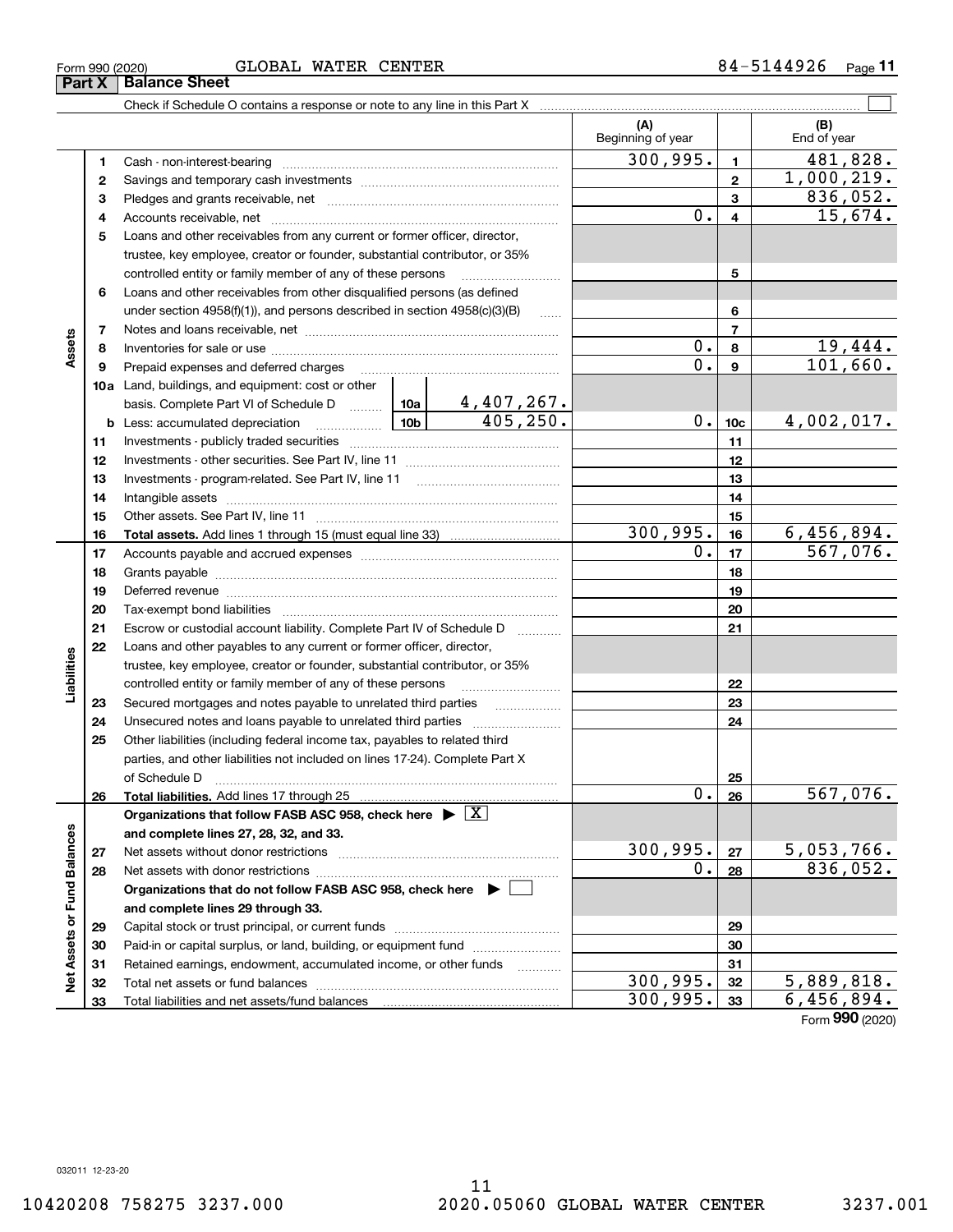| <b>Part XI Reconciliation of Net Assets</b><br>9,519,858.<br>1<br>1<br>3,931,035.<br>$\overline{2}$<br>2<br>5,588,823.<br>3<br>Revenue less expenses. Subtract line 2 from line 1<br>З<br>300, 995.<br>$\overline{4}$<br>Net assets or fund balances at beginning of year (must equal Part X, line 32, column (A)) <i></i><br>4<br>5<br>Net unrealized gains (losses) on investments<br>5<br>6<br>6<br>$\overline{7}$<br>7<br>Investment expenses<br>8<br>8<br>0.<br>9<br>Other changes in net assets or fund balances (explain on Schedule O)<br>9<br>Net assets or fund balances at end of year. Combine lines 3 through 9 (must equal Part X, line 32,<br>10<br>5,889,818.<br>10<br>Part XII Financial Statements and Reporting<br>Yes<br>No<br>$\boxed{\mathbf{X}}$ Accrual<br>Accounting method used to prepare the Form 990: <u>[</u> Cash<br>Other<br>1<br>If the organization changed its method of accounting from a prior year or checked "Other," explain in Schedule O.<br>X<br>2a Were the organization's financial statements compiled or reviewed by an independent accountant?<br>2a<br>If "Yes," check a box below to indicate whether the financial statements for the year were compiled or reviewed on a<br>separate basis, consolidated basis, or both:<br>Both consolidated and separate basis<br>Separate basis<br>Consolidated basis<br>X<br><b>b</b> Were the organization's financial statements audited by an independent accountant?<br>2 <sub>b</sub><br>If "Yes," check a box below to indicate whether the financial statements for the year were audited on a separate basis,<br>consolidated basis, or both:<br>$X$ Separate basis<br>Both consolidated and separate basis<br><b>Consolidated basis</b><br>c If "Yes" to line 2a or 2b, does the organization have a committee that assumes responsibility for oversight of the audit,<br>Χ<br>review, or compilation of its financial statements and selection of an independent accountant?<br>2c<br>If the organization changed either its oversight process or selection process during the tax year, explain on Schedule O.<br>3a As a result of a federal award, was the organization required to undergo an audit or audits as set forth in the Single Audit<br>Χ<br>За<br><b>b</b> If "Yes," did the organization undergo the required audit or audits? If the organization did not undergo the required audit<br>or audits, explain why on Schedule O and describe any steps taken to undergo such audits [11] content to under<br>3b | GLOBAL WATER CENTER<br>Form 990 (2020) | 84-5144926 | Page 12 |
|---------------------------------------------------------------------------------------------------------------------------------------------------------------------------------------------------------------------------------------------------------------------------------------------------------------------------------------------------------------------------------------------------------------------------------------------------------------------------------------------------------------------------------------------------------------------------------------------------------------------------------------------------------------------------------------------------------------------------------------------------------------------------------------------------------------------------------------------------------------------------------------------------------------------------------------------------------------------------------------------------------------------------------------------------------------------------------------------------------------------------------------------------------------------------------------------------------------------------------------------------------------------------------------------------------------------------------------------------------------------------------------------------------------------------------------------------------------------------------------------------------------------------------------------------------------------------------------------------------------------------------------------------------------------------------------------------------------------------------------------------------------------------------------------------------------------------------------------------------------------------------------------------------------------------------------------------------------------------------------------------------------------------------------------------------------------------------------------------------------------------------------------------------------------------------------------------------------------------------------------------------------------------------------------------------------------------------------------------------------------------------------------------------------------------------------------------------------------------------------------------------------------------------|----------------------------------------|------------|---------|
|                                                                                                                                                                                                                                                                                                                                                                                                                                                                                                                                                                                                                                                                                                                                                                                                                                                                                                                                                                                                                                                                                                                                                                                                                                                                                                                                                                                                                                                                                                                                                                                                                                                                                                                                                                                                                                                                                                                                                                                                                                                                                                                                                                                                                                                                                                                                                                                                                                                                                                                                 |                                        |            |         |
|                                                                                                                                                                                                                                                                                                                                                                                                                                                                                                                                                                                                                                                                                                                                                                                                                                                                                                                                                                                                                                                                                                                                                                                                                                                                                                                                                                                                                                                                                                                                                                                                                                                                                                                                                                                                                                                                                                                                                                                                                                                                                                                                                                                                                                                                                                                                                                                                                                                                                                                                 |                                        |            |         |
|                                                                                                                                                                                                                                                                                                                                                                                                                                                                                                                                                                                                                                                                                                                                                                                                                                                                                                                                                                                                                                                                                                                                                                                                                                                                                                                                                                                                                                                                                                                                                                                                                                                                                                                                                                                                                                                                                                                                                                                                                                                                                                                                                                                                                                                                                                                                                                                                                                                                                                                                 |                                        |            |         |
|                                                                                                                                                                                                                                                                                                                                                                                                                                                                                                                                                                                                                                                                                                                                                                                                                                                                                                                                                                                                                                                                                                                                                                                                                                                                                                                                                                                                                                                                                                                                                                                                                                                                                                                                                                                                                                                                                                                                                                                                                                                                                                                                                                                                                                                                                                                                                                                                                                                                                                                                 |                                        |            |         |
|                                                                                                                                                                                                                                                                                                                                                                                                                                                                                                                                                                                                                                                                                                                                                                                                                                                                                                                                                                                                                                                                                                                                                                                                                                                                                                                                                                                                                                                                                                                                                                                                                                                                                                                                                                                                                                                                                                                                                                                                                                                                                                                                                                                                                                                                                                                                                                                                                                                                                                                                 |                                        |            |         |
|                                                                                                                                                                                                                                                                                                                                                                                                                                                                                                                                                                                                                                                                                                                                                                                                                                                                                                                                                                                                                                                                                                                                                                                                                                                                                                                                                                                                                                                                                                                                                                                                                                                                                                                                                                                                                                                                                                                                                                                                                                                                                                                                                                                                                                                                                                                                                                                                                                                                                                                                 |                                        |            |         |
|                                                                                                                                                                                                                                                                                                                                                                                                                                                                                                                                                                                                                                                                                                                                                                                                                                                                                                                                                                                                                                                                                                                                                                                                                                                                                                                                                                                                                                                                                                                                                                                                                                                                                                                                                                                                                                                                                                                                                                                                                                                                                                                                                                                                                                                                                                                                                                                                                                                                                                                                 |                                        |            |         |
|                                                                                                                                                                                                                                                                                                                                                                                                                                                                                                                                                                                                                                                                                                                                                                                                                                                                                                                                                                                                                                                                                                                                                                                                                                                                                                                                                                                                                                                                                                                                                                                                                                                                                                                                                                                                                                                                                                                                                                                                                                                                                                                                                                                                                                                                                                                                                                                                                                                                                                                                 |                                        |            |         |
|                                                                                                                                                                                                                                                                                                                                                                                                                                                                                                                                                                                                                                                                                                                                                                                                                                                                                                                                                                                                                                                                                                                                                                                                                                                                                                                                                                                                                                                                                                                                                                                                                                                                                                                                                                                                                                                                                                                                                                                                                                                                                                                                                                                                                                                                                                                                                                                                                                                                                                                                 |                                        |            |         |
|                                                                                                                                                                                                                                                                                                                                                                                                                                                                                                                                                                                                                                                                                                                                                                                                                                                                                                                                                                                                                                                                                                                                                                                                                                                                                                                                                                                                                                                                                                                                                                                                                                                                                                                                                                                                                                                                                                                                                                                                                                                                                                                                                                                                                                                                                                                                                                                                                                                                                                                                 |                                        |            |         |
|                                                                                                                                                                                                                                                                                                                                                                                                                                                                                                                                                                                                                                                                                                                                                                                                                                                                                                                                                                                                                                                                                                                                                                                                                                                                                                                                                                                                                                                                                                                                                                                                                                                                                                                                                                                                                                                                                                                                                                                                                                                                                                                                                                                                                                                                                                                                                                                                                                                                                                                                 |                                        |            |         |
|                                                                                                                                                                                                                                                                                                                                                                                                                                                                                                                                                                                                                                                                                                                                                                                                                                                                                                                                                                                                                                                                                                                                                                                                                                                                                                                                                                                                                                                                                                                                                                                                                                                                                                                                                                                                                                                                                                                                                                                                                                                                                                                                                                                                                                                                                                                                                                                                                                                                                                                                 |                                        |            |         |
|                                                                                                                                                                                                                                                                                                                                                                                                                                                                                                                                                                                                                                                                                                                                                                                                                                                                                                                                                                                                                                                                                                                                                                                                                                                                                                                                                                                                                                                                                                                                                                                                                                                                                                                                                                                                                                                                                                                                                                                                                                                                                                                                                                                                                                                                                                                                                                                                                                                                                                                                 |                                        |            |         |
|                                                                                                                                                                                                                                                                                                                                                                                                                                                                                                                                                                                                                                                                                                                                                                                                                                                                                                                                                                                                                                                                                                                                                                                                                                                                                                                                                                                                                                                                                                                                                                                                                                                                                                                                                                                                                                                                                                                                                                                                                                                                                                                                                                                                                                                                                                                                                                                                                                                                                                                                 |                                        |            |         |
|                                                                                                                                                                                                                                                                                                                                                                                                                                                                                                                                                                                                                                                                                                                                                                                                                                                                                                                                                                                                                                                                                                                                                                                                                                                                                                                                                                                                                                                                                                                                                                                                                                                                                                                                                                                                                                                                                                                                                                                                                                                                                                                                                                                                                                                                                                                                                                                                                                                                                                                                 |                                        |            |         |
|                                                                                                                                                                                                                                                                                                                                                                                                                                                                                                                                                                                                                                                                                                                                                                                                                                                                                                                                                                                                                                                                                                                                                                                                                                                                                                                                                                                                                                                                                                                                                                                                                                                                                                                                                                                                                                                                                                                                                                                                                                                                                                                                                                                                                                                                                                                                                                                                                                                                                                                                 |                                        |            |         |
|                                                                                                                                                                                                                                                                                                                                                                                                                                                                                                                                                                                                                                                                                                                                                                                                                                                                                                                                                                                                                                                                                                                                                                                                                                                                                                                                                                                                                                                                                                                                                                                                                                                                                                                                                                                                                                                                                                                                                                                                                                                                                                                                                                                                                                                                                                                                                                                                                                                                                                                                 |                                        |            |         |
|                                                                                                                                                                                                                                                                                                                                                                                                                                                                                                                                                                                                                                                                                                                                                                                                                                                                                                                                                                                                                                                                                                                                                                                                                                                                                                                                                                                                                                                                                                                                                                                                                                                                                                                                                                                                                                                                                                                                                                                                                                                                                                                                                                                                                                                                                                                                                                                                                                                                                                                                 |                                        |            |         |
|                                                                                                                                                                                                                                                                                                                                                                                                                                                                                                                                                                                                                                                                                                                                                                                                                                                                                                                                                                                                                                                                                                                                                                                                                                                                                                                                                                                                                                                                                                                                                                                                                                                                                                                                                                                                                                                                                                                                                                                                                                                                                                                                                                                                                                                                                                                                                                                                                                                                                                                                 |                                        |            |         |
|                                                                                                                                                                                                                                                                                                                                                                                                                                                                                                                                                                                                                                                                                                                                                                                                                                                                                                                                                                                                                                                                                                                                                                                                                                                                                                                                                                                                                                                                                                                                                                                                                                                                                                                                                                                                                                                                                                                                                                                                                                                                                                                                                                                                                                                                                                                                                                                                                                                                                                                                 |                                        |            |         |
|                                                                                                                                                                                                                                                                                                                                                                                                                                                                                                                                                                                                                                                                                                                                                                                                                                                                                                                                                                                                                                                                                                                                                                                                                                                                                                                                                                                                                                                                                                                                                                                                                                                                                                                                                                                                                                                                                                                                                                                                                                                                                                                                                                                                                                                                                                                                                                                                                                                                                                                                 |                                        |            |         |
|                                                                                                                                                                                                                                                                                                                                                                                                                                                                                                                                                                                                                                                                                                                                                                                                                                                                                                                                                                                                                                                                                                                                                                                                                                                                                                                                                                                                                                                                                                                                                                                                                                                                                                                                                                                                                                                                                                                                                                                                                                                                                                                                                                                                                                                                                                                                                                                                                                                                                                                                 |                                        |            |         |
|                                                                                                                                                                                                                                                                                                                                                                                                                                                                                                                                                                                                                                                                                                                                                                                                                                                                                                                                                                                                                                                                                                                                                                                                                                                                                                                                                                                                                                                                                                                                                                                                                                                                                                                                                                                                                                                                                                                                                                                                                                                                                                                                                                                                                                                                                                                                                                                                                                                                                                                                 |                                        |            |         |
|                                                                                                                                                                                                                                                                                                                                                                                                                                                                                                                                                                                                                                                                                                                                                                                                                                                                                                                                                                                                                                                                                                                                                                                                                                                                                                                                                                                                                                                                                                                                                                                                                                                                                                                                                                                                                                                                                                                                                                                                                                                                                                                                                                                                                                                                                                                                                                                                                                                                                                                                 |                                        |            |         |
|                                                                                                                                                                                                                                                                                                                                                                                                                                                                                                                                                                                                                                                                                                                                                                                                                                                                                                                                                                                                                                                                                                                                                                                                                                                                                                                                                                                                                                                                                                                                                                                                                                                                                                                                                                                                                                                                                                                                                                                                                                                                                                                                                                                                                                                                                                                                                                                                                                                                                                                                 |                                        |            |         |
|                                                                                                                                                                                                                                                                                                                                                                                                                                                                                                                                                                                                                                                                                                                                                                                                                                                                                                                                                                                                                                                                                                                                                                                                                                                                                                                                                                                                                                                                                                                                                                                                                                                                                                                                                                                                                                                                                                                                                                                                                                                                                                                                                                                                                                                                                                                                                                                                                                                                                                                                 |                                        |            |         |
|                                                                                                                                                                                                                                                                                                                                                                                                                                                                                                                                                                                                                                                                                                                                                                                                                                                                                                                                                                                                                                                                                                                                                                                                                                                                                                                                                                                                                                                                                                                                                                                                                                                                                                                                                                                                                                                                                                                                                                                                                                                                                                                                                                                                                                                                                                                                                                                                                                                                                                                                 |                                        |            |         |
|                                                                                                                                                                                                                                                                                                                                                                                                                                                                                                                                                                                                                                                                                                                                                                                                                                                                                                                                                                                                                                                                                                                                                                                                                                                                                                                                                                                                                                                                                                                                                                                                                                                                                                                                                                                                                                                                                                                                                                                                                                                                                                                                                                                                                                                                                                                                                                                                                                                                                                                                 |                                        |            |         |
|                                                                                                                                                                                                                                                                                                                                                                                                                                                                                                                                                                                                                                                                                                                                                                                                                                                                                                                                                                                                                                                                                                                                                                                                                                                                                                                                                                                                                                                                                                                                                                                                                                                                                                                                                                                                                                                                                                                                                                                                                                                                                                                                                                                                                                                                                                                                                                                                                                                                                                                                 |                                        |            |         |
|                                                                                                                                                                                                                                                                                                                                                                                                                                                                                                                                                                                                                                                                                                                                                                                                                                                                                                                                                                                                                                                                                                                                                                                                                                                                                                                                                                                                                                                                                                                                                                                                                                                                                                                                                                                                                                                                                                                                                                                                                                                                                                                                                                                                                                                                                                                                                                                                                                                                                                                                 |                                        |            |         |
|                                                                                                                                                                                                                                                                                                                                                                                                                                                                                                                                                                                                                                                                                                                                                                                                                                                                                                                                                                                                                                                                                                                                                                                                                                                                                                                                                                                                                                                                                                                                                                                                                                                                                                                                                                                                                                                                                                                                                                                                                                                                                                                                                                                                                                                                                                                                                                                                                                                                                                                                 |                                        |            |         |
|                                                                                                                                                                                                                                                                                                                                                                                                                                                                                                                                                                                                                                                                                                                                                                                                                                                                                                                                                                                                                                                                                                                                                                                                                                                                                                                                                                                                                                                                                                                                                                                                                                                                                                                                                                                                                                                                                                                                                                                                                                                                                                                                                                                                                                                                                                                                                                                                                                                                                                                                 |                                        |            |         |
|                                                                                                                                                                                                                                                                                                                                                                                                                                                                                                                                                                                                                                                                                                                                                                                                                                                                                                                                                                                                                                                                                                                                                                                                                                                                                                                                                                                                                                                                                                                                                                                                                                                                                                                                                                                                                                                                                                                                                                                                                                                                                                                                                                                                                                                                                                                                                                                                                                                                                                                                 |                                        |            |         |
|                                                                                                                                                                                                                                                                                                                                                                                                                                                                                                                                                                                                                                                                                                                                                                                                                                                                                                                                                                                                                                                                                                                                                                                                                                                                                                                                                                                                                                                                                                                                                                                                                                                                                                                                                                                                                                                                                                                                                                                                                                                                                                                                                                                                                                                                                                                                                                                                                                                                                                                                 |                                        |            |         |

Form (2020) **990**

032012 12-23-20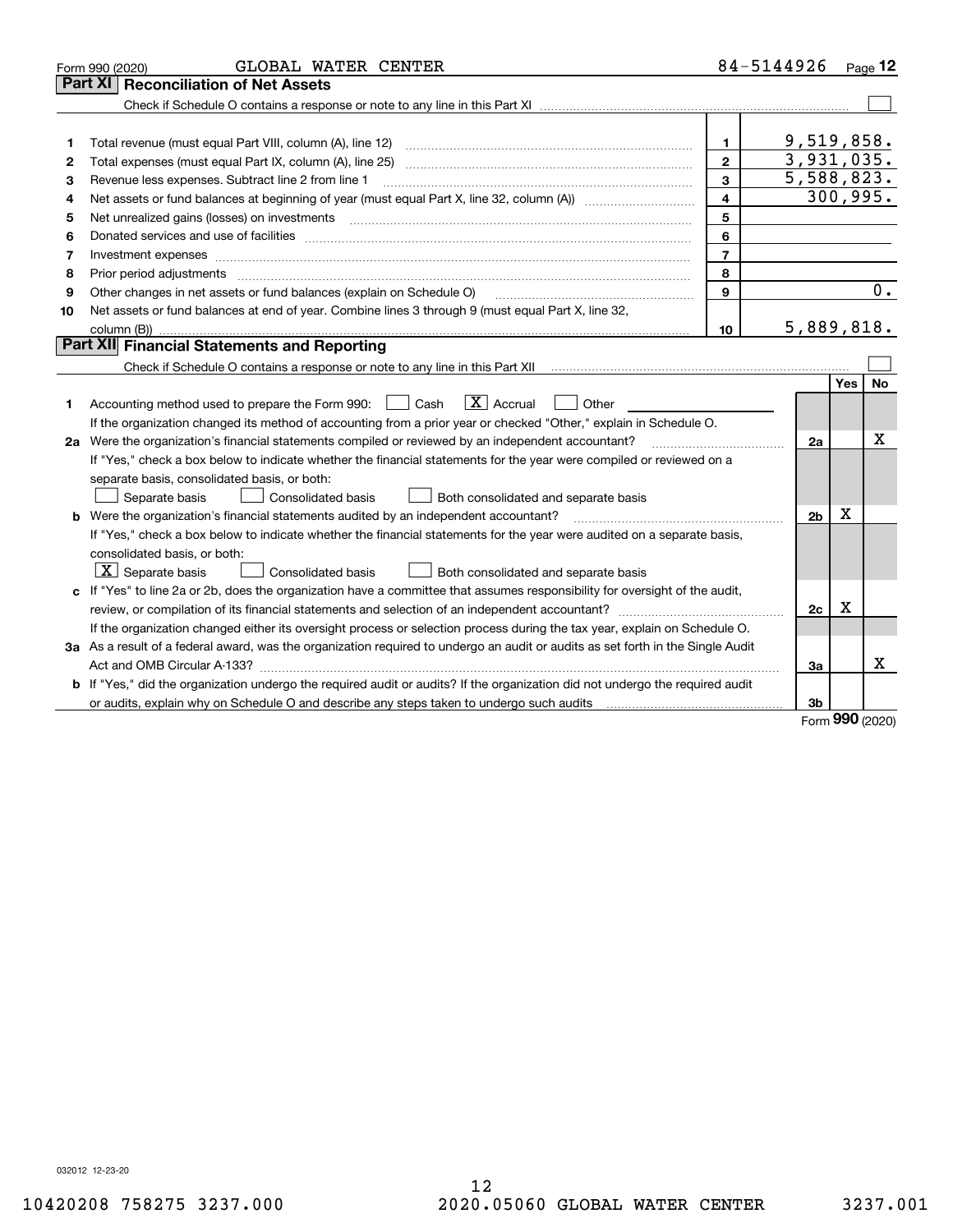| <b>SCHEDULE A</b> |
|-------------------|
|-------------------|

Department of the Treasury Internal Revenue Service

**(Form 990 or 990-EZ)**

# **Public Charity Status and Public Support**

**Complete if the organization is a section 501(c)(3) organization or a section 4947(a)(1) nonexempt charitable trust.**

**| Attach to Form 990 or Form 990-EZ.** 

**| Go to www.irs.gov/Form990 for instructions and the latest information.**

| OMB No. 1545-0047                   |
|-------------------------------------|
| 2020                                |
| <b>Open to Public</b><br>Inspection |

| Name of the organization                                                                                   | <b>Employer identification number</b> |
|------------------------------------------------------------------------------------------------------------|---------------------------------------|
| GLOBAL WATER CENTER                                                                                        | 84-5144926                            |
| Reason for Public Charity Status. (All organizations must complete this part.) See instructions.<br>Part I |                                       |
| The organization is not a private foundation because it is: (For lines 1 through 12, check only one box.)  |                                       |
| A church, convention of churches, or association of churches described in section 170(b)(1)(A)(i).         |                                       |

|    | The organization is not a private foundation because it is: (For lines 1 through 12, check only one box.)                                                      |          |                                                        |                                                                |    |                            |                            |  |
|----|----------------------------------------------------------------------------------------------------------------------------------------------------------------|----------|--------------------------------------------------------|----------------------------------------------------------------|----|----------------------------|----------------------------|--|
| 1  | A church, convention of churches, or association of churches described in section 170(b)(1)(A)(i).                                                             |          |                                                        |                                                                |    |                            |                            |  |
| 2  | A school described in section 170(b)(1)(A)(ii). (Attach Schedule E (Form 990 or 990-EZ).)                                                                      |          |                                                        |                                                                |    |                            |                            |  |
| з  | A hospital or a cooperative hospital service organization described in section 170(b)(1)(A)(iii).                                                              |          |                                                        |                                                                |    |                            |                            |  |
| 4  | A medical research organization operated in conjunction with a hospital described in section 170(b)(1)(A)(iii). Enter the hospital's name,                     |          |                                                        |                                                                |    |                            |                            |  |
|    | city, and state:                                                                                                                                               |          |                                                        |                                                                |    |                            |                            |  |
| 5. | An organization operated for the benefit of a college or university owned or operated by a governmental unit described in                                      |          |                                                        |                                                                |    |                            |                            |  |
|    | section 170(b)(1)(A)(iv). (Complete Part II.)                                                                                                                  |          |                                                        |                                                                |    |                            |                            |  |
| 6  | A federal, state, or local government or governmental unit described in section 170(b)(1)(A)(v).                                                               |          |                                                        |                                                                |    |                            |                            |  |
|    | 7 $\boxed{\text{X}}$ An organization that normally receives a substantial part of its support from a governmental unit or from the general public described in |          |                                                        |                                                                |    |                            |                            |  |
|    | section 170(b)(1)(A)(vi). (Complete Part II.)                                                                                                                  |          |                                                        |                                                                |    |                            |                            |  |
| 8  | A community trust described in section 170(b)(1)(A)(vi). (Complete Part II.)                                                                                   |          |                                                        |                                                                |    |                            |                            |  |
| 9  | An agricultural research organization described in section 170(b)(1)(A)(ix) operated in conjunction with a land-grant college                                  |          |                                                        |                                                                |    |                            |                            |  |
|    | or university or a non-land-grant college of agriculture (see instructions). Enter the name, city, and state of the college or                                 |          |                                                        |                                                                |    |                            |                            |  |
|    | university:                                                                                                                                                    |          |                                                        |                                                                |    |                            |                            |  |
| 10 | An organization that normally receives (1) more than 33 1/3% of its support from contributions, membership fees, and gross receipts from                       |          |                                                        |                                                                |    |                            |                            |  |
|    | activities related to its exempt functions, subject to certain exceptions; and (2) no more than 33 1/3% of its support from gross investment                   |          |                                                        |                                                                |    |                            |                            |  |
|    | income and unrelated business taxable income (less section 511 tax) from businesses acquired by the organization after June 30, 1975.                          |          |                                                        |                                                                |    |                            |                            |  |
|    | See section 509(a)(2). (Complete Part III.)                                                                                                                    |          |                                                        |                                                                |    |                            |                            |  |
| 11 | An organization organized and operated exclusively to test for public safety. See section 509(a)(4).                                                           |          |                                                        |                                                                |    |                            |                            |  |
| 12 | An organization organized and operated exclusively for the benefit of, to perform the functions of, or to carry out the purposes of one or                     |          |                                                        |                                                                |    |                            |                            |  |
|    | more publicly supported organizations described in section 509(a)(1) or section 509(a)(2). See section 509(a)(3). Check the box in                             |          |                                                        |                                                                |    |                            |                            |  |
|    | lines 12a through 12d that describes the type of supporting organization and complete lines 12e, 12f, and 12g.                                                 |          |                                                        |                                                                |    |                            |                            |  |
| a  | Type I. A supporting organization operated, supervised, or controlled by its supported organization(s), typically by giving                                    |          |                                                        |                                                                |    |                            |                            |  |
|    | the supported organization(s) the power to regularly appoint or elect a majority of the directors or trustees of the supporting                                |          |                                                        |                                                                |    |                            |                            |  |
|    | organization. You must complete Part IV, Sections A and B.                                                                                                     |          |                                                        |                                                                |    |                            |                            |  |
| b  | Type II. A supporting organization supervised or controlled in connection with its supported organization(s), by having                                        |          |                                                        |                                                                |    |                            |                            |  |
|    | control or management of the supporting organization vested in the same persons that control or manage the supported                                           |          |                                                        |                                                                |    |                            |                            |  |
|    | organization(s). You must complete Part IV, Sections A and C.                                                                                                  |          |                                                        |                                                                |    |                            |                            |  |
| с  | Type III functionally integrated. A supporting organization operated in connection with, and functionally integrated with,                                     |          |                                                        |                                                                |    |                            |                            |  |
|    | its supported organization(s) (see instructions). You must complete Part IV, Sections A, D, and E.                                                             |          |                                                        |                                                                |    |                            |                            |  |
| d  | Type III non-functionally integrated. A supporting organization operated in connection with its supported organization(s)                                      |          |                                                        |                                                                |    |                            |                            |  |
|    | that is not functionally integrated. The organization generally must satisfy a distribution requirement and an attentiveness                                   |          |                                                        |                                                                |    |                            |                            |  |
|    | requirement (see instructions). You must complete Part IV, Sections A and D, and Part V.                                                                       |          |                                                        |                                                                |    |                            |                            |  |
| е  | Check this box if the organization received a written determination from the IRS that it is a Type I, Type II, Type III                                        |          |                                                        |                                                                |    |                            |                            |  |
|    | functionally integrated, or Type III non-functionally integrated supporting organization.                                                                      |          |                                                        |                                                                |    |                            |                            |  |
|    | f Enter the number of supported organizations                                                                                                                  |          |                                                        |                                                                |    |                            |                            |  |
| q  | Provide the following information about the supported organization(s).                                                                                         |          |                                                        |                                                                |    |                            |                            |  |
|    | (i) Name of supported                                                                                                                                          | (ii) EIN | (iii) Type of organization<br>(described on lines 1-10 | (iv) Is the organization listed<br>in your governing document? |    | (v) Amount of monetary     | (vi) Amount of other       |  |
|    | organization                                                                                                                                                   |          | above (see instructions))                              | Yes                                                            | No | support (see instructions) | support (see instructions) |  |
|    |                                                                                                                                                                |          |                                                        |                                                                |    |                            |                            |  |
|    |                                                                                                                                                                |          |                                                        |                                                                |    |                            |                            |  |
|    |                                                                                                                                                                |          |                                                        |                                                                |    |                            |                            |  |
|    |                                                                                                                                                                |          |                                                        |                                                                |    |                            |                            |  |
|    |                                                                                                                                                                |          |                                                        |                                                                |    |                            |                            |  |
|    |                                                                                                                                                                |          |                                                        |                                                                |    |                            |                            |  |
|    |                                                                                                                                                                |          |                                                        |                                                                |    |                            |                            |  |
|    |                                                                                                                                                                |          |                                                        |                                                                |    |                            |                            |  |
|    |                                                                                                                                                                |          |                                                        |                                                                |    |                            |                            |  |

LHA For Paperwork Reduction Act Notice, see the Instructions for Form 990 or 990-EZ. <sub>032021</sub> o1-25-21 Schedule A (Form 990 or 990-EZ) 2020 **Total** 13

٦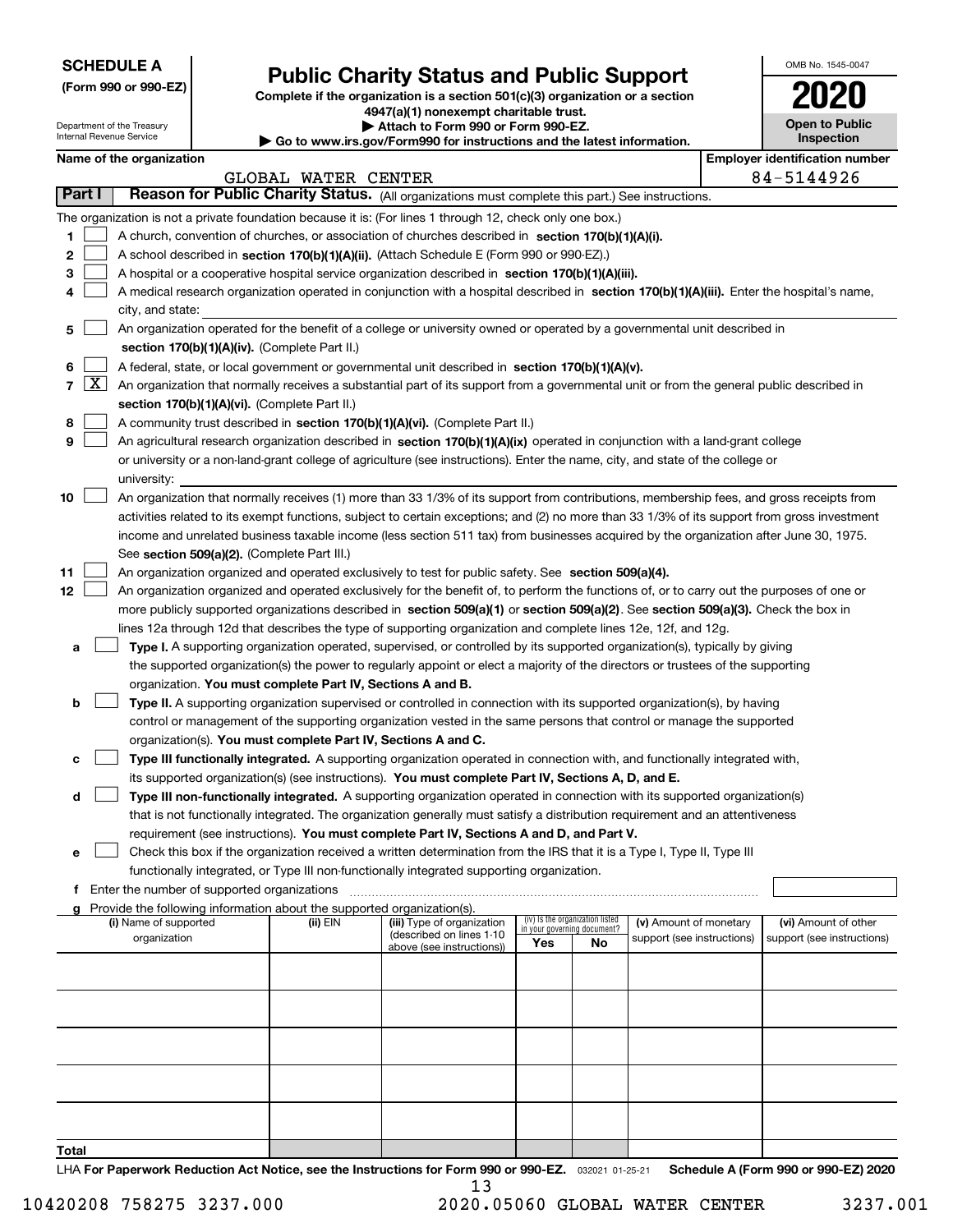## Schedule A (Form 990 or 990-EZ) 2020 Page GLOBAL WATER CENTER 84-5144926

84-5144926 Page 2

(Complete only if you checked the box on line 5, 7, or 8 of Part I or if the organization failed to qualify under Part III. If the organization fails to qualify under the tests listed below, please complete Part III.) **Part II** Support Schedule for Organizations Described in Sections 170(b)(1)(A)(iv) and 170(b)(1)(A)(vi)

|    | <b>Section A. Public Support</b>                                                                                                               |          |          |            |            |          |                                          |
|----|------------------------------------------------------------------------------------------------------------------------------------------------|----------|----------|------------|------------|----------|------------------------------------------|
|    | Calendar year (or fiscal year beginning in)                                                                                                    | (a) 2016 | (b) 2017 | $(c)$ 2018 | $(d)$ 2019 | (e) 2020 | (f) Total                                |
|    | 1 Gifts, grants, contributions, and                                                                                                            |          |          |            |            |          |                                          |
|    | membership fees received. (Do not                                                                                                              |          |          |            |            |          |                                          |
|    | include any "unusual grants.")                                                                                                                 |          |          |            | 993,305.   |          | 9494426.10487731.                        |
|    | 2 Tax revenues levied for the organ-                                                                                                           |          |          |            |            |          |                                          |
|    | ization's benefit and either paid to                                                                                                           |          |          |            |            |          |                                          |
|    | or expended on its behalf                                                                                                                      |          |          |            |            |          |                                          |
|    | 3 The value of services or facilities                                                                                                          |          |          |            |            |          |                                          |
|    | furnished by a governmental unit to                                                                                                            |          |          |            |            |          |                                          |
|    | the organization without charge                                                                                                                |          |          |            |            |          |                                          |
|    | 4 Total. Add lines 1 through 3                                                                                                                 |          |          |            | 993,305.   |          | 9494426.10487731.                        |
|    | 5 The portion of total contributions                                                                                                           |          |          |            |            |          |                                          |
|    | by each person (other than a                                                                                                                   |          |          |            |            |          |                                          |
|    | governmental unit or publicly                                                                                                                  |          |          |            |            |          |                                          |
|    | supported organization) included                                                                                                               |          |          |            |            |          |                                          |
|    | on line 1 that exceeds 2% of the                                                                                                               |          |          |            |            |          |                                          |
|    | amount shown on line 11,                                                                                                                       |          |          |            |            |          |                                          |
|    | column (f)                                                                                                                                     |          |          |            |            |          | 726,743.                                 |
|    | 6 Public support. Subtract line 5 from line 4.                                                                                                 |          |          |            |            |          | 9760988.                                 |
|    | <b>Section B. Total Support</b>                                                                                                                |          |          |            |            |          |                                          |
|    | Calendar year (or fiscal year beginning in)                                                                                                    | (a) 2016 | (b) 2017 | $(c)$ 2018 | $(d)$ 2019 | (e) 2020 | (f) Total                                |
|    | 7 Amounts from line 4                                                                                                                          |          |          |            | 993,305.   |          | 9494426.10487731.                        |
|    | 8 Gross income from interest,                                                                                                                  |          |          |            |            |          |                                          |
|    | dividends, payments received on                                                                                                                |          |          |            |            |          |                                          |
|    | securities loans, rents, royalties,                                                                                                            |          |          |            |            |          |                                          |
|    | and income from similar sources                                                                                                                |          |          |            |            | 219.     | 219.                                     |
|    | <b>9</b> Net income from unrelated business                                                                                                    |          |          |            |            |          |                                          |
|    | activities, whether or not the                                                                                                                 |          |          |            |            |          |                                          |
|    | business is regularly carried on                                                                                                               |          |          |            |            |          |                                          |
|    | 10 Other income. Do not include gain                                                                                                           |          |          |            |            |          |                                          |
|    | or loss from the sale of capital                                                                                                               |          |          |            |            |          |                                          |
|    | assets (Explain in Part VI.)                                                                                                                   |          |          |            |            | 13.      | 13.                                      |
|    | <b>11 Total support.</b> Add lines 7 through 10                                                                                                |          |          |            |            |          | 10487963.                                |
|    | <b>12</b> Gross receipts from related activities, etc. (see instructions)                                                                      |          |          |            |            | 12       | 25, 200.                                 |
|    | 13 First 5 years. If the Form 990 is for the organization's first, second, third, fourth, or fifth tax year as a section 501(c)(3)             |          |          |            |            |          |                                          |
|    | organization, check this box and <b>stop here</b> www.communicalisation.communications are constructed and <b>stop here</b>                    |          |          |            |            |          | $\blacktriangleright$ $\boxed{\text{X}}$ |
|    | <b>Section C. Computation of Public Support Percentage</b>                                                                                     |          |          |            |            |          |                                          |
|    | 14 Public support percentage for 2020 (line 6, column (f), divided by line 11, column (f) <i>mummumumum</i>                                    |          |          |            |            | 14       | %                                        |
|    |                                                                                                                                                |          |          |            |            | 15       | $\%$                                     |
|    | 16a 33 1/3% support test - 2020. If the organization did not check the box on line 13, and line 14 is 33 1/3% or more, check this box and      |          |          |            |            |          |                                          |
|    | stop here. The organization qualifies as a publicly supported organization                                                                     |          |          |            |            |          |                                          |
|    | b 33 1/3% support test - 2019. If the organization did not check a box on line 13 or 16a, and line 15 is 33 1/3% or more, check this box       |          |          |            |            |          |                                          |
|    | and stop here. The organization qualifies as a publicly supported organization                                                                 |          |          |            |            |          |                                          |
|    | 17a 10% -facts-and-circumstances test - 2020. If the organization did not check a box on line 13, 16a, or 16b, and line 14 is 10% or more,     |          |          |            |            |          |                                          |
|    | and if the organization meets the facts-and-circumstances test, check this box and stop here. Explain in Part VI how the organization          |          |          |            |            |          |                                          |
|    | meets the facts-and-circumstances test. The organization qualifies as a publicly supported organization                                        |          |          |            |            |          |                                          |
|    | <b>b 10% -facts-and-circumstances test - 2019.</b> If the organization did not check a box on line 13, 16a, 16b, or 17a, and line 15 is 10% or |          |          |            |            |          |                                          |
|    | more, and if the organization meets the facts-and-circumstances test, check this box and stop here. Explain in Part VI how the                 |          |          |            |            |          |                                          |
|    | organization meets the facts-and-circumstances test. The organization qualifies as a publicly supported organization                           |          |          |            |            |          |                                          |
| 18 | Private foundation. If the organization did not check a box on line 13, 16a, 16b, 17a, or 17b, check this box and see instructions             |          |          |            |            |          |                                          |
|    |                                                                                                                                                |          |          |            |            |          | Schodule A (Form 000 or 000 F7) 2020     |

**Schedule A (Form 990 or 990-EZ) 2020**

032022 01-25-21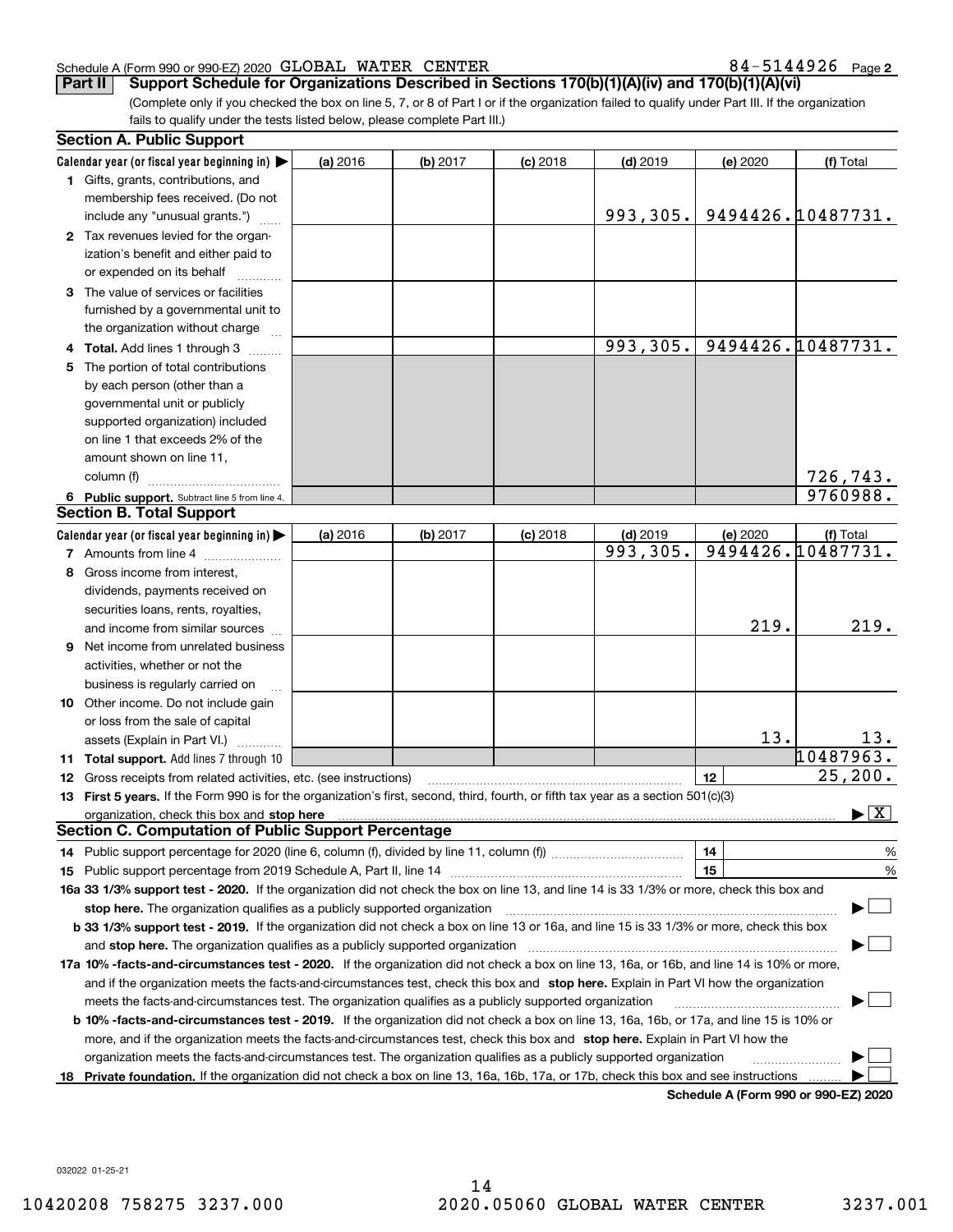## Schedule A (Form 990 or 990-EZ) 2020 Page GLOBAL WATER CENTER 84-5144926

# **Part III Support Schedule for Organizations Described in Section 509(a)(2)**

**3**

(Complete only if you checked the box on line 10 of Part I or if the organization failed to qualify under Part II. If the organization fails to qualify under the tests listed below, please complete Part II.)

| <b>Section A. Public Support</b>                                                                                                                                                         |          |          |            |            |          |                                      |
|------------------------------------------------------------------------------------------------------------------------------------------------------------------------------------------|----------|----------|------------|------------|----------|--------------------------------------|
| Calendar year (or fiscal year beginning in) $\blacktriangleright$                                                                                                                        | (a) 2016 | (b) 2017 | $(c)$ 2018 | $(d)$ 2019 | (e) 2020 | (f) Total                            |
| 1 Gifts, grants, contributions, and                                                                                                                                                      |          |          |            |            |          |                                      |
| membership fees received. (Do not                                                                                                                                                        |          |          |            |            |          |                                      |
| include any "unusual grants.")                                                                                                                                                           |          |          |            |            |          |                                      |
| 2 Gross receipts from admissions,<br>merchandise sold or services per-<br>formed, or facilities furnished in<br>any activity that is related to the<br>organization's tax-exempt purpose |          |          |            |            |          |                                      |
| 3 Gross receipts from activities that                                                                                                                                                    |          |          |            |            |          |                                      |
| are not an unrelated trade or bus-<br>iness under section 513                                                                                                                            |          |          |            |            |          |                                      |
| 4 Tax revenues levied for the organ-                                                                                                                                                     |          |          |            |            |          |                                      |
| ization's benefit and either paid to<br>or expended on its behalf<br>.                                                                                                                   |          |          |            |            |          |                                      |
| 5 The value of services or facilities                                                                                                                                                    |          |          |            |            |          |                                      |
| furnished by a governmental unit to                                                                                                                                                      |          |          |            |            |          |                                      |
| the organization without charge                                                                                                                                                          |          |          |            |            |          |                                      |
| <b>6 Total.</b> Add lines 1 through 5                                                                                                                                                    |          |          |            |            |          |                                      |
| 7a Amounts included on lines 1, 2, and<br>3 received from disqualified persons                                                                                                           |          |          |            |            |          |                                      |
| <b>b</b> Amounts included on lines 2 and 3 received<br>from other than disqualified persons that<br>exceed the greater of \$5,000 or 1% of the<br>amount on line 13 for the year         |          |          |            |            |          |                                      |
| c Add lines 7a and 7b                                                                                                                                                                    |          |          |            |            |          |                                      |
| 8 Public support. (Subtract line 7c from line 6.)<br><b>Section B. Total Support</b>                                                                                                     |          |          |            |            |          |                                      |
| Calendar year (or fiscal year beginning in) $\blacktriangleright$                                                                                                                        | (a) 2016 | (b) 2017 | $(c)$ 2018 | $(d)$ 2019 | (e) 2020 | (f) Total                            |
| 9 Amounts from line 6                                                                                                                                                                    |          |          |            |            |          |                                      |
| 10a Gross income from interest,<br>dividends, payments received on<br>securities loans, rents, royalties,<br>and income from similar sources                                             |          |          |            |            |          |                                      |
| <b>b</b> Unrelated business taxable income                                                                                                                                               |          |          |            |            |          |                                      |
| (less section 511 taxes) from businesses                                                                                                                                                 |          |          |            |            |          |                                      |
| acquired after June 30, 1975<br>1.1.1.1.1.1.1.1.1.1                                                                                                                                      |          |          |            |            |          |                                      |
| c Add lines 10a and 10b                                                                                                                                                                  |          |          |            |            |          |                                      |
| <b>11</b> Net income from unrelated business<br>activities not included in line 10b.<br>whether or not the business is<br>regularly carried on                                           |          |          |            |            |          |                                      |
| <b>12</b> Other income. Do not include gain<br>or loss from the sale of capital<br>assets (Explain in Part VI.)                                                                          |          |          |            |            |          |                                      |
| <b>13</b> Total support. (Add lines 9, 10c, 11, and 12.)                                                                                                                                 |          |          |            |            |          |                                      |
| 14 First 5 years. If the Form 990 is for the organization's first, second, third, fourth, or fifth tax year as a section 501(c)(3) organization,                                         |          |          |            |            |          |                                      |
| <b>Section C. Computation of Public Support Percentage</b>                                                                                                                               |          |          |            |            |          |                                      |
|                                                                                                                                                                                          |          |          |            |            | 15       | %                                    |
| 16 Public support percentage from 2019 Schedule A, Part III, line 15                                                                                                                     |          |          |            |            | 16       | %                                    |
| <b>Section D. Computation of Investment Income Percentage</b>                                                                                                                            |          |          |            |            |          |                                      |
| 17 Investment income percentage for 2020 (line 10c, column (f), divided by line 13, column (f))<br>18 Investment income percentage from 2019 Schedule A, Part III, line 17               |          |          |            |            | 17<br>18 | %<br>%                               |
| 19a 33 1/3% support tests - 2020. If the organization did not check the box on line 14, and line 15 is more than 33 1/3%, and line 17 is not                                             |          |          |            |            |          |                                      |
| more than 33 1/3%, check this box and stop here. The organization qualifies as a publicly supported organization                                                                         |          |          |            |            |          |                                      |
| b 33 1/3% support tests - 2019. If the organization did not check a box on line 14 or line 19a, and line 16 is more than 33 1/3%, and                                                    |          |          |            |            |          |                                      |
| line 18 is not more than 33 1/3%, check this box and stop here. The organization qualifies as a publicly supported organization                                                          |          |          |            |            |          |                                      |
| 20 Private foundation. If the organization did not check a box on line 14, 19a, or 19b, check this box and see instructions                                                              |          |          |            |            |          |                                      |
| 032023 01-25-21                                                                                                                                                                          |          |          |            |            |          | Schedule A (Form 990 or 990-EZ) 2020 |
|                                                                                                                                                                                          |          | 15       |            |            |          |                                      |

10420208 758275 3237.000 2020.05060 GLOBAL WATER CENTER 3237.001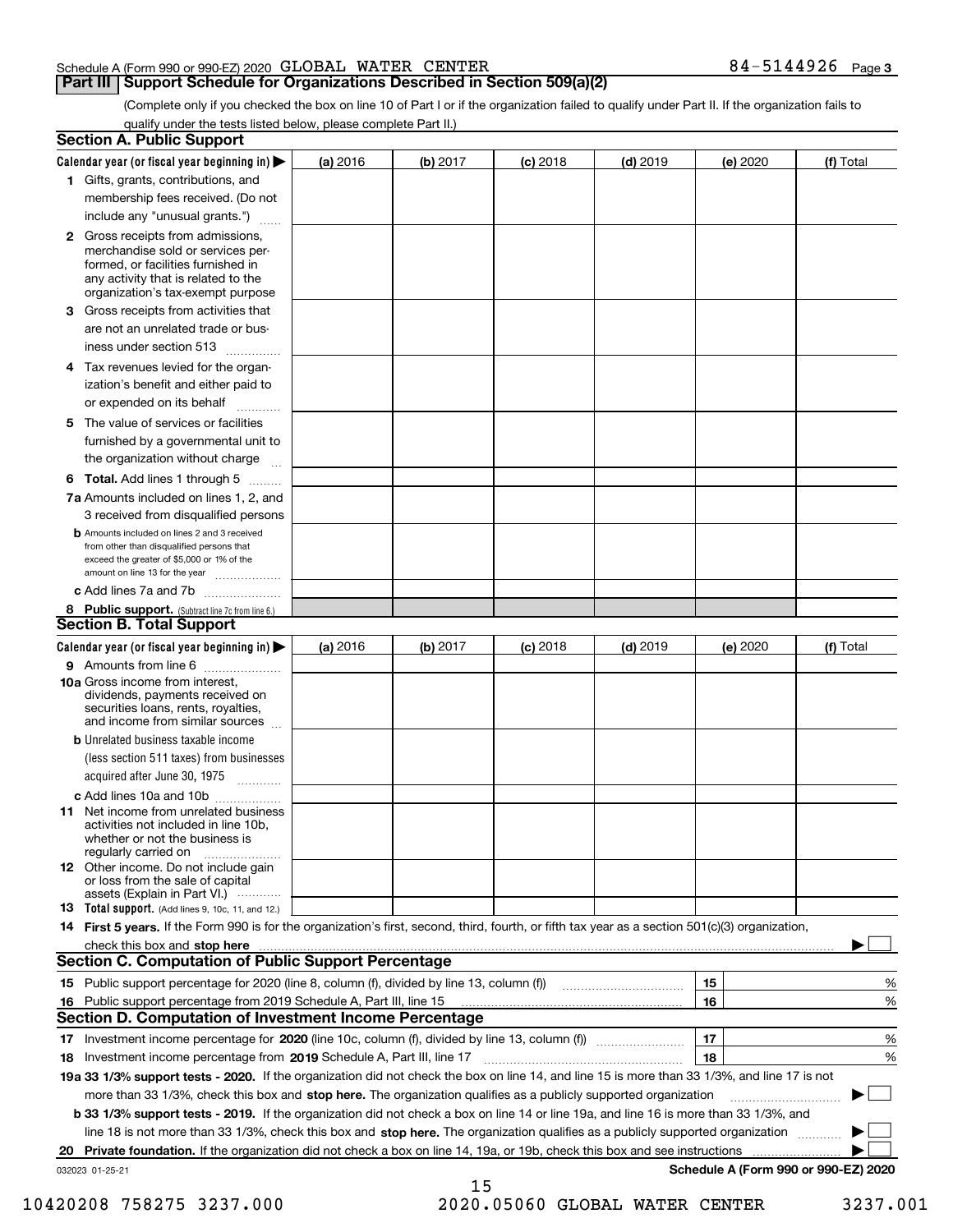**1**

**2**

**3a**

**3b**

**3c**

**4a**

**4b**

**4c**

**5a**

**5b5c**

**6**

**7**

**8**

**9a**

**9b**

**9c**

**10a**

**10b**

**YesNo**

# **Part IV Supporting Organizations**

(Complete only if you checked a box in line 12 on Part I. If you checked box 12a, Part I, complete Sections A and B. If you checked box 12b, Part I, complete Sections A and C. If you checked box 12c, Part I, complete Sections A, D, and E. If you checked box 12d, Part I, complete Sections A and D, and complete Part V.)

# **Section A. All Supporting Organizations**

- **1** Are all of the organization's supported organizations listed by name in the organization's governing documents? If "No," describe in **Part VI** how the supported organizations are designated. If designated by *class or purpose, describe the designation. If historic and continuing relationship, explain.*
- **2** Did the organization have any supported organization that does not have an IRS determination of status under section 509(a)(1) or (2)? If "Yes," explain in Part VI how the organization determined that the supported *organization was described in section 509(a)(1) or (2).*
- **3a** Did the organization have a supported organization described in section 501(c)(4), (5), or (6)? If "Yes," answer *lines 3b and 3c below.*
- **b** Did the organization confirm that each supported organization qualified under section 501(c)(4), (5), or (6) and satisfied the public support tests under section 509(a)(2)? If "Yes," describe in **Part VI** when and how the *organization made the determination.*
- **c**Did the organization ensure that all support to such organizations was used exclusively for section 170(c)(2)(B) purposes? If "Yes," explain in **Part VI** what controls the organization put in place to ensure such use.
- **4a***If* Was any supported organization not organized in the United States ("foreign supported organization")? *"Yes," and if you checked box 12a or 12b in Part I, answer lines 4b and 4c below.*
- **b** Did the organization have ultimate control and discretion in deciding whether to make grants to the foreign supported organization? If "Yes," describe in **Part VI** how the organization had such control and discretion *despite being controlled or supervised by or in connection with its supported organizations.*
- **c** Did the organization support any foreign supported organization that does not have an IRS determination under sections 501(c)(3) and 509(a)(1) or (2)? If "Yes," explain in **Part VI** what controls the organization used *to ensure that all support to the foreign supported organization was used exclusively for section 170(c)(2)(B) purposes.*
- **5a** Did the organization add, substitute, or remove any supported organizations during the tax year? If "Yes," answer lines 5b and 5c below (if applicable). Also, provide detail in **Part VI,** including (i) the names and EIN *numbers of the supported organizations added, substituted, or removed; (ii) the reasons for each such action; (iii) the authority under the organization's organizing document authorizing such action; and (iv) how the action was accomplished (such as by amendment to the organizing document).*
- **b** Type I or Type II only. Was any added or substituted supported organization part of a class already designated in the organization's organizing document?
- **cSubstitutions only.**  Was the substitution the result of an event beyond the organization's control?
- **6** Did the organization provide support (whether in the form of grants or the provision of services or facilities) to **Part VI.** *If "Yes," provide detail in* support or benefit one or more of the filing organization's supported organizations? anyone other than (i) its supported organizations, (ii) individuals that are part of the charitable class benefited by one or more of its supported organizations, or (iii) other supporting organizations that also
- **7**Did the organization provide a grant, loan, compensation, or other similar payment to a substantial contributor *If "Yes," complete Part I of Schedule L (Form 990 or 990-EZ).* regard to a substantial contributor? (as defined in section 4958(c)(3)(C)), a family member of a substantial contributor, or a 35% controlled entity with
- **8** Did the organization make a loan to a disqualified person (as defined in section 4958) not described in line 7? *If "Yes," complete Part I of Schedule L (Form 990 or 990-EZ).*
- **9a** Was the organization controlled directly or indirectly at any time during the tax year by one or more in section 509(a)(1) or (2))? If "Yes," *provide detail in* <code>Part VI.</code> disqualified persons, as defined in section 4946 (other than foundation managers and organizations described
- **b** Did one or more disqualified persons (as defined in line 9a) hold a controlling interest in any entity in which the supporting organization had an interest? If "Yes," provide detail in P**art VI**.
- **c**Did a disqualified person (as defined in line 9a) have an ownership interest in, or derive any personal benefit from, assets in which the supporting organization also had an interest? If "Yes," provide detail in P**art VI.**
- **10a** Was the organization subject to the excess business holdings rules of section 4943 because of section supporting organizations)? If "Yes," answer line 10b below. 4943(f) (regarding certain Type II supporting organizations, and all Type III non-functionally integrated
- **b** Did the organization have any excess business holdings in the tax year? (Use Schedule C, Form 4720, to *determine whether the organization had excess business holdings.)*

032024 01-25-21

**Schedule A (Form 990 or 990-EZ) 2020**

10420208 758275 3237.000 2020.05060 GLOBAL WATER CENTER 3237.001

16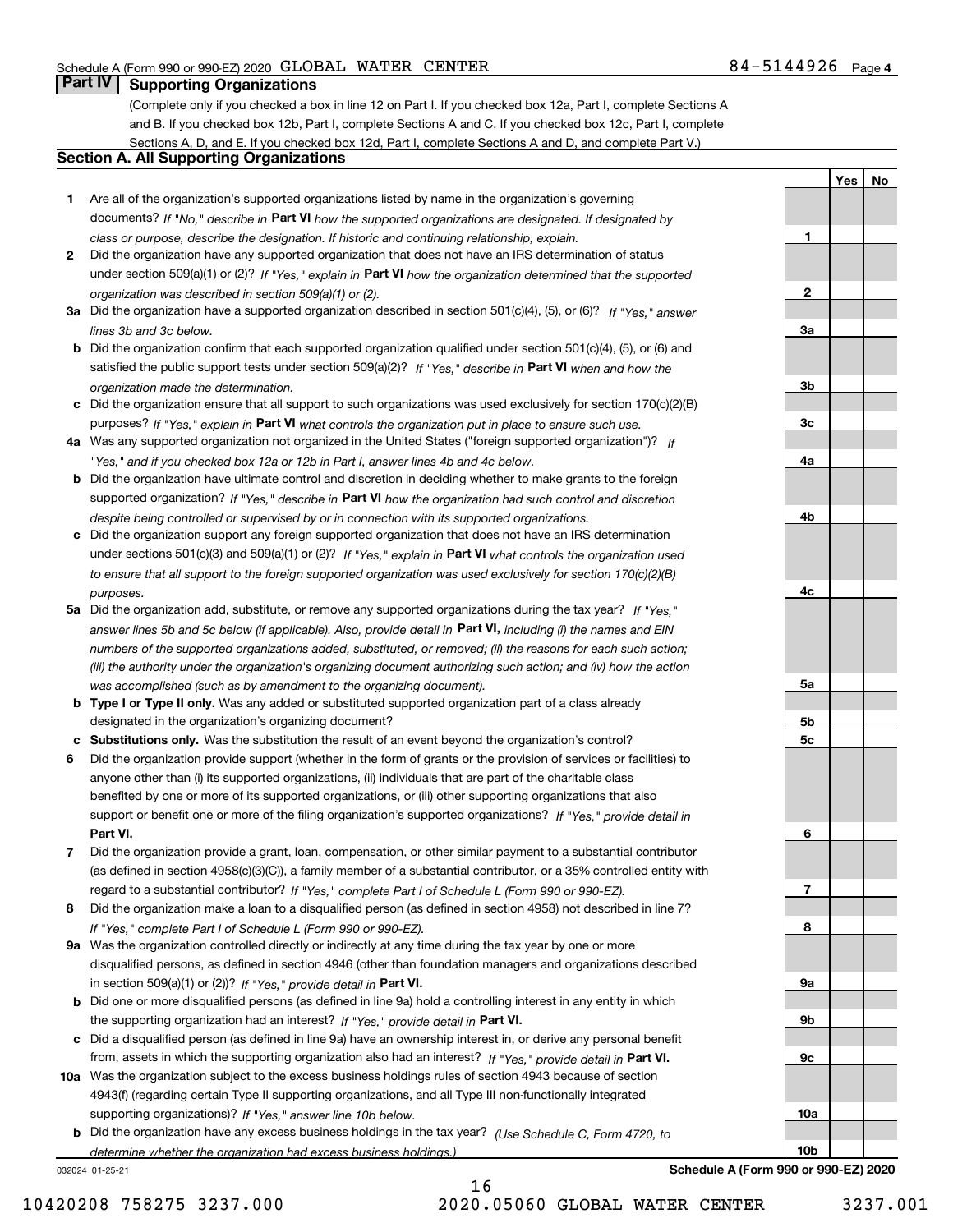|    | <b>Supporting Organizations (continued)</b><br>Part IV                                                                                                                                                                                                                                                                                                                                                                                                                                                                                                                                                                                               |              |     |    |
|----|------------------------------------------------------------------------------------------------------------------------------------------------------------------------------------------------------------------------------------------------------------------------------------------------------------------------------------------------------------------------------------------------------------------------------------------------------------------------------------------------------------------------------------------------------------------------------------------------------------------------------------------------------|--------------|-----|----|
|    |                                                                                                                                                                                                                                                                                                                                                                                                                                                                                                                                                                                                                                                      |              | Yes | No |
| 11 | Has the organization accepted a gift or contribution from any of the following persons?                                                                                                                                                                                                                                                                                                                                                                                                                                                                                                                                                              |              |     |    |
|    | a A person who directly or indirectly controls, either alone or together with persons described in lines 11b and                                                                                                                                                                                                                                                                                                                                                                                                                                                                                                                                     |              |     |    |
|    | 11c below, the governing body of a supported organization?                                                                                                                                                                                                                                                                                                                                                                                                                                                                                                                                                                                           | 11a          |     |    |
|    | <b>b</b> A family member of a person described in line 11a above?                                                                                                                                                                                                                                                                                                                                                                                                                                                                                                                                                                                    | 11b          |     |    |
|    | c A 35% controlled entity of a person described in line 11a or 11b above? If "Yes" to line 11a, 11b, or 11c, provide                                                                                                                                                                                                                                                                                                                                                                                                                                                                                                                                 |              |     |    |
|    | detail in Part VI.                                                                                                                                                                                                                                                                                                                                                                                                                                                                                                                                                                                                                                   | 11c          |     |    |
|    | <b>Section B. Type I Supporting Organizations</b>                                                                                                                                                                                                                                                                                                                                                                                                                                                                                                                                                                                                    |              |     |    |
|    |                                                                                                                                                                                                                                                                                                                                                                                                                                                                                                                                                                                                                                                      |              | Yes | No |
| 1  | Did the governing body, members of the governing body, officers acting in their official capacity, or membership of one or<br>more supported organizations have the power to regularly appoint or elect at least a majority of the organization's officers,<br>directors, or trustees at all times during the tax year? If "No," describe in Part VI how the supported organization(s)<br>effectively operated, supervised, or controlled the organization's activities. If the organization had more than one supported<br>organization, describe how the powers to appoint and/or remove officers, directors, or trustees were allocated among the |              |     |    |
|    | supported organizations and what conditions or restrictions, if any, applied to such powers during the tax year.                                                                                                                                                                                                                                                                                                                                                                                                                                                                                                                                     | 1            |     |    |
| 2  | Did the organization operate for the benefit of any supported organization other than the supported                                                                                                                                                                                                                                                                                                                                                                                                                                                                                                                                                  |              |     |    |
|    | organization(s) that operated, supervised, or controlled the supporting organization? If "Yes," explain in                                                                                                                                                                                                                                                                                                                                                                                                                                                                                                                                           |              |     |    |
|    | <b>Part VI</b> how providing such benefit carried out the purposes of the supported organization(s) that operated.                                                                                                                                                                                                                                                                                                                                                                                                                                                                                                                                   |              |     |    |
|    | supervised, or controlled the supporting organization.                                                                                                                                                                                                                                                                                                                                                                                                                                                                                                                                                                                               | $\mathbf{2}$ |     |    |
|    | Section C. Type II Supporting Organizations                                                                                                                                                                                                                                                                                                                                                                                                                                                                                                                                                                                                          |              |     |    |
|    |                                                                                                                                                                                                                                                                                                                                                                                                                                                                                                                                                                                                                                                      |              | Yes | No |
| 1  | Were a majority of the organization's directors or trustees during the tax year also a majority of the directors                                                                                                                                                                                                                                                                                                                                                                                                                                                                                                                                     |              |     |    |
|    | or trustees of each of the organization's supported organization(s)? If "No," describe in Part VI how control                                                                                                                                                                                                                                                                                                                                                                                                                                                                                                                                        |              |     |    |
|    | or management of the supporting organization was vested in the same persons that controlled or managed                                                                                                                                                                                                                                                                                                                                                                                                                                                                                                                                               |              |     |    |
|    | the supported organization(s).<br>Section D. All Type III Supporting Organizations                                                                                                                                                                                                                                                                                                                                                                                                                                                                                                                                                                   | 1            |     |    |
|    |                                                                                                                                                                                                                                                                                                                                                                                                                                                                                                                                                                                                                                                      |              |     |    |
|    |                                                                                                                                                                                                                                                                                                                                                                                                                                                                                                                                                                                                                                                      |              | Yes | No |
| 1  | Did the organization provide to each of its supported organizations, by the last day of the fifth month of the                                                                                                                                                                                                                                                                                                                                                                                                                                                                                                                                       |              |     |    |
|    | organization's tax year, (i) a written notice describing the type and amount of support provided during the prior tax                                                                                                                                                                                                                                                                                                                                                                                                                                                                                                                                |              |     |    |
|    | year, (ii) a copy of the Form 990 that was most recently filed as of the date of notification, and (iii) copies of the                                                                                                                                                                                                                                                                                                                                                                                                                                                                                                                               |              |     |    |
|    | organization's governing documents in effect on the date of notification, to the extent not previously provided?                                                                                                                                                                                                                                                                                                                                                                                                                                                                                                                                     | 1            |     |    |
| 2  | Were any of the organization's officers, directors, or trustees either (i) appointed or elected by the supported                                                                                                                                                                                                                                                                                                                                                                                                                                                                                                                                     |              |     |    |
|    | organization(s) or (ii) serving on the governing body of a supported organization? If "No," explain in Part VI how                                                                                                                                                                                                                                                                                                                                                                                                                                                                                                                                   | 2            |     |    |
| 3  | the organization maintained a close and continuous working relationship with the supported organization(s).<br>By reason of the relationship described in line 2, above, did the organization's supported organizations have a                                                                                                                                                                                                                                                                                                                                                                                                                       |              |     |    |
|    | significant voice in the organization's investment policies and in directing the use of the organization's                                                                                                                                                                                                                                                                                                                                                                                                                                                                                                                                           |              |     |    |
|    | income or assets at all times during the tax year? If "Yes," describe in Part VI the role the organization's                                                                                                                                                                                                                                                                                                                                                                                                                                                                                                                                         |              |     |    |
|    |                                                                                                                                                                                                                                                                                                                                                                                                                                                                                                                                                                                                                                                      | 3            |     |    |
|    | supported organizations played in this regard.<br>Section E. Type III Functionally Integrated Supporting Organizations                                                                                                                                                                                                                                                                                                                                                                                                                                                                                                                               |              |     |    |
| 1  | Check the box next to the method that the organization used to satisfy the Integral Part Test during the year (see instructions).                                                                                                                                                                                                                                                                                                                                                                                                                                                                                                                    |              |     |    |
| a  | The organization satisfied the Activities Test. Complete line 2 below.                                                                                                                                                                                                                                                                                                                                                                                                                                                                                                                                                                               |              |     |    |
| b  | The organization is the parent of each of its supported organizations. Complete line 3 below.                                                                                                                                                                                                                                                                                                                                                                                                                                                                                                                                                        |              |     |    |
| c  | The organization supported a governmental entity. Describe in Part VI how you supported a governmental entity (see instructions).                                                                                                                                                                                                                                                                                                                                                                                                                                                                                                                    |              |     |    |
| 2  | Activities Test. Answer lines 2a and 2b below.                                                                                                                                                                                                                                                                                                                                                                                                                                                                                                                                                                                                       |              | Yes | No |
| а  | Did substantially all of the organization's activities during the tax year directly further the exempt purposes of                                                                                                                                                                                                                                                                                                                                                                                                                                                                                                                                   |              |     |    |
|    |                                                                                                                                                                                                                                                                                                                                                                                                                                                                                                                                                                                                                                                      |              |     |    |

the supported organization(s) to which the organization was responsive? If "Yes," then in **Part VI identify those supported organizations and explain**  *how these activities directly furthered their exempt purposes, how the organization was responsive to those supported organizations, and how the organization determined that these activities constituted substantially all of its activities.*

- **b** Did the activities described in line 2a, above, constitute activities that, but for the organization's involvement, **Part VI**  *the reasons for the organization's position that its supported organization(s) would have engaged in* one or more of the organization's supported organization(s) would have been engaged in? If "Yes," e*xplain in these activities but for the organization's involvement.*
- **3** Parent of Supported Organizations. Answer lines 3a and 3b below.

**a** Did the organization have the power to regularly appoint or elect a majority of the officers, directors, or trustees of each of the supported organizations? If "Yes" or "No" provide details in **Part VI.** 

**b** Did the organization exercise a substantial degree of direction over the policies, programs, and activities of each of its supported organizations? If "Yes," describe in Part VI the role played by the organization in this regard.

17

032025 01-25-21

**Schedule A (Form 990 or 990-EZ) 2020**

**2a**

**2b**

**3a**

**3b**

10420208 758275 3237.000 2020.05060 GLOBAL WATER CENTER 3237.001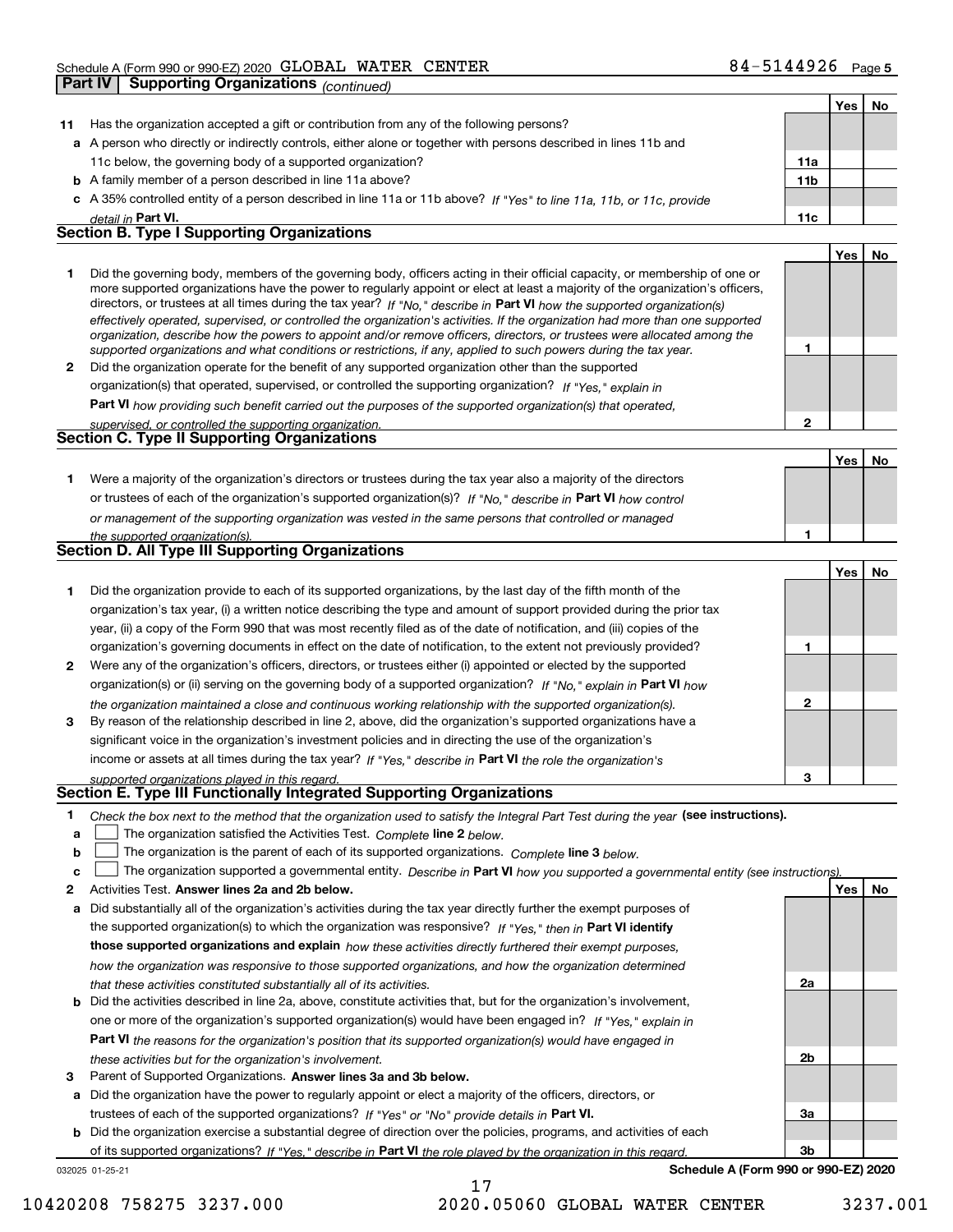| Schedule A (Form 990 or 990-EZ) 2020 GLOBAL WATER CENTER |                                                                                  | 84-5144926 <sub>Page 6</sub> |  |
|----------------------------------------------------------|----------------------------------------------------------------------------------|------------------------------|--|
|                                                          | Part V   Type III Non-Functionally Integrated 509(a)(3) Supporting Organizations |                              |  |

**1**

1 Check here if the organization satisfied the Integral Part Test as a qualifying trust on Nov. 20, 1970 (explain in Part VI). See instructions. All other Type III non-functionally integrated supporting organizations must complete Sections A through E.

|              | Section A - Adjusted Net Income                                             |                | (A) Prior Year | (B) Current Year<br>(optional) |
|--------------|-----------------------------------------------------------------------------|----------------|----------------|--------------------------------|
| 1            | Net short-term capital gain                                                 | 1              |                |                                |
| 2            | Recoveries of prior-year distributions                                      | $\overline{2}$ |                |                                |
| з            | Other gross income (see instructions)                                       | 3              |                |                                |
| 4            | Add lines 1 through 3.                                                      | 4              |                |                                |
| 5            | Depreciation and depletion                                                  | 5              |                |                                |
| 6            | Portion of operating expenses paid or incurred for production or            |                |                |                                |
|              | collection of gross income or for management, conservation, or              |                |                |                                |
|              | maintenance of property held for production of income (see instructions)    | 6              |                |                                |
| 7            | Other expenses (see instructions)                                           | $\overline{7}$ |                |                                |
| 8            | Adjusted Net Income (subtract lines 5, 6, and 7 from line 4)                | 8              |                |                                |
|              | <b>Section B - Minimum Asset Amount</b>                                     |                | (A) Prior Year | (B) Current Year<br>(optional) |
| 1            | Aggregate fair market value of all non-exempt-use assets (see               |                |                |                                |
|              | instructions for short tax year or assets held for part of year):           |                |                |                                |
|              | a Average monthly value of securities                                       | 1a             |                |                                |
|              | <b>b</b> Average monthly cash balances                                      | 1b             |                |                                |
|              | c Fair market value of other non-exempt-use assets                          | 1c             |                |                                |
|              | <b>d</b> Total (add lines 1a, 1b, and 1c)                                   | 1d             |                |                                |
|              | <b>e</b> Discount claimed for blockage or other factors                     |                |                |                                |
|              | (explain in detail in <b>Part VI</b> ):                                     |                |                |                                |
| $\mathbf{2}$ | Acquisition indebtedness applicable to non-exempt-use assets                | $\overline{2}$ |                |                                |
| 3            | Subtract line 2 from line 1d.                                               | 3              |                |                                |
| 4            | Cash deemed held for exempt use. Enter 0.015 of line 3 (for greater amount, |                |                |                                |
|              | see instructions).                                                          | 4              |                |                                |
| 5            | Net value of non-exempt-use assets (subtract line 4 from line 3)            | 5              |                |                                |
| 6            | Multiply line 5 by 0.035.                                                   | 6              |                |                                |
| 7            | Recoveries of prior-year distributions                                      | $\overline{7}$ |                |                                |
| 8            | Minimum Asset Amount (add line 7 to line 6)                                 | 8              |                |                                |
|              | <b>Section C - Distributable Amount</b>                                     |                |                | <b>Current Year</b>            |
| 1            | Adjusted net income for prior year (from Section A, line 8, column A)       | 1              |                |                                |
| $\mathbf{2}$ | Enter 0.85 of line 1.                                                       | $\overline{2}$ |                |                                |
| 3            | Minimum asset amount for prior year (from Section B, line 8, column A)      | 3              |                |                                |
| 4            | Enter greater of line 2 or line 3.                                          | 4              |                |                                |
| 5            | Income tax imposed in prior year                                            | 5              |                |                                |
| 6            | <b>Distributable Amount.</b> Subtract line 5 from line 4, unless subject to |                |                |                                |
|              | emergency temporary reduction (see instructions).                           | 6              |                |                                |
|              |                                                                             |                |                |                                |

**7**Check here if the current year is the organization's first as a non-functionally integrated Type III supporting organization (see instructions).

**Schedule A (Form 990 or 990-EZ) 2020**

032026 01-25-21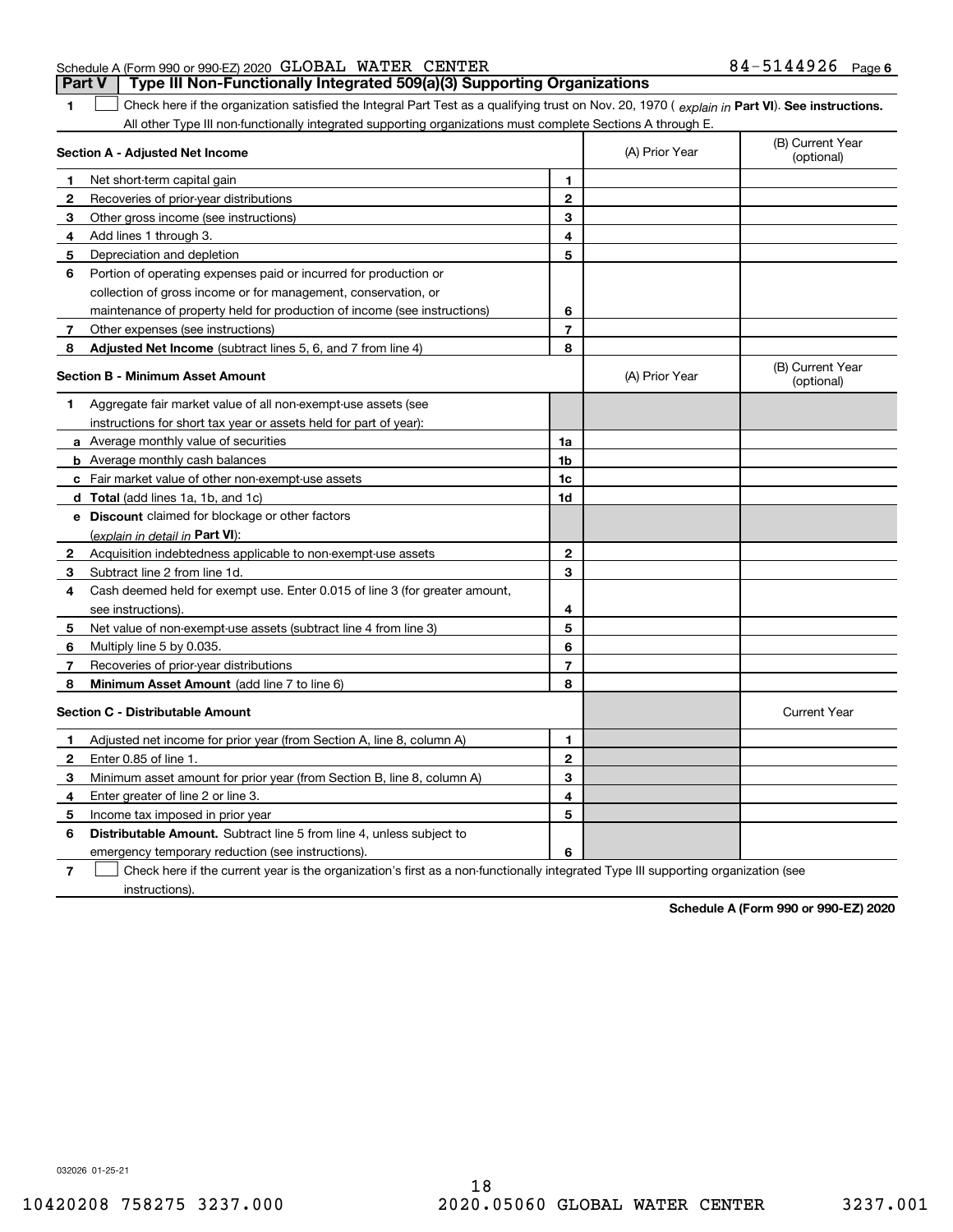Schedule A (Form 990 or 990-EZ) 2020 Page GLOBAL WATER CENTER 84-5144926

|    | Type III Non-Functionally Integrated 509(a)(3) Supporting Organizations<br><b>Part V</b><br>(continued) |                             |                                       |                                         |  |  |  |  |  |
|----|---------------------------------------------------------------------------------------------------------|-----------------------------|---------------------------------------|-----------------------------------------|--|--|--|--|--|
|    | <b>Section D - Distributions</b>                                                                        |                             |                                       | <b>Current Year</b>                     |  |  |  |  |  |
| 1  | Amounts paid to supported organizations to accomplish exempt purposes                                   | 1                           |                                       |                                         |  |  |  |  |  |
| 2  | Amounts paid to perform activity that directly furthers exempt purposes of supported                    |                             |                                       |                                         |  |  |  |  |  |
|    | organizations, in excess of income from activity                                                        |                             | $\mathbf{2}$                          |                                         |  |  |  |  |  |
| 3  | Administrative expenses paid to accomplish exempt purposes of supported organizations                   |                             | 3                                     |                                         |  |  |  |  |  |
| 4  | Amounts paid to acquire exempt-use assets                                                               |                             |                                       | 4                                       |  |  |  |  |  |
| 5  | Qualified set-aside amounts (prior IRS approval required - provide details in Part VI)                  |                             |                                       | 5                                       |  |  |  |  |  |
| 6  | Other distributions ( <i>describe in</i> Part VI). See instructions.                                    |                             |                                       | 6                                       |  |  |  |  |  |
| 7  | Total annual distributions. Add lines 1 through 6.                                                      |                             |                                       | $\overline{7}$                          |  |  |  |  |  |
| 8  | Distributions to attentive supported organizations to which the organization is responsive              |                             |                                       |                                         |  |  |  |  |  |
|    | (provide details in Part VI). See instructions.                                                         |                             |                                       | 8                                       |  |  |  |  |  |
| 9  | Distributable amount for 2020 from Section C, line 6                                                    |                             |                                       | 9                                       |  |  |  |  |  |
| 10 | Line 8 amount divided by line 9 amount                                                                  |                             | 10                                    |                                         |  |  |  |  |  |
|    |                                                                                                         | (i)                         | (ii)                                  | (iii)                                   |  |  |  |  |  |
|    | <b>Section E - Distribution Allocations</b> (see instructions)                                          | <b>Excess Distributions</b> | <b>Underdistributions</b><br>Pre-2020 | <b>Distributable</b><br>Amount for 2020 |  |  |  |  |  |
| 1  | Distributable amount for 2020 from Section C, line 6                                                    |                             |                                       |                                         |  |  |  |  |  |
| 2  | Underdistributions, if any, for years prior to 2020 (reason-                                            |                             |                                       |                                         |  |  |  |  |  |
|    | able cause required - explain in Part VI). See instructions.                                            |                             |                                       |                                         |  |  |  |  |  |
| 3  | Excess distributions carryover, if any, to 2020                                                         |                             |                                       |                                         |  |  |  |  |  |
|    | a From 2015                                                                                             |                             |                                       |                                         |  |  |  |  |  |
|    | <b>b</b> From 2016                                                                                      |                             |                                       |                                         |  |  |  |  |  |
|    | $c$ From 2017                                                                                           |                             |                                       |                                         |  |  |  |  |  |
|    | d From 2018                                                                                             |                             |                                       |                                         |  |  |  |  |  |
|    | e From 2019                                                                                             |                             |                                       |                                         |  |  |  |  |  |
|    | f Total of lines 3a through 3e                                                                          |                             |                                       |                                         |  |  |  |  |  |
|    | g Applied to underdistributions of prior years                                                          |                             |                                       |                                         |  |  |  |  |  |
|    | <b>h</b> Applied to 2020 distributable amount                                                           |                             |                                       |                                         |  |  |  |  |  |
|    | Carryover from 2015 not applied (see instructions)                                                      |                             |                                       |                                         |  |  |  |  |  |
|    | Remainder. Subtract lines 3g, 3h, and 3i from line 3f.                                                  |                             |                                       |                                         |  |  |  |  |  |
| 4  | Distributions for 2020 from Section D,                                                                  |                             |                                       |                                         |  |  |  |  |  |
|    | line $7:$                                                                                               |                             |                                       |                                         |  |  |  |  |  |
|    | a Applied to underdistributions of prior years                                                          |                             |                                       |                                         |  |  |  |  |  |
|    | <b>b</b> Applied to 2020 distributable amount                                                           |                             |                                       |                                         |  |  |  |  |  |
|    | c Remainder. Subtract lines 4a and 4b from line 4.                                                      |                             |                                       |                                         |  |  |  |  |  |
| 5. | Remaining underdistributions for years prior to 2020, if                                                |                             |                                       |                                         |  |  |  |  |  |
|    | any. Subtract lines 3g and 4a from line 2. For result greater                                           |                             |                                       |                                         |  |  |  |  |  |
|    | than zero, explain in Part VI. See instructions.                                                        |                             |                                       |                                         |  |  |  |  |  |
| 6  | Remaining underdistributions for 2020. Subtract lines 3h                                                |                             |                                       |                                         |  |  |  |  |  |
|    | and 4b from line 1. For result greater than zero, explain in                                            |                             |                                       |                                         |  |  |  |  |  |
|    | Part VI. See instructions.                                                                              |                             |                                       |                                         |  |  |  |  |  |
| 7  | Excess distributions carryover to 2021. Add lines 3j                                                    |                             |                                       |                                         |  |  |  |  |  |
|    | and 4c.                                                                                                 |                             |                                       |                                         |  |  |  |  |  |
| 8  | Breakdown of line 7:                                                                                    |                             |                                       |                                         |  |  |  |  |  |
|    | a Excess from 2016                                                                                      |                             |                                       |                                         |  |  |  |  |  |
|    | <b>b</b> Excess from 2017                                                                               |                             |                                       |                                         |  |  |  |  |  |
|    | c Excess from 2018                                                                                      |                             |                                       |                                         |  |  |  |  |  |
|    | d Excess from 2019                                                                                      |                             |                                       |                                         |  |  |  |  |  |
|    | e Excess from 2020                                                                                      |                             |                                       |                                         |  |  |  |  |  |

**Schedule A (Form 990 or 990-EZ) 2020**

032027 01-25-21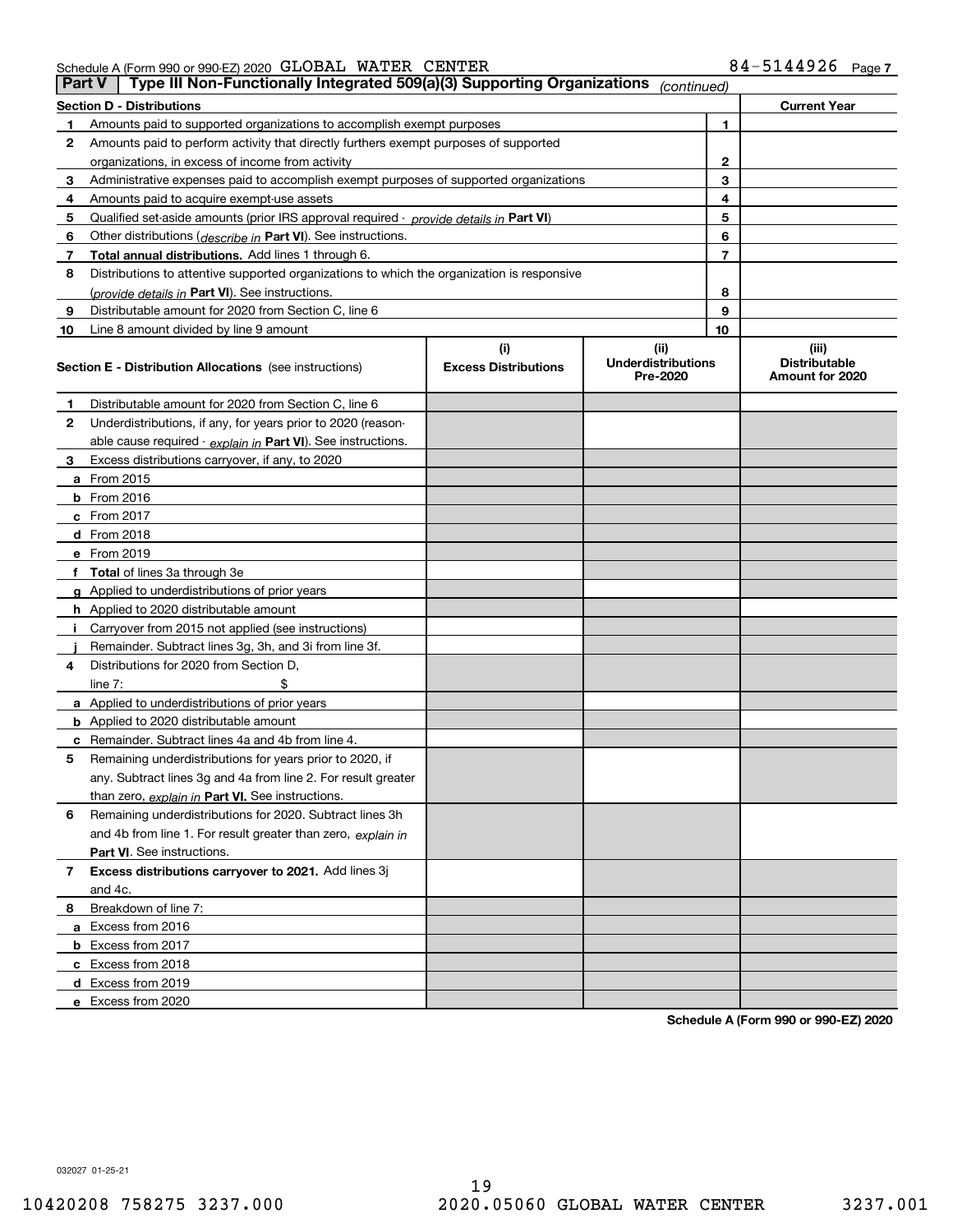Part VI | Supplemental Information. Provide the explanations required by Part II, line 10; Part II, line 17a or 17b; Part III, line 12; Part IV, Section A, lines 1, 2, 3b, 3c, 4b, 4c, 5a, 6, 9a, 9b, 9c, 11a, 11b, and 11c; Part IV, Section B, lines 1 and 2; Part IV, Section C, line 1; Part IV, Section D, lines 2 and 3; Part IV, Section E, lines 1c, 2a, 2b, 3a, and 3b; Part V, line 1; Part V, Section B, line 1e; Part V, Section D, lines 5, 6, and 8; and Part V, Section E, lines 2, 5, and 6. Also complete this part for any additional information. (See instructions.)

# PART II, SHORT YEAR EXPLANATION:

## THE INITIAL TAX YEAR WAS A SHORT YEAR RUNNING FROM MARCH 10, 2020 TO

SEPTEMBER 30, 2020.

**Schedule A (Form 990 or 990-EZ) 2020**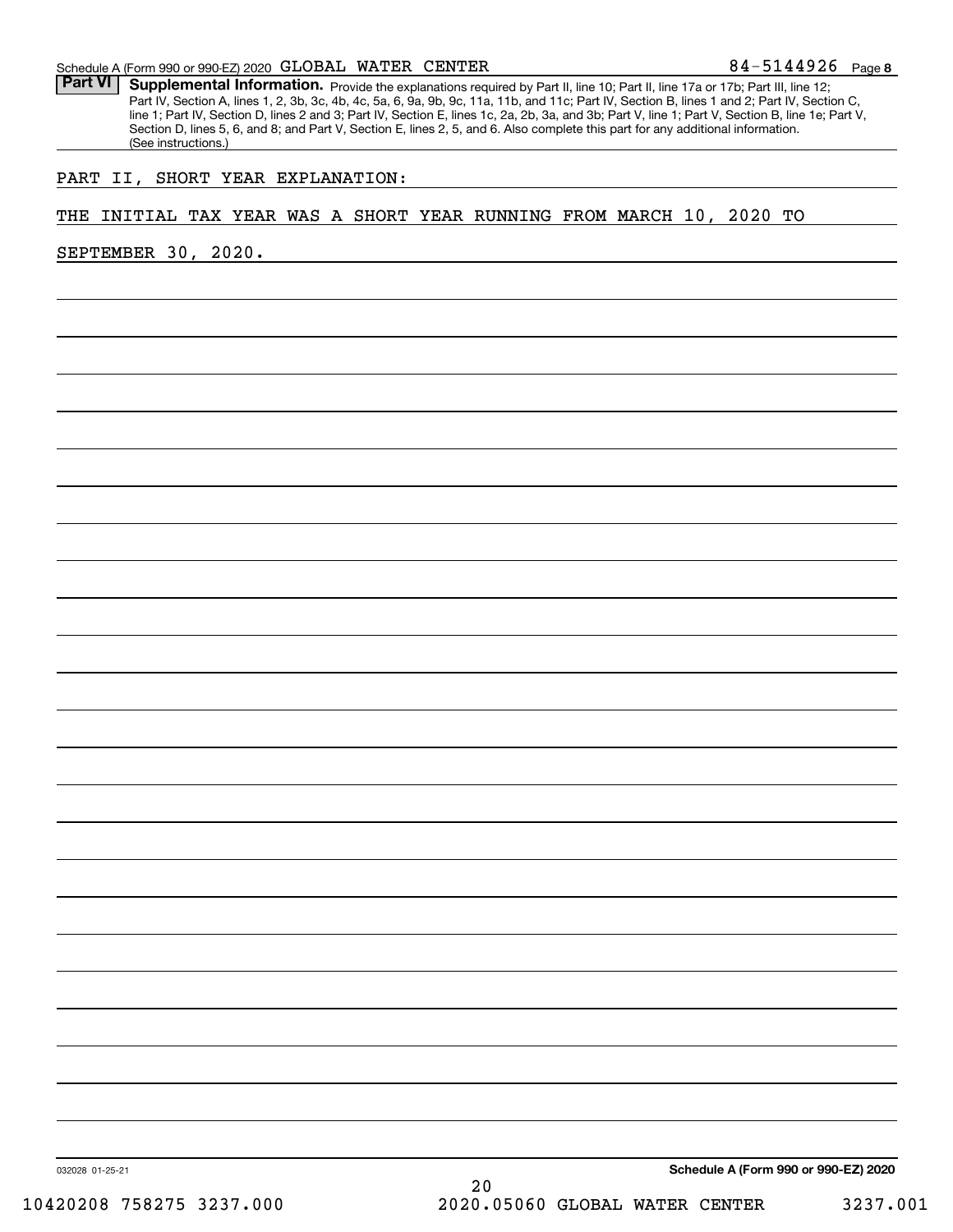|         | <b>Supplemental Financial Statements</b><br><b>SCHEDULE D</b><br>Complete if the organization answered "Yes" on Form 990,<br>(Form 990)<br>Part IV, line 6, 7, 8, 9, 10, 11a, 11b, 11c, 11d, 11e, 11f, 12a, or 12b.<br>Attach to Form 990.<br>Department of the Treasury<br>Go to www.irs.gov/Form990 for instructions and the latest information.<br>Internal Revenue Service |                                                                                                        |                                                                                                                                                                                                                                                                                                                                                                                                                                               |  |                                       | OMB No. 1545-0047<br><b>Open to Public</b><br>Inspection |  |    |  |
|---------|--------------------------------------------------------------------------------------------------------------------------------------------------------------------------------------------------------------------------------------------------------------------------------------------------------------------------------------------------------------------------------|--------------------------------------------------------------------------------------------------------|-----------------------------------------------------------------------------------------------------------------------------------------------------------------------------------------------------------------------------------------------------------------------------------------------------------------------------------------------------------------------------------------------------------------------------------------------|--|---------------------------------------|----------------------------------------------------------|--|----|--|
|         | Name of the organization                                                                                                                                                                                                                                                                                                                                                       |                                                                                                        |                                                                                                                                                                                                                                                                                                                                                                                                                                               |  | <b>Employer identification number</b> |                                                          |  |    |  |
|         |                                                                                                                                                                                                                                                                                                                                                                                | GLOBAL WATER CENTER                                                                                    |                                                                                                                                                                                                                                                                                                                                                                                                                                               |  |                                       | 84-5144926                                               |  |    |  |
| Part I  |                                                                                                                                                                                                                                                                                                                                                                                |                                                                                                        | Organizations Maintaining Donor Advised Funds or Other Similar Funds or Accounts. Complete if the                                                                                                                                                                                                                                                                                                                                             |  |                                       |                                                          |  |    |  |
|         |                                                                                                                                                                                                                                                                                                                                                                                | organization answered "Yes" on Form 990, Part IV, line 6.                                              |                                                                                                                                                                                                                                                                                                                                                                                                                                               |  |                                       |                                                          |  |    |  |
|         |                                                                                                                                                                                                                                                                                                                                                                                |                                                                                                        | (a) Donor advised funds                                                                                                                                                                                                                                                                                                                                                                                                                       |  | (b) Funds and other accounts          |                                                          |  |    |  |
| 1       |                                                                                                                                                                                                                                                                                                                                                                                |                                                                                                        |                                                                                                                                                                                                                                                                                                                                                                                                                                               |  |                                       |                                                          |  |    |  |
| 2       |                                                                                                                                                                                                                                                                                                                                                                                | Aggregate value of contributions to (during year)                                                      |                                                                                                                                                                                                                                                                                                                                                                                                                                               |  |                                       |                                                          |  |    |  |
| 3       |                                                                                                                                                                                                                                                                                                                                                                                |                                                                                                        |                                                                                                                                                                                                                                                                                                                                                                                                                                               |  |                                       |                                                          |  |    |  |
| 4<br>5  |                                                                                                                                                                                                                                                                                                                                                                                |                                                                                                        | Did the organization inform all donors and donor advisors in writing that the assets held in donor advised funds                                                                                                                                                                                                                                                                                                                              |  |                                       |                                                          |  |    |  |
|         |                                                                                                                                                                                                                                                                                                                                                                                |                                                                                                        |                                                                                                                                                                                                                                                                                                                                                                                                                                               |  |                                       | I Yes                                                    |  | No |  |
| 6       |                                                                                                                                                                                                                                                                                                                                                                                |                                                                                                        | Did the organization inform all grantees, donors, and donor advisors in writing that grant funds can be used only                                                                                                                                                                                                                                                                                                                             |  |                                       |                                                          |  |    |  |
|         |                                                                                                                                                                                                                                                                                                                                                                                |                                                                                                        | for charitable purposes and not for the benefit of the donor or donor advisor, or for any other purpose conferring                                                                                                                                                                                                                                                                                                                            |  |                                       |                                                          |  |    |  |
|         | impermissible private benefit?                                                                                                                                                                                                                                                                                                                                                 |                                                                                                        |                                                                                                                                                                                                                                                                                                                                                                                                                                               |  |                                       | Yes                                                      |  | No |  |
| Part II |                                                                                                                                                                                                                                                                                                                                                                                |                                                                                                        | Conservation Easements. Complete if the organization answered "Yes" on Form 990, Part IV, line 7.                                                                                                                                                                                                                                                                                                                                             |  |                                       |                                                          |  |    |  |
| 1       |                                                                                                                                                                                                                                                                                                                                                                                | Purpose(s) of conservation easements held by the organization (check all that apply).                  |                                                                                                                                                                                                                                                                                                                                                                                                                                               |  |                                       |                                                          |  |    |  |
|         |                                                                                                                                                                                                                                                                                                                                                                                | Preservation of land for public use (for example, recreation or education)                             | Preservation of a historically important land area                                                                                                                                                                                                                                                                                                                                                                                            |  |                                       |                                                          |  |    |  |
|         |                                                                                                                                                                                                                                                                                                                                                                                | Protection of natural habitat                                                                          | Preservation of a certified historic structure                                                                                                                                                                                                                                                                                                                                                                                                |  |                                       |                                                          |  |    |  |
|         |                                                                                                                                                                                                                                                                                                                                                                                | Preservation of open space                                                                             |                                                                                                                                                                                                                                                                                                                                                                                                                                               |  |                                       |                                                          |  |    |  |
| 2       |                                                                                                                                                                                                                                                                                                                                                                                |                                                                                                        | Complete lines 2a through 2d if the organization held a qualified conservation contribution in the form of a conservation easement on the last                                                                                                                                                                                                                                                                                                |  |                                       |                                                          |  |    |  |
|         | day of the tax year.                                                                                                                                                                                                                                                                                                                                                           |                                                                                                        |                                                                                                                                                                                                                                                                                                                                                                                                                                               |  |                                       | Held at the End of the Tax Year                          |  |    |  |
| а       |                                                                                                                                                                                                                                                                                                                                                                                | Total number of conservation easements                                                                 |                                                                                                                                                                                                                                                                                                                                                                                                                                               |  | 2a                                    |                                                          |  |    |  |
| b       |                                                                                                                                                                                                                                                                                                                                                                                | Total acreage restricted by conservation easements                                                     |                                                                                                                                                                                                                                                                                                                                                                                                                                               |  | 2 <sub>b</sub>                        |                                                          |  |    |  |
| c       |                                                                                                                                                                                                                                                                                                                                                                                |                                                                                                        |                                                                                                                                                                                                                                                                                                                                                                                                                                               |  | 2c                                    |                                                          |  |    |  |
| d       |                                                                                                                                                                                                                                                                                                                                                                                |                                                                                                        | Number of conservation easements included in (c) acquired after 7/25/06, and not on a historic structure                                                                                                                                                                                                                                                                                                                                      |  |                                       |                                                          |  |    |  |
|         |                                                                                                                                                                                                                                                                                                                                                                                |                                                                                                        |                                                                                                                                                                                                                                                                                                                                                                                                                                               |  | 2d                                    |                                                          |  |    |  |
| З       |                                                                                                                                                                                                                                                                                                                                                                                |                                                                                                        | Number of conservation easements modified, transferred, released, extinguished, or terminated by the organization during the tax                                                                                                                                                                                                                                                                                                              |  |                                       |                                                          |  |    |  |
|         | $year \blacktriangleright$                                                                                                                                                                                                                                                                                                                                                     |                                                                                                        |                                                                                                                                                                                                                                                                                                                                                                                                                                               |  |                                       |                                                          |  |    |  |
| 4       |                                                                                                                                                                                                                                                                                                                                                                                | Number of states where property subject to conservation easement is located >                          |                                                                                                                                                                                                                                                                                                                                                                                                                                               |  |                                       |                                                          |  |    |  |
| 5       |                                                                                                                                                                                                                                                                                                                                                                                | Does the organization have a written policy regarding the periodic monitoring, inspection, handling of |                                                                                                                                                                                                                                                                                                                                                                                                                                               |  |                                       |                                                          |  |    |  |
|         |                                                                                                                                                                                                                                                                                                                                                                                | violations, and enforcement of the conservation easements it holds?                                    | $\begin{minipage}{0.5\textwidth} \begin{tabular}{ l l l } \hline & \multicolumn{1}{ l l } \hline & \multicolumn{1}{ l } \multicolumn{1}{ l } \multicolumn{1}{ l } \multicolumn{1}{ l } \multicolumn{1}{ l } \multicolumn{1}{ l } \multicolumn{1}{ l } \multicolumn{1}{ l } \multicolumn{1}{ l } \multicolumn{1}{ l } \multicolumn{1}{ l } \multicolumn{1}{ l } \multicolumn{1}{ l } \multicolumn{1}{ l } \multicolumn{1}{ l } \multicolumn{1$ |  |                                       | Yes                                                      |  | No |  |
|         |                                                                                                                                                                                                                                                                                                                                                                                |                                                                                                        | Staff and volunteer hours devoted to monitoring, inspecting, handling of violations, and enforcing conservation easements during the year                                                                                                                                                                                                                                                                                                     |  |                                       |                                                          |  |    |  |
|         |                                                                                                                                                                                                                                                                                                                                                                                |                                                                                                        | Amount of expenses incurred in monitoring, inspecting, handling of violations, and enforcing conservation easements during the year                                                                                                                                                                                                                                                                                                           |  |                                       |                                                          |  |    |  |
| 7       | $\blacktriangleright$ \$                                                                                                                                                                                                                                                                                                                                                       |                                                                                                        |                                                                                                                                                                                                                                                                                                                                                                                                                                               |  |                                       |                                                          |  |    |  |
| 8       |                                                                                                                                                                                                                                                                                                                                                                                |                                                                                                        | Does each conservation easement reported on line 2(d) above satisfy the requirements of section 170(h)(4)(B)(i)                                                                                                                                                                                                                                                                                                                               |  |                                       |                                                          |  |    |  |
|         |                                                                                                                                                                                                                                                                                                                                                                                |                                                                                                        |                                                                                                                                                                                                                                                                                                                                                                                                                                               |  |                                       | Yes                                                      |  | No |  |
| 9       |                                                                                                                                                                                                                                                                                                                                                                                |                                                                                                        | In Part XIII, describe how the organization reports conservation easements in its revenue and expense statement and                                                                                                                                                                                                                                                                                                                           |  |                                       |                                                          |  |    |  |
|         |                                                                                                                                                                                                                                                                                                                                                                                |                                                                                                        | balance sheet, and include, if applicable, the text of the footnote to the organization's financial statements that describes the                                                                                                                                                                                                                                                                                                             |  |                                       |                                                          |  |    |  |
|         |                                                                                                                                                                                                                                                                                                                                                                                | organization's accounting for conservation easements.                                                  |                                                                                                                                                                                                                                                                                                                                                                                                                                               |  |                                       |                                                          |  |    |  |
|         | Part III                                                                                                                                                                                                                                                                                                                                                                       |                                                                                                        | Organizations Maintaining Collections of Art, Historical Treasures, or Other Similar Assets.                                                                                                                                                                                                                                                                                                                                                  |  |                                       |                                                          |  |    |  |
|         |                                                                                                                                                                                                                                                                                                                                                                                | Complete if the organization answered "Yes" on Form 990, Part IV, line 8.                              |                                                                                                                                                                                                                                                                                                                                                                                                                                               |  |                                       |                                                          |  |    |  |
|         |                                                                                                                                                                                                                                                                                                                                                                                |                                                                                                        | 1a If the organization elected, as permitted under FASB ASC 958, not to report in its revenue statement and balance sheet works                                                                                                                                                                                                                                                                                                               |  |                                       |                                                          |  |    |  |
|         |                                                                                                                                                                                                                                                                                                                                                                                |                                                                                                        | of art, historical treasures, or other similar assets held for public exhibition, education, or research in furtherance of public                                                                                                                                                                                                                                                                                                             |  |                                       |                                                          |  |    |  |
|         |                                                                                                                                                                                                                                                                                                                                                                                |                                                                                                        | service, provide in Part XIII the text of the footnote to its financial statements that describes these items.                                                                                                                                                                                                                                                                                                                                |  |                                       |                                                          |  |    |  |

| <b>b</b> If the organization elected, as permitted under FASB ASC 958, to report in its revenue statement and balance sheet works of    |
|-----------------------------------------------------------------------------------------------------------------------------------------|
| art, historical treasures, or other similar assets held for public exhibition, education, or research in furtherance of public service, |
| provide the following amounts relating to these items:                                                                                  |
| Revenue included on Form 990, Part VIII, line 1<br>(i)                                                                                  |

|   | (ii) Assets included in Form 990, Part X [11] [12] Assets included in Form 990, Part X                                       |                            |
|---|------------------------------------------------------------------------------------------------------------------------------|----------------------------|
| 2 | If the organization received or held works of art, historical treasures, or other similar assets for financial gain, provide |                            |
|   | the following amounts required to be reported under FASB ASC 958 relating to these items:                                    |                            |
|   | a Revenue included on Form 990, Part VIII, line 1                                                                            |                            |
|   |                                                                                                                              |                            |
|   | LHA For Paperwork Reduction Act Notice, see the Instructions for Form 990.                                                   | Schedule D (Form 990) 2020 |
|   | 032051 12-01-20                                                                                                              |                            |

21 10420208 758275 3237.000 2020.05060 GLOBAL WATER CENTER 3237.001

 $\overline{\phantom{a}}$  $\overline{a}$ 

 $\overline{a}$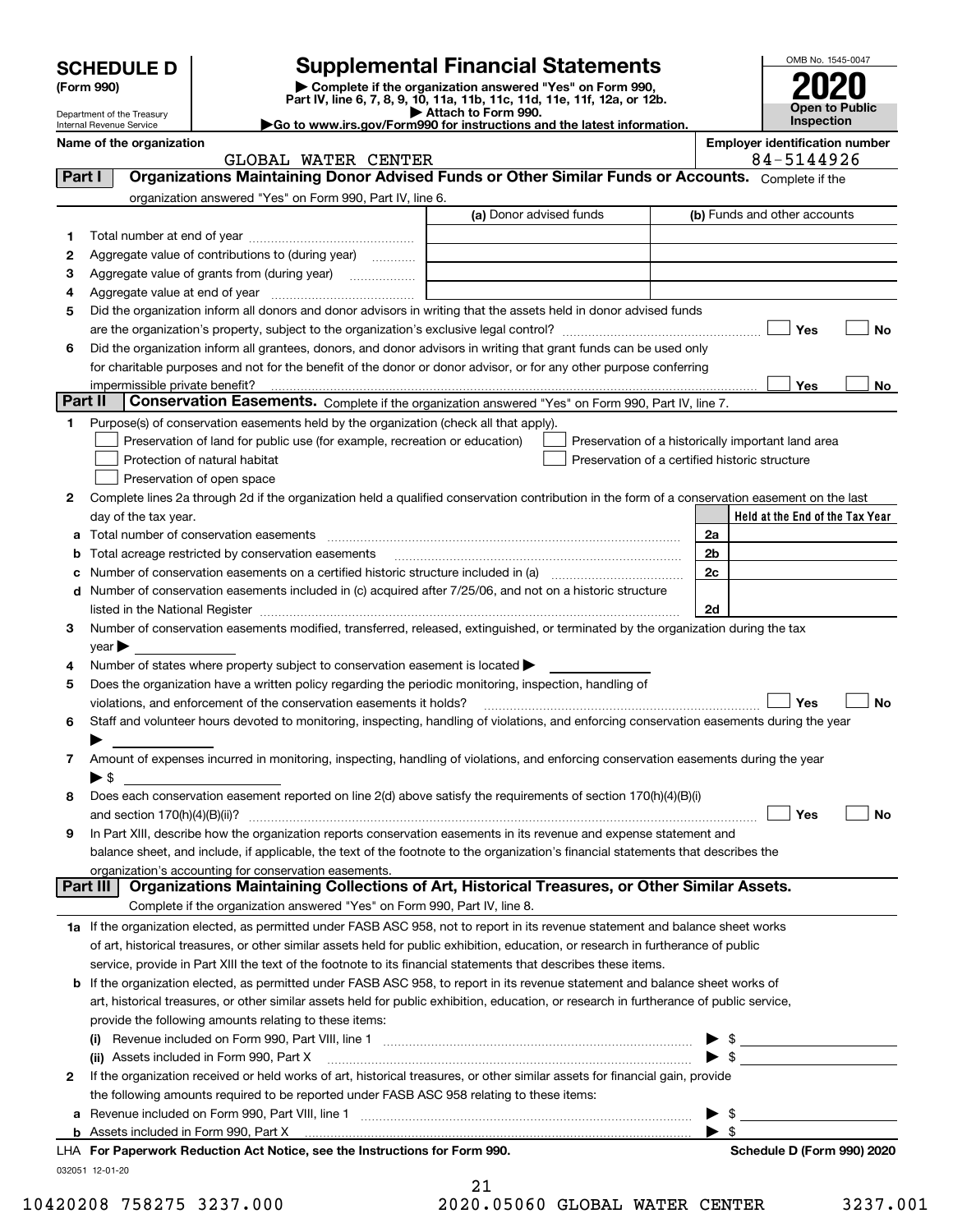| Part III<br>Organizations Maintaining Collections of Art, Historical Treasures, or Other Similar Assets (continued)<br>Using the organization's acquisition, accession, and other records, check any of the following that make significant use of its<br>3<br>collection items (check all that apply):<br>Public exhibition<br>Loan or exchange program<br>d<br>а<br>Scholarly research<br>Other and the contract of the contract of the contract of the contract of the contract of the contract of the contract of the contract of the contract of the contract of the contract of the contract of the contract of the<br>b<br>e<br>Preservation for future generations<br>с<br>Provide a description of the organization's collections and explain how they further the organization's exempt purpose in Part XIII.<br>4<br>During the year, did the organization solicit or receive donations of art, historical treasures, or other similar assets<br>5<br>to be sold to raise funds rather than to be maintained as part of the organization's collection?<br>Yes<br>No<br>Escrow and Custodial Arrangements. Complete if the organization answered "Yes" on Form 990, Part IV, line 9, or<br><b>Part IV</b><br>reported an amount on Form 990, Part X, line 21.<br>1a Is the organization an agent, trustee, custodian or other intermediary for contributions or other assets not included<br>Yes<br>No<br>on Form 990, Part X? [11] matter continuum matter contract to the contract of the contract of the contract of the contract of the contract of the contract of the contract of the contract of the contract of the contract of<br>b If "Yes," explain the arrangement in Part XIII and complete the following table:<br>Amount<br>Beginning balance <u>www.maren.communication.communication.communication.communication.com</u><br>1c<br>c<br>1d<br>e Distributions during the year manufactured and an according to the distributions during the year manufactured and the state of the state of the state of the state of the state of the state of the state of the state of th<br>1e<br>1f<br>Yes<br>2a Did the organization include an amount on Form 990, Part X, line 21, for escrow or custodial account liability?<br>No<br><b>b</b> If "Yes," explain the arrangement in Part XIII. Check here if the explanation has been provided on Part XIII<br>Part V<br>Endowment Funds. Complete if the organization answered "Yes" on Form 990, Part IV, line 10.<br>(d) Three years back<br>(c) Two years back  <br>(e) Four years back<br>(a) Current year<br>(b) Prior year<br>1a Beginning of year balance<br>b<br>Net investment earnings, gains, and losses<br>c<br>e Other expenditures for facilities<br>and programs<br>g<br>Provide the estimated percentage of the current year end balance (line 1g, column (a)) held as:<br>2<br>Board designated or quasi-endowment > _____<br>%<br>а<br>Permanent endowment > 1<br>%<br>b<br>%<br><b>c</b> Term endowment $\blacktriangleright$<br>The percentages on lines 2a, 2b, and 2c should equal 100%.<br>3a Are there endowment funds not in the possession of the organization that are held and administered for the organization<br>Yes<br>No<br>by:<br>(i)<br>3a(i)<br>3a(ii)<br>3b<br>Describe in Part XIII the intended uses of the organization's endowment funds.<br>4<br>Land, Buildings, and Equipment.<br><b>Part VI</b><br>Complete if the organization answered "Yes" on Form 990, Part IV, line 11a. See Form 990, Part X, line 10.<br>Description of property<br>(a) Cost or other<br>(b) Cost or other<br>(c) Accumulated<br>(d) Book value<br>basis (investment)<br>basis (other)<br>depreciation<br>с<br>4,407,267.<br>405,250.<br>4,002,017.<br>4,002,017. |  | Schedule D (Form 990) 2020 | GLOBAL WATER CENTER |  |  |  |  |  | 84-5144926 Page 2 |  |  |
|------------------------------------------------------------------------------------------------------------------------------------------------------------------------------------------------------------------------------------------------------------------------------------------------------------------------------------------------------------------------------------------------------------------------------------------------------------------------------------------------------------------------------------------------------------------------------------------------------------------------------------------------------------------------------------------------------------------------------------------------------------------------------------------------------------------------------------------------------------------------------------------------------------------------------------------------------------------------------------------------------------------------------------------------------------------------------------------------------------------------------------------------------------------------------------------------------------------------------------------------------------------------------------------------------------------------------------------------------------------------------------------------------------------------------------------------------------------------------------------------------------------------------------------------------------------------------------------------------------------------------------------------------------------------------------------------------------------------------------------------------------------------------------------------------------------------------------------------------------------------------------------------------------------------------------------------------------------------------------------------------------------------------------------------------------------------------------------------------------------------------------------------------------------------------------------------------------------------------------------------------------------------------------------------------------------------------------------------------------------------------------------------------------------------------------------------------------------------------------------------------------------------------------------------------------------------------------------------------------------------------------------------------------------------------------------------------------------------------------------------------------------------------------------------------------------------------------------------------------------------------------------------------------------------------------------------------------------------------------------------------------------------------------------------------------------------------------------------------------------------------------------------------------------------------------------------------------------------------------------------------------------------------------------------------------------------------------------------------------------------------------------------------------------------------------------------------------------------------------------------------------------------------------------------------------------------------------------------------------------------------------------------------------------------------------------------------------------------------------------------------------|--|----------------------------|---------------------|--|--|--|--|--|-------------------|--|--|
|                                                                                                                                                                                                                                                                                                                                                                                                                                                                                                                                                                                                                                                                                                                                                                                                                                                                                                                                                                                                                                                                                                                                                                                                                                                                                                                                                                                                                                                                                                                                                                                                                                                                                                                                                                                                                                                                                                                                                                                                                                                                                                                                                                                                                                                                                                                                                                                                                                                                                                                                                                                                                                                                                                                                                                                                                                                                                                                                                                                                                                                                                                                                                                                                                                                                                                                                                                                                                                                                                                                                                                                                                                                                                                                                                            |  |                            |                     |  |  |  |  |  |                   |  |  |
|                                                                                                                                                                                                                                                                                                                                                                                                                                                                                                                                                                                                                                                                                                                                                                                                                                                                                                                                                                                                                                                                                                                                                                                                                                                                                                                                                                                                                                                                                                                                                                                                                                                                                                                                                                                                                                                                                                                                                                                                                                                                                                                                                                                                                                                                                                                                                                                                                                                                                                                                                                                                                                                                                                                                                                                                                                                                                                                                                                                                                                                                                                                                                                                                                                                                                                                                                                                                                                                                                                                                                                                                                                                                                                                                                            |  |                            |                     |  |  |  |  |  |                   |  |  |
|                                                                                                                                                                                                                                                                                                                                                                                                                                                                                                                                                                                                                                                                                                                                                                                                                                                                                                                                                                                                                                                                                                                                                                                                                                                                                                                                                                                                                                                                                                                                                                                                                                                                                                                                                                                                                                                                                                                                                                                                                                                                                                                                                                                                                                                                                                                                                                                                                                                                                                                                                                                                                                                                                                                                                                                                                                                                                                                                                                                                                                                                                                                                                                                                                                                                                                                                                                                                                                                                                                                                                                                                                                                                                                                                                            |  |                            |                     |  |  |  |  |  |                   |  |  |
|                                                                                                                                                                                                                                                                                                                                                                                                                                                                                                                                                                                                                                                                                                                                                                                                                                                                                                                                                                                                                                                                                                                                                                                                                                                                                                                                                                                                                                                                                                                                                                                                                                                                                                                                                                                                                                                                                                                                                                                                                                                                                                                                                                                                                                                                                                                                                                                                                                                                                                                                                                                                                                                                                                                                                                                                                                                                                                                                                                                                                                                                                                                                                                                                                                                                                                                                                                                                                                                                                                                                                                                                                                                                                                                                                            |  |                            |                     |  |  |  |  |  |                   |  |  |
|                                                                                                                                                                                                                                                                                                                                                                                                                                                                                                                                                                                                                                                                                                                                                                                                                                                                                                                                                                                                                                                                                                                                                                                                                                                                                                                                                                                                                                                                                                                                                                                                                                                                                                                                                                                                                                                                                                                                                                                                                                                                                                                                                                                                                                                                                                                                                                                                                                                                                                                                                                                                                                                                                                                                                                                                                                                                                                                                                                                                                                                                                                                                                                                                                                                                                                                                                                                                                                                                                                                                                                                                                                                                                                                                                            |  |                            |                     |  |  |  |  |  |                   |  |  |
|                                                                                                                                                                                                                                                                                                                                                                                                                                                                                                                                                                                                                                                                                                                                                                                                                                                                                                                                                                                                                                                                                                                                                                                                                                                                                                                                                                                                                                                                                                                                                                                                                                                                                                                                                                                                                                                                                                                                                                                                                                                                                                                                                                                                                                                                                                                                                                                                                                                                                                                                                                                                                                                                                                                                                                                                                                                                                                                                                                                                                                                                                                                                                                                                                                                                                                                                                                                                                                                                                                                                                                                                                                                                                                                                                            |  |                            |                     |  |  |  |  |  |                   |  |  |
|                                                                                                                                                                                                                                                                                                                                                                                                                                                                                                                                                                                                                                                                                                                                                                                                                                                                                                                                                                                                                                                                                                                                                                                                                                                                                                                                                                                                                                                                                                                                                                                                                                                                                                                                                                                                                                                                                                                                                                                                                                                                                                                                                                                                                                                                                                                                                                                                                                                                                                                                                                                                                                                                                                                                                                                                                                                                                                                                                                                                                                                                                                                                                                                                                                                                                                                                                                                                                                                                                                                                                                                                                                                                                                                                                            |  |                            |                     |  |  |  |  |  |                   |  |  |
|                                                                                                                                                                                                                                                                                                                                                                                                                                                                                                                                                                                                                                                                                                                                                                                                                                                                                                                                                                                                                                                                                                                                                                                                                                                                                                                                                                                                                                                                                                                                                                                                                                                                                                                                                                                                                                                                                                                                                                                                                                                                                                                                                                                                                                                                                                                                                                                                                                                                                                                                                                                                                                                                                                                                                                                                                                                                                                                                                                                                                                                                                                                                                                                                                                                                                                                                                                                                                                                                                                                                                                                                                                                                                                                                                            |  |                            |                     |  |  |  |  |  |                   |  |  |
|                                                                                                                                                                                                                                                                                                                                                                                                                                                                                                                                                                                                                                                                                                                                                                                                                                                                                                                                                                                                                                                                                                                                                                                                                                                                                                                                                                                                                                                                                                                                                                                                                                                                                                                                                                                                                                                                                                                                                                                                                                                                                                                                                                                                                                                                                                                                                                                                                                                                                                                                                                                                                                                                                                                                                                                                                                                                                                                                                                                                                                                                                                                                                                                                                                                                                                                                                                                                                                                                                                                                                                                                                                                                                                                                                            |  |                            |                     |  |  |  |  |  |                   |  |  |
|                                                                                                                                                                                                                                                                                                                                                                                                                                                                                                                                                                                                                                                                                                                                                                                                                                                                                                                                                                                                                                                                                                                                                                                                                                                                                                                                                                                                                                                                                                                                                                                                                                                                                                                                                                                                                                                                                                                                                                                                                                                                                                                                                                                                                                                                                                                                                                                                                                                                                                                                                                                                                                                                                                                                                                                                                                                                                                                                                                                                                                                                                                                                                                                                                                                                                                                                                                                                                                                                                                                                                                                                                                                                                                                                                            |  |                            |                     |  |  |  |  |  |                   |  |  |
|                                                                                                                                                                                                                                                                                                                                                                                                                                                                                                                                                                                                                                                                                                                                                                                                                                                                                                                                                                                                                                                                                                                                                                                                                                                                                                                                                                                                                                                                                                                                                                                                                                                                                                                                                                                                                                                                                                                                                                                                                                                                                                                                                                                                                                                                                                                                                                                                                                                                                                                                                                                                                                                                                                                                                                                                                                                                                                                                                                                                                                                                                                                                                                                                                                                                                                                                                                                                                                                                                                                                                                                                                                                                                                                                                            |  |                            |                     |  |  |  |  |  |                   |  |  |
|                                                                                                                                                                                                                                                                                                                                                                                                                                                                                                                                                                                                                                                                                                                                                                                                                                                                                                                                                                                                                                                                                                                                                                                                                                                                                                                                                                                                                                                                                                                                                                                                                                                                                                                                                                                                                                                                                                                                                                                                                                                                                                                                                                                                                                                                                                                                                                                                                                                                                                                                                                                                                                                                                                                                                                                                                                                                                                                                                                                                                                                                                                                                                                                                                                                                                                                                                                                                                                                                                                                                                                                                                                                                                                                                                            |  |                            |                     |  |  |  |  |  |                   |  |  |
|                                                                                                                                                                                                                                                                                                                                                                                                                                                                                                                                                                                                                                                                                                                                                                                                                                                                                                                                                                                                                                                                                                                                                                                                                                                                                                                                                                                                                                                                                                                                                                                                                                                                                                                                                                                                                                                                                                                                                                                                                                                                                                                                                                                                                                                                                                                                                                                                                                                                                                                                                                                                                                                                                                                                                                                                                                                                                                                                                                                                                                                                                                                                                                                                                                                                                                                                                                                                                                                                                                                                                                                                                                                                                                                                                            |  |                            |                     |  |  |  |  |  |                   |  |  |
|                                                                                                                                                                                                                                                                                                                                                                                                                                                                                                                                                                                                                                                                                                                                                                                                                                                                                                                                                                                                                                                                                                                                                                                                                                                                                                                                                                                                                                                                                                                                                                                                                                                                                                                                                                                                                                                                                                                                                                                                                                                                                                                                                                                                                                                                                                                                                                                                                                                                                                                                                                                                                                                                                                                                                                                                                                                                                                                                                                                                                                                                                                                                                                                                                                                                                                                                                                                                                                                                                                                                                                                                                                                                                                                                                            |  |                            |                     |  |  |  |  |  |                   |  |  |
|                                                                                                                                                                                                                                                                                                                                                                                                                                                                                                                                                                                                                                                                                                                                                                                                                                                                                                                                                                                                                                                                                                                                                                                                                                                                                                                                                                                                                                                                                                                                                                                                                                                                                                                                                                                                                                                                                                                                                                                                                                                                                                                                                                                                                                                                                                                                                                                                                                                                                                                                                                                                                                                                                                                                                                                                                                                                                                                                                                                                                                                                                                                                                                                                                                                                                                                                                                                                                                                                                                                                                                                                                                                                                                                                                            |  |                            |                     |  |  |  |  |  |                   |  |  |
|                                                                                                                                                                                                                                                                                                                                                                                                                                                                                                                                                                                                                                                                                                                                                                                                                                                                                                                                                                                                                                                                                                                                                                                                                                                                                                                                                                                                                                                                                                                                                                                                                                                                                                                                                                                                                                                                                                                                                                                                                                                                                                                                                                                                                                                                                                                                                                                                                                                                                                                                                                                                                                                                                                                                                                                                                                                                                                                                                                                                                                                                                                                                                                                                                                                                                                                                                                                                                                                                                                                                                                                                                                                                                                                                                            |  |                            |                     |  |  |  |  |  |                   |  |  |
|                                                                                                                                                                                                                                                                                                                                                                                                                                                                                                                                                                                                                                                                                                                                                                                                                                                                                                                                                                                                                                                                                                                                                                                                                                                                                                                                                                                                                                                                                                                                                                                                                                                                                                                                                                                                                                                                                                                                                                                                                                                                                                                                                                                                                                                                                                                                                                                                                                                                                                                                                                                                                                                                                                                                                                                                                                                                                                                                                                                                                                                                                                                                                                                                                                                                                                                                                                                                                                                                                                                                                                                                                                                                                                                                                            |  |                            |                     |  |  |  |  |  |                   |  |  |
|                                                                                                                                                                                                                                                                                                                                                                                                                                                                                                                                                                                                                                                                                                                                                                                                                                                                                                                                                                                                                                                                                                                                                                                                                                                                                                                                                                                                                                                                                                                                                                                                                                                                                                                                                                                                                                                                                                                                                                                                                                                                                                                                                                                                                                                                                                                                                                                                                                                                                                                                                                                                                                                                                                                                                                                                                                                                                                                                                                                                                                                                                                                                                                                                                                                                                                                                                                                                                                                                                                                                                                                                                                                                                                                                                            |  |                            |                     |  |  |  |  |  |                   |  |  |
|                                                                                                                                                                                                                                                                                                                                                                                                                                                                                                                                                                                                                                                                                                                                                                                                                                                                                                                                                                                                                                                                                                                                                                                                                                                                                                                                                                                                                                                                                                                                                                                                                                                                                                                                                                                                                                                                                                                                                                                                                                                                                                                                                                                                                                                                                                                                                                                                                                                                                                                                                                                                                                                                                                                                                                                                                                                                                                                                                                                                                                                                                                                                                                                                                                                                                                                                                                                                                                                                                                                                                                                                                                                                                                                                                            |  |                            |                     |  |  |  |  |  |                   |  |  |
|                                                                                                                                                                                                                                                                                                                                                                                                                                                                                                                                                                                                                                                                                                                                                                                                                                                                                                                                                                                                                                                                                                                                                                                                                                                                                                                                                                                                                                                                                                                                                                                                                                                                                                                                                                                                                                                                                                                                                                                                                                                                                                                                                                                                                                                                                                                                                                                                                                                                                                                                                                                                                                                                                                                                                                                                                                                                                                                                                                                                                                                                                                                                                                                                                                                                                                                                                                                                                                                                                                                                                                                                                                                                                                                                                            |  |                            |                     |  |  |  |  |  |                   |  |  |
|                                                                                                                                                                                                                                                                                                                                                                                                                                                                                                                                                                                                                                                                                                                                                                                                                                                                                                                                                                                                                                                                                                                                                                                                                                                                                                                                                                                                                                                                                                                                                                                                                                                                                                                                                                                                                                                                                                                                                                                                                                                                                                                                                                                                                                                                                                                                                                                                                                                                                                                                                                                                                                                                                                                                                                                                                                                                                                                                                                                                                                                                                                                                                                                                                                                                                                                                                                                                                                                                                                                                                                                                                                                                                                                                                            |  |                            |                     |  |  |  |  |  |                   |  |  |
|                                                                                                                                                                                                                                                                                                                                                                                                                                                                                                                                                                                                                                                                                                                                                                                                                                                                                                                                                                                                                                                                                                                                                                                                                                                                                                                                                                                                                                                                                                                                                                                                                                                                                                                                                                                                                                                                                                                                                                                                                                                                                                                                                                                                                                                                                                                                                                                                                                                                                                                                                                                                                                                                                                                                                                                                                                                                                                                                                                                                                                                                                                                                                                                                                                                                                                                                                                                                                                                                                                                                                                                                                                                                                                                                                            |  |                            |                     |  |  |  |  |  |                   |  |  |
|                                                                                                                                                                                                                                                                                                                                                                                                                                                                                                                                                                                                                                                                                                                                                                                                                                                                                                                                                                                                                                                                                                                                                                                                                                                                                                                                                                                                                                                                                                                                                                                                                                                                                                                                                                                                                                                                                                                                                                                                                                                                                                                                                                                                                                                                                                                                                                                                                                                                                                                                                                                                                                                                                                                                                                                                                                                                                                                                                                                                                                                                                                                                                                                                                                                                                                                                                                                                                                                                                                                                                                                                                                                                                                                                                            |  |                            |                     |  |  |  |  |  |                   |  |  |
|                                                                                                                                                                                                                                                                                                                                                                                                                                                                                                                                                                                                                                                                                                                                                                                                                                                                                                                                                                                                                                                                                                                                                                                                                                                                                                                                                                                                                                                                                                                                                                                                                                                                                                                                                                                                                                                                                                                                                                                                                                                                                                                                                                                                                                                                                                                                                                                                                                                                                                                                                                                                                                                                                                                                                                                                                                                                                                                                                                                                                                                                                                                                                                                                                                                                                                                                                                                                                                                                                                                                                                                                                                                                                                                                                            |  |                            |                     |  |  |  |  |  |                   |  |  |
|                                                                                                                                                                                                                                                                                                                                                                                                                                                                                                                                                                                                                                                                                                                                                                                                                                                                                                                                                                                                                                                                                                                                                                                                                                                                                                                                                                                                                                                                                                                                                                                                                                                                                                                                                                                                                                                                                                                                                                                                                                                                                                                                                                                                                                                                                                                                                                                                                                                                                                                                                                                                                                                                                                                                                                                                                                                                                                                                                                                                                                                                                                                                                                                                                                                                                                                                                                                                                                                                                                                                                                                                                                                                                                                                                            |  |                            |                     |  |  |  |  |  |                   |  |  |
|                                                                                                                                                                                                                                                                                                                                                                                                                                                                                                                                                                                                                                                                                                                                                                                                                                                                                                                                                                                                                                                                                                                                                                                                                                                                                                                                                                                                                                                                                                                                                                                                                                                                                                                                                                                                                                                                                                                                                                                                                                                                                                                                                                                                                                                                                                                                                                                                                                                                                                                                                                                                                                                                                                                                                                                                                                                                                                                                                                                                                                                                                                                                                                                                                                                                                                                                                                                                                                                                                                                                                                                                                                                                                                                                                            |  |                            |                     |  |  |  |  |  |                   |  |  |
|                                                                                                                                                                                                                                                                                                                                                                                                                                                                                                                                                                                                                                                                                                                                                                                                                                                                                                                                                                                                                                                                                                                                                                                                                                                                                                                                                                                                                                                                                                                                                                                                                                                                                                                                                                                                                                                                                                                                                                                                                                                                                                                                                                                                                                                                                                                                                                                                                                                                                                                                                                                                                                                                                                                                                                                                                                                                                                                                                                                                                                                                                                                                                                                                                                                                                                                                                                                                                                                                                                                                                                                                                                                                                                                                                            |  |                            |                     |  |  |  |  |  |                   |  |  |
|                                                                                                                                                                                                                                                                                                                                                                                                                                                                                                                                                                                                                                                                                                                                                                                                                                                                                                                                                                                                                                                                                                                                                                                                                                                                                                                                                                                                                                                                                                                                                                                                                                                                                                                                                                                                                                                                                                                                                                                                                                                                                                                                                                                                                                                                                                                                                                                                                                                                                                                                                                                                                                                                                                                                                                                                                                                                                                                                                                                                                                                                                                                                                                                                                                                                                                                                                                                                                                                                                                                                                                                                                                                                                                                                                            |  |                            |                     |  |  |  |  |  |                   |  |  |
|                                                                                                                                                                                                                                                                                                                                                                                                                                                                                                                                                                                                                                                                                                                                                                                                                                                                                                                                                                                                                                                                                                                                                                                                                                                                                                                                                                                                                                                                                                                                                                                                                                                                                                                                                                                                                                                                                                                                                                                                                                                                                                                                                                                                                                                                                                                                                                                                                                                                                                                                                                                                                                                                                                                                                                                                                                                                                                                                                                                                                                                                                                                                                                                                                                                                                                                                                                                                                                                                                                                                                                                                                                                                                                                                                            |  |                            |                     |  |  |  |  |  |                   |  |  |
|                                                                                                                                                                                                                                                                                                                                                                                                                                                                                                                                                                                                                                                                                                                                                                                                                                                                                                                                                                                                                                                                                                                                                                                                                                                                                                                                                                                                                                                                                                                                                                                                                                                                                                                                                                                                                                                                                                                                                                                                                                                                                                                                                                                                                                                                                                                                                                                                                                                                                                                                                                                                                                                                                                                                                                                                                                                                                                                                                                                                                                                                                                                                                                                                                                                                                                                                                                                                                                                                                                                                                                                                                                                                                                                                                            |  |                            |                     |  |  |  |  |  |                   |  |  |
|                                                                                                                                                                                                                                                                                                                                                                                                                                                                                                                                                                                                                                                                                                                                                                                                                                                                                                                                                                                                                                                                                                                                                                                                                                                                                                                                                                                                                                                                                                                                                                                                                                                                                                                                                                                                                                                                                                                                                                                                                                                                                                                                                                                                                                                                                                                                                                                                                                                                                                                                                                                                                                                                                                                                                                                                                                                                                                                                                                                                                                                                                                                                                                                                                                                                                                                                                                                                                                                                                                                                                                                                                                                                                                                                                            |  |                            |                     |  |  |  |  |  |                   |  |  |
|                                                                                                                                                                                                                                                                                                                                                                                                                                                                                                                                                                                                                                                                                                                                                                                                                                                                                                                                                                                                                                                                                                                                                                                                                                                                                                                                                                                                                                                                                                                                                                                                                                                                                                                                                                                                                                                                                                                                                                                                                                                                                                                                                                                                                                                                                                                                                                                                                                                                                                                                                                                                                                                                                                                                                                                                                                                                                                                                                                                                                                                                                                                                                                                                                                                                                                                                                                                                                                                                                                                                                                                                                                                                                                                                                            |  |                            |                     |  |  |  |  |  |                   |  |  |
|                                                                                                                                                                                                                                                                                                                                                                                                                                                                                                                                                                                                                                                                                                                                                                                                                                                                                                                                                                                                                                                                                                                                                                                                                                                                                                                                                                                                                                                                                                                                                                                                                                                                                                                                                                                                                                                                                                                                                                                                                                                                                                                                                                                                                                                                                                                                                                                                                                                                                                                                                                                                                                                                                                                                                                                                                                                                                                                                                                                                                                                                                                                                                                                                                                                                                                                                                                                                                                                                                                                                                                                                                                                                                                                                                            |  |                            |                     |  |  |  |  |  |                   |  |  |
|                                                                                                                                                                                                                                                                                                                                                                                                                                                                                                                                                                                                                                                                                                                                                                                                                                                                                                                                                                                                                                                                                                                                                                                                                                                                                                                                                                                                                                                                                                                                                                                                                                                                                                                                                                                                                                                                                                                                                                                                                                                                                                                                                                                                                                                                                                                                                                                                                                                                                                                                                                                                                                                                                                                                                                                                                                                                                                                                                                                                                                                                                                                                                                                                                                                                                                                                                                                                                                                                                                                                                                                                                                                                                                                                                            |  |                            |                     |  |  |  |  |  |                   |  |  |
|                                                                                                                                                                                                                                                                                                                                                                                                                                                                                                                                                                                                                                                                                                                                                                                                                                                                                                                                                                                                                                                                                                                                                                                                                                                                                                                                                                                                                                                                                                                                                                                                                                                                                                                                                                                                                                                                                                                                                                                                                                                                                                                                                                                                                                                                                                                                                                                                                                                                                                                                                                                                                                                                                                                                                                                                                                                                                                                                                                                                                                                                                                                                                                                                                                                                                                                                                                                                                                                                                                                                                                                                                                                                                                                                                            |  |                            |                     |  |  |  |  |  |                   |  |  |
|                                                                                                                                                                                                                                                                                                                                                                                                                                                                                                                                                                                                                                                                                                                                                                                                                                                                                                                                                                                                                                                                                                                                                                                                                                                                                                                                                                                                                                                                                                                                                                                                                                                                                                                                                                                                                                                                                                                                                                                                                                                                                                                                                                                                                                                                                                                                                                                                                                                                                                                                                                                                                                                                                                                                                                                                                                                                                                                                                                                                                                                                                                                                                                                                                                                                                                                                                                                                                                                                                                                                                                                                                                                                                                                                                            |  |                            |                     |  |  |  |  |  |                   |  |  |
|                                                                                                                                                                                                                                                                                                                                                                                                                                                                                                                                                                                                                                                                                                                                                                                                                                                                                                                                                                                                                                                                                                                                                                                                                                                                                                                                                                                                                                                                                                                                                                                                                                                                                                                                                                                                                                                                                                                                                                                                                                                                                                                                                                                                                                                                                                                                                                                                                                                                                                                                                                                                                                                                                                                                                                                                                                                                                                                                                                                                                                                                                                                                                                                                                                                                                                                                                                                                                                                                                                                                                                                                                                                                                                                                                            |  |                            |                     |  |  |  |  |  |                   |  |  |
|                                                                                                                                                                                                                                                                                                                                                                                                                                                                                                                                                                                                                                                                                                                                                                                                                                                                                                                                                                                                                                                                                                                                                                                                                                                                                                                                                                                                                                                                                                                                                                                                                                                                                                                                                                                                                                                                                                                                                                                                                                                                                                                                                                                                                                                                                                                                                                                                                                                                                                                                                                                                                                                                                                                                                                                                                                                                                                                                                                                                                                                                                                                                                                                                                                                                                                                                                                                                                                                                                                                                                                                                                                                                                                                                                            |  |                            |                     |  |  |  |  |  |                   |  |  |
|                                                                                                                                                                                                                                                                                                                                                                                                                                                                                                                                                                                                                                                                                                                                                                                                                                                                                                                                                                                                                                                                                                                                                                                                                                                                                                                                                                                                                                                                                                                                                                                                                                                                                                                                                                                                                                                                                                                                                                                                                                                                                                                                                                                                                                                                                                                                                                                                                                                                                                                                                                                                                                                                                                                                                                                                                                                                                                                                                                                                                                                                                                                                                                                                                                                                                                                                                                                                                                                                                                                                                                                                                                                                                                                                                            |  |                            |                     |  |  |  |  |  |                   |  |  |
|                                                                                                                                                                                                                                                                                                                                                                                                                                                                                                                                                                                                                                                                                                                                                                                                                                                                                                                                                                                                                                                                                                                                                                                                                                                                                                                                                                                                                                                                                                                                                                                                                                                                                                                                                                                                                                                                                                                                                                                                                                                                                                                                                                                                                                                                                                                                                                                                                                                                                                                                                                                                                                                                                                                                                                                                                                                                                                                                                                                                                                                                                                                                                                                                                                                                                                                                                                                                                                                                                                                                                                                                                                                                                                                                                            |  |                            |                     |  |  |  |  |  |                   |  |  |
|                                                                                                                                                                                                                                                                                                                                                                                                                                                                                                                                                                                                                                                                                                                                                                                                                                                                                                                                                                                                                                                                                                                                                                                                                                                                                                                                                                                                                                                                                                                                                                                                                                                                                                                                                                                                                                                                                                                                                                                                                                                                                                                                                                                                                                                                                                                                                                                                                                                                                                                                                                                                                                                                                                                                                                                                                                                                                                                                                                                                                                                                                                                                                                                                                                                                                                                                                                                                                                                                                                                                                                                                                                                                                                                                                            |  |                            |                     |  |  |  |  |  |                   |  |  |
|                                                                                                                                                                                                                                                                                                                                                                                                                                                                                                                                                                                                                                                                                                                                                                                                                                                                                                                                                                                                                                                                                                                                                                                                                                                                                                                                                                                                                                                                                                                                                                                                                                                                                                                                                                                                                                                                                                                                                                                                                                                                                                                                                                                                                                                                                                                                                                                                                                                                                                                                                                                                                                                                                                                                                                                                                                                                                                                                                                                                                                                                                                                                                                                                                                                                                                                                                                                                                                                                                                                                                                                                                                                                                                                                                            |  |                            |                     |  |  |  |  |  |                   |  |  |
|                                                                                                                                                                                                                                                                                                                                                                                                                                                                                                                                                                                                                                                                                                                                                                                                                                                                                                                                                                                                                                                                                                                                                                                                                                                                                                                                                                                                                                                                                                                                                                                                                                                                                                                                                                                                                                                                                                                                                                                                                                                                                                                                                                                                                                                                                                                                                                                                                                                                                                                                                                                                                                                                                                                                                                                                                                                                                                                                                                                                                                                                                                                                                                                                                                                                                                                                                                                                                                                                                                                                                                                                                                                                                                                                                            |  |                            |                     |  |  |  |  |  |                   |  |  |
|                                                                                                                                                                                                                                                                                                                                                                                                                                                                                                                                                                                                                                                                                                                                                                                                                                                                                                                                                                                                                                                                                                                                                                                                                                                                                                                                                                                                                                                                                                                                                                                                                                                                                                                                                                                                                                                                                                                                                                                                                                                                                                                                                                                                                                                                                                                                                                                                                                                                                                                                                                                                                                                                                                                                                                                                                                                                                                                                                                                                                                                                                                                                                                                                                                                                                                                                                                                                                                                                                                                                                                                                                                                                                                                                                            |  |                            |                     |  |  |  |  |  |                   |  |  |
|                                                                                                                                                                                                                                                                                                                                                                                                                                                                                                                                                                                                                                                                                                                                                                                                                                                                                                                                                                                                                                                                                                                                                                                                                                                                                                                                                                                                                                                                                                                                                                                                                                                                                                                                                                                                                                                                                                                                                                                                                                                                                                                                                                                                                                                                                                                                                                                                                                                                                                                                                                                                                                                                                                                                                                                                                                                                                                                                                                                                                                                                                                                                                                                                                                                                                                                                                                                                                                                                                                                                                                                                                                                                                                                                                            |  |                            |                     |  |  |  |  |  |                   |  |  |
|                                                                                                                                                                                                                                                                                                                                                                                                                                                                                                                                                                                                                                                                                                                                                                                                                                                                                                                                                                                                                                                                                                                                                                                                                                                                                                                                                                                                                                                                                                                                                                                                                                                                                                                                                                                                                                                                                                                                                                                                                                                                                                                                                                                                                                                                                                                                                                                                                                                                                                                                                                                                                                                                                                                                                                                                                                                                                                                                                                                                                                                                                                                                                                                                                                                                                                                                                                                                                                                                                                                                                                                                                                                                                                                                                            |  |                            |                     |  |  |  |  |  |                   |  |  |
|                                                                                                                                                                                                                                                                                                                                                                                                                                                                                                                                                                                                                                                                                                                                                                                                                                                                                                                                                                                                                                                                                                                                                                                                                                                                                                                                                                                                                                                                                                                                                                                                                                                                                                                                                                                                                                                                                                                                                                                                                                                                                                                                                                                                                                                                                                                                                                                                                                                                                                                                                                                                                                                                                                                                                                                                                                                                                                                                                                                                                                                                                                                                                                                                                                                                                                                                                                                                                                                                                                                                                                                                                                                                                                                                                            |  |                            |                     |  |  |  |  |  |                   |  |  |
|                                                                                                                                                                                                                                                                                                                                                                                                                                                                                                                                                                                                                                                                                                                                                                                                                                                                                                                                                                                                                                                                                                                                                                                                                                                                                                                                                                                                                                                                                                                                                                                                                                                                                                                                                                                                                                                                                                                                                                                                                                                                                                                                                                                                                                                                                                                                                                                                                                                                                                                                                                                                                                                                                                                                                                                                                                                                                                                                                                                                                                                                                                                                                                                                                                                                                                                                                                                                                                                                                                                                                                                                                                                                                                                                                            |  |                            |                     |  |  |  |  |  |                   |  |  |
|                                                                                                                                                                                                                                                                                                                                                                                                                                                                                                                                                                                                                                                                                                                                                                                                                                                                                                                                                                                                                                                                                                                                                                                                                                                                                                                                                                                                                                                                                                                                                                                                                                                                                                                                                                                                                                                                                                                                                                                                                                                                                                                                                                                                                                                                                                                                                                                                                                                                                                                                                                                                                                                                                                                                                                                                                                                                                                                                                                                                                                                                                                                                                                                                                                                                                                                                                                                                                                                                                                                                                                                                                                                                                                                                                            |  |                            |                     |  |  |  |  |  |                   |  |  |
|                                                                                                                                                                                                                                                                                                                                                                                                                                                                                                                                                                                                                                                                                                                                                                                                                                                                                                                                                                                                                                                                                                                                                                                                                                                                                                                                                                                                                                                                                                                                                                                                                                                                                                                                                                                                                                                                                                                                                                                                                                                                                                                                                                                                                                                                                                                                                                                                                                                                                                                                                                                                                                                                                                                                                                                                                                                                                                                                                                                                                                                                                                                                                                                                                                                                                                                                                                                                                                                                                                                                                                                                                                                                                                                                                            |  |                            |                     |  |  |  |  |  |                   |  |  |

**Schedule D (Form 990) 2020**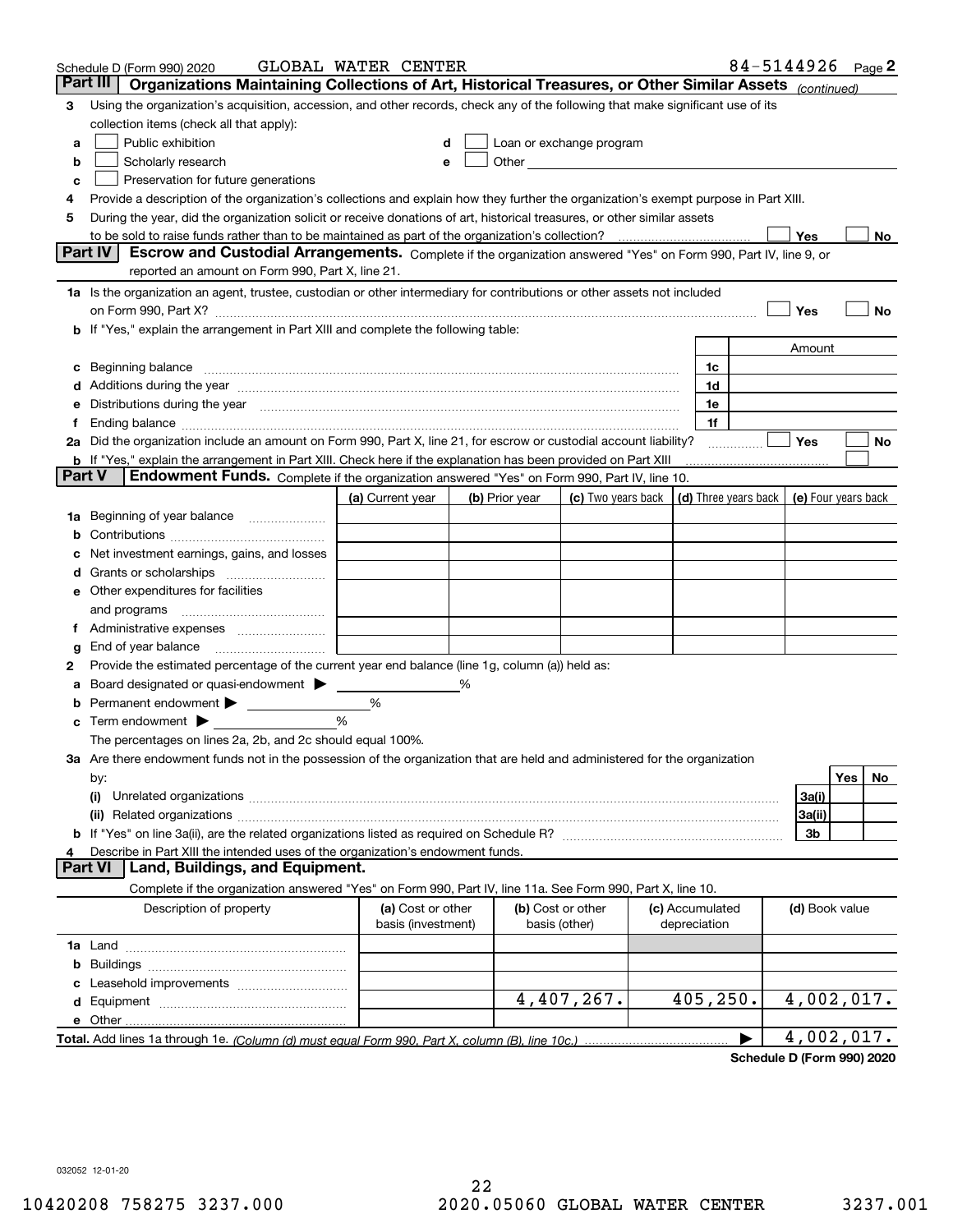|           | GLOBAL WATER CENTER<br>Schedule D (Form 990) 2020                                                                 |                 |                                                           | 84-5144926 $_{Page}$ 3 |
|-----------|-------------------------------------------------------------------------------------------------------------------|-----------------|-----------------------------------------------------------|------------------------|
|           | Part VII Investments - Other Securities.                                                                          |                 |                                                           |                        |
|           | Complete if the organization answered "Yes" on Form 990, Part IV, line 11b. See Form 990, Part X, line 12.        |                 |                                                           |                        |
|           | (a) Description of security or category (including name of security)                                              | (b) Book value  | (c) Method of valuation: Cost or end-of-year market value |                        |
|           | (1) Financial derivatives                                                                                         |                 |                                                           |                        |
|           |                                                                                                                   |                 |                                                           |                        |
| (3) Other |                                                                                                                   |                 |                                                           |                        |
| (A)       |                                                                                                                   |                 |                                                           |                        |
| (B)       |                                                                                                                   |                 |                                                           |                        |
| (C)       |                                                                                                                   |                 |                                                           |                        |
| (D)       |                                                                                                                   |                 |                                                           |                        |
| (E)       |                                                                                                                   |                 |                                                           |                        |
| (F)       |                                                                                                                   |                 |                                                           |                        |
| (G)       |                                                                                                                   |                 |                                                           |                        |
| (H)       |                                                                                                                   |                 |                                                           |                        |
|           | Total. (Col. (b) must equal Form 990, Part X, col. (B) line 12.)                                                  |                 |                                                           |                        |
|           | Part VIII Investments - Program Related.                                                                          |                 |                                                           |                        |
|           | Complete if the organization answered "Yes" on Form 990, Part IV, line 11c. See Form 990, Part X, line 13.        |                 |                                                           |                        |
|           | (a) Description of investment                                                                                     | (b) Book value  | (c) Method of valuation: Cost or end-of-year market value |                        |
| (1)       |                                                                                                                   |                 |                                                           |                        |
| (2)       |                                                                                                                   |                 |                                                           |                        |
| (3)       |                                                                                                                   |                 |                                                           |                        |
| (4)       |                                                                                                                   |                 |                                                           |                        |
| (5)       |                                                                                                                   |                 |                                                           |                        |
| (6)       |                                                                                                                   |                 |                                                           |                        |
| (7)       |                                                                                                                   |                 |                                                           |                        |
| (8)       |                                                                                                                   |                 |                                                           |                        |
| (9)       |                                                                                                                   |                 |                                                           |                        |
|           | Total. (Col. (b) must equal Form 990, Part X, col. (B) line 13.)                                                  |                 |                                                           |                        |
| Part IX   | <b>Other Assets.</b>                                                                                              |                 |                                                           |                        |
|           | Complete if the organization answered "Yes" on Form 990, Part IV, line 11d. See Form 990, Part X, line 15.        |                 |                                                           |                        |
|           |                                                                                                                   | (a) Description |                                                           | (b) Book value         |
| (1)       |                                                                                                                   |                 |                                                           |                        |
| (2)       |                                                                                                                   |                 |                                                           |                        |
| (3)       |                                                                                                                   |                 |                                                           |                        |
| (4)       |                                                                                                                   |                 |                                                           |                        |
| (5)       |                                                                                                                   |                 |                                                           |                        |
| (6)       |                                                                                                                   |                 |                                                           |                        |
| (7)       |                                                                                                                   |                 |                                                           |                        |
| (8)       |                                                                                                                   |                 |                                                           |                        |
| (9)       |                                                                                                                   |                 |                                                           |                        |
|           | Total. (Column (b) must equal Form 990. Part X. col. (B) line 15.)                                                |                 |                                                           |                        |
| Part X    | <b>Other Liabilities.</b>                                                                                         |                 |                                                           |                        |
|           | Complete if the organization answered "Yes" on Form 990, Part IV, line 11e or 11f. See Form 990, Part X, line 25. |                 |                                                           |                        |
| 1.        | (a) Description of liability                                                                                      |                 |                                                           | (b) Book value         |
| (1)       | Federal income taxes                                                                                              |                 |                                                           |                        |
|           |                                                                                                                   |                 |                                                           |                        |
| (2)       |                                                                                                                   |                 |                                                           |                        |
| (3)       |                                                                                                                   |                 |                                                           |                        |
| (4)       |                                                                                                                   |                 |                                                           |                        |
| (5)       |                                                                                                                   |                 |                                                           |                        |
| (6)       |                                                                                                                   |                 |                                                           |                        |
| (7)       |                                                                                                                   |                 |                                                           |                        |
| (8)       |                                                                                                                   |                 |                                                           |                        |
| (9)       |                                                                                                                   |                 |                                                           |                        |
|           | Total. (Column (b) must equal Form 990, Part X, col. (B) line 25.)                                                |                 |                                                           |                        |

**2.** Liability for uncertain tax positions. In Part XIII, provide the text of the footnote to the organization's financial statements that reports the organization's liability for uncertain tax positions under FASB ASC 740. Check here if the text of the footnote has been provided in Part XIII

**Schedule D (Form 990) 2020**

032053 12-01-20

 $\boxed{\text{X}}$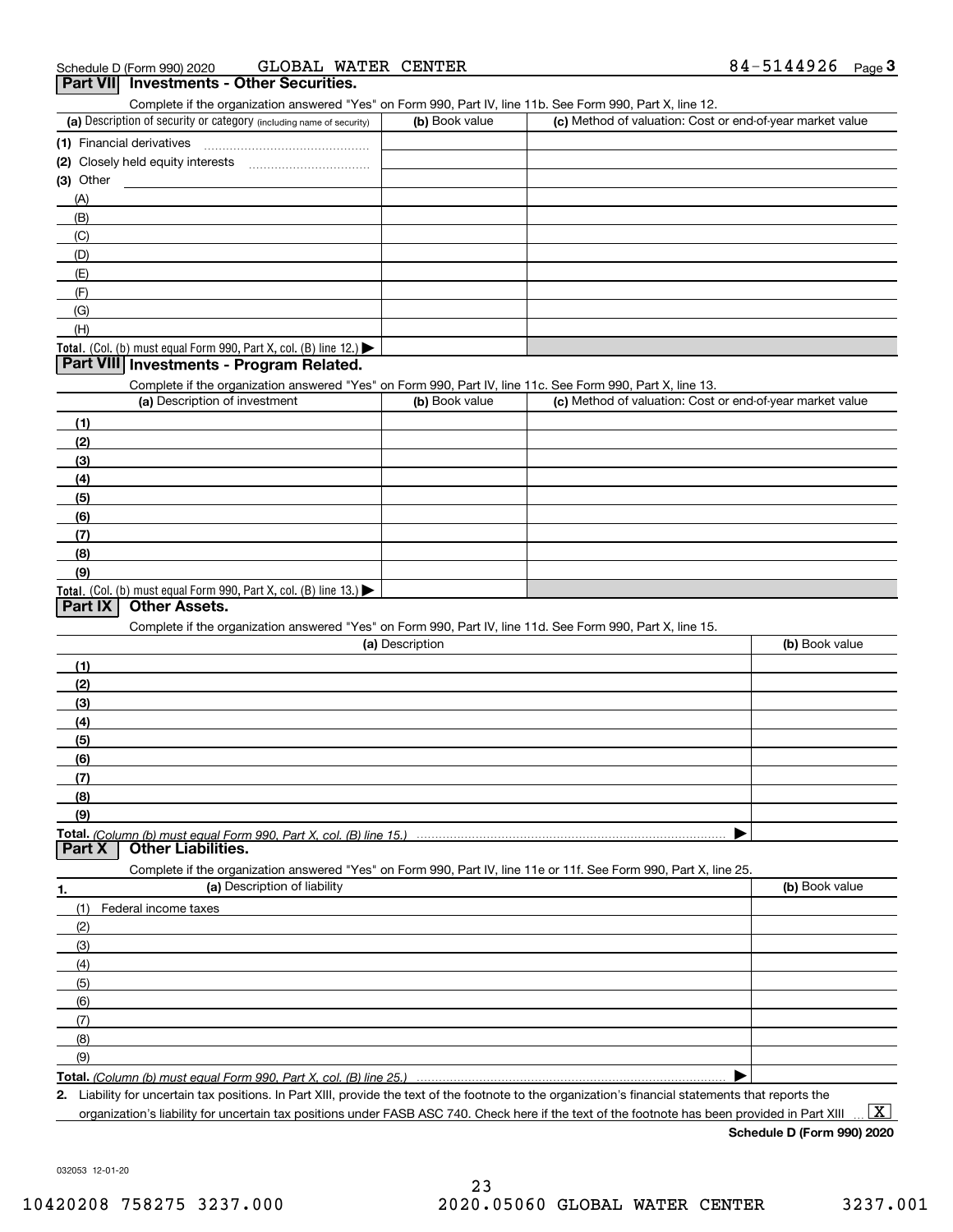|    | GLOBAL WATER CENTER<br>Schedule D (Form 990) 2020                                                                                                                                                                                   |                |              | 84-5144926 Page 4 |
|----|-------------------------------------------------------------------------------------------------------------------------------------------------------------------------------------------------------------------------------------|----------------|--------------|-------------------|
|    | Reconciliation of Revenue per Audited Financial Statements With Revenue per Return.<br>Part XI                                                                                                                                      |                |              |                   |
|    | Complete if the organization answered "Yes" on Form 990, Part IV, line 12a.                                                                                                                                                         |                |              |                   |
| 1  | Total revenue, gains, and other support per audited financial statements                                                                                                                                                            |                | $\mathbf{1}$ | 9,519,858.        |
| 2  | Amounts included on line 1 but not on Form 990, Part VIII, line 12:                                                                                                                                                                 |                |              |                   |
|    | Net unrealized gains (losses) on investments [11] matter contracts and the unrealized gains (losses) on investments                                                                                                                 | 2a             |              |                   |
| b  |                                                                                                                                                                                                                                     | 2 <sub>b</sub> |              |                   |
| c  | Recoveries of prior year grants material content and prior year grants and content and all prior year grants and all prior and the Recoveries of prior year grants and all prior years and the Recoveries of Recovering and Re      | 2c             |              |                   |
| d  | Other (Describe in Part XIII.)                                                                                                                                                                                                      | 2d             |              |                   |
| е  | Add lines 2a through 2d <b>[10]</b> University of the state of the state of the state of the state of the state of the state of the state of the state of the state of the state of the state of the state of the state of the stat |                | <b>2e</b>    |                   |
| 3  |                                                                                                                                                                                                                                     |                | 3            | 9,519,858.        |
|    | Amounts included on Form 990, Part VIII, line 12, but not on line 1:                                                                                                                                                                |                |              |                   |
| a  | Investment expenses not included on Form 990, Part VIII, line 7b                                                                                                                                                                    | 4a             |              |                   |
| b  |                                                                                                                                                                                                                                     | 4b             |              |                   |
|    | Add lines 4a and 4b                                                                                                                                                                                                                 |                | 4c           |                   |
| 5  |                                                                                                                                                                                                                                     |                | 5            | 9,519,858.        |
|    | Part XII   Reconciliation of Expenses per Audited Financial Statements With Expenses per Return.                                                                                                                                    |                |              |                   |
|    | Complete if the organization answered "Yes" on Form 990, Part IV, line 12a.                                                                                                                                                         |                |              |                   |
| 1. |                                                                                                                                                                                                                                     |                | $\mathbf{1}$ | 3,931,035.        |
| 2  | Amounts included on line 1 but not on Form 990, Part IX, line 25:                                                                                                                                                                   |                |              |                   |
| a  |                                                                                                                                                                                                                                     | 2a             |              |                   |
| b  |                                                                                                                                                                                                                                     | 2 <sub>b</sub> |              |                   |
| c  |                                                                                                                                                                                                                                     | 2 <sub>c</sub> |              |                   |
|    | Other (Describe in Part XIII.) (2000) (2000) (2000) (2010) (2010) (2010) (2010) (2010) (2010) (2010) (2010) (20                                                                                                                     | 2d             |              |                   |
| е  | Add lines 2a through 2d <b>contained a contained a contained a contained a</b> contained a contained a contained a contained a contained a contained a contained a contained a contained a contained a contained a contained a cont |                | 2e           |                   |
| 3  |                                                                                                                                                                                                                                     |                | $\mathbf{3}$ | 3,931,035.        |
| 4  | Amounts included on Form 990, Part IX, line 25, but not on line 1:                                                                                                                                                                  |                |              |                   |
| a  |                                                                                                                                                                                                                                     | 4a             |              |                   |
| b  |                                                                                                                                                                                                                                     | 4b             |              |                   |
|    | Add lines 4a and 4b                                                                                                                                                                                                                 |                | 4c           |                   |
|    |                                                                                                                                                                                                                                     |                | 5            | 3,931,035.        |
|    | Part XIII Supplemental Information.                                                                                                                                                                                                 |                |              |                   |

Provide the descriptions required for Part II, lines 3, 5, and 9; Part III, lines 1a and 4; Part IV, lines 1b and 2b; Part V, line 4; Part X, line 2; Part XI, lines 2d and 4b; and Part XII, lines 2d and 4b. Also complete this part to provide any additional information.

# PART X, LINE 2:

MANAGEMENT HAS REVIEWED THE TAX POSITIONS FOR EACH OPEN TAX YEAR (2020) OR

EXPECTED TO BE TAKEN IN THE GWC'S 2021 TAX RETURN AND HAS CONCLUDED THAT

THERE ARE NO SIGNIFICANT UNCERTAIN TAX POSITIONS THAT WOULD REQUIRE

RECOGNITION IN THE FINANCIAL STATEMENTS.

032054 12-01-20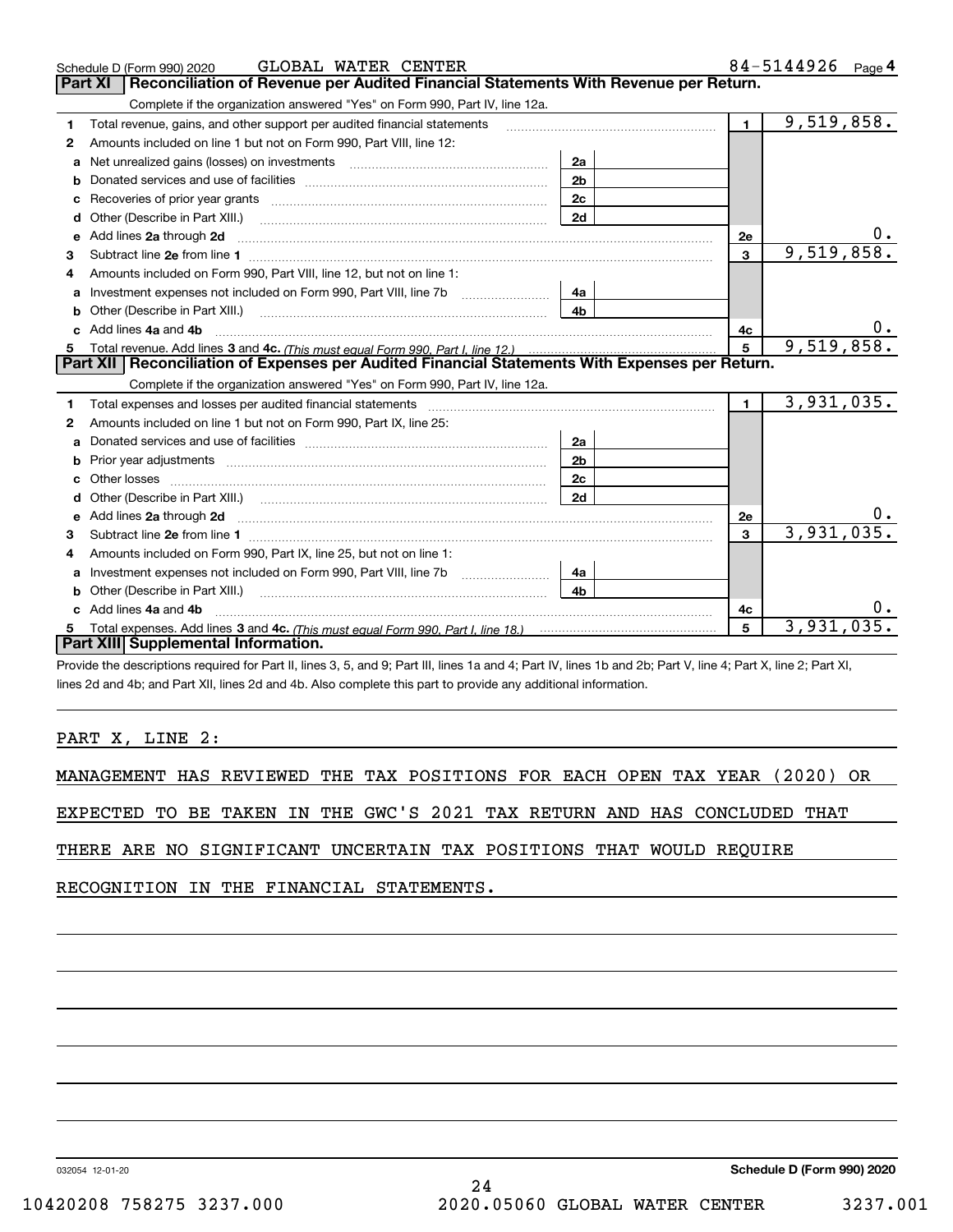| GLOBAL WATER CENTER                                                                                                   |                                                                                                                                         |                                             |                                                                                                                                                        |  | 84-5144926                    |                              |  |  |  |
|-----------------------------------------------------------------------------------------------------------------------|-----------------------------------------------------------------------------------------------------------------------------------------|---------------------------------------------|--------------------------------------------------------------------------------------------------------------------------------------------------------|--|-------------------------------|------------------------------|--|--|--|
| Part I<br>General Information on Activities Outside the United States. Complete if the organization answered "Yes" on |                                                                                                                                         |                                             |                                                                                                                                                        |  |                               |                              |  |  |  |
| Form 990, Part IV, line 14b.                                                                                          |                                                                                                                                         |                                             |                                                                                                                                                        |  |                               |                              |  |  |  |
| 1                                                                                                                     | For grantmakers. Does the organization maintain records to substantiate the amount of its grants and other assistance,                  |                                             |                                                                                                                                                        |  |                               |                              |  |  |  |
|                                                                                                                       | the grantees' eligibility for the grants or assistance, and the selection criteria used to award the grants or assistance?<br>Yes<br>No |                                             |                                                                                                                                                        |  |                               |                              |  |  |  |
|                                                                                                                       |                                                                                                                                         |                                             |                                                                                                                                                        |  |                               |                              |  |  |  |
| 2                                                                                                                     |                                                                                                                                         |                                             | For grantmakers. Describe in Part V the organization's procedures for monitoring the use of its grants and other assistance outside the                |  |                               |                              |  |  |  |
| United States.                                                                                                        |                                                                                                                                         |                                             |                                                                                                                                                        |  |                               |                              |  |  |  |
| 3<br>(a) Region                                                                                                       | (b) Number of                                                                                                                           | (c) Number of                               | Activities per Region. (The following Part I, line 3 table can be duplicated if additional space is needed.)<br>(d) Activities conducted in the region |  | (e) If activity listed in (d) | (f) Total                    |  |  |  |
|                                                                                                                       | offices                                                                                                                                 | employees,                                  | (by type) (such as, fundraising, pro-                                                                                                                  |  | is a program service,         | expenditures                 |  |  |  |
|                                                                                                                       | in the region                                                                                                                           | agents, and                                 | gram services, investments, grants to                                                                                                                  |  | describe specific type        | for and                      |  |  |  |
|                                                                                                                       |                                                                                                                                         | independent<br>contractors<br>in the region | recipients located in the region)                                                                                                                      |  | of service(s) in the region   | investments<br>in the region |  |  |  |
|                                                                                                                       |                                                                                                                                         |                                             |                                                                                                                                                        |  |                               |                              |  |  |  |
|                                                                                                                       |                                                                                                                                         |                                             |                                                                                                                                                        |  |                               |                              |  |  |  |
| EUROPE (INCLUDING                                                                                                     |                                                                                                                                         |                                             |                                                                                                                                                        |  |                               |                              |  |  |  |
| ICELAND & GREENLAND)                                                                                                  | 0                                                                                                                                       | 1                                           |                                                                                                                                                        |  |                               | 139,080.                     |  |  |  |
|                                                                                                                       |                                                                                                                                         |                                             |                                                                                                                                                        |  |                               |                              |  |  |  |
|                                                                                                                       |                                                                                                                                         |                                             |                                                                                                                                                        |  |                               |                              |  |  |  |
|                                                                                                                       |                                                                                                                                         |                                             |                                                                                                                                                        |  |                               |                              |  |  |  |
|                                                                                                                       |                                                                                                                                         |                                             |                                                                                                                                                        |  |                               |                              |  |  |  |
|                                                                                                                       |                                                                                                                                         |                                             |                                                                                                                                                        |  |                               |                              |  |  |  |
|                                                                                                                       |                                                                                                                                         |                                             |                                                                                                                                                        |  |                               |                              |  |  |  |
|                                                                                                                       |                                                                                                                                         |                                             |                                                                                                                                                        |  |                               |                              |  |  |  |
|                                                                                                                       |                                                                                                                                         |                                             |                                                                                                                                                        |  |                               |                              |  |  |  |
|                                                                                                                       |                                                                                                                                         |                                             |                                                                                                                                                        |  |                               |                              |  |  |  |
|                                                                                                                       |                                                                                                                                         |                                             |                                                                                                                                                        |  |                               |                              |  |  |  |
|                                                                                                                       |                                                                                                                                         |                                             |                                                                                                                                                        |  |                               |                              |  |  |  |
|                                                                                                                       |                                                                                                                                         |                                             |                                                                                                                                                        |  |                               |                              |  |  |  |
|                                                                                                                       |                                                                                                                                         |                                             |                                                                                                                                                        |  |                               |                              |  |  |  |
|                                                                                                                       |                                                                                                                                         |                                             |                                                                                                                                                        |  |                               |                              |  |  |  |
|                                                                                                                       |                                                                                                                                         |                                             |                                                                                                                                                        |  |                               |                              |  |  |  |
|                                                                                                                       |                                                                                                                                         |                                             |                                                                                                                                                        |  |                               |                              |  |  |  |
|                                                                                                                       |                                                                                                                                         |                                             |                                                                                                                                                        |  |                               |                              |  |  |  |
|                                                                                                                       |                                                                                                                                         |                                             |                                                                                                                                                        |  |                               |                              |  |  |  |
|                                                                                                                       |                                                                                                                                         |                                             |                                                                                                                                                        |  |                               |                              |  |  |  |
|                                                                                                                       |                                                                                                                                         |                                             |                                                                                                                                                        |  |                               |                              |  |  |  |
|                                                                                                                       |                                                                                                                                         |                                             |                                                                                                                                                        |  |                               |                              |  |  |  |
|                                                                                                                       |                                                                                                                                         |                                             |                                                                                                                                                        |  |                               |                              |  |  |  |
|                                                                                                                       |                                                                                                                                         |                                             |                                                                                                                                                        |  |                               |                              |  |  |  |
|                                                                                                                       |                                                                                                                                         |                                             |                                                                                                                                                        |  |                               |                              |  |  |  |
|                                                                                                                       |                                                                                                                                         |                                             |                                                                                                                                                        |  |                               |                              |  |  |  |
|                                                                                                                       |                                                                                                                                         |                                             |                                                                                                                                                        |  |                               |                              |  |  |  |
| <b>3 a</b> Subtotal                                                                                                   | 0                                                                                                                                       | 1                                           |                                                                                                                                                        |  |                               | 139,080.                     |  |  |  |
| <b>b</b> Total from continuation                                                                                      |                                                                                                                                         |                                             |                                                                                                                                                        |  |                               |                              |  |  |  |
| sheets to Part I                                                                                                      | 0                                                                                                                                       | 0                                           |                                                                                                                                                        |  |                               | 0.                           |  |  |  |
| c Totals (add lines 3a<br>and 3b)                                                                                     | 0                                                                                                                                       | 1                                           |                                                                                                                                                        |  |                               | 139,080.                     |  |  |  |
|                                                                                                                       |                                                                                                                                         |                                             |                                                                                                                                                        |  |                               |                              |  |  |  |

**For Paperwork Reduction Act Notice, see the Instructions for Form 990. Schedule F (Form 990) 2020** LHA

# **Statement of Activities Outside the United States**

**| Complete if the organization answered "Yes" on Form 990, Part IV, line 14b, 15, or 16.**

**| Attach to Form 990.**

**| Go to www.irs.gov/Form990 for instructions and the latest information.**

032071 12-03-20

**(Form 990)**

Name of the organization

Department of the Treasury Internal Revenue Service

| OMB No. 1545-0047                   |
|-------------------------------------|
| 2020                                |
| <b>Open to Public</b><br>Inspection |

**Employer identification number**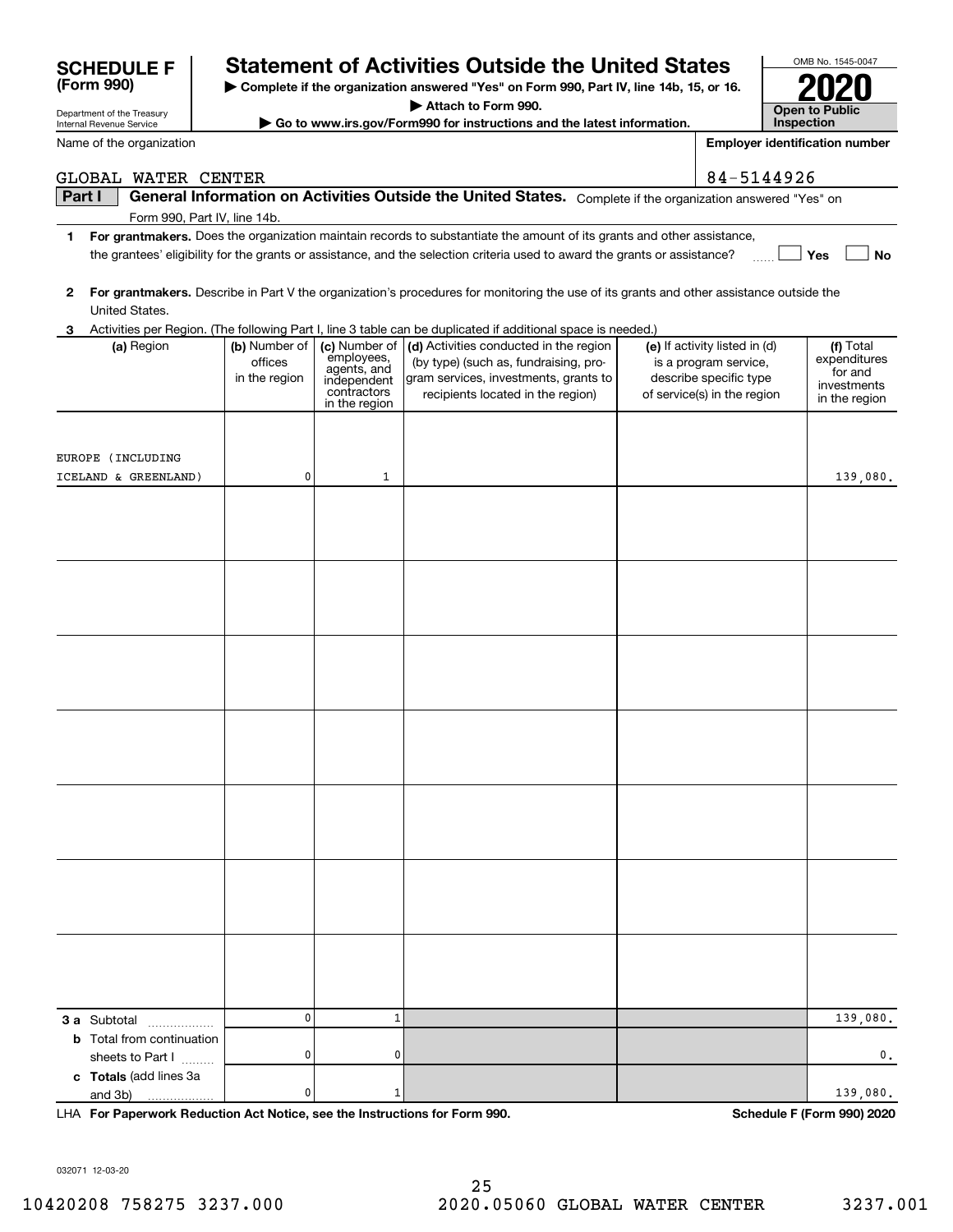|  | Schedule F (Form 990) 2020 | GLOBAL WATER CENTER |  |  |
|--|----------------------------|---------------------|--|--|
|--|----------------------------|---------------------|--|--|

Part II | Grants and Other Assistance to Organizations or Entities Outside the United States. Complete if the organization answered "Yes" on Form 990, Part IV, line 15, for any recipient who received more than \$5,000. Part II can be duplicated if additional space is needed.

| 1.<br>(a) Name of organization | (b) IRS code section<br>and EIN (if applicable)                                                                                                                                              | (c) Region | (d) Purpose of<br>grant                                                                                                                   | (e) Amount<br>of cash grant | (f) Manner of<br>cash disbursement | (g) Amount of<br>noncash<br>assistance | (h) Description<br>of noncash<br>assistance | (i) Method of<br>valuation (book, FMV,<br>appraisal, other) |  |  |
|--------------------------------|----------------------------------------------------------------------------------------------------------------------------------------------------------------------------------------------|------------|-------------------------------------------------------------------------------------------------------------------------------------------|-----------------------------|------------------------------------|----------------------------------------|---------------------------------------------|-------------------------------------------------------------|--|--|
|                                |                                                                                                                                                                                              |            |                                                                                                                                           |                             |                                    |                                        |                                             |                                                             |  |  |
|                                |                                                                                                                                                                                              |            |                                                                                                                                           |                             |                                    |                                        |                                             |                                                             |  |  |
|                                |                                                                                                                                                                                              |            |                                                                                                                                           |                             |                                    |                                        |                                             |                                                             |  |  |
|                                |                                                                                                                                                                                              |            |                                                                                                                                           |                             |                                    |                                        |                                             |                                                             |  |  |
|                                |                                                                                                                                                                                              |            |                                                                                                                                           |                             |                                    |                                        |                                             |                                                             |  |  |
|                                |                                                                                                                                                                                              |            |                                                                                                                                           |                             |                                    |                                        |                                             |                                                             |  |  |
|                                |                                                                                                                                                                                              |            |                                                                                                                                           |                             |                                    |                                        |                                             |                                                             |  |  |
|                                |                                                                                                                                                                                              |            |                                                                                                                                           |                             |                                    |                                        |                                             |                                                             |  |  |
|                                |                                                                                                                                                                                              |            |                                                                                                                                           |                             |                                    |                                        |                                             |                                                             |  |  |
|                                |                                                                                                                                                                                              |            |                                                                                                                                           |                             |                                    |                                        |                                             |                                                             |  |  |
|                                |                                                                                                                                                                                              |            |                                                                                                                                           |                             |                                    |                                        |                                             |                                                             |  |  |
|                                |                                                                                                                                                                                              |            |                                                                                                                                           |                             |                                    |                                        |                                             |                                                             |  |  |
|                                |                                                                                                                                                                                              |            |                                                                                                                                           |                             |                                    |                                        |                                             |                                                             |  |  |
|                                |                                                                                                                                                                                              |            |                                                                                                                                           |                             |                                    |                                        |                                             |                                                             |  |  |
|                                |                                                                                                                                                                                              |            |                                                                                                                                           |                             |                                    |                                        |                                             |                                                             |  |  |
|                                |                                                                                                                                                                                              |            |                                                                                                                                           |                             |                                    |                                        |                                             |                                                             |  |  |
|                                |                                                                                                                                                                                              |            | 2 Enter total number of recipient organizations listed above that are recognized as charities by the foreign country, recognized as a tax |                             |                                    |                                        |                                             |                                                             |  |  |
|                                |                                                                                                                                                                                              |            |                                                                                                                                           |                             |                                    |                                        |                                             |                                                             |  |  |
|                                | exempt 501(c)(3) organization by the IRS, or for which the grantee or counsel has provided a section 501(c)(3) equivalency letter<br>3 Enter total number of other organizations or entities |            |                                                                                                                                           |                             |                                    |                                        |                                             |                                                             |  |  |

**Schedule F (Form 990) 2020**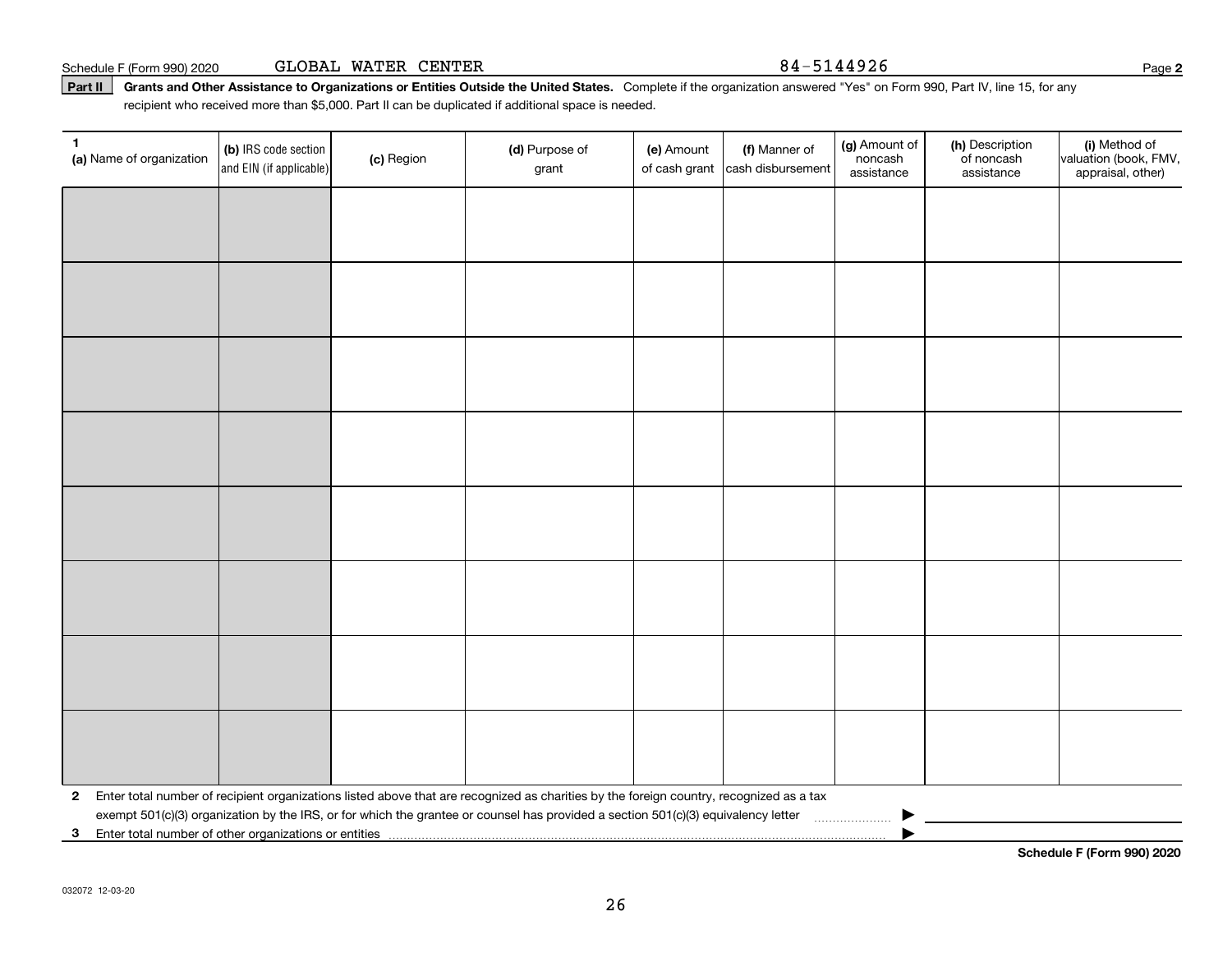**Part III Grants and Other Assistance to Individuals Outside the United States.**  Schedule F (Form 990) 2020 **GLOBAL WATER CENTER 84**-5144926 Page

| rt III |                                                           |            |            |                                               | Grants and Other Assistance to Individuals Outside the United States. Complete if the organization answered "Yes" on Form 990, Part IV, line 16. |                                        |                                          |                                                                |
|--------|-----------------------------------------------------------|------------|------------|-----------------------------------------------|--------------------------------------------------------------------------------------------------------------------------------------------------|----------------------------------------|------------------------------------------|----------------------------------------------------------------|
|        | Part III can be duplicated if additional space is needed. |            |            |                                               |                                                                                                                                                  |                                        |                                          |                                                                |
|        | (a) Type of grant or assistance                           | (b) Region | recipients | (c) Number of   (d) Amount of  <br>cash grant | (e) Manner of<br>cash disbursement                                                                                                               | (f) Amount of<br>noncash<br>assistance | (g) Description of<br>noncash assistance | (h) Method of<br>valuation<br>(book, FMV,<br>appraisal, other) |
|        |                                                           |            |            |                                               |                                                                                                                                                  |                                        |                                          |                                                                |
|        |                                                           |            |            |                                               |                                                                                                                                                  |                                        |                                          |                                                                |

**Schedule F (Form 990) 2020**

**3**

27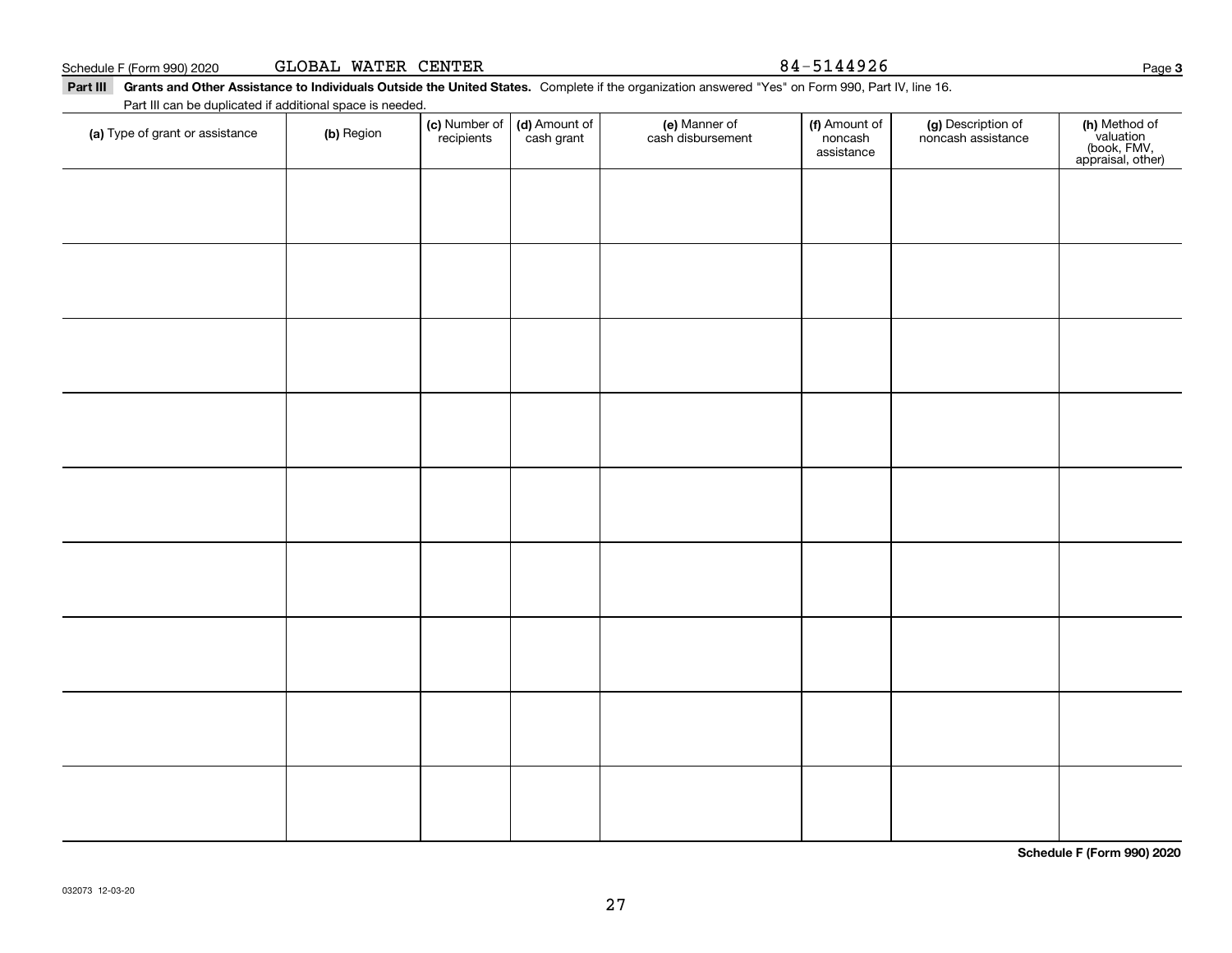| 1            | Was the organization a U.S. transferor of property to a foreign corporation during the tax year? If "Yes."<br>the organization may be required to file Form 926, Return by a U.S. Transferor of Property to a Foreign                                                                                                                                                                                                                                                                                                                                   | Yes | ⊟X I No        |
|--------------|---------------------------------------------------------------------------------------------------------------------------------------------------------------------------------------------------------------------------------------------------------------------------------------------------------------------------------------------------------------------------------------------------------------------------------------------------------------------------------------------------------------------------------------------------------|-----|----------------|
| $\mathbf{2}$ | Did the organization have an interest in a foreign trust during the tax year? If "Yes," the organization may<br>be required to separately file Form 3520, Annual Return To Report Transactions With Foreign Trusts and<br>Receipt of Certain Foreign Gifts, and/or Form 3520-A, Annual Information Return of Foreign Trust With a                                                                                                                                                                                                                       | Yes | ΧI<br>No       |
| 3            | Did the organization have an ownership interest in a foreign corporation during the tax year? If "Yes."<br>the organization may be required to file Form 5471, Information Return of U.S. Persons With Respect to                                                                                                                                                                                                                                                                                                                                       | Yes | $X \mid N_0$   |
| 4            | Was the organization a direct or indirect shareholder of a passive foreign investment company or a<br>qualified electing fund during the tax year? If "Yes," the organization may be required to file Form 8621,<br>Information Return by a Shareholder of a Passive Foreign Investment Company or Qualified Electing<br>Fund (see Instructions for Form 8621) manufactured control to the form of the state of the control of the state of the state of the state of the state of the state of the state of the state of the state of the state of the | Yes | ΧI<br>No       |
| 5            | Did the organization have an ownership interest in a foreign partnership during the tax year? If "Yes."<br>the organization may be required to file Form 8865, Return of U.S. Persons With Respect to Certain<br>Foreign Partnerships (see Instructions for Form 8865) manufactured contain the content of the content of the content of the content of the content of the content of the content of the content of the content of the content                                                                                                          | Yes | $X \mid N_{0}$ |
| 6            | Did the organization have any operations in or related to any boycotting countries during the tax year? If<br>"Yes," the organization may be required to separately file Form 5713, International Boycott Report (see                                                                                                                                                                                                                                                                                                                                   | Yes |                |

**Schedule F (Form 990) 2020**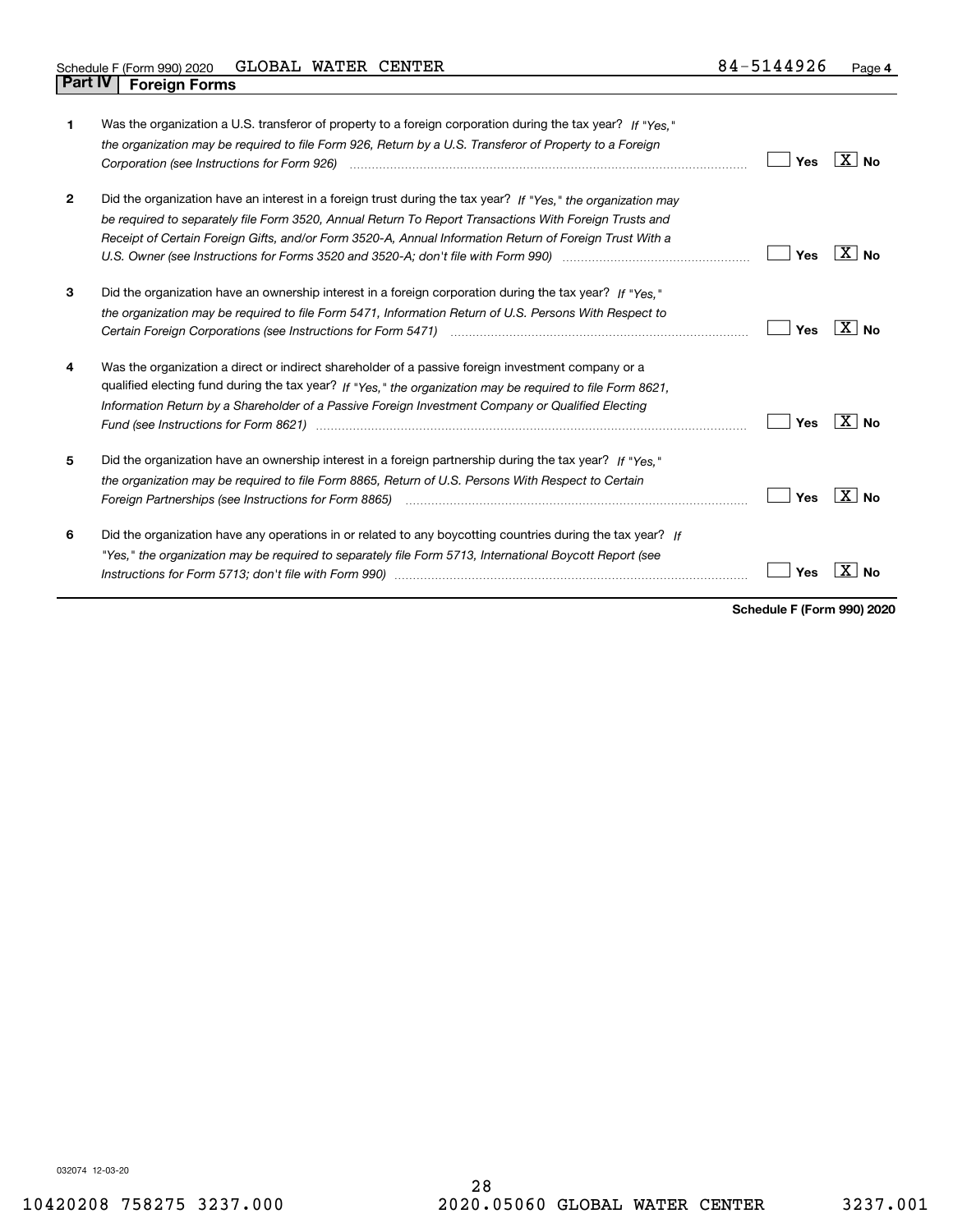| -44926<br>GLOBAL<br><b>WATER</b><br><b>CENTER</b><br>$84 - 5$<br>F (Form 990) 2020<br>Schedule I | Page |  |
|--------------------------------------------------------------------------------------------------|------|--|
|--------------------------------------------------------------------------------------------------|------|--|

# **Part V Supplemental Information**

Provide the information required by Part I, line 2 (monitoring of funds); Part I, line 3, column (f) (accounting method; amounts of investments vs. expenditures per region); Part II, line 1 (accounting method); Part III (accounting method); and Part III, column (c) (estimated number of recipients), as applicable. Also complete this part to provide any additional information. See instructions.

| 032075 12-03-20 | $29\,$ | Schedule F (Form 990) 2020 |
|-----------------|--------|----------------------------|
|                 |        |                            |
|                 |        |                            |
|                 |        |                            |
|                 |        |                            |
|                 |        |                            |
|                 |        |                            |
|                 |        |                            |
|                 |        |                            |
|                 |        |                            |
|                 |        |                            |
|                 |        |                            |
|                 |        |                            |
|                 |        |                            |
|                 |        |                            |
|                 |        |                            |
|                 |        |                            |
|                 |        |                            |
|                 |        |                            |
|                 |        |                            |
|                 |        |                            |
|                 |        |                            |
|                 |        |                            |
|                 |        |                            |
|                 |        |                            |
|                 |        |                            |
|                 |        |                            |
|                 |        |                            |
|                 |        |                            |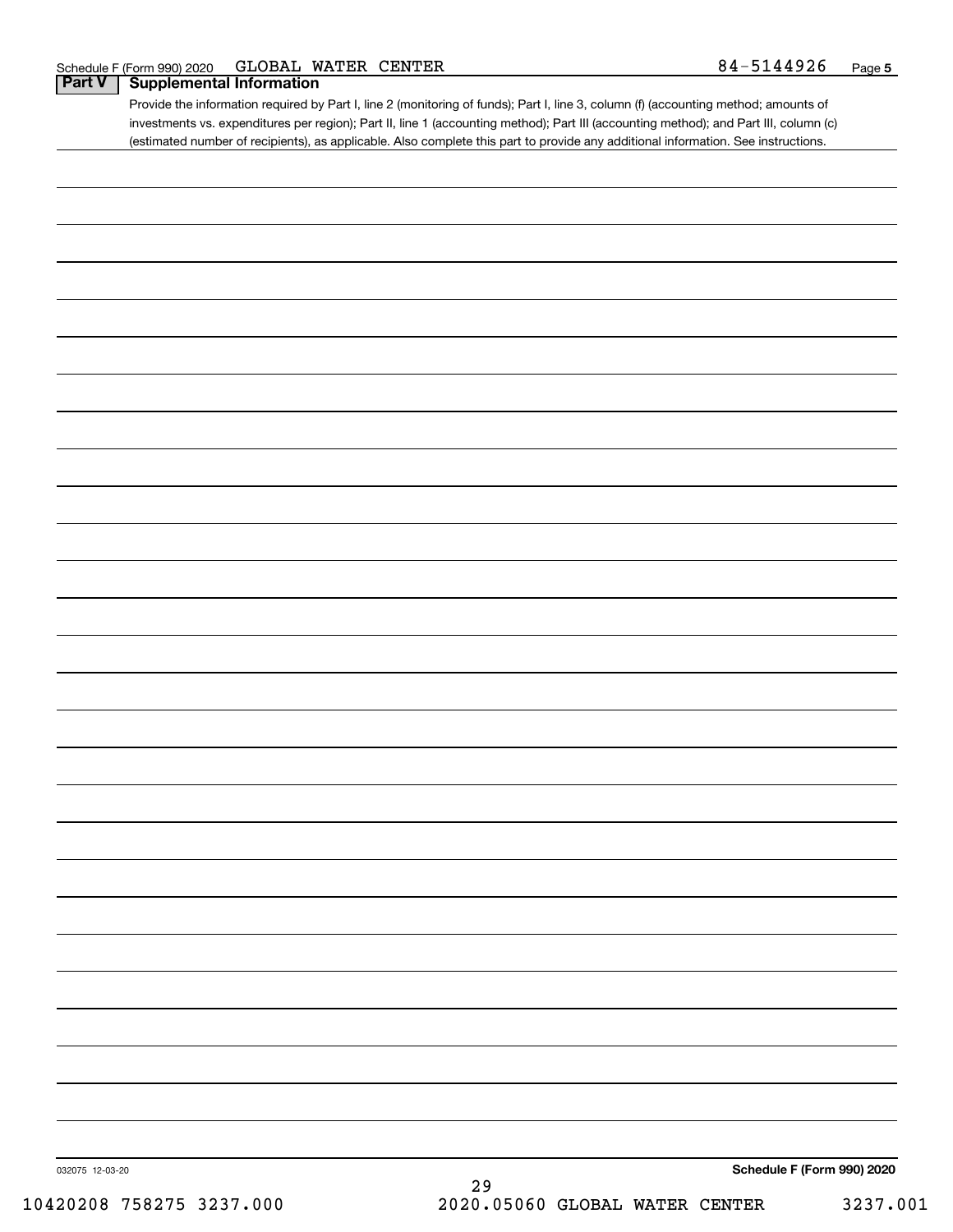| <b>SCHEDULE G</b>                                                                                                                                                                            |                                                                                                 | <b>Supplemental Information Regarding Fundraising or Gaming Activities</b>                                                                                                                                                                                                                                                                                                                                                                                                                                                                                                           |                       |    |                                                                            |                                                         |            | OMB No. 1545-0047                     |
|----------------------------------------------------------------------------------------------------------------------------------------------------------------------------------------------|-------------------------------------------------------------------------------------------------|--------------------------------------------------------------------------------------------------------------------------------------------------------------------------------------------------------------------------------------------------------------------------------------------------------------------------------------------------------------------------------------------------------------------------------------------------------------------------------------------------------------------------------------------------------------------------------------|-----------------------|----|----------------------------------------------------------------------------|---------------------------------------------------------|------------|---------------------------------------|
| (Form 990 or 990-EZ)                                                                                                                                                                         | Complete if the organization answered "Yes" on Form 990, Part IV, line 17, 18, or 19, or if the |                                                                                                                                                                                                                                                                                                                                                                                                                                                                                                                                                                                      |                       |    |                                                                            |                                                         |            |                                       |
|                                                                                                                                                                                              | organization entered more than \$15,000 on Form 990-EZ, line 6a.                                |                                                                                                                                                                                                                                                                                                                                                                                                                                                                                                                                                                                      | <b>Open to Public</b> |    |                                                                            |                                                         |            |                                       |
| Department of the Treasury<br>Internal Revenue Service                                                                                                                                       | Go to www.irs.gov/Form990 for instructions and the latest information.                          |                                                                                                                                                                                                                                                                                                                                                                                                                                                                                                                                                                                      | Inspection            |    |                                                                            |                                                         |            |                                       |
| Name of the organization                                                                                                                                                                     |                                                                                                 |                                                                                                                                                                                                                                                                                                                                                                                                                                                                                                                                                                                      |                       |    |                                                                            |                                                         |            | <b>Employer identification number</b> |
|                                                                                                                                                                                              |                                                                                                 | GLOBAL WATER CENTER                                                                                                                                                                                                                                                                                                                                                                                                                                                                                                                                                                  |                       |    |                                                                            |                                                         | 84-5144926 |                                       |
| Part I                                                                                                                                                                                       | required to complete this part.                                                                 | Fundraising Activities. Complete if the organization answered "Yes" on Form 990, Part IV, line 17. Form 990-EZ filers are not                                                                                                                                                                                                                                                                                                                                                                                                                                                        |                       |    |                                                                            |                                                         |            |                                       |
| $\overline{X}$ Mail solicitations<br>a<br>X<br>b<br>ΧI<br>Phone solicitations<br>c<br>$\boxed{\textbf{X}}$ In-person solicitations<br>d<br>compensated at least \$5,000 by the organization. | Internet and email solicitations                                                                | 1 Indicate whether the organization raised funds through any of the following activities. Check all that apply.<br>$f[X]$ Solicitation of government grants<br>Special fundraising events<br>a<br>2 a Did the organization have a written or oral agreement with any individual (including officers, directors, trustees, or<br>key employees listed in Form 990, Part VII) or entity in connection with professional fundraising services?<br>b If "Yes," list the 10 highest paid individuals or entities (fundraisers) pursuant to agreements under which the fundraiser is to be |                       |    | $e$ $\boxed{X}$ Solicitation of non-government grants                      |                                                         | ∣X ∣ Yes   | <b>No</b>                             |
| (i) Name and address of individual<br>or entity (fundraiser)                                                                                                                                 |                                                                                                 | (iii) Did<br>fundraiser<br>(iv) Gross receipts<br>(ii) Activity<br>have custody<br>from activity<br>or control of<br>contributions?                                                                                                                                                                                                                                                                                                                                                                                                                                                  |                       |    | (v) Amount paid<br>to (or retained by)<br>fundraiser<br>listed in col. (i) | (vi) Amount paid<br>to (or retained by)<br>organization |            |                                       |
| NEHEMIAH PARTNERS, LLC - 3                                                                                                                                                                   |                                                                                                 | PERSONAL CONTACT WITH                                                                                                                                                                                                                                                                                                                                                                                                                                                                                                                                                                | Yes                   | No |                                                                            |                                                         |            |                                       |
| BETHESDA METRO CENTER, SUITE                                                                                                                                                                 |                                                                                                 | POTENTIAL LARGE DONORS                                                                                                                                                                                                                                                                                                                                                                                                                                                                                                                                                               |                       | X  | $\mathbf{0}$                                                               |                                                         | 317,529.   | $-317,529.$                           |
|                                                                                                                                                                                              |                                                                                                 |                                                                                                                                                                                                                                                                                                                                                                                                                                                                                                                                                                                      |                       |    |                                                                            |                                                         |            |                                       |
|                                                                                                                                                                                              |                                                                                                 |                                                                                                                                                                                                                                                                                                                                                                                                                                                                                                                                                                                      |                       |    |                                                                            |                                                         |            |                                       |
|                                                                                                                                                                                              |                                                                                                 |                                                                                                                                                                                                                                                                                                                                                                                                                                                                                                                                                                                      |                       |    |                                                                            |                                                         |            |                                       |
|                                                                                                                                                                                              |                                                                                                 |                                                                                                                                                                                                                                                                                                                                                                                                                                                                                                                                                                                      |                       |    |                                                                            |                                                         |            |                                       |
|                                                                                                                                                                                              |                                                                                                 |                                                                                                                                                                                                                                                                                                                                                                                                                                                                                                                                                                                      |                       |    |                                                                            |                                                         |            |                                       |
|                                                                                                                                                                                              |                                                                                                 |                                                                                                                                                                                                                                                                                                                                                                                                                                                                                                                                                                                      |                       |    |                                                                            |                                                         |            |                                       |
|                                                                                                                                                                                              |                                                                                                 |                                                                                                                                                                                                                                                                                                                                                                                                                                                                                                                                                                                      |                       |    |                                                                            |                                                         |            |                                       |
|                                                                                                                                                                                              |                                                                                                 |                                                                                                                                                                                                                                                                                                                                                                                                                                                                                                                                                                                      |                       |    |                                                                            |                                                         |            |                                       |
|                                                                                                                                                                                              |                                                                                                 |                                                                                                                                                                                                                                                                                                                                                                                                                                                                                                                                                                                      |                       |    |                                                                            |                                                         |            |                                       |
|                                                                                                                                                                                              |                                                                                                 |                                                                                                                                                                                                                                                                                                                                                                                                                                                                                                                                                                                      |                       |    |                                                                            |                                                         |            |                                       |
|                                                                                                                                                                                              |                                                                                                 |                                                                                                                                                                                                                                                                                                                                                                                                                                                                                                                                                                                      |                       |    |                                                                            |                                                         |            |                                       |
|                                                                                                                                                                                              |                                                                                                 |                                                                                                                                                                                                                                                                                                                                                                                                                                                                                                                                                                                      |                       |    |                                                                            |                                                         |            |                                       |
|                                                                                                                                                                                              |                                                                                                 |                                                                                                                                                                                                                                                                                                                                                                                                                                                                                                                                                                                      |                       |    |                                                                            |                                                         |            |                                       |
|                                                                                                                                                                                              |                                                                                                 |                                                                                                                                                                                                                                                                                                                                                                                                                                                                                                                                                                                      |                       |    |                                                                            |                                                         |            |                                       |
| Total                                                                                                                                                                                        |                                                                                                 |                                                                                                                                                                                                                                                                                                                                                                                                                                                                                                                                                                                      |                       |    |                                                                            |                                                         | 317,529.   | $-317,529.$                           |
| or licensing.                                                                                                                                                                                |                                                                                                 | 3 List all states in which the organization is registered or licensed to solicit contributions or has been notified it is exempt from registration                                                                                                                                                                                                                                                                                                                                                                                                                                   |                       |    |                                                                            |                                                         |            |                                       |
|                                                                                                                                                                                              |                                                                                                 |                                                                                                                                                                                                                                                                                                                                                                                                                                                                                                                                                                                      |                       |    |                                                                            |                                                         |            |                                       |
|                                                                                                                                                                                              |                                                                                                 |                                                                                                                                                                                                                                                                                                                                                                                                                                                                                                                                                                                      |                       |    |                                                                            |                                                         |            |                                       |
|                                                                                                                                                                                              |                                                                                                 |                                                                                                                                                                                                                                                                                                                                                                                                                                                                                                                                                                                      |                       |    |                                                                            |                                                         |            |                                       |
|                                                                                                                                                                                              |                                                                                                 |                                                                                                                                                                                                                                                                                                                                                                                                                                                                                                                                                                                      |                       |    |                                                                            |                                                         |            |                                       |
|                                                                                                                                                                                              |                                                                                                 |                                                                                                                                                                                                                                                                                                                                                                                                                                                                                                                                                                                      |                       |    |                                                                            |                                                         |            |                                       |
|                                                                                                                                                                                              |                                                                                                 |                                                                                                                                                                                                                                                                                                                                                                                                                                                                                                                                                                                      |                       |    |                                                                            |                                                         |            |                                       |
|                                                                                                                                                                                              |                                                                                                 |                                                                                                                                                                                                                                                                                                                                                                                                                                                                                                                                                                                      |                       |    |                                                                            |                                                         |            |                                       |

LHA For Paperwork Reduction Act Notice, see the Instructions for Form 990 or 990-EZ. Schedule G (Form 990 or 990-EZ) 2020 SEE PART IV FOR CONTINUATIONS

032081 11-25-20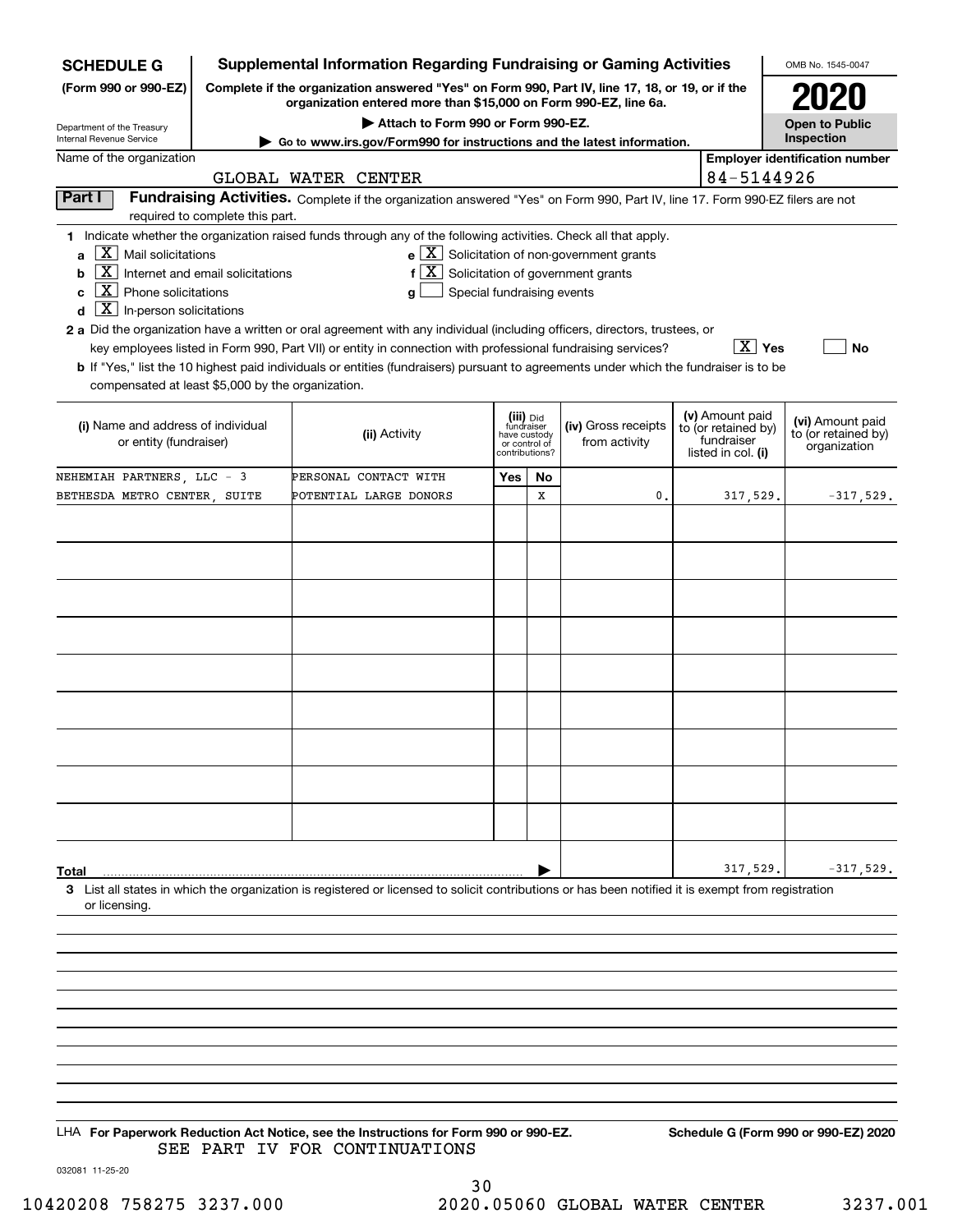#### Schedule G (Form 990 or 990-EZ) 2020 Page GLOBAL WATER CENTER 84-5144926

| 84-5144926 <sub>Page</sub> 2 |  |
|------------------------------|--|
|------------------------------|--|

| Part II | <b>Fundraising Events.</b> Complete if the organization answered "Yes" on Form 990, Part IV, line 18, or reported more than \$15,000      |                |                |                  |                                               |  |  |  |  |  |  |
|---------|-------------------------------------------------------------------------------------------------------------------------------------------|----------------|----------------|------------------|-----------------------------------------------|--|--|--|--|--|--|
|         | of fundraising event contributions and gross income on Form 990-EZ, lines 1 and 6b. List events with gross receipts greater than \$5,000. |                |                |                  |                                               |  |  |  |  |  |  |
|         |                                                                                                                                           | (a) Event $#1$ | (b) Event $#2$ | (c) Other events | (d) Total events<br>$(ab \ncol$ $(a)$ through |  |  |  |  |  |  |

|                 |          |                                                                                                                                                    |              |                                                  |                  | (add col. (a) through<br>col. (c)                   |
|-----------------|----------|----------------------------------------------------------------------------------------------------------------------------------------------------|--------------|--------------------------------------------------|------------------|-----------------------------------------------------|
|                 |          |                                                                                                                                                    | (event type) | (event type)                                     | (total number)   |                                                     |
| Revenue         |          |                                                                                                                                                    |              |                                                  |                  |                                                     |
|                 | 1        |                                                                                                                                                    |              |                                                  |                  |                                                     |
|                 |          |                                                                                                                                                    |              |                                                  |                  |                                                     |
|                 |          |                                                                                                                                                    |              |                                                  |                  |                                                     |
|                 | 3        | Gross income (line 1 minus line 2)                                                                                                                 |              |                                                  |                  |                                                     |
|                 |          |                                                                                                                                                    |              |                                                  |                  |                                                     |
|                 |          |                                                                                                                                                    |              |                                                  |                  |                                                     |
|                 |          |                                                                                                                                                    |              |                                                  |                  |                                                     |
|                 | 5        |                                                                                                                                                    |              |                                                  |                  |                                                     |
| Direct Expenses |          |                                                                                                                                                    |              |                                                  |                  |                                                     |
|                 | 6        |                                                                                                                                                    |              |                                                  |                  |                                                     |
|                 | 7        | Food and beverages                                                                                                                                 |              |                                                  |                  |                                                     |
|                 |          |                                                                                                                                                    |              |                                                  |                  |                                                     |
|                 | 8        |                                                                                                                                                    |              |                                                  |                  |                                                     |
|                 | 9        |                                                                                                                                                    |              |                                                  |                  |                                                     |
|                 | 10       | Direct expense summary. Add lines 4 through 9 in column (d)                                                                                        |              |                                                  | ▶                |                                                     |
|                 | 11       | Net income summary. Subtract line 10 from line 3, column (d) matures and the substitution of the summary. Subtract line 10 from line 3, column (d) |              |                                                  |                  |                                                     |
|                 | Part III | Gaming. Complete if the organization answered "Yes" on Form 990, Part IV, line 19, or reported more than                                           |              |                                                  |                  |                                                     |
|                 |          | \$15,000 on Form 990-EZ, line 6a.                                                                                                                  |              |                                                  |                  |                                                     |
|                 |          |                                                                                                                                                    | (a) Bingo    | (b) Pull tabs/instant<br>bingo/progressive bingo | (c) Other gaming | (d) Total gaming (add<br>col. (a) through col. (c)) |
| Revenue         |          |                                                                                                                                                    |              |                                                  |                  |                                                     |
|                 |          |                                                                                                                                                    |              |                                                  |                  |                                                     |
|                 | 1        |                                                                                                                                                    |              |                                                  |                  |                                                     |
|                 | 2        |                                                                                                                                                    |              |                                                  |                  |                                                     |
|                 |          |                                                                                                                                                    |              |                                                  |                  |                                                     |
| Direct Expenses | 3        |                                                                                                                                                    |              |                                                  |                  |                                                     |
|                 |          |                                                                                                                                                    |              |                                                  |                  |                                                     |
|                 | 4        |                                                                                                                                                    |              |                                                  |                  |                                                     |
|                 |          |                                                                                                                                                    |              |                                                  |                  |                                                     |
|                 | 5        |                                                                                                                                                    |              |                                                  |                  |                                                     |
|                 |          |                                                                                                                                                    | %<br>Yes     | %<br>Yes                                         | %<br>Yes         |                                                     |
|                 |          | 6 Volunteer labor                                                                                                                                  | No           | No.                                              | No.              |                                                     |
|                 |          |                                                                                                                                                    |              |                                                  |                  |                                                     |
|                 |          | 7 Direct expense summary. Add lines 2 through 5 in column (d)                                                                                      |              |                                                  | ▶                |                                                     |
|                 |          |                                                                                                                                                    |              |                                                  |                  |                                                     |
|                 |          |                                                                                                                                                    |              |                                                  |                  |                                                     |
|                 |          | 9 Enter the state(s) in which the organization conducts gaming activities:                                                                         |              |                                                  |                  |                                                     |
|                 |          |                                                                                                                                                    |              |                                                  |                  | Yes<br>No                                           |
|                 |          |                                                                                                                                                    |              |                                                  |                  |                                                     |
|                 |          |                                                                                                                                                    |              |                                                  |                  |                                                     |
|                 |          |                                                                                                                                                    |              |                                                  |                  |                                                     |
|                 |          |                                                                                                                                                    |              |                                                  |                  | Yes<br>No                                           |
|                 |          |                                                                                                                                                    |              |                                                  |                  |                                                     |
|                 |          |                                                                                                                                                    |              |                                                  |                  |                                                     |
|                 |          |                                                                                                                                                    |              |                                                  |                  |                                                     |
|                 |          | 032082 11-25-20                                                                                                                                    |              |                                                  |                  | Schedule G (Form 990 or 990-EZ) 2020                |

**Schedule G (Form 990 or 990-EZ) 2020**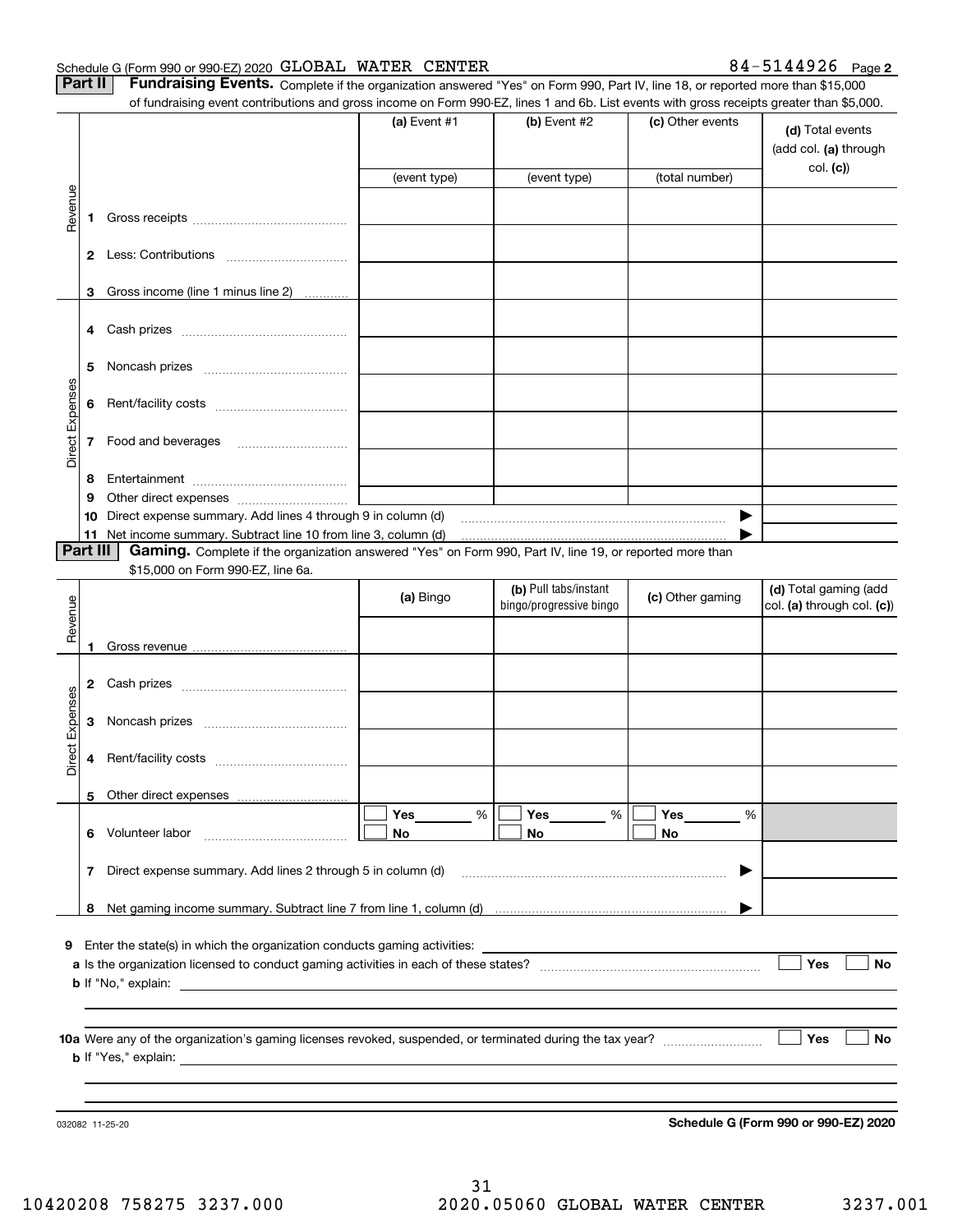| Schedule G (Form 990 or 990-EZ) 2020 GLOBAL WATER CENTER                                                                                                                                                                                                              | 84-5144926<br>Page 3                 |
|-----------------------------------------------------------------------------------------------------------------------------------------------------------------------------------------------------------------------------------------------------------------------|--------------------------------------|
|                                                                                                                                                                                                                                                                       | Yes<br>No                            |
| 12 Is the organization a grantor, beneficiary or trustee of a trust, or a member of a partnership or other entity formed                                                                                                                                              | Yes<br>No                            |
| <b>13</b> Indicate the percentage of gaming activity conducted in:                                                                                                                                                                                                    |                                      |
|                                                                                                                                                                                                                                                                       | 13а<br>%                             |
| <b>b</b> An outside facility <i>www.communicality communicality communicality communicality communicality communicality</i>                                                                                                                                           | 13 <sub>b</sub><br>%                 |
| 14 Enter the name and address of the person who prepares the organization's gaming/special events books and records:                                                                                                                                                  |                                      |
| Name $\blacktriangleright$<br><u> 1989 - Johann Stein, marking and de Brazilian (b. 1989)</u>                                                                                                                                                                         |                                      |
| Address $\blacktriangleright$<br><u>and the state of the state of the state of the state of the state of the state of the state of the state of the state of the state of the state of the state of the state of the state of the state of the state of the state</u> |                                      |
|                                                                                                                                                                                                                                                                       | Yes<br>No                            |
|                                                                                                                                                                                                                                                                       |                                      |
|                                                                                                                                                                                                                                                                       |                                      |
| c If "Yes," enter name and address of the third party:                                                                                                                                                                                                                |                                      |
| <u> 1980 - Johann Barbara, martin amerikan basar dan berasal dan berasal dalam basar dalam basar dalam basar dala</u><br>Name $\blacktriangleright$                                                                                                                   |                                      |
|                                                                                                                                                                                                                                                                       |                                      |
| Gaming manager information:<br>16                                                                                                                                                                                                                                     |                                      |
| $Name \rightarrow$                                                                                                                                                                                                                                                    |                                      |
|                                                                                                                                                                                                                                                                       |                                      |
| Gaming manager compensation > \$                                                                                                                                                                                                                                      |                                      |
| Description of services provided $\blacktriangleright$<br><u> 1989 - Johann John Stein, markin fizzar a shekara 1980 - An an tsara 1980 - An an tsara 1980 - An an tsara 19</u>                                                                                       |                                      |
|                                                                                                                                                                                                                                                                       |                                      |
| Employee<br>Director/officer<br>Independent contractor                                                                                                                                                                                                                |                                      |
|                                                                                                                                                                                                                                                                       |                                      |
| <b>17</b> Mandatory distributions:                                                                                                                                                                                                                                    |                                      |
| a Is the organization required under state law to make charitable distributions from the gaming proceeds to                                                                                                                                                           | $\Box$ Yes $\Box$ No                 |
| <b>b</b> Enter the amount of distributions required under state law to be distributed to other exempt organizations or spent in the                                                                                                                                   |                                      |
| organization's own exempt activities during the tax year $\triangleright$ \$                                                                                                                                                                                          |                                      |
| <b>Part IV</b><br>Supplemental Information. Provide the explanations required by Part I, line 2b, columns (iii) and (v); and Part III, lines 9, 9b, 10b,<br>15b, 15c, 16, and 17b, as applicable. Also provide any additional information. See instructions.          |                                      |
| SCHEDULE G, PART I, LINE 2B, LIST OF TEN HIGHEST PAID FUNDRAISERS:                                                                                                                                                                                                    |                                      |
|                                                                                                                                                                                                                                                                       |                                      |
|                                                                                                                                                                                                                                                                       |                                      |
| NAME OF FUNDRAISER: NEHEMIAH PARTNERS, LLC<br>( I )                                                                                                                                                                                                                   |                                      |
| ADDRESS OF FUNDRAISER:<br>( I )                                                                                                                                                                                                                                       |                                      |
| BETHESDA METRO CENTER, SUITE 430, BETHESDA, MD<br>20814                                                                                                                                                                                                               |                                      |
|                                                                                                                                                                                                                                                                       |                                      |
|                                                                                                                                                                                                                                                                       |                                      |
|                                                                                                                                                                                                                                                                       |                                      |
| 032083 11-25-20                                                                                                                                                                                                                                                       | Schedule G (Form 990 or 990-EZ) 2020 |

32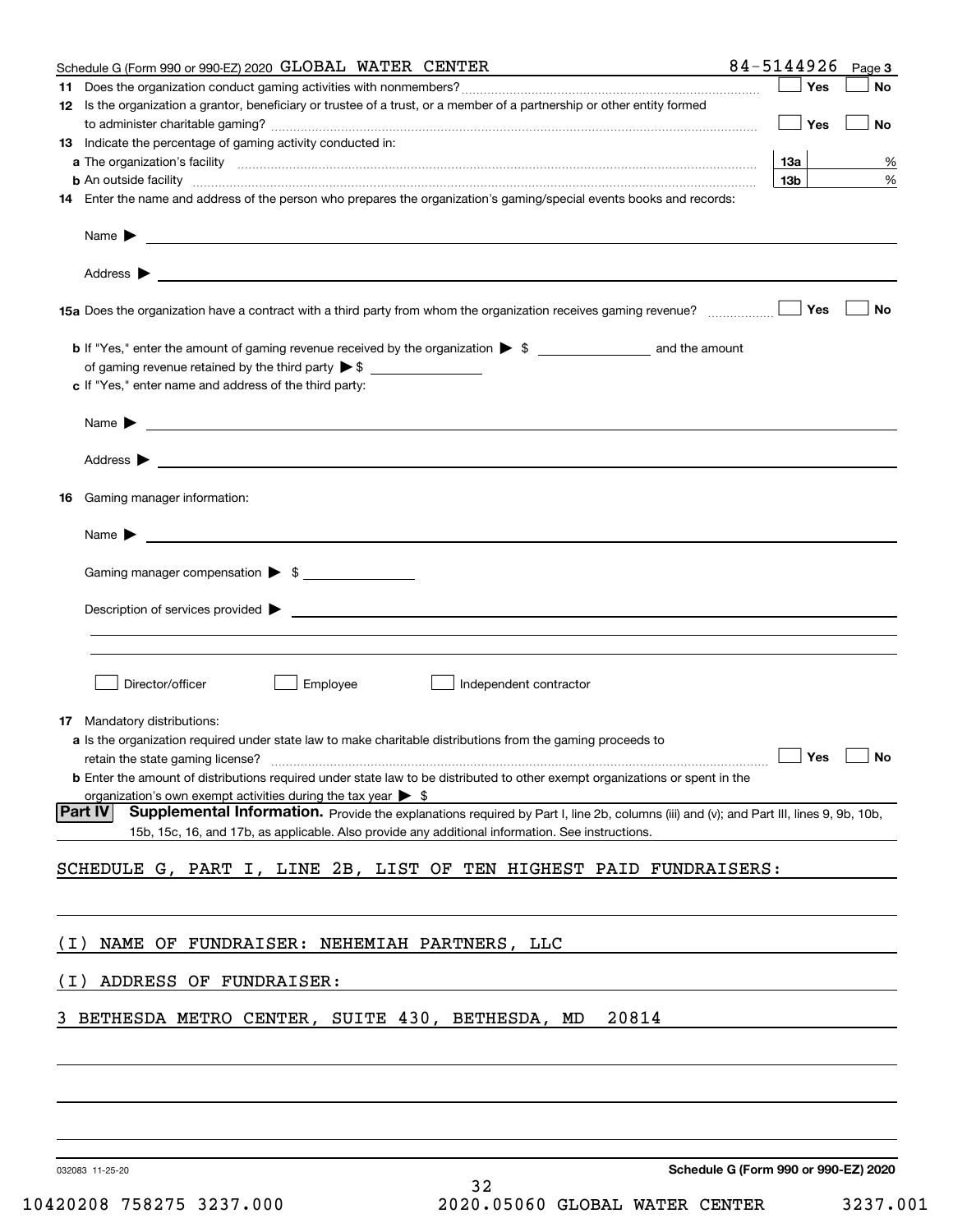| Schedule G (Form 990 or 990-EZ) |
|---------------------------------|

032084 04-01-20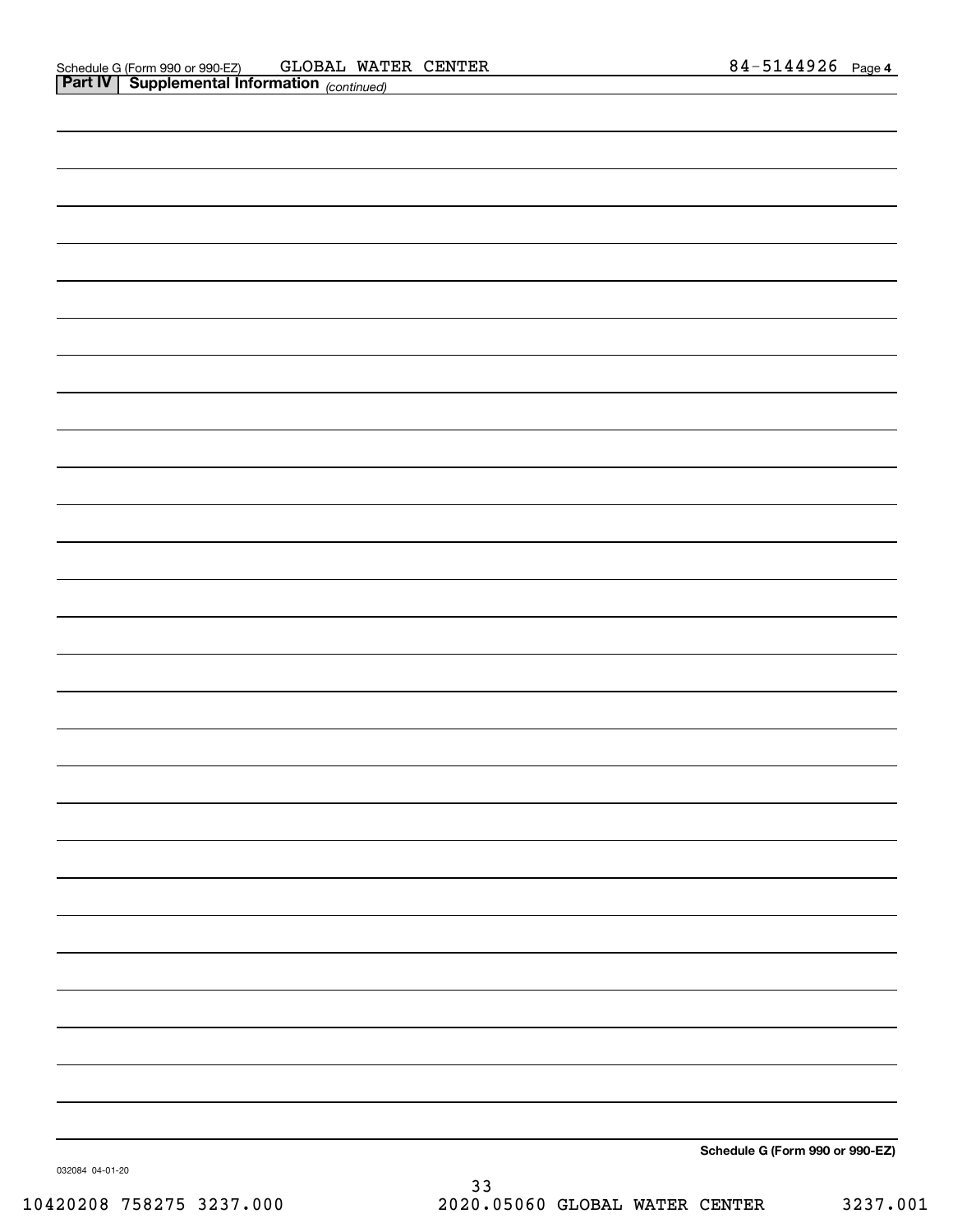|                                                                                     | <b>Compensation Information</b><br><b>SCHEDULE J</b>                                                                                                   |                                       | OMB No. 1545-0047          |                       |                         |  |
|-------------------------------------------------------------------------------------|--------------------------------------------------------------------------------------------------------------------------------------------------------|---------------------------------------|----------------------------|-----------------------|-------------------------|--|
| (Form 990)<br>For certain Officers, Directors, Trustees, Key Employees, and Highest |                                                                                                                                                        |                                       |                            |                       |                         |  |
|                                                                                     | <b>Compensated Employees</b>                                                                                                                           |                                       | 2020                       |                       |                         |  |
|                                                                                     | Complete if the organization answered "Yes" on Form 990, Part IV, line 23.<br>Attach to Form 990.                                                      |                                       |                            | <b>Open to Public</b> |                         |  |
|                                                                                     | Department of the Treasury<br>Internal Revenue Service<br>$\blacktriangleright$ Go to www.irs.gov/Form990 for instructions and the latest information. |                                       | Inspection                 |                       |                         |  |
|                                                                                     | Name of the organization                                                                                                                               | <b>Employer identification number</b> |                            |                       |                         |  |
|                                                                                     | GLOBAL WATER CENTER                                                                                                                                    |                                       | 84-5144926                 |                       |                         |  |
|                                                                                     | <b>Questions Regarding Compensation</b><br>Part I                                                                                                      |                                       |                            |                       |                         |  |
|                                                                                     |                                                                                                                                                        |                                       |                            | Yes                   | No.                     |  |
|                                                                                     | Check the appropriate box(es) if the organization provided any of the following to or for a person listed on Form 990,                                 |                                       |                            |                       |                         |  |
|                                                                                     | Part VII, Section A, line 1a. Complete Part III to provide any relevant information regarding these items.                                             |                                       |                            |                       |                         |  |
|                                                                                     | First-class or charter travel<br>Housing allowance or residence for personal use                                                                       |                                       |                            |                       |                         |  |
|                                                                                     | Travel for companions<br>Payments for business use of personal residence                                                                               |                                       |                            |                       |                         |  |
|                                                                                     | Health or social club dues or initiation fees<br>Tax indemnification and gross-up payments                                                             |                                       |                            |                       |                         |  |
|                                                                                     | Discretionary spending account<br>Personal services (such as maid, chauffeur, chef)                                                                    |                                       |                            |                       |                         |  |
|                                                                                     |                                                                                                                                                        |                                       |                            |                       |                         |  |
|                                                                                     | <b>b</b> If any of the boxes on line 1a are checked, did the organization follow a written policy regarding payment or                                 |                                       |                            |                       |                         |  |
|                                                                                     |                                                                                                                                                        |                                       | 1b                         |                       |                         |  |
| 2                                                                                   | Did the organization require substantiation prior to reimbursing or allowing expenses incurred by all directors,                                       |                                       |                            |                       |                         |  |
|                                                                                     |                                                                                                                                                        |                                       | $\mathbf{2}$               |                       |                         |  |
|                                                                                     |                                                                                                                                                        |                                       |                            |                       |                         |  |
| з                                                                                   | Indicate which, if any, of the following the organization used to establish the compensation of the organization's                                     |                                       |                            |                       |                         |  |
|                                                                                     | CEO/Executive Director. Check all that apply. Do not check any boxes for methods used by a related organization to                                     |                                       |                            |                       |                         |  |
|                                                                                     | establish compensation of the CEO/Executive Director, but explain in Part III.                                                                         |                                       |                            |                       |                         |  |
|                                                                                     | Compensation committee<br>Written employment contract                                                                                                  |                                       |                            |                       |                         |  |
|                                                                                     | Compensation survey or study<br>Independent compensation consultant                                                                                    |                                       |                            |                       |                         |  |
|                                                                                     | Form 990 of other organizations<br>Approval by the board or compensation committee                                                                     |                                       |                            |                       |                         |  |
|                                                                                     |                                                                                                                                                        |                                       |                            |                       |                         |  |
| 4                                                                                   | During the year, did any person listed on Form 990, Part VII, Section A, line 1a, with respect to the filing                                           |                                       |                            |                       |                         |  |
|                                                                                     | organization or a related organization:                                                                                                                |                                       |                            |                       | Χ                       |  |
| а                                                                                   | Receive a severance payment or change-of-control payment?                                                                                              |                                       | 4a<br>4b                   |                       | $\overline{\textbf{X}}$ |  |
|                                                                                     | Participate in or receive payment from a supplemental nonqualified retirement plan?                                                                    |                                       | 4c                         |                       | $\mathbf X$             |  |
|                                                                                     | Participate in or receive payment from an equity-based compensation arrangement?                                                                       |                                       |                            |                       |                         |  |
|                                                                                     | If "Yes" to any of lines 4a-c, list the persons and provide the applicable amounts for each item in Part III.                                          |                                       |                            |                       |                         |  |
|                                                                                     | Only section 501(c)(3), 501(c)(4), and 501(c)(29) organizations must complete lines 5-9.                                                               |                                       |                            |                       |                         |  |
| 5                                                                                   | For persons listed on Form 990, Part VII, Section A, line 1a, did the organization pay or accrue any compensation                                      |                                       |                            |                       |                         |  |
|                                                                                     | contingent on the revenues of:                                                                                                                         |                                       |                            |                       |                         |  |
| a                                                                                   |                                                                                                                                                        |                                       | 5a                         |                       | x                       |  |
|                                                                                     |                                                                                                                                                        |                                       | 5b                         |                       | $\overline{\mathbf{x}}$ |  |
|                                                                                     | If "Yes" on line 5a or 5b, describe in Part III.                                                                                                       |                                       |                            |                       |                         |  |
| 6.                                                                                  | For persons listed on Form 990, Part VII, Section A, line 1a, did the organization pay or accrue any compensation                                      |                                       |                            |                       |                         |  |
|                                                                                     | contingent on the net earnings of:                                                                                                                     |                                       |                            |                       |                         |  |
| a                                                                                   |                                                                                                                                                        |                                       | 6a                         |                       | х                       |  |
|                                                                                     |                                                                                                                                                        |                                       | 6b                         |                       | $\overline{\mathbf{x}}$ |  |
|                                                                                     | If "Yes" on line 6a or 6b, describe in Part III.                                                                                                       |                                       |                            |                       |                         |  |
|                                                                                     | 7 For persons listed on Form 990, Part VII, Section A, line 1a, did the organization provide any nonfixed payments                                     |                                       |                            |                       |                         |  |
|                                                                                     |                                                                                                                                                        |                                       | 7                          |                       | х                       |  |
| 8                                                                                   | Were any amounts reported on Form 990, Part VII, paid or accrued pursuant to a contract that was subject to the                                        |                                       |                            |                       |                         |  |
|                                                                                     | initial contract exception described in Regulations section 53.4958-4(a)(3)? If "Yes," describe in Part III                                            |                                       | 8                          |                       | х                       |  |
| 9                                                                                   | If "Yes" on line 8, did the organization also follow the rebuttable presumption procedure described in                                                 |                                       |                            |                       |                         |  |
|                                                                                     |                                                                                                                                                        |                                       | 9                          |                       |                         |  |
|                                                                                     | LHA For Paperwork Reduction Act Notice, see the Instructions for Form 990.                                                                             |                                       | Schedule J (Form 990) 2020 |                       |                         |  |

032111 12-07-20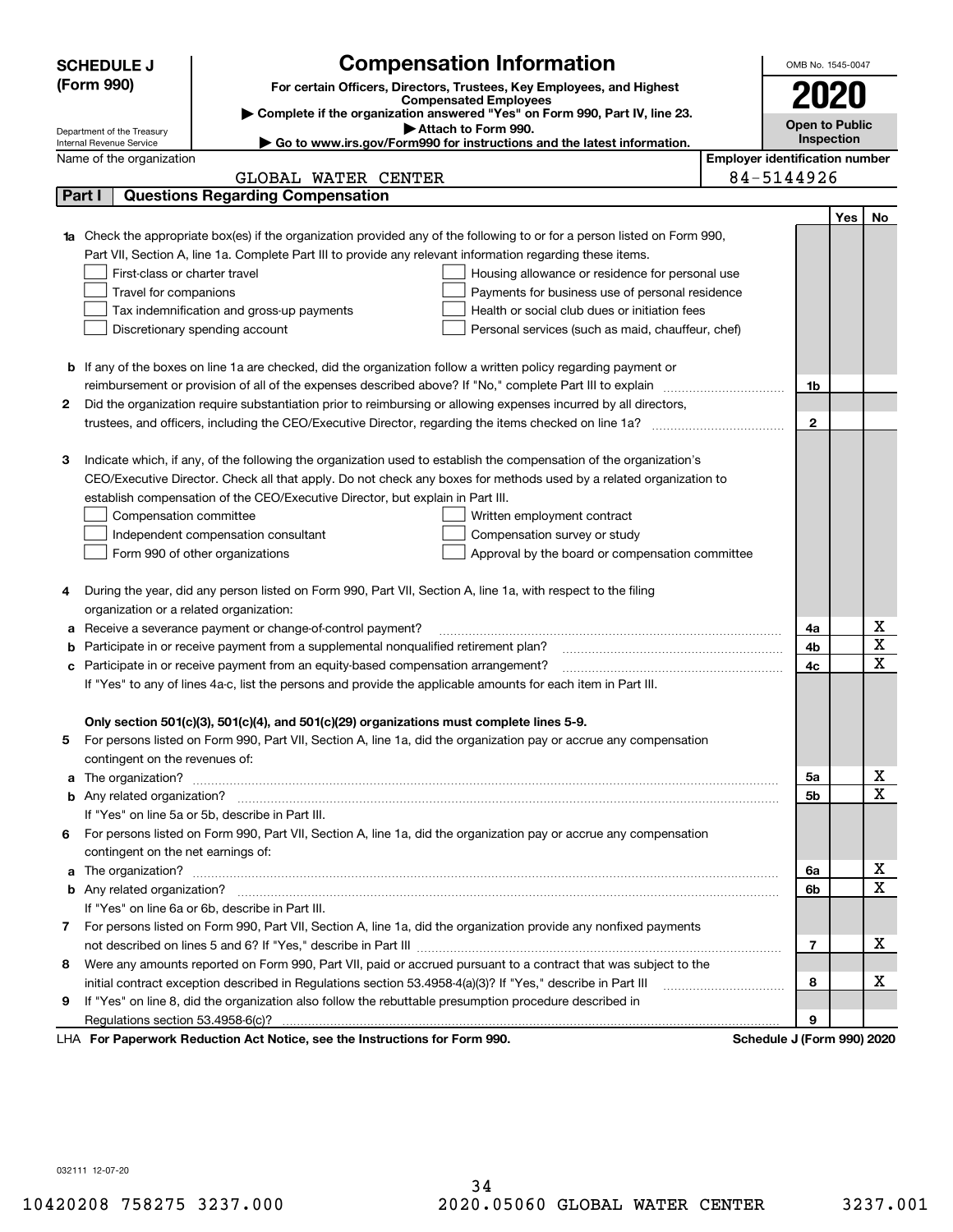### 84-5144926

# **Part II Officers, Directors, Trustees, Key Employees, and Highest Compensated Employees.**  Schedule J (Form 990) 2020 Page Use duplicate copies if additional space is needed.

For each individual whose compensation must be reported on Schedule J, report compensation from the organization on row (i) and from related organizations, described in the instructions, on row (ii). Do not list any individuals that aren't listed on Form 990, Part VII.

**Note:**  The sum of columns (B)(i)-(iii) for each listed individual must equal the total amount of Form 990, Part VII, Section A, line 1a, applicable column (D) and (E) amounts for that individual.

|                                   |                          | (B) Breakdown of W-2 and/or 1099-MISC compensation |                                           | (C) Retirement and             | (D) Nontaxable   | (E) Total of columns | (F) Compensation                                           |
|-----------------------------------|--------------------------|----------------------------------------------------|-------------------------------------------|--------------------------------|------------------|----------------------|------------------------------------------------------------|
| (A) Name and Title                | (i) Base<br>compensation | (ii) Bonus &<br>incentive<br>compensation          | (iii) Other<br>reportable<br>compensation | other deferred<br>compensation | benefits         | $(B)(i)-(D)$         | in column (B)<br>reported as deferred<br>on prior Form 990 |
| (1) T. CHRISTOPHER HOLDORF<br>(i) | $\overline{0}$ .         | $\overline{0}$ .                                   | $\overline{0}$ .                          | $\overline{0}$ .               | $\overline{0}$ . | $\overline{0}$ .     | $\overline{0}$ .                                           |
| $\mathtt{CEO}$<br>(ii)            | 128,209.                 | 7,000.                                             | 11,510.                                   | 4,644.                         | 14,608.          | 165,971.             | $\overline{0}$ .                                           |
| (i)                               |                          |                                                    |                                           |                                |                  |                      |                                                            |
| (ii)                              |                          |                                                    |                                           |                                |                  |                      |                                                            |
| $\qquad \qquad \textbf{(i)}$      |                          |                                                    |                                           |                                |                  |                      |                                                            |
| (ii)                              |                          |                                                    |                                           |                                |                  |                      |                                                            |
| $\qquad \qquad \textbf{(i)}$      |                          |                                                    |                                           |                                |                  |                      |                                                            |
| (ii)                              |                          |                                                    |                                           |                                |                  |                      |                                                            |
| (i)                               |                          |                                                    |                                           |                                |                  |                      |                                                            |
| (ii)                              |                          |                                                    |                                           |                                |                  |                      |                                                            |
| $\qquad \qquad \textbf{(i)}$      |                          |                                                    |                                           |                                |                  |                      |                                                            |
| (ii)                              |                          |                                                    |                                           |                                |                  |                      |                                                            |
| $\qquad \qquad \textbf{(i)}$      |                          |                                                    |                                           |                                |                  |                      |                                                            |
| (ii)                              |                          |                                                    |                                           |                                |                  |                      |                                                            |
| $\qquad \qquad \textbf{(i)}$      |                          |                                                    |                                           |                                |                  |                      |                                                            |
| (ii)                              |                          |                                                    |                                           |                                |                  |                      |                                                            |
| (i)                               |                          |                                                    |                                           |                                |                  |                      |                                                            |
| (ii)                              |                          |                                                    |                                           |                                |                  |                      |                                                            |
| (i)                               |                          |                                                    |                                           |                                |                  |                      |                                                            |
| (ii)                              |                          |                                                    |                                           |                                |                  |                      |                                                            |
| (i)<br>(ii)                       |                          |                                                    |                                           |                                |                  |                      |                                                            |
| (i)                               |                          |                                                    |                                           |                                |                  |                      |                                                            |
| (ii)                              |                          |                                                    |                                           |                                |                  |                      |                                                            |
| $(\sf{i})$                        |                          |                                                    |                                           |                                |                  |                      |                                                            |
| (ii)                              |                          |                                                    |                                           |                                |                  |                      |                                                            |
| (i)                               |                          |                                                    |                                           |                                |                  |                      |                                                            |
| (ii)                              |                          |                                                    |                                           |                                |                  |                      |                                                            |
| (i)                               |                          |                                                    |                                           |                                |                  |                      |                                                            |
| (ii)                              |                          |                                                    |                                           |                                |                  |                      |                                                            |
| (i)                               |                          |                                                    |                                           |                                |                  |                      |                                                            |
| (ii)                              |                          |                                                    |                                           |                                |                  |                      |                                                            |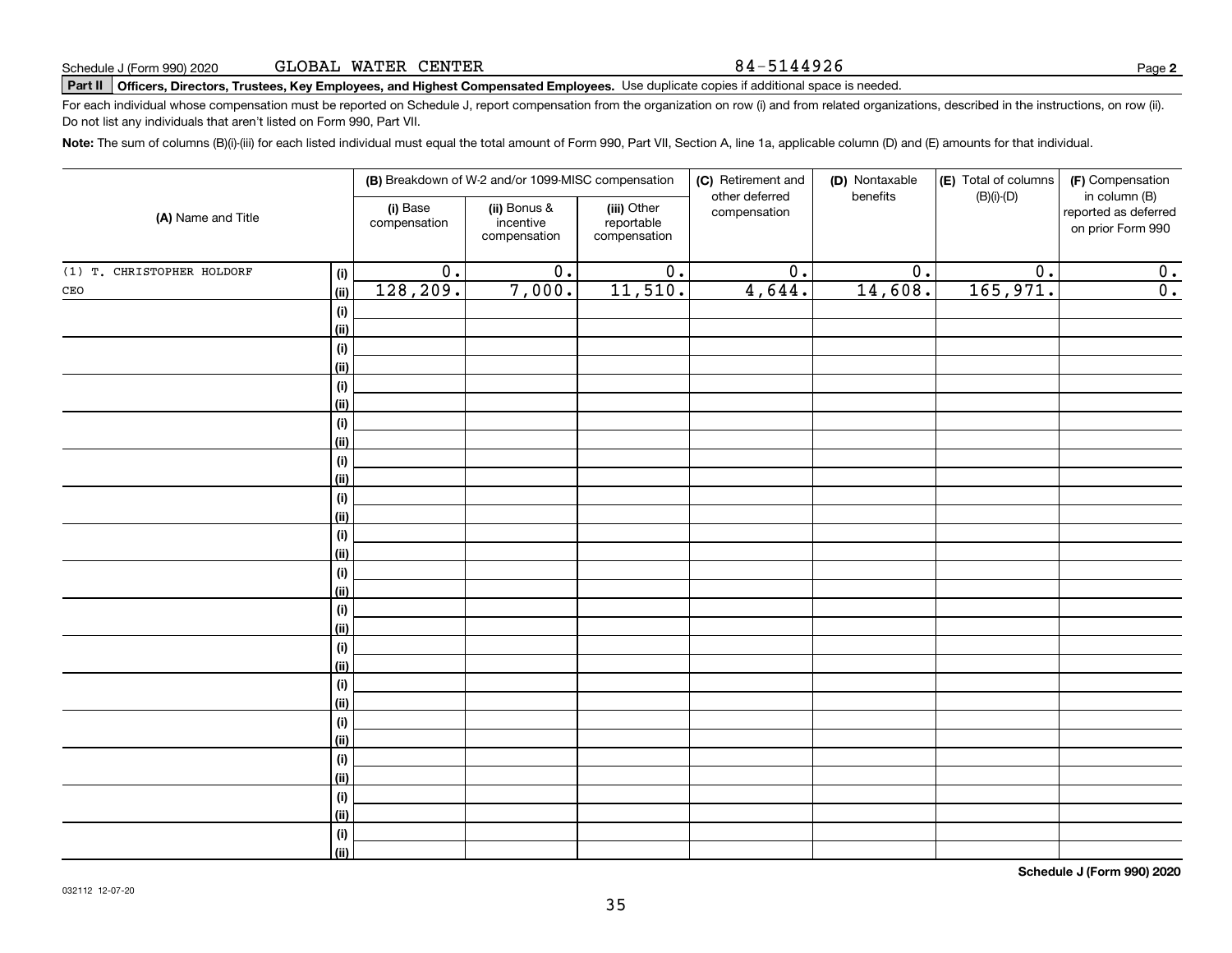# **Part III Supplemental Information**

Schedule J (Form 990) 2020 GLOBAL WATER CENTER<br>
Part III Supplemental Information<br>
Provide the information, explanation, or descriptions required for Part I, lines 1a, 1b, 3, 4a, 4b, 4c, 5a, 5b, 6a, 6b, 7, and 8, and for P

**Schedule J (Form 990) 2020**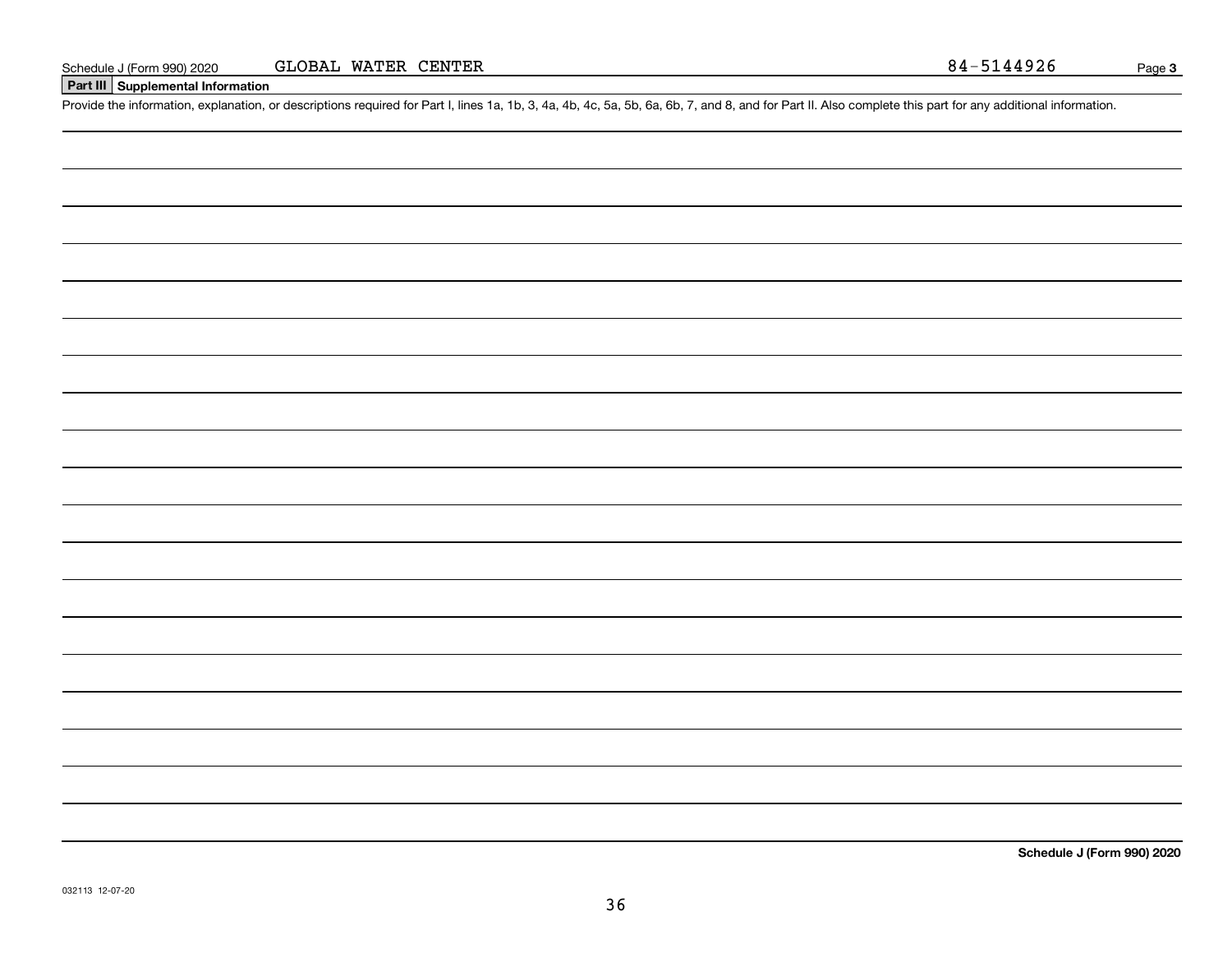## **SCHEDULE M (Form 990)**

# **Noncash Contributions**

OMB No. 1545-0047

| Department of the Treasury      |
|---------------------------------|
| <b>Internal Revenue Service</b> |

**Complete if the organizations answered "Yes" on Form 990, Part IV, lines 29 or 30.** <sup>J</sup>**2020 Attach to Form 990.** J

**Open to Public Inspection**

**Employer identification number**

|  | Name of the organization |
|--|--------------------------|

 **Go to www.irs.gov/Form990 for instructions and the latest information.** J

|  | , WATER CENTER |  |
|--|----------------|--|

|        | GLOBAL WATER CENTER                                                                                                                 |                               |                                      |                                                                                                        | 84-5144926                                                   |     |     |    |
|--------|-------------------------------------------------------------------------------------------------------------------------------------|-------------------------------|--------------------------------------|--------------------------------------------------------------------------------------------------------|--------------------------------------------------------------|-----|-----|----|
| Part I | <b>Types of Property</b>                                                                                                            |                               |                                      |                                                                                                        |                                                              |     |     |    |
|        |                                                                                                                                     | (a)<br>Check if<br>applicable | (b)<br>Number of<br>contributions or | (c)<br>Noncash contribution<br>amounts reported on<br> items contributed  Form 990, Part VIII, line 1g | (d)<br>Method of determining<br>noncash contribution amounts |     |     |    |
| 1      |                                                                                                                                     |                               |                                      |                                                                                                        |                                                              |     |     |    |
| 2      |                                                                                                                                     |                               |                                      |                                                                                                        |                                                              |     |     |    |
| 3      |                                                                                                                                     |                               |                                      |                                                                                                        |                                                              |     |     |    |
| 4      |                                                                                                                                     |                               |                                      |                                                                                                        |                                                              |     |     |    |
| 5      | Clothing and household goods                                                                                                        |                               |                                      |                                                                                                        |                                                              |     |     |    |
| 6      |                                                                                                                                     |                               |                                      |                                                                                                        |                                                              |     |     |    |
| 7      |                                                                                                                                     |                               |                                      |                                                                                                        |                                                              |     |     |    |
| 8      |                                                                                                                                     |                               |                                      |                                                                                                        |                                                              |     |     |    |
| 9      | Securities - Publicly traded                                                                                                        |                               |                                      |                                                                                                        |                                                              |     |     |    |
| 10     | Securities - Closely held stock                                                                                                     |                               |                                      |                                                                                                        |                                                              |     |     |    |
| 11     | Securities - Partnership, LLC, or                                                                                                   |                               |                                      |                                                                                                        |                                                              |     |     |    |
|        | trust interests                                                                                                                     |                               |                                      |                                                                                                        |                                                              |     |     |    |
| 12     |                                                                                                                                     |                               |                                      |                                                                                                        |                                                              |     |     |    |
| 13     | Qualified conservation contribution -                                                                                               |                               |                                      |                                                                                                        |                                                              |     |     |    |
|        | <b>Historic structures</b>                                                                                                          |                               |                                      |                                                                                                        |                                                              |     |     |    |
| 14     | Qualified conservation contribution - Other                                                                                         |                               |                                      |                                                                                                        |                                                              |     |     |    |
| 15     | Real estate - Residential                                                                                                           |                               |                                      |                                                                                                        |                                                              |     |     |    |
| 16     |                                                                                                                                     |                               |                                      |                                                                                                        |                                                              |     |     |    |
| 17     |                                                                                                                                     |                               |                                      |                                                                                                        |                                                              |     |     |    |
| 18     |                                                                                                                                     |                               |                                      |                                                                                                        |                                                              |     |     |    |
| 19     |                                                                                                                                     |                               |                                      |                                                                                                        |                                                              |     |     |    |
| 20     | Drugs and medical supplies                                                                                                          |                               |                                      |                                                                                                        |                                                              |     |     |    |
| 21     |                                                                                                                                     |                               |                                      |                                                                                                        |                                                              |     |     |    |
| 22     |                                                                                                                                     |                               |                                      |                                                                                                        |                                                              |     |     |    |
| 23     |                                                                                                                                     |                               |                                      |                                                                                                        |                                                              |     |     |    |
| 24     |                                                                                                                                     |                               |                                      |                                                                                                        |                                                              |     |     |    |
| 25     | (EXHIBITS<br>Other $\blacktriangleright$                                                                                            | $\mathbf X$                   | $\mathbf 1$                          | 3, 165, 587.                                                                                           |                                                              |     |     |    |
| 26     | TRAILERS<br>Other $\blacktriangleright$                                                                                             | $\mathbf x$                   | $\overline{1}$                       | 1,241,680.                                                                                             |                                                              |     |     |    |
| 27     | Other $\blacktriangleright$                                                                                                         |                               |                                      |                                                                                                        |                                                              |     |     |    |
| 28     | Other $\blacktriangleright$                                                                                                         |                               |                                      |                                                                                                        |                                                              |     |     |    |
| 29     | Number of Forms 8283 received by the organization during the tax year for contributions                                             |                               |                                      |                                                                                                        |                                                              |     |     |    |
|        | for which the organization completed Form 8283, Part V, Donee Acknowledgement                                                       |                               |                                      | 29<br>.                                                                                                |                                                              |     |     |    |
|        |                                                                                                                                     |                               |                                      |                                                                                                        |                                                              |     | Yes | No |
|        | 30a During the year, did the organization receive by contribution any property reported in Part I, lines 1 through 28, that it      |                               |                                      |                                                                                                        |                                                              |     |     |    |
|        | must hold for at least three years from the date of the initial contribution, and which isn't required to be used for               |                               |                                      |                                                                                                        |                                                              |     |     |    |
|        | exempt purposes for the entire holding period?                                                                                      |                               |                                      |                                                                                                        |                                                              | 30a |     | х  |
|        | <b>b</b> If "Yes," describe the arrangement in Part II.                                                                             |                               |                                      |                                                                                                        |                                                              |     |     |    |
| 31     | Does the organization have a gift acceptance policy that requires the review of any nonstandard contributions?                      |                               |                                      |                                                                                                        |                                                              | 31  |     | х  |
|        | 32a Does the organization hire or use third parties or related organizations to solicit, process, or sell noncash<br>contributions? |                               |                                      |                                                                                                        |                                                              | 32a |     | х  |
|        | <b>b</b> If "Yes," describe in Part II.                                                                                             |                               |                                      |                                                                                                        |                                                              |     |     |    |
|        | concentration didnit concentration concerns in professor (a) factor from a dimension factor deight and concerns (a) in planetical   |                               |                                      |                                                                                                        |                                                              |     |     |    |

**33**If the organization didn't report an amount in column (c) for a type of property for which column (a) is checked, describe in Part II.

**For Paperwork Reduction Act Notice, see the Instructions for Form 990. Schedule M (Form 990) 2020** LHA

032141 11-23-20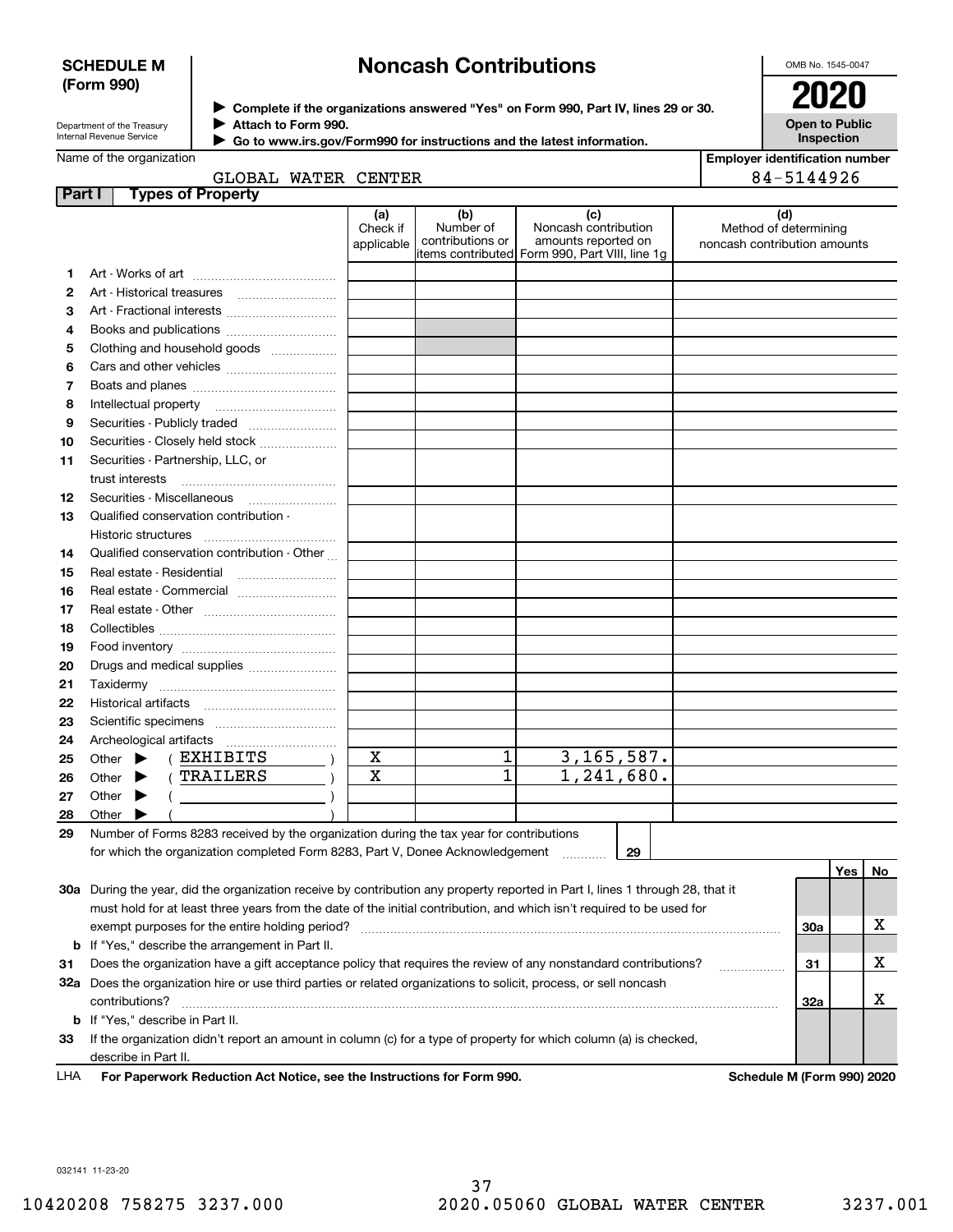Part II | Supplemental Information. Provide the information required by Part I, lines 30b, 32b, and 33, and whether the organization is reporting in Part I, column (b), the number of contributions, the number of items received, or a combination of both. Also complete this part for any additional information.

| 032142 11-23-20 |    | Schedule M (Form 990) 2020 |
|-----------------|----|----------------------------|
|                 | 38 |                            |

10420208 758275 3237.000 2020.05060 GLOBAL WATER CENTER 3237.001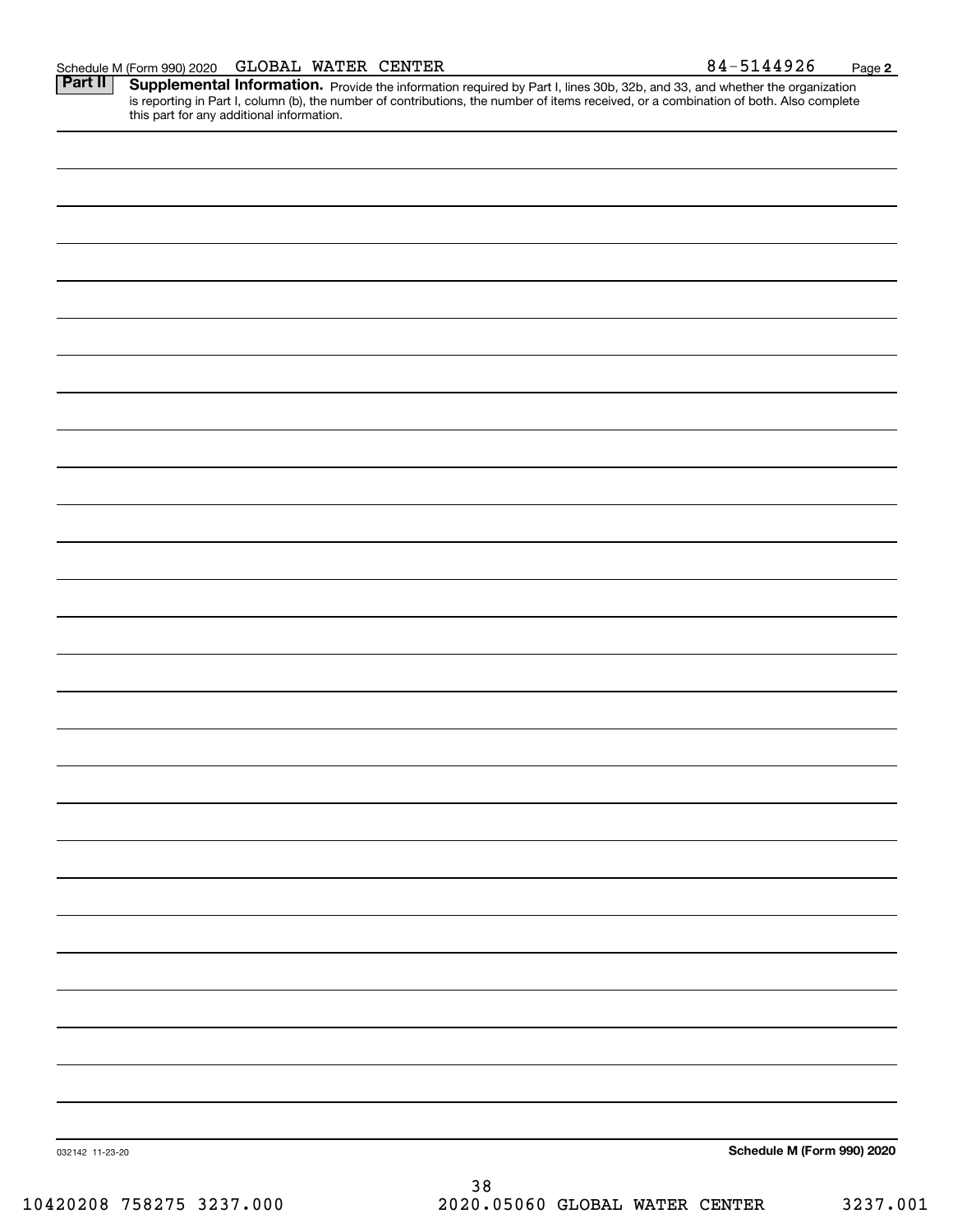**(Form 990 or 990-EZ)**

Department of the Treasury Internal Revenue Service Name of the organization

**SCHEDULE O Supplemental Information to Form 990 or 990-EZ**

**Complete to provide information for responses to specific questions on Form 990 or 990-EZ or to provide any additional information. | Attach to Form 990 or 990-EZ. | Go to www.irs.gov/Form990 for the latest information.**



GLOBAL WATER CENTER **84-5144926** 

FORM 990, PART I, LINE 1, DESCRIPTION OF ORGANIZATION MISSION:

ERADICATE THE GLOBAL WATER CRISIS.

FORM 990, PART III, LINE 1, DESCRIPTION OF ORGANIZATION MISSION:

ITS DISCOVERY CENTER AND CONVENE AND SUPPORT SAFE WATER PROJECT

IMPLEMENTERS THROUGH ITS RESOURCE CENTER.

FORM 990, PART III, LINE 4B, PROGRAM SERVICE ACCOMPLISHMENTS:

WATER PROJECT IMPLEMENTERS IN OPTIMIZING SUCCESS RATES.

GLOBAL LEARNING PLATFORM. AFTER THE GLOBAL WATER CENTER INSPIRES OTHER IMPLEMENTING ORGANIZATIONS TO WORK TO BEST-IN-CLASS STANDARDS, IT WILL TRAIN AND EQUIP THEM TO WORK TO THIS LEVEL OF EXCELLENCE. TO MEET THIS GOAL IN A COST-EFFECTIVE WAY THAT SPANS LANGUAGES AND GEOGRAPHY, THE GLOBAL WATER CENTER HAS DEVELOPED AN INTERACTIVE ONLINE LEARNING PLATFORM. THIS PLATFORM IS BEGINNING TO BE POPULATED BY COURSES ON MEETING STANDARDS, SUCH AS THOSE AROUND SOLAR-POWERED PUMPING SOLUTIONS, DEVELOPED BY SUBJECT MATTER EXPERTS.

032211 11-20-20 LHA For Paperwork Reduction Act Notice, see the Instructions for Form 990 or 990-EZ. Schedule O (Form 990 or 990-EZ) 2020 RESOURCE CENTER: REMOTE MONITORING. EXCELLENCE IN SAFE WATER PROJECTS MEANS THAT WATER IS SAFE AND FLOWING RELIABLY FOR YEARS TO COME. TO ACHIEVE THIS LIFESAVING GOAL, DATA COLLECTION, TRANSMISSION, AND ANALYSIS ARE CRUCIAL. BECAUSE OF THIS, THE GLOBAL WATER CENTER HAS AN INITIATIVE UNDERWAY TO MAKE A SATELLITE-BASED REMOTE MONITORING SYSTEM AVAILABLE TO IMPLEMENTERS AND FUNDING ORGANIZATIONS. THE ABILITY TO EVALUATE WATER PRODUCTION AND QUALITY, SYSTEM FUNCTIONALITY, AND TRENDS

39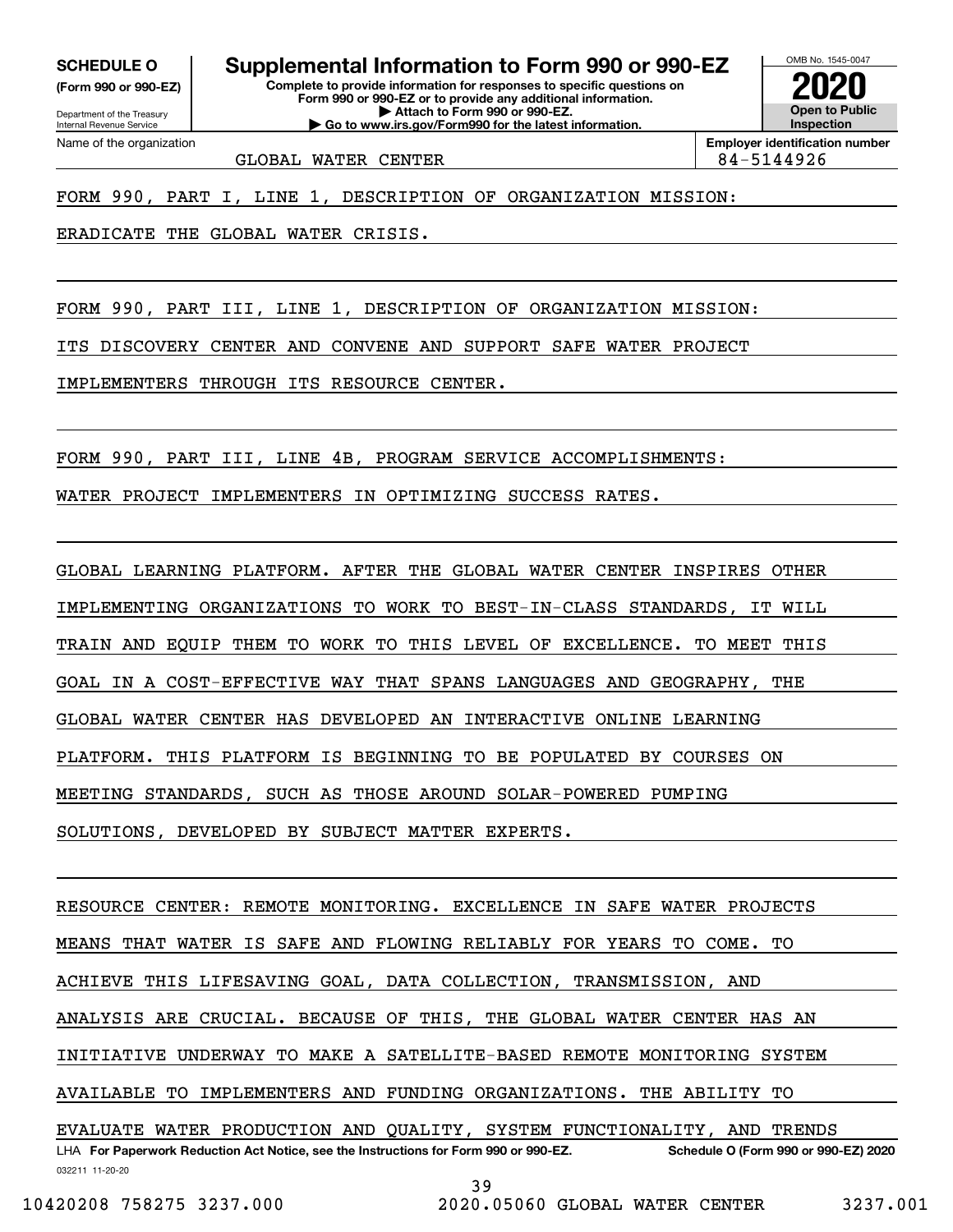WILL HELP FUNDERS HOLD PROJECT IMPLEMENTERS ACCOUNTABLE. THIS

INFORMATION WILL HELP IMPLEMENTERS TAKE SWIFT, TARGETED ACTION WHEN

ADJUSTMENTS ARE NEEDED.

FORM 990, PART VI, SECTION A, LINE 2:

GEORGE C. GREENE III,EXECUTIVE CHAIRMAN AND GEORGE C. GREENE IV, BOARD

MEMBER - FAMILY RELATIONSHIP.

FORM 990, PART VI, SECTION B, LINE 11B:

THE FORM 990 IS PREPARED BY AN INDEPENDENT CPA FIRM AND REVIEWED IN DETAIL

BY THE TOP FINANCIAL OFFICIALS AND TOP MANAGEMENT OFFICIALS OF THE

ORGANIZATION. THE REVIEWED FORM 990 IS THEN FORWARDED TO THE ORGANIZATION'S

AUDIT COMMITTEE AND FORWARDED TO ALL BOARD MEMBERS PRIOR TO FILING.

FORM 990, PART VI, SECTION B, LINE 12C:

BOARD MEMBERS SIGN CONFLICT OF INTEREST STATEMENT AT THE END OF EACH FISCAL YEAR

FORM 990, PART VI, SECTION B, LINE 15:

THE COMPENSATION FOR THE CEO/PRESIDENT IS SET BY A COMMITTEE THAT EXCLUDES

ALL PEOPLE WITH WHOM THE PRESIDENT HAS FAMILY OR BUSINESS RELATIONSHIPS.

THE COMMITTEE USES BENCHMARK DATA FROM OTHER NON-PROFITS AND LOCAL

FOR-PROFIT COMPANIES. THE APPROVED COMPENSATION PACKAGE IS DOCUMENTED VIA

PERSONNEL RECORDS AND THE ANNUAL BUDGETING PROCESS. THE PRESIDENT SETS

OFFICER COMPENSATION BY USING COMPARATIVE DATA FROM OTHER NOT-FOR-PROFIT

40

ORGANIZATIONS. THIS IS DOCUMENTED VIA PERSONNEL RECORDS AND THE ANNUAL

BUDGETING PROCESS.

032212 11-20-20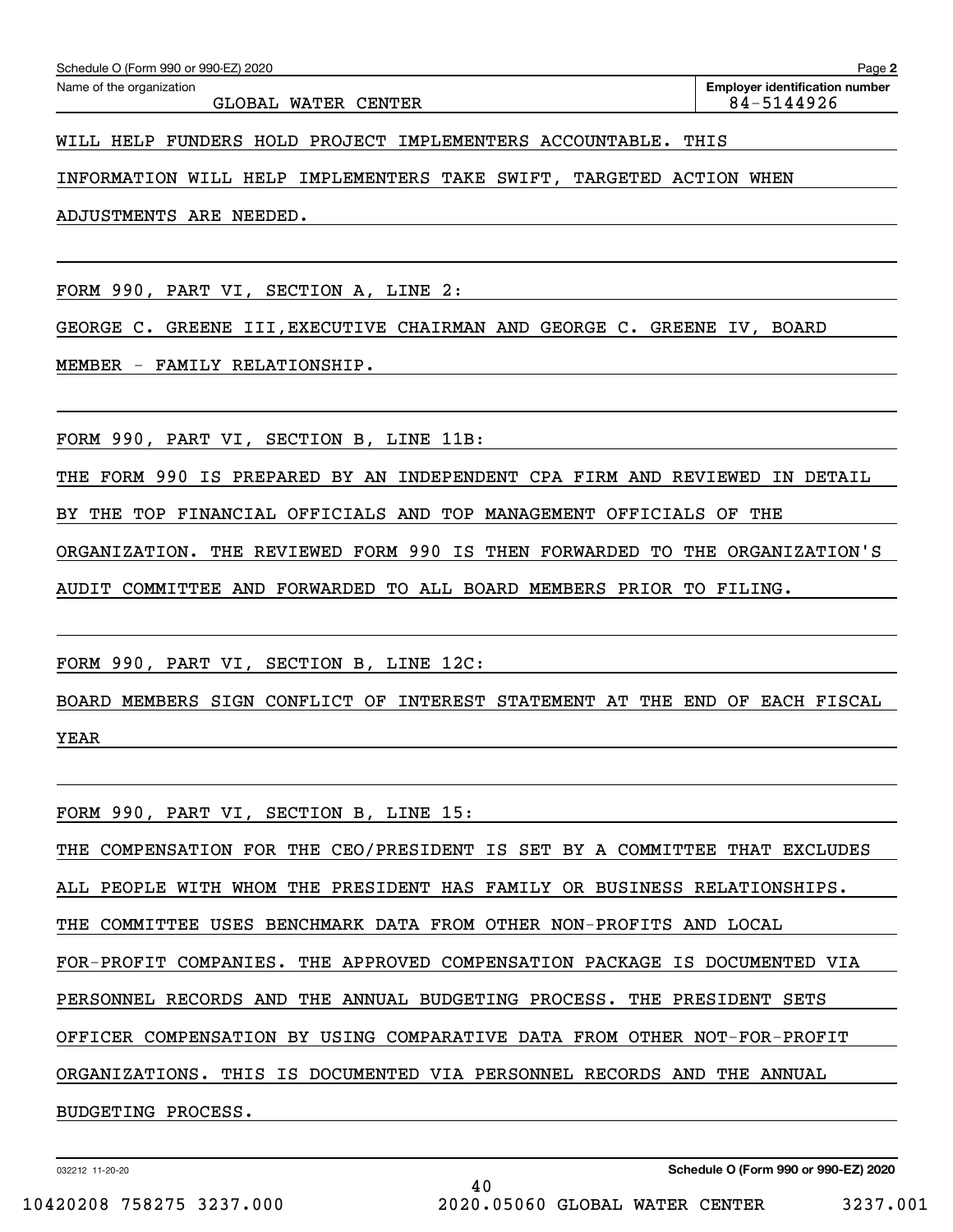| Schedule O (Form 990 or 990-EZ) 2020                                        | Page 2<br><b>Employer identification number</b> |
|-----------------------------------------------------------------------------|-------------------------------------------------|
| Name of the organization<br>GLOBAL WATER CENTER                             | 84-5144926                                      |
| FORM 990, PART VI, SECTION C, LINE 19:                                      |                                                 |
| THE ORGANIZATION PROVIDES GOVERNING DOCUMENTS, CONFLICT OF INTEREST POLICY, |                                                 |
| AND FINANCIAL STATEMENTS TO THE PUBLIC UPON REQUEST.                        |                                                 |
| FORM 990, PART IX, LINE 11G, OTHER FEES:                                    |                                                 |
| CONSULTING:                                                                 |                                                 |
| PROGRAM SERVICE EXPENSES                                                    | 679,707.                                        |
| MANAGEMENT AND GENERAL EXPENSES                                             | 67,868.                                         |
| FUNDRAISING EXPENSES                                                        | 34,224.                                         |
| TOTAL EXPENSES                                                              | 781,799.                                        |
| RECRUITING:                                                                 |                                                 |
| PROGRAM SERVICE EXPENSES                                                    | 0.                                              |
| MANAGEMENT AND GENERAL EXPENSES                                             | 55.                                             |
| FUNDRAISING EXPENSES                                                        | $0$ .                                           |
| TOTAL EXPENSES                                                              | 55.                                             |
| TOTAL OTHER FEES ON FORM 990, PART IX, LINE 11G, COL A                      | 781,854.                                        |
|                                                                             |                                                 |
|                                                                             |                                                 |
|                                                                             |                                                 |
|                                                                             |                                                 |
|                                                                             |                                                 |
|                                                                             |                                                 |
|                                                                             |                                                 |
| 032212 11-20-20                                                             | Schedule O (Form 990 or 990-EZ) 2020            |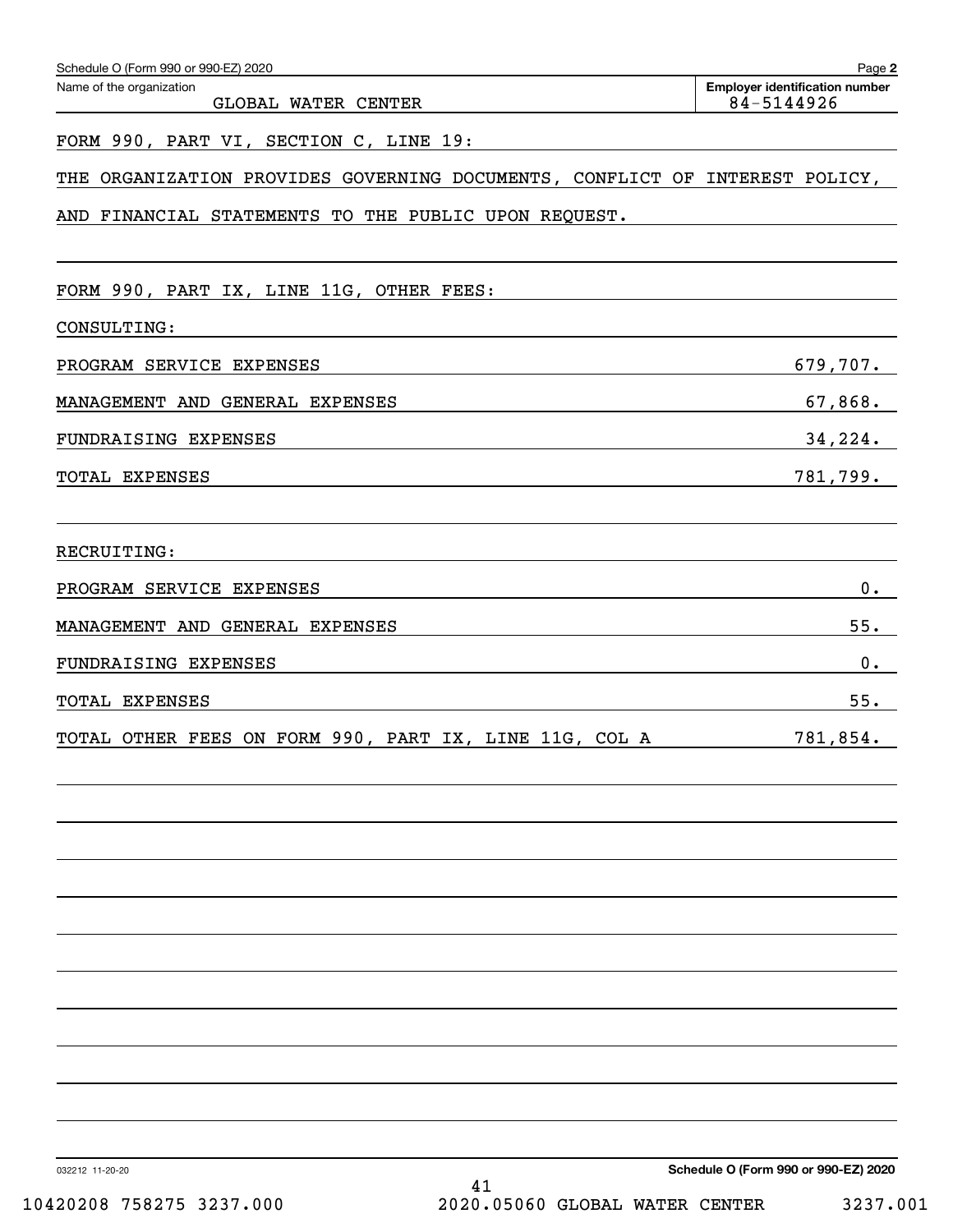| 032161 10-28-20 | LHA |
|-----------------|-----|
|                 |     |

| ► Complete if the organization answered "Yes" on Form 990, Part IV, line 33, 34, 35b, 36, or 37. |
|--------------------------------------------------------------------------------------------------|
| Attach to Form 990.                                                                              |
| $\triangleright$ Go to www.irs.gov/Form990 for instructions and the latest information.          |

**Open to Public**

**2020**

Name of the organization

Department of the Treasury Internal Revenue Service

GLOBAL WATER CENTER

**Part I Identification of Disregarded Entities.**  Complete if the organization answered "Yes" on Form 990, Part IV, line 33.

| (a)<br>Name, address, and EIN (if applicable)<br>of disregarded entity | (b)<br>Primary activity | (c)<br>Legal domicile (state or<br>foreign country) | (d)<br>Total income | (e)<br>End-of-year assets | (f)<br>Direct controlling<br>entity |
|------------------------------------------------------------------------|-------------------------|-----------------------------------------------------|---------------------|---------------------------|-------------------------------------|
|                                                                        |                         |                                                     |                     |                           |                                     |
|                                                                        |                         |                                                     |                     |                           |                                     |
|                                                                        |                         |                                                     |                     |                           |                                     |
|                                                                        |                         |                                                     |                     |                           |                                     |

**Related Organizations and Unrelated Partnerships**

**Identification of Related Tax-Exempt Organizations.** Complete if the organization answered "Yes" on Form 990, Part IV, line 34, because it had one or more related tax-exempt **Part II** organizations during the tax year.

| (a)<br>Name, address, and EIN<br>of related organization | (b)<br>Primary activity  | (c)<br>Legal domicile (state or<br>foreign country) | (d)<br>Exempt Code<br>section | (e)<br>Public charity<br>status (if section | (f)<br>Direct controlling<br>entity | $(g)$<br>Section 512(b)(13)<br>entity? | controlled |
|----------------------------------------------------------|--------------------------|-----------------------------------------------------|-------------------------------|---------------------------------------------|-------------------------------------|----------------------------------------|------------|
|                                                          |                          |                                                     |                               | 501(c)(3)                                   |                                     | Yes                                    | No         |
| WATER MISSIONS INTERNATIONAL - 57-1116978                | PROVIDING CLEAN WATER TO |                                                     |                               |                                             |                                     |                                        |            |
| 1150 MOLLY GREENE WAY, BLDG 1605                         | PEOPLE IN DEVELOPING     |                                                     |                               |                                             |                                     |                                        |            |
| NORTH CHARLESTON, SC 29405                               | COUNTRIES                | SOUTH CAROLINA                                      | 501(C)(3)                     | LINE 7                                      |                                     |                                        | X          |
|                                                          |                          |                                                     |                               |                                             |                                     |                                        |            |
|                                                          |                          |                                                     |                               |                                             |                                     |                                        |            |
|                                                          |                          |                                                     |                               |                                             |                                     |                                        |            |

**For Paperwork Reduction Act Notice, see the Instructions for Form 990. Schedule R (Form 990) 2020**

42

**Employer identification number**

84-5144926

| <b>SCHEDULE R</b> |  |
|-------------------|--|
| (Form 990)        |  |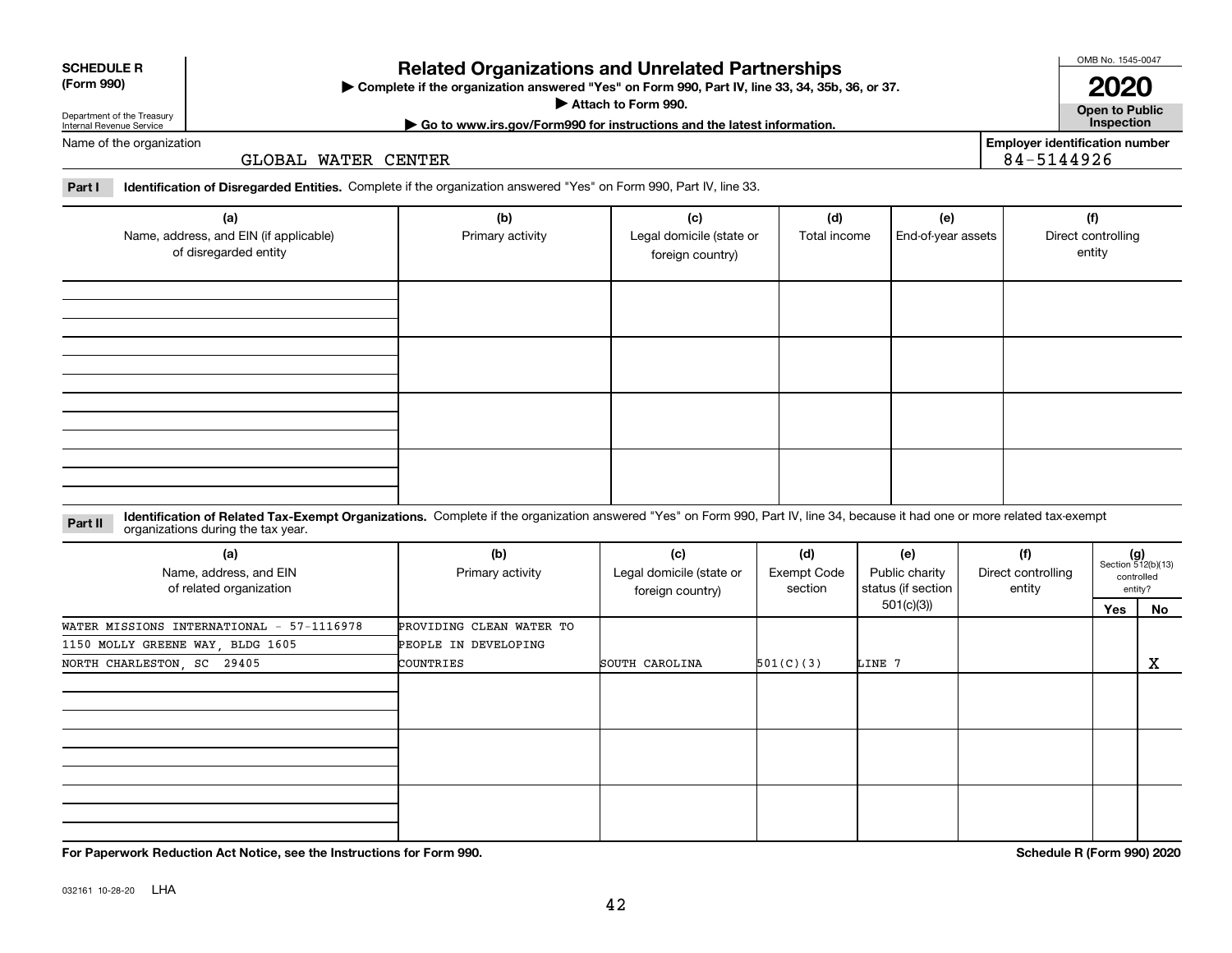#### Schedule R (Form 990) 2020 **GLOBAL WATER CENTER** 8 4-5144926 <sub>Page</sub>

**Identification of Related Organizations Taxable as a Partnership.** Complete if the organization answered "Yes" on Form 990, Part IV, line 34, because it had one or more related **Part III** organizations treated as a partnership during the tax year.

| (a)                                               | (b)              | (c)                  | (d)                          | (e)                                                                  | (f)            | (g)                     |              | (h)              | (i)                                                       | (j) | (k)                                                       |
|---------------------------------------------------|------------------|----------------------|------------------------------|----------------------------------------------------------------------|----------------|-------------------------|--------------|------------------|-----------------------------------------------------------|-----|-----------------------------------------------------------|
| Name, address, and EIN<br>of related organization | Primary activity | Legal<br>domicile    | Direct controlling<br>entity | Predominant income                                                   | Share of total | Share of<br>end-of-year |              | Disproportionate | Code V-UBI                                                |     | General or Percentage<br>managing<br>partner?<br>partner? |
|                                                   |                  | (state or<br>foreign |                              | (related, unrelated,<br>excluded from tax under<br>sections 512-514) | income         | assets                  | allocations? |                  |                                                           |     |                                                           |
|                                                   |                  | country)             |                              |                                                                      |                |                         |              | $Yes \mid No$    | amount in box<br>20 of Schedule<br>K-1 (Form 1065) Yes No |     |                                                           |
|                                                   |                  |                      |                              |                                                                      |                |                         |              |                  |                                                           |     |                                                           |
|                                                   |                  |                      |                              |                                                                      |                |                         |              |                  |                                                           |     |                                                           |
|                                                   |                  |                      |                              |                                                                      |                |                         |              |                  |                                                           |     |                                                           |
|                                                   |                  |                      |                              |                                                                      |                |                         |              |                  |                                                           |     |                                                           |
|                                                   |                  |                      |                              |                                                                      |                |                         |              |                  |                                                           |     |                                                           |
|                                                   |                  |                      |                              |                                                                      |                |                         |              |                  |                                                           |     |                                                           |
|                                                   |                  |                      |                              |                                                                      |                |                         |              |                  |                                                           |     |                                                           |
|                                                   |                  |                      |                              |                                                                      |                |                         |              |                  |                                                           |     |                                                           |
|                                                   |                  |                      |                              |                                                                      |                |                         |              |                  |                                                           |     |                                                           |
|                                                   |                  |                      |                              |                                                                      |                |                         |              |                  |                                                           |     |                                                           |
|                                                   |                  |                      |                              |                                                                      |                |                         |              |                  |                                                           |     |                                                           |
|                                                   |                  |                      |                              |                                                                      |                |                         |              |                  |                                                           |     |                                                           |
|                                                   |                  |                      |                              |                                                                      |                |                         |              |                  |                                                           |     |                                                           |
|                                                   |                  |                      |                              |                                                                      |                |                         |              |                  |                                                           |     |                                                           |
|                                                   |                  |                      |                              |                                                                      |                |                         |              |                  |                                                           |     |                                                           |
|                                                   |                  |                      |                              |                                                                      |                |                         |              |                  |                                                           |     |                                                           |
|                                                   |                  |                      |                              |                                                                      |                |                         |              |                  |                                                           |     |                                                           |

**Identification of Related Organizations Taxable as a Corporation or Trust.** Complete if the organization answered "Yes" on Form 990, Part IV, line 34, because it had one or more related **Part IV** organizations treated as a corporation or trust during the tax year.

| (a)<br>Name, address, and EIN<br>of related organization | (b)<br>Primary activity | (c)<br>Legal domicile<br>(state or<br>foreign | (d)<br>Direct controlling<br>entity | (e)<br>Type of entity<br>(C corp, S corp,<br>or trust) | (f)<br>Share of total<br>income | (g)<br>Share of<br>end-of-year<br>assets | (h)<br>Percentage<br>ownership | (i)<br>Section<br>512(b)(13)<br>controlled | entity? |
|----------------------------------------------------------|-------------------------|-----------------------------------------------|-------------------------------------|--------------------------------------------------------|---------------------------------|------------------------------------------|--------------------------------|--------------------------------------------|---------|
|                                                          |                         | country)                                      |                                     |                                                        |                                 |                                          |                                |                                            | Yes No  |
|                                                          |                         |                                               |                                     |                                                        |                                 |                                          |                                |                                            |         |
|                                                          |                         |                                               |                                     |                                                        |                                 |                                          |                                |                                            |         |
|                                                          |                         |                                               |                                     |                                                        |                                 |                                          |                                |                                            |         |
|                                                          |                         |                                               |                                     |                                                        |                                 |                                          |                                |                                            |         |
|                                                          |                         |                                               |                                     |                                                        |                                 |                                          |                                |                                            |         |
|                                                          |                         |                                               |                                     |                                                        |                                 |                                          |                                |                                            |         |
|                                                          |                         |                                               |                                     |                                                        |                                 |                                          |                                |                                            |         |
|                                                          |                         |                                               |                                     |                                                        |                                 |                                          |                                |                                            |         |
|                                                          |                         |                                               |                                     |                                                        |                                 |                                          |                                |                                            |         |
|                                                          |                         |                                               |                                     |                                                        |                                 |                                          |                                |                                            |         |
|                                                          |                         |                                               |                                     |                                                        |                                 |                                          |                                |                                            |         |
|                                                          |                         |                                               |                                     |                                                        |                                 |                                          |                                |                                            |         |
|                                                          |                         |                                               |                                     |                                                        |                                 |                                          |                                |                                            |         |
|                                                          |                         |                                               |                                     |                                                        |                                 |                                          |                                |                                            |         |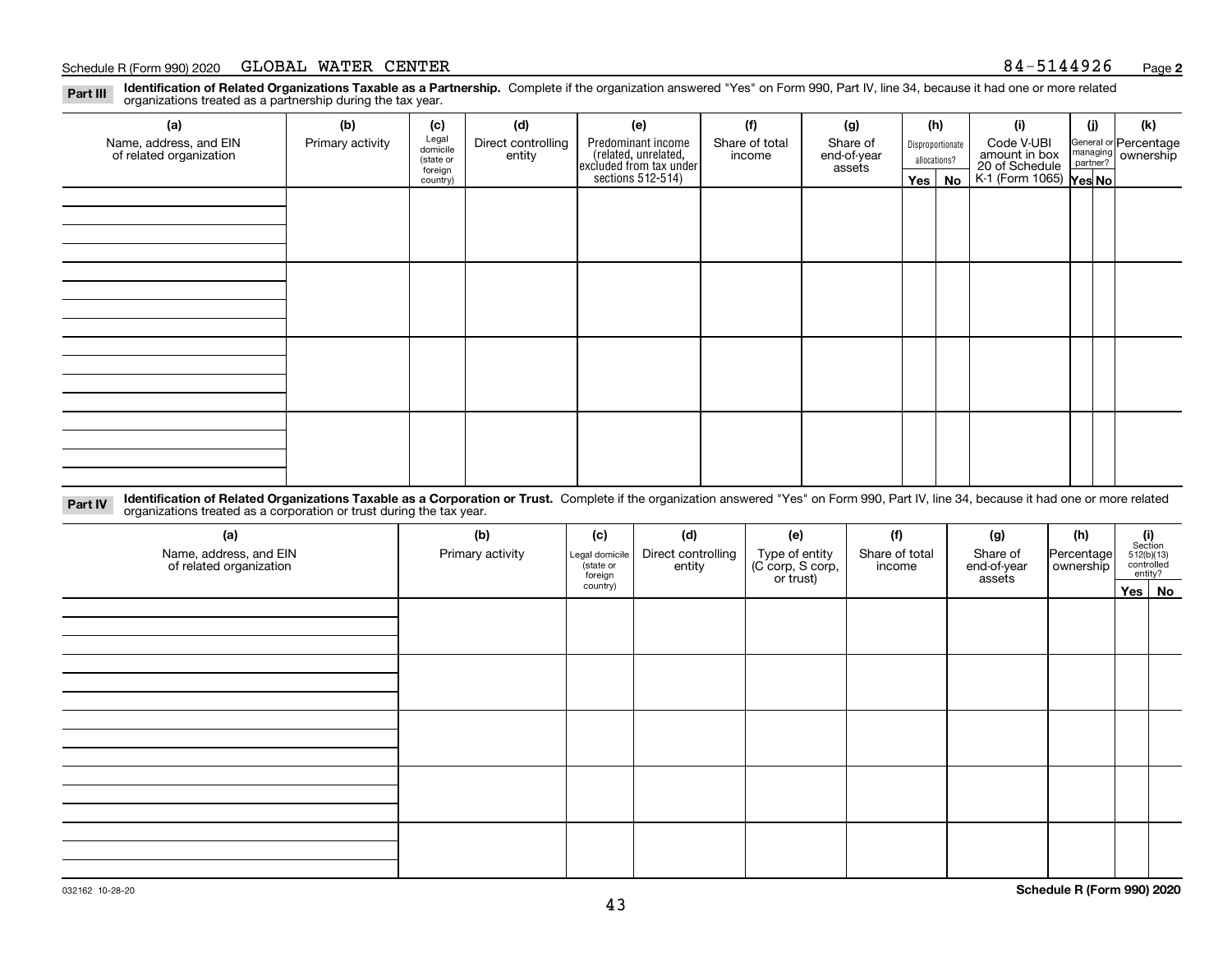### Schedule R (Form 990) 2020 **GLOBAL WATER CENTER** 8 4-5144926 <sub>Page</sub>

**Part V** T**ransactions With Related Organizations.** Complete if the organization answered "Yes" on Form 990, Part IV, line 34, 35b, or 36.

|   | Note: Complete line 1 if any entity is listed in Parts II, III, or IV of this schedule.                                                                                                                                        |                 | Yes                     | No                      |
|---|--------------------------------------------------------------------------------------------------------------------------------------------------------------------------------------------------------------------------------|-----------------|-------------------------|-------------------------|
|   | During the tax year, did the organization engage in any of the following transactions with one or more related organizations listed in Parts II-IV?                                                                            |                 |                         |                         |
|   |                                                                                                                                                                                                                                | 1a              |                         | $\mathbf x$             |
|   | b Gift, grant, or capital contribution to related organization(s) manufactured and contribution to related organization(s)                                                                                                     | 1 <sub>b</sub>  |                         | $\overline{\mathbf{x}}$ |
|   |                                                                                                                                                                                                                                | 1 <sub>c</sub>  | X                       |                         |
|   |                                                                                                                                                                                                                                | 1 <sub>d</sub>  |                         | $\mathbf x$             |
|   |                                                                                                                                                                                                                                | 1e              |                         | X                       |
|   |                                                                                                                                                                                                                                |                 |                         |                         |
|   | Dividends from related organization(s) manufactured and contract and contract or produced and contract and contract and contract and contract and contract and contract and contract and contract and contract and contract an | 1f              |                         | X                       |
| a | Sale of assets to related organization(s) www.assets.com/individual/individual/individual/individual/individual/individual/individual/individual/individual/individual/individual/individual/individual/individual/individual/ | 1g              |                         | $\mathbf X$             |
|   | h Purchase of assets from related organization(s) manufactured and content to content the content of assets from related organization(s)                                                                                       | 1h              |                         | X                       |
|   |                                                                                                                                                                                                                                | 1i              |                         | $\mathbf x$             |
|   | Lease of facilities, equipment, or other assets to related organization(s) [11] manufactured manufactured manufactured manufactured manufactured manufactured manufactured manufactured manufactured manufactured manufactured | 11              |                         | X                       |
|   |                                                                                                                                                                                                                                |                 |                         |                         |
|   | k Lease of facilities, equipment, or other assets from related organization(s) manufaction content and content to the assets from related organization(s) manufaction content and content and content and content and content  | 1k              |                         | X                       |
|   |                                                                                                                                                                                                                                | 11              | X                       |                         |
|   | m Performance of services or membership or fundraising solicitations by related organization(s)                                                                                                                                | 1 <sub>m</sub>  |                         | $\overline{\mathbf{x}}$ |
|   |                                                                                                                                                                                                                                | 1n              | $\overline{\mathbf{X}}$ |                         |
|   | <b>o</b> Sharing of paid employees with related organization(s)                                                                                                                                                                | 10 <sub>o</sub> |                         | X                       |
|   |                                                                                                                                                                                                                                |                 |                         |                         |
|   | p Reimbursement paid to related organization(s) for expenses [11111] [12] reasonal content of the separation (s) for expenses [11111] [12] reasonal content content of the separation (s) for expenses [1111] [12] reasonal co | 1p              |                         | $\mathbf x$             |
|   |                                                                                                                                                                                                                                | 1 <sub>q</sub>  | X                       |                         |
|   |                                                                                                                                                                                                                                |                 |                         |                         |
|   | Other transfer of cash or property to related organization(s)                                                                                                                                                                  | 1r              |                         | X                       |
|   |                                                                                                                                                                                                                                | 1s              |                         | $\mathbf{x}$            |
|   | If the answer to any of the above is "Yes," see the instructions for information on who must complete this line, including covered relationships and transaction thresholds.                                                   |                 |                         |                         |

| (a)<br>Name of related organization | (b)<br>Transaction<br>type (a-s) | (c)<br>Amount involved | (d)<br>Method of determining amount involved |
|-------------------------------------|----------------------------------|------------------------|----------------------------------------------|
| (1)                                 |                                  |                        |                                              |
| (2)                                 |                                  |                        |                                              |
| (3)                                 |                                  |                        |                                              |
| (4)                                 |                                  |                        |                                              |
| (5)                                 |                                  |                        |                                              |
| (6)                                 |                                  |                        |                                              |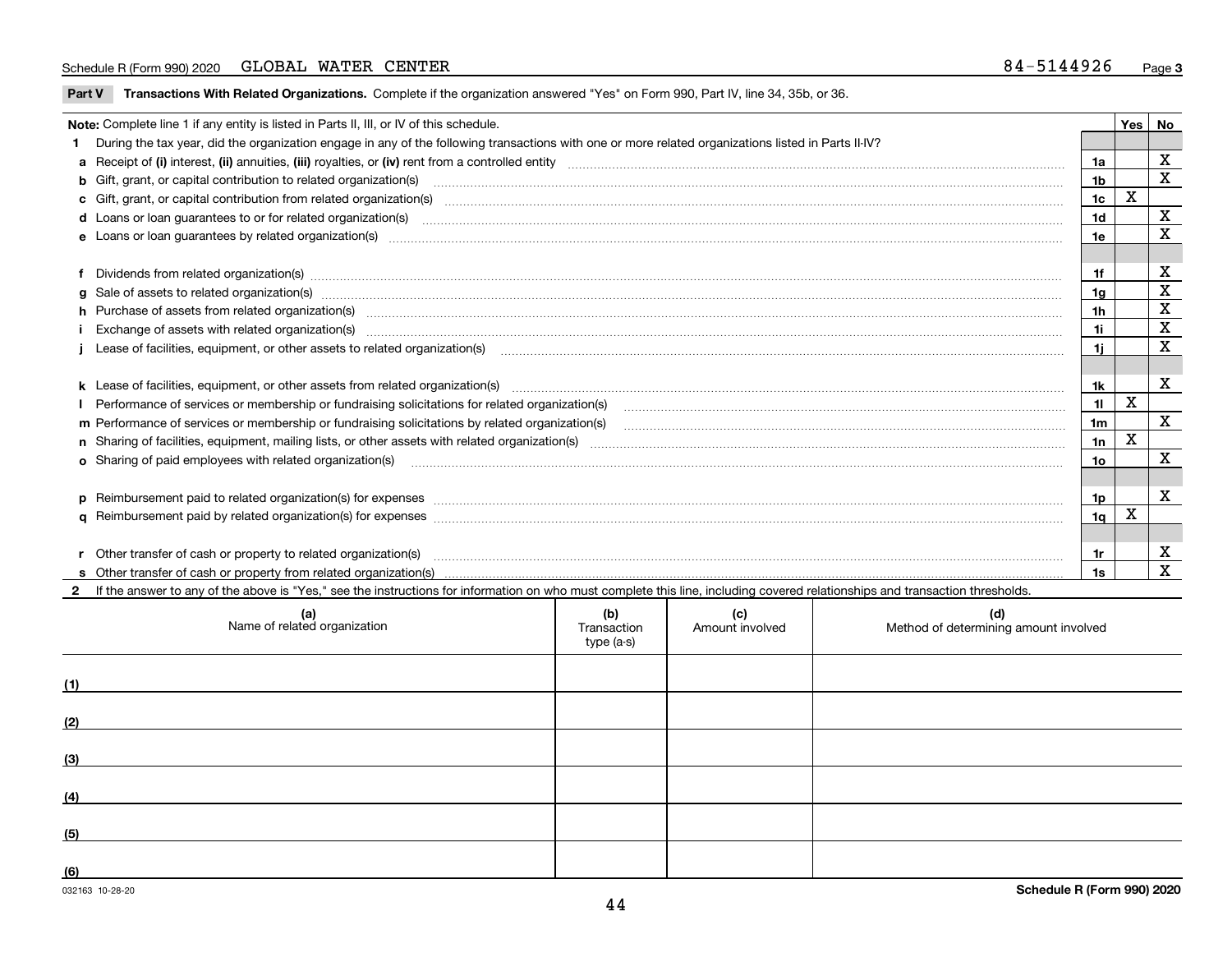### Schedule R (Form 990) 2020 **GLOBAL WATER CENTER** 8 4-5144926 <sub>Page</sub>

**Part VI Unrelated Organizations Taxable as a Partnership. Complete if the organization answered "Yes" on Form 990, Part IV, line 37.** 

Provide the following information for each entity taxed as a partnership through which the organization conducted more than five percent of its activities (measured by total assets or gross revenue) that was not a related organization. See instructions regarding exclusion for certain investment partnerships.

| ັ                      | ັ<br>ັ           |                   |                                                                                            |                                                                                             |  |          |             |  |                                       |                                                                                                                                       |        |     |
|------------------------|------------------|-------------------|--------------------------------------------------------------------------------------------|---------------------------------------------------------------------------------------------|--|----------|-------------|--|---------------------------------------|---------------------------------------------------------------------------------------------------------------------------------------|--------|-----|
| (a)                    | (b)              | (c)               | (d)                                                                                        | (e)<br>Are all                                                                              |  | (f)      | (g)         |  | (h)                                   | (i)                                                                                                                                   | (i)    | (k) |
| Name, address, and EIN | Primary activity | Legal domicile    |                                                                                            | $\begin{array}{c}\n\text{partners} \text{ sec.} \\ 501(c)(3) \\ \text{orgs.?}\n\end{array}$ |  | Share of | Share of    |  | Dispropor-<br>tionate<br>allocations? |                                                                                                                                       |        |     |
| of entity              |                  | (state or foreign | Predominant income<br>(related, unrelated,<br>excluded from tax under<br>sections 512-514) |                                                                                             |  | total    | end-of-year |  |                                       | Code V-UBI<br>  amount in box 20 managing<br>  of Schedule K-1 partner? ownership<br>  of Schedule K-1 partner? ownership<br>  Yes No |        |     |
|                        |                  | country)          |                                                                                            | Yes No                                                                                      |  | income   | assets      |  | Yes No                                |                                                                                                                                       | Yes No |     |
|                        |                  |                   |                                                                                            |                                                                                             |  |          |             |  |                                       |                                                                                                                                       |        |     |
|                        |                  |                   |                                                                                            |                                                                                             |  |          |             |  |                                       |                                                                                                                                       |        |     |
|                        |                  |                   |                                                                                            |                                                                                             |  |          |             |  |                                       |                                                                                                                                       |        |     |
|                        |                  |                   |                                                                                            |                                                                                             |  |          |             |  |                                       |                                                                                                                                       |        |     |
|                        |                  |                   |                                                                                            |                                                                                             |  |          |             |  |                                       |                                                                                                                                       |        |     |
|                        |                  |                   |                                                                                            |                                                                                             |  |          |             |  |                                       |                                                                                                                                       |        |     |
|                        |                  |                   |                                                                                            |                                                                                             |  |          |             |  |                                       |                                                                                                                                       |        |     |
|                        |                  |                   |                                                                                            |                                                                                             |  |          |             |  |                                       |                                                                                                                                       |        |     |
|                        |                  |                   |                                                                                            |                                                                                             |  |          |             |  |                                       |                                                                                                                                       |        |     |
|                        |                  |                   |                                                                                            |                                                                                             |  |          |             |  |                                       |                                                                                                                                       |        |     |
|                        |                  |                   |                                                                                            |                                                                                             |  |          |             |  |                                       |                                                                                                                                       |        |     |
|                        |                  |                   |                                                                                            |                                                                                             |  |          |             |  |                                       |                                                                                                                                       |        |     |
|                        |                  |                   |                                                                                            |                                                                                             |  |          |             |  |                                       |                                                                                                                                       |        |     |
|                        |                  |                   |                                                                                            |                                                                                             |  |          |             |  |                                       |                                                                                                                                       |        |     |
|                        |                  |                   |                                                                                            |                                                                                             |  |          |             |  |                                       |                                                                                                                                       |        |     |
|                        |                  |                   |                                                                                            |                                                                                             |  |          |             |  |                                       |                                                                                                                                       |        |     |
|                        |                  |                   |                                                                                            |                                                                                             |  |          |             |  |                                       |                                                                                                                                       |        |     |
|                        |                  |                   |                                                                                            |                                                                                             |  |          |             |  |                                       |                                                                                                                                       |        |     |
|                        |                  |                   |                                                                                            |                                                                                             |  |          |             |  |                                       |                                                                                                                                       |        |     |
|                        |                  |                   |                                                                                            |                                                                                             |  |          |             |  |                                       |                                                                                                                                       |        |     |
|                        |                  |                   |                                                                                            |                                                                                             |  |          |             |  |                                       |                                                                                                                                       |        |     |
|                        |                  |                   |                                                                                            |                                                                                             |  |          |             |  |                                       |                                                                                                                                       |        |     |
|                        |                  |                   |                                                                                            |                                                                                             |  |          |             |  |                                       |                                                                                                                                       |        |     |
|                        |                  |                   |                                                                                            |                                                                                             |  |          |             |  |                                       |                                                                                                                                       |        |     |
|                        |                  |                   |                                                                                            |                                                                                             |  |          |             |  |                                       |                                                                                                                                       |        |     |
|                        |                  |                   |                                                                                            |                                                                                             |  |          |             |  |                                       |                                                                                                                                       |        |     |
|                        |                  |                   |                                                                                            |                                                                                             |  |          |             |  |                                       |                                                                                                                                       |        |     |
|                        |                  |                   |                                                                                            |                                                                                             |  |          |             |  |                                       |                                                                                                                                       |        |     |
|                        |                  |                   |                                                                                            |                                                                                             |  |          |             |  |                                       |                                                                                                                                       |        |     |
|                        |                  |                   |                                                                                            |                                                                                             |  |          |             |  |                                       |                                                                                                                                       |        |     |
|                        |                  |                   |                                                                                            |                                                                                             |  |          |             |  |                                       |                                                                                                                                       |        |     |
|                        |                  |                   |                                                                                            |                                                                                             |  |          |             |  |                                       |                                                                                                                                       |        |     |
|                        |                  |                   |                                                                                            |                                                                                             |  |          |             |  |                                       |                                                                                                                                       |        |     |
|                        |                  |                   |                                                                                            |                                                                                             |  |          |             |  |                                       |                                                                                                                                       |        |     |
|                        |                  |                   |                                                                                            |                                                                                             |  |          |             |  |                                       |                                                                                                                                       |        |     |
|                        |                  |                   |                                                                                            |                                                                                             |  |          |             |  |                                       |                                                                                                                                       |        |     |

**Schedule R (Form 990) 2020**